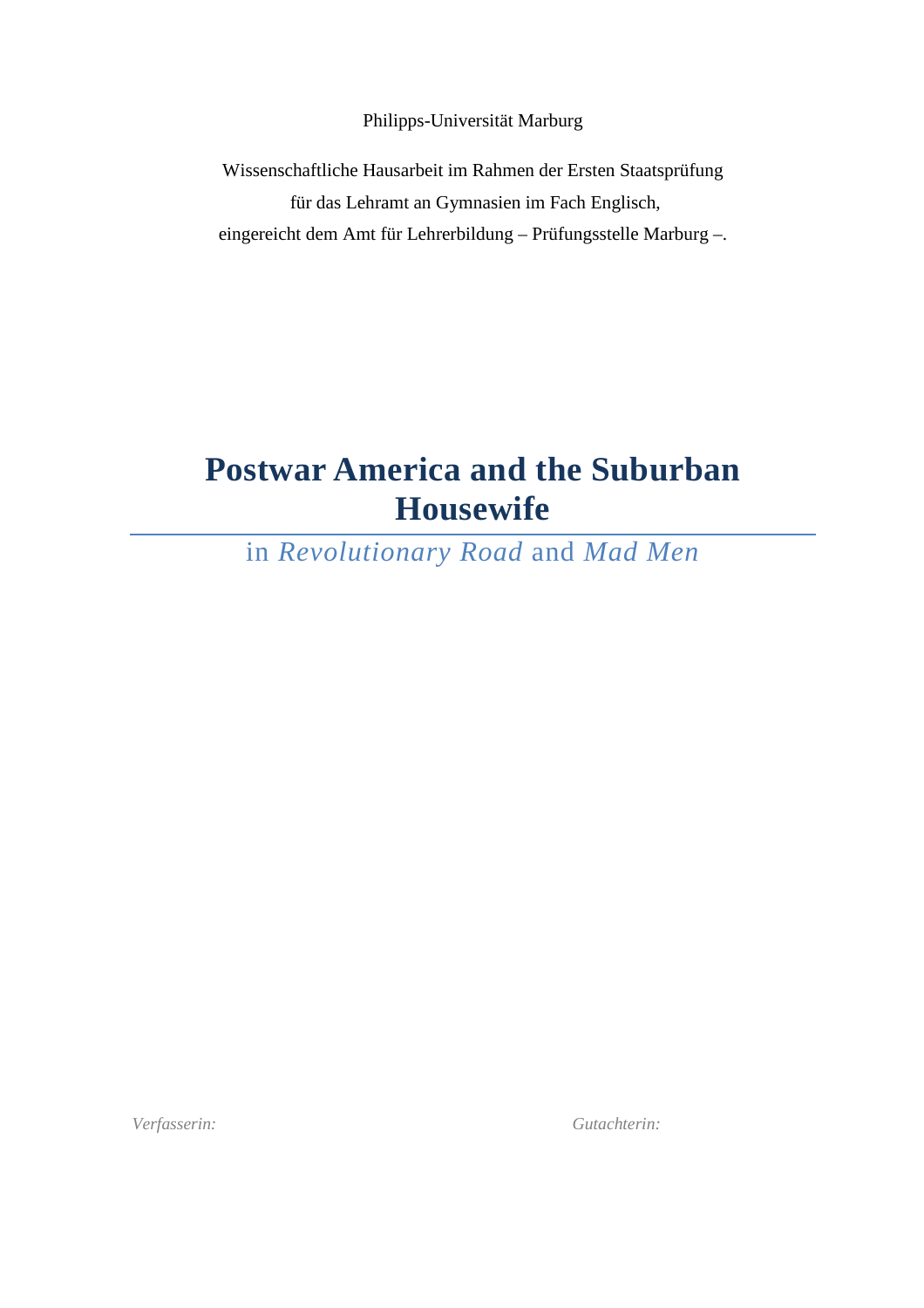# **Table of Contents**

 $\bigg|$ 

| 3 "The Important Thing Is to Keep from Being Contaminated" - Richard Yates' |
|-----------------------------------------------------------------------------|
|                                                                             |
|                                                                             |
|                                                                             |
|                                                                             |
|                                                                             |
|                                                                             |
|                                                                             |
|                                                                             |
|                                                                             |
|                                                                             |
|                                                                             |
|                                                                             |
|                                                                             |
|                                                                             |
|                                                                             |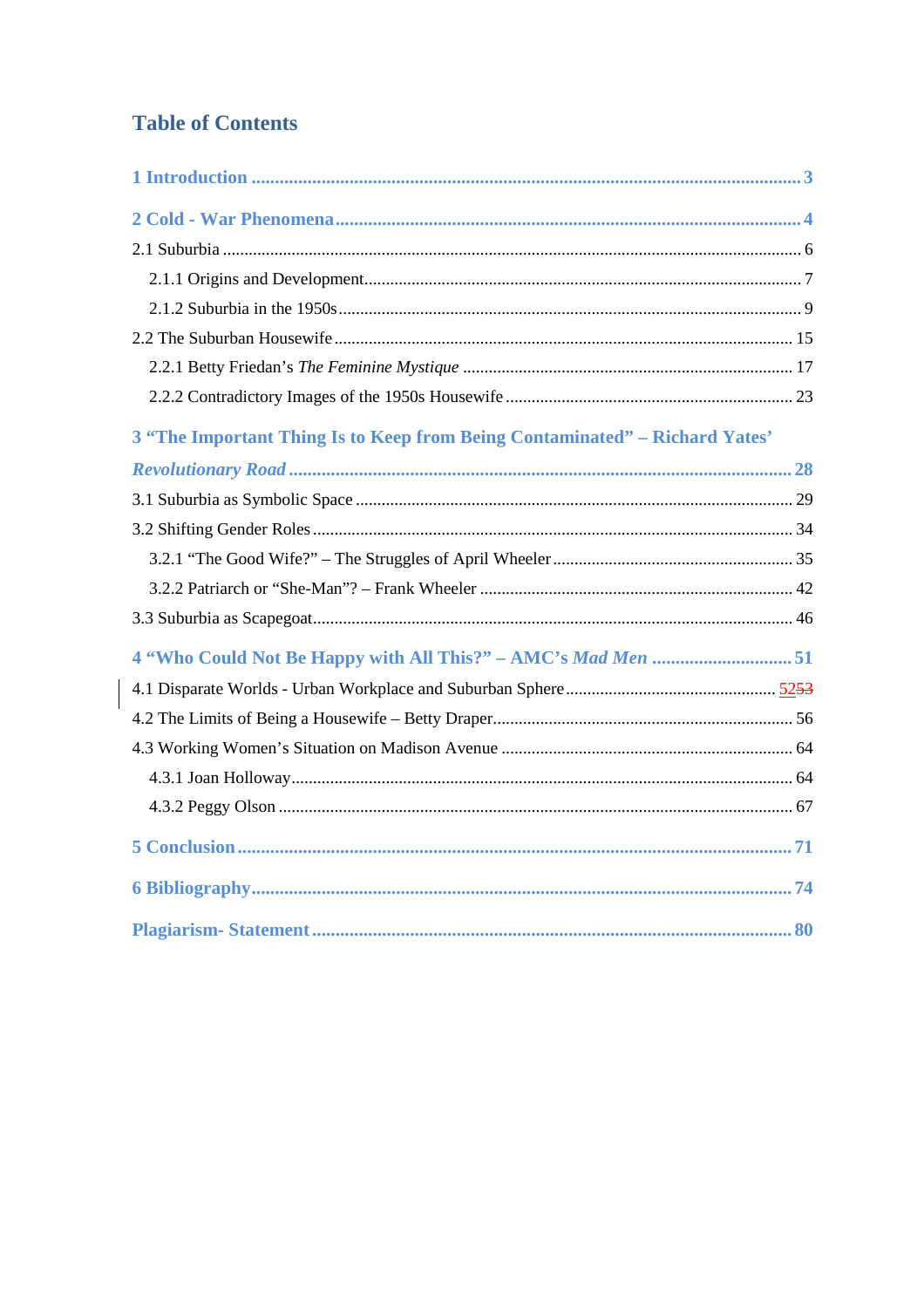"Some women marry houses. It's another kind of skin; it has a heart, a mouth, a liver and bowel movements. The walls are permanent and pink. See how she sits on her knees all day Faithfully washing herself down. Men enter by force, drawn back like Jonah into their fleshy mothers. A woman is her mother. That's the main thing." (Anne Sexton)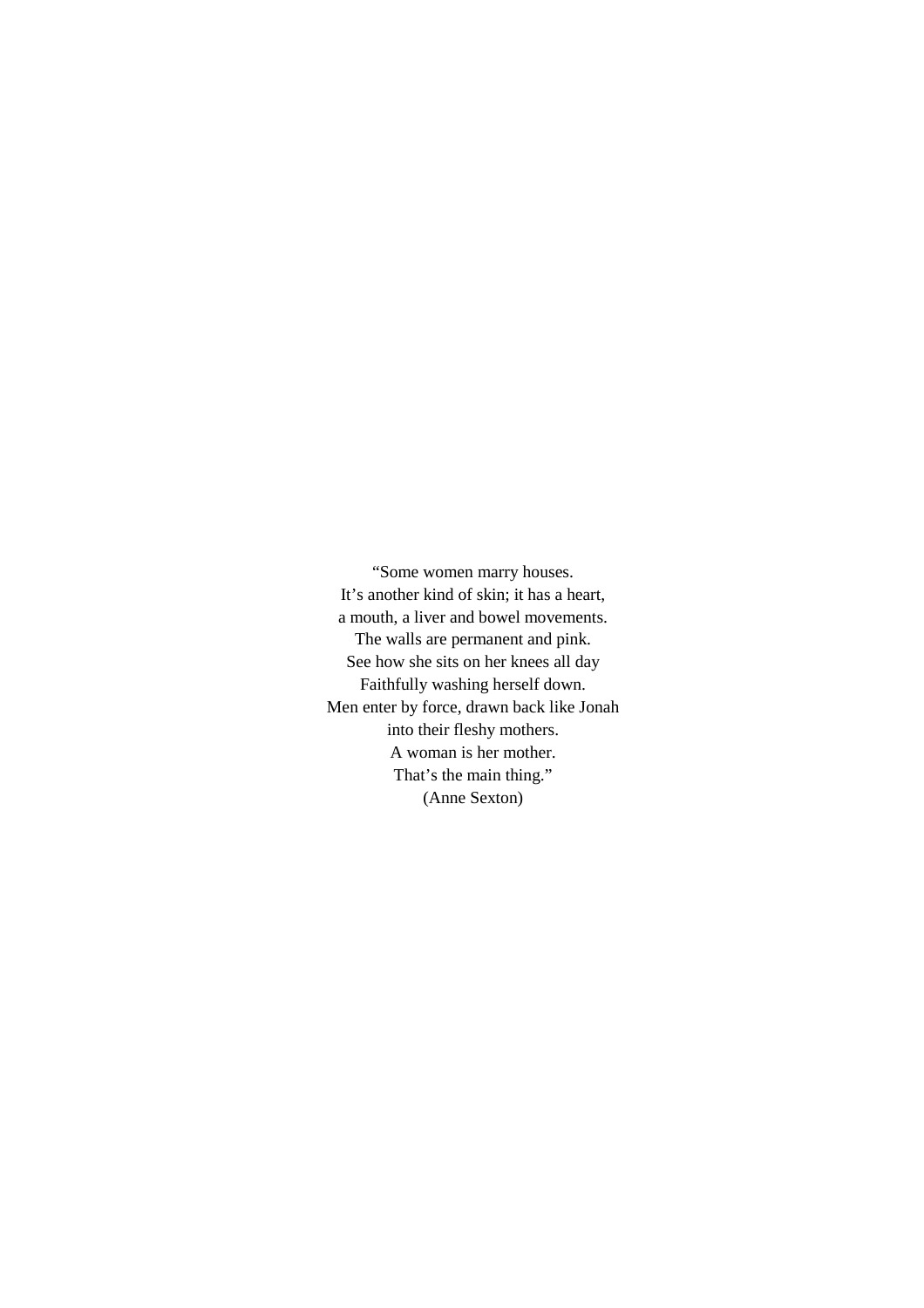## **1 Introduction**

In the course of North American literary as well as cinematic history, novels and movies have always been dealing with family lives and gender roles. However, the concept of suburbia as deeply tied to the American family has been established as a genre of its own not until the end of the Second World War, when the suburban boom and the propagation of the constructed suburban family started to provide material for cultural historians and writers. Apart from the initial emergence of suburban literature after World War II that automatically implied a portrayal of the family's inherent distribution of gender roles, suburbia seems to remain a popular and appealing concept for today's readers, writers and viewers alike.

Apparently, it is the image of the American housewife that has become the object of interest as far as today's popular culture is concerned. Thereby, the portrayal of women varies to a great extent, illustrating both traditional homemakers in the suburbs such as in WB's  $7<sup>th</sup>$  *Heaven*, or, as in the TV series *The Good Wife*, completely perverts the original meaning of the subordinate housewife, displaying the woman's goodness not through domestic contribution, but via her use of professional skills as a lawyer to get her husband out of prison. Considering the successful TV series *Desperate Housewives*, which satirically illustrates the housewives' lives that primarily revolve around gossip, scheming and the burdens of raising children, while, at the same time, exposing some sort of female bonding, it becomes clear that, despite the show's satirical tone, the interconnectedness of the suburban sphere with the role of women still is a point of interest for today's society. Other TV productions such as Sam Mendes' *American Beauty* or the adaptation of Jeffrey Eugenide's *The Virgin Suicides* have succeeded in exposing suburbia's destructive and illusive side, while Mendes also displays the reversal of constructed gender roles, portraying the wife as an ambitious realtor, whereby her husband fails at embodying the prototypical suburban patriarch.

However, the portrayal of the suburban housewife and the alleged family patriarch have not just been exposed as unsustainable constructs in today's literature and film, but were already contested right at the time when it was said to be most celebrated, the 1950s and early 1960s. Richard Yates' *Revolutionary Road* from 1962, for instance, illuminates the falsehood of postwar suburban promises on the one hand, while, on the other hand, revealing to what extent the prefabricated gender roles of the Cold-War nuclear family indeed remain mere roles that provide space for desperation and destruction. His work,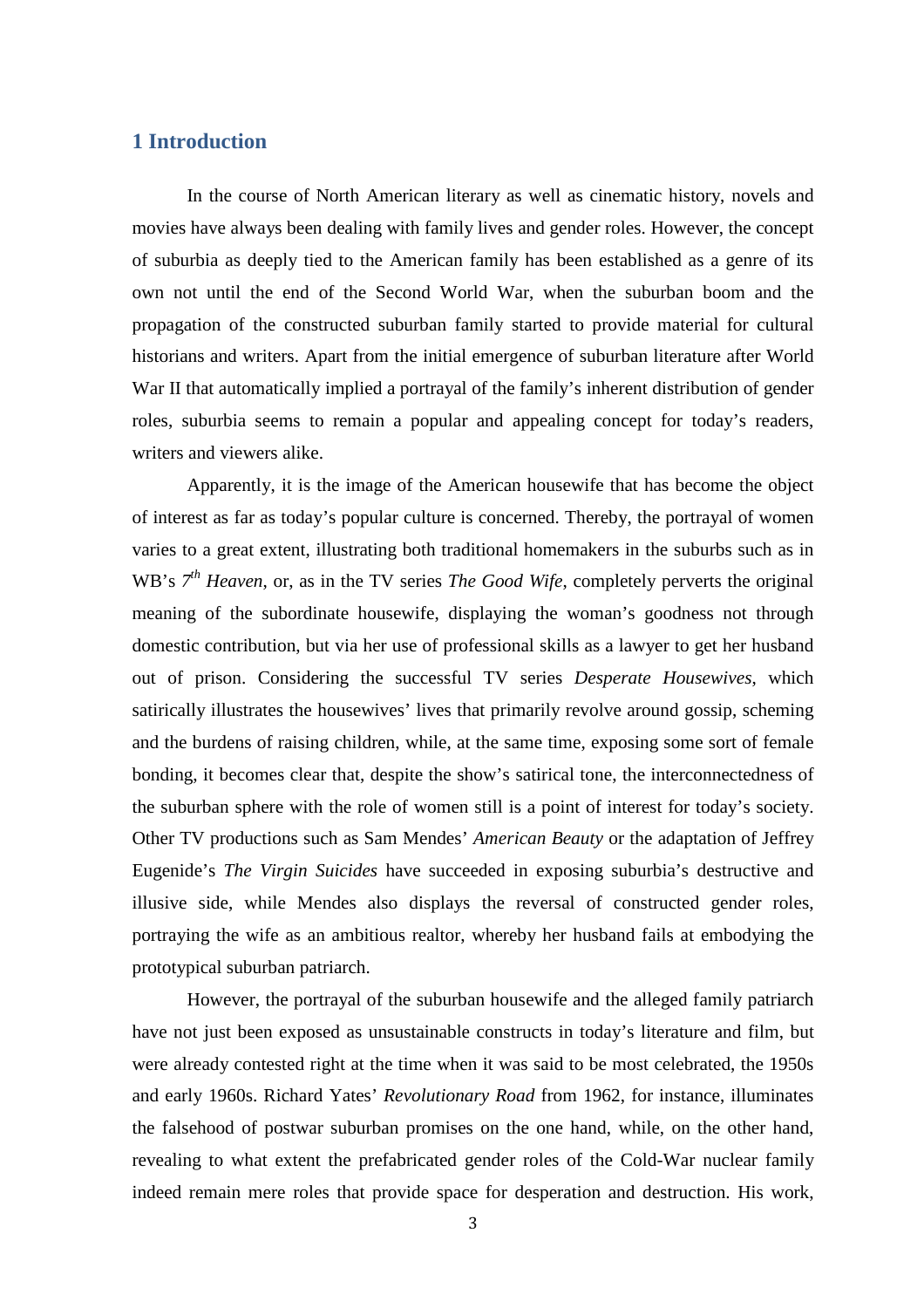amongst others, has thus functioned as a sort of cradle for suburban literature, while Sam Mendes' adaptation in 2008 has given proof to what extent the topic of distorted role patterns, the exposition of people's, particularly women's disillusionment, as well as the situation of the American housewife in general, remain timeless phenomena that justifiably keep being examined in American Studies.

The current popularity of AMC's *Mad Men* highlights people's fascination with the 1950s and 1960s even today, while the TV series' success is probably rooted in its highly critical portrayal of the Cold-War years. Providing the viewer with a wide range of female characters that all contribute to the perception of the decade's complexity and upcoming turmoil, *Mad Men*, despite its primary purpose of entertaining its audience, thus deserves to be classified as a genuine mirror of the 1960s and to be examined as far as its exposition of women's situation is concerned. The TV series portrays the prototypical suburban housewife on the one hand, while, on the other hand, illustrating the situation of workingwomen in New York City. Questions arise as to how the different female representatives of both home- and working sphere cope with their existence in a maledominated world and to what extent they develop in favor of their independence in the course of the first two seasons.

This paper investigates the role of the suburban housewife as primarily mediated through film and fiction during the time right after World War II up to the early 1960s. In doing so, an overview of the Cold-War phenomena will precede a close examination of the representation of women as both housewives and workingwomen. Hereby, this paper primarily focuses on Yates' *Revolutionary Roa*d on the one hand, and a media analysis of AMC's *Mad Men* on the other hand, while particularly dealing with the Cold-War era's complexities as far as women's realities are concerned.

# **2 Cold - War Phenomena**

When investigating postwar American society, it is the Cold War that emerges as the prevailing motif for any kind of analysis. After the Second World War, the United States found themselves in steady conflict with the communist Soviet Union. National rehabilitation and a booming economy were constantly overshadowed by "the destructive power of the Soviet Union," (Lichtman 40) since "communism represented the ultimate threat to peace, prosperity, and the American 'way of life'" (Matthews 9).

Due to the American fear of an atomic attack on the part of its enemy, the government "embarked on a series of civil defense initiatives", including the building of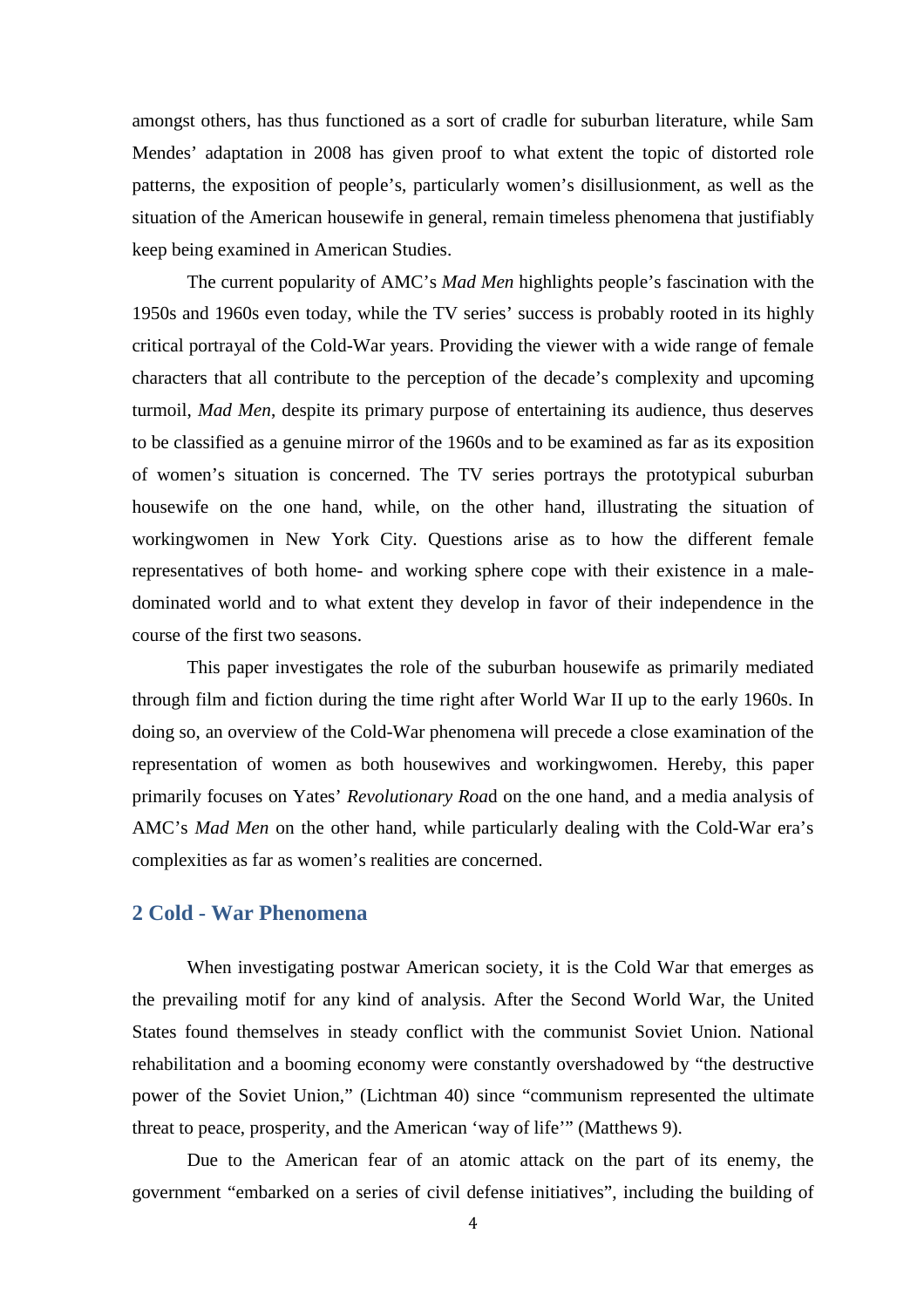so-called bomb shelters that did not just "promise [] protection and the comforts of home, but also marked its owners as patriotic" (Lichtman 40). Yet, as Tony Shaw points out, cold wars "are fought in part through words and images," (59) which explains and simultaneously emphasizes the ubiquitous propaganda as the central part of American politics during the Cold War decades. Following Shaw's statement, the essential conflict of the Cold War was not solely based on an external enemy in the form of an atomic threat, but rather on "perceived internal dangers," (May, Homeward 10) referring to the predominant belief that the spirit of the Soviet Union "could be anywhere and anyone" (Matthews 9). The Cold War was to a great extent an ideological war and, therefore, in order to maintain national stability, politics incessantly tried to undermine the ever-present insecurity evoked from outside by systematically strengthening American society from within. From this angle, the one institution that was capable of not just acting out, but also overtly exhibiting the particular American values that could foster and demonstrate the nation's stability to the opposing side, was "the ideological heart of America," (Lichtman 42) the family.

 The idea of the intact American family was accompanied by the home the family inhabited, which functioned as a "psychological fortress against the uncertainties and anxieties of the age" (42-43). This matches Elaine Tyler May's observation of the American nation, especially the young generation that was about to settle down to family life, as not just being "homeward bound, but [] also bound to the home]" (Homeward 15). The so-called politics of "domestic containment" thus referred to "the way in which public policy, personal behavior, and even political values were focused on the home" (Homeward 14). Essentially, the family functioned as a realm in which all members of society could feel comfortable and satisfied with their current situations, so that "domestic containment […] undermined the potential for political activism and reinforced the chilling effects of anticommunism and the cold war consensus" (Homeward 14).

Taking into account the concurrent emergence of the mass media throughout the 1950s, "it seemed almost impossible not to be touched in some way by the barrage of the official and unofficial Cold War publicity […] [meaning that] virtually everything […] assumed political significance and hence potentially could be deployed as a weapon both to shape opinion at home and to subvert societies abroad" (Shaw 59). What Tony Shaw tries to underline is the undeniable propagandistic nature of Cold-War politics during the postwar decades. Under Senator Joseph McCarthy's guidance, the government conceived a great amount of measures that were to foster family stability and thus the American values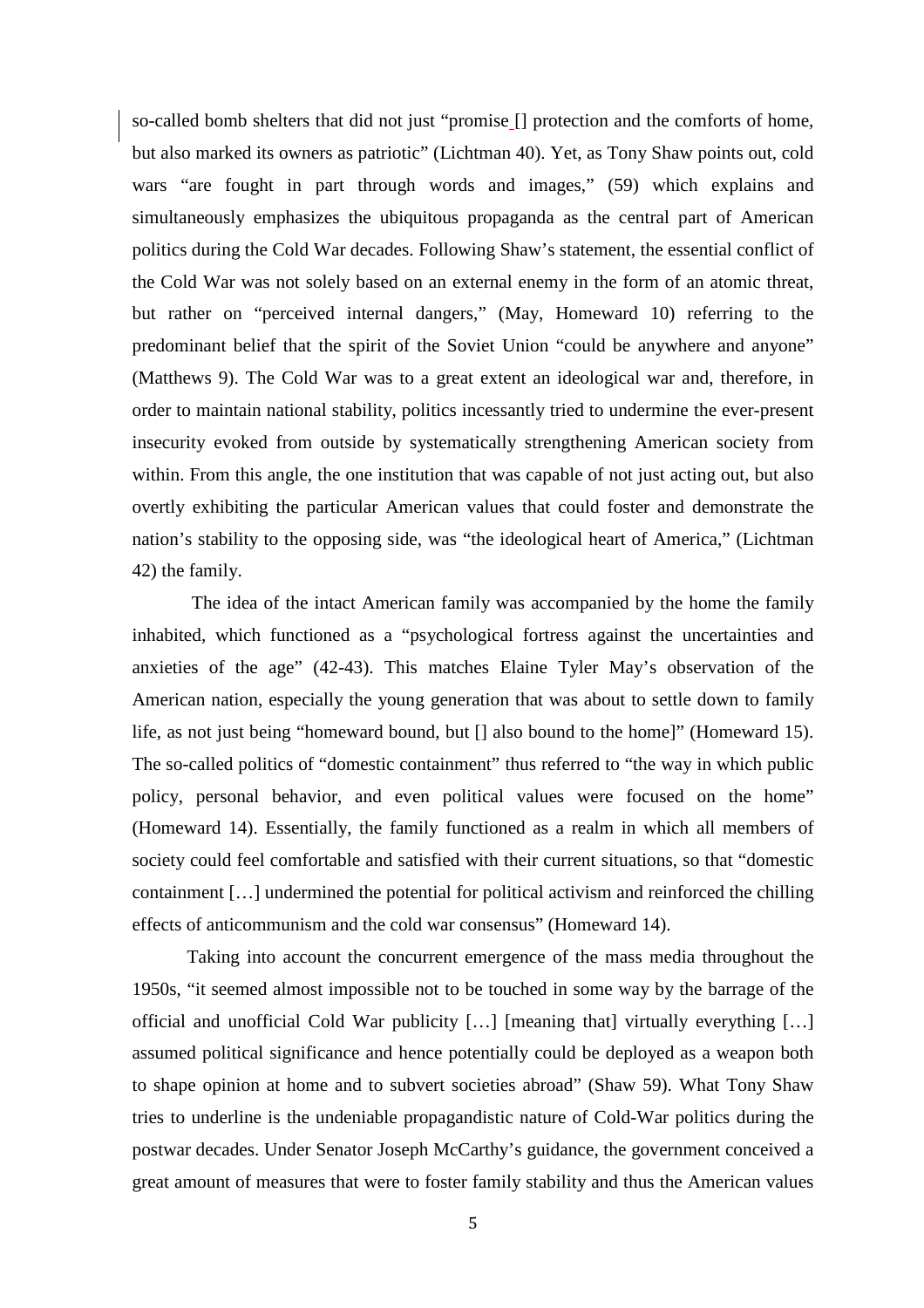as immune to the destructive force of communism. For instance, the building of the aforementioned bomb-shelters was only one out of many "do-it-yourself"- activities that were supported by all kinds of media. Displaying the construction of those bomb shelters as a sort of family adventure that did not just function as a life saver but also as a supporter of family togetherness (cf. Lichtman 41) reveals to what extent government tried to transfer political issues on the family. As far as the propagation of bomb shelters is concerned, Lichtman talks about their sole "symbolic security […] and [the shelters'] paradoxical space that domesticated war by militarizing the family home" (51).

 A similar philosophy was advocated by the evolving trend of barbecuing that was supposed to bring "families, neighborhoods, and communities together and give[] each individual a distinct job [which made it] another weapon in the battle against dangerous elements seeking to undermine national stability" (Matthews 11-12). In fact, barbecue was probably the most generic leisure activity in postwar America, as it fostered people's "potential for creative authority and territorial mastery – traits markedly not communist"  $(12)$ .

Although the government tried to propagate the bomb shelter by any means, less than three percent of Americans actually constructed one in their yards. Barbecue on the other hand certainly has been a more successful campaign during Cold-War years, whereby Kristin Matthews points out that "while barbecue culture promoted itself as a weapon against communism, its insistence on this 'necessary' function also worked to reinforce the anxiety it was attempting to ameliorate in the first place" (14).

When trying to give a brief but precise overview of what American Cold-War Culture was like, two specific elements ought to stand in the center of analysis. No matter if the so-called "McCarthyism" as "the most obvious form of domestic manifestation of the Cold War," (Hartman 85) or the 'kitchen debate' between then Vice-President Nixon and Soviet Premier Nikita Khrushchev, where "Nixon insisted that American superiority in the Cold War rested not on weapons, but on the secure, abundant family life of modern suburban homes," (May, Homeward 17-18) it becomes obvious which concepts of that era play a key role in gaining knowledge on how postwar society behaved: The suburban space and the role of the suburban housewife.

## **2.1 Suburbia**

 As a key concept of American history, suburbia has received much attention ever since its evolvement in the late  $18<sup>th</sup>$  century. Even today the notion of American suburbia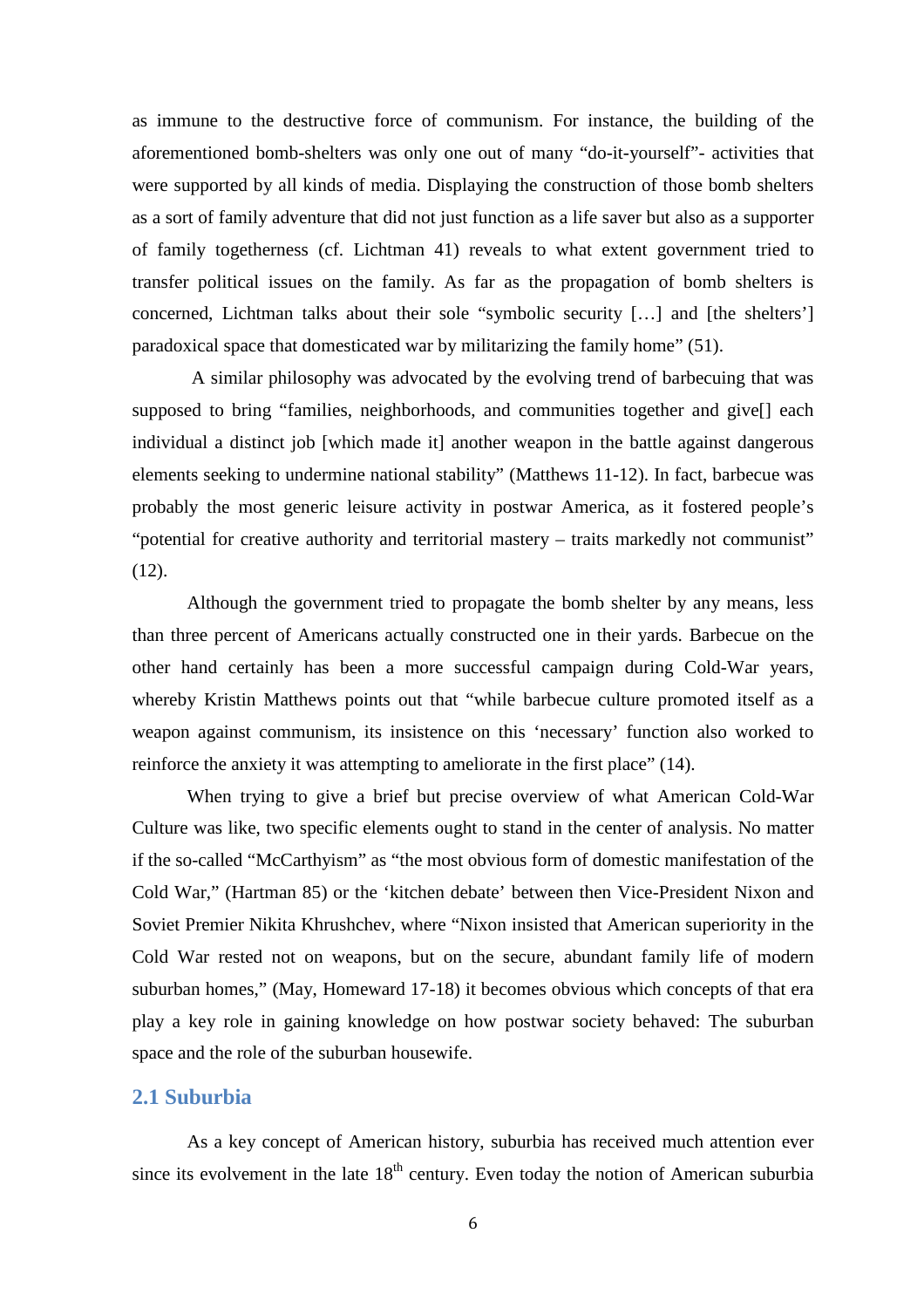"still evokes a specific and culturally powerful idea" (Hebel 187). TV series such as "Desperate Housewives" or "Weeds" reveal the currency of the concept and the thorough and complex reception it has undergone so far. Watching these series or other productions such as "American Beauty" or Sofia Coppola's adaptation of Jeffrey Eugenide's "The Virgin Suicides", it also becomes evident that suburbia was and is not just the familial haven it pretends to be, but rather embodies a wide range of somewhat contradictory notions that do illuminate its idyllic site, while, at the same time, unfolding its illusive character. However, as Margaret Marsh rightly claims, "living in the suburbs meant something different in each period of suburban growth" (188). Therefore, the seeming simplicity of the suburban idea deserves to be unsealed according to the specific periods it was and is situated in. In this chapter, a brief description about how suburban territories started to develop in the United States precedes the attempt to unfold the core ideas behind the emergence of what Scott Thomas calls "The United States of Suburbia" (Thomas qtd. in Hebel 184). Here, the focus shall primarily lie on the suburban sprawl following World War II and its related construction of the American family during the Cold War era.

#### **2.1.1 Origins and Development**

The reason for the emergence of suburban areas in the United States is rooted in the nineteenth century. Following the European example of the suburbanization of London, Americans figured that with "the increasing complexities […] of city life, together with the introduction of new transportation technologies such as the railroad and the steam ferry," (Hebel 183) the foundation for a "commuter society" (183) was laid. Besides the development of rather random suburban areas next to railroad lines, reputable architects of the mid-nineteenth century such as Frederick Law Olmstead envisioned an "aesthetic impetus of the purposeful construction of picturesque houses and the conscious design of idealized landscapes" (184).

 The essential thought behind the expansion and the usage of suburban territories was probably the aim of separating people's professional sphere from their private, regenerating space. Suburbs were supposed to provide people with "the restful quiet of the country" as opposed to the "dirt-laden, smoke-laden and evil-smelling" air of the urban areas (Bouton qtd. in Fogelson 119). At the time following the Civil War, Olmstead tried to put his plan of an ideal suburb into action by planning one of the most famous suburbs in history: Riverside, Illinois. Functioning as a sort of model suburb for those that were yet to come, Riverside offered "spacious lots for single-family residences with gardens and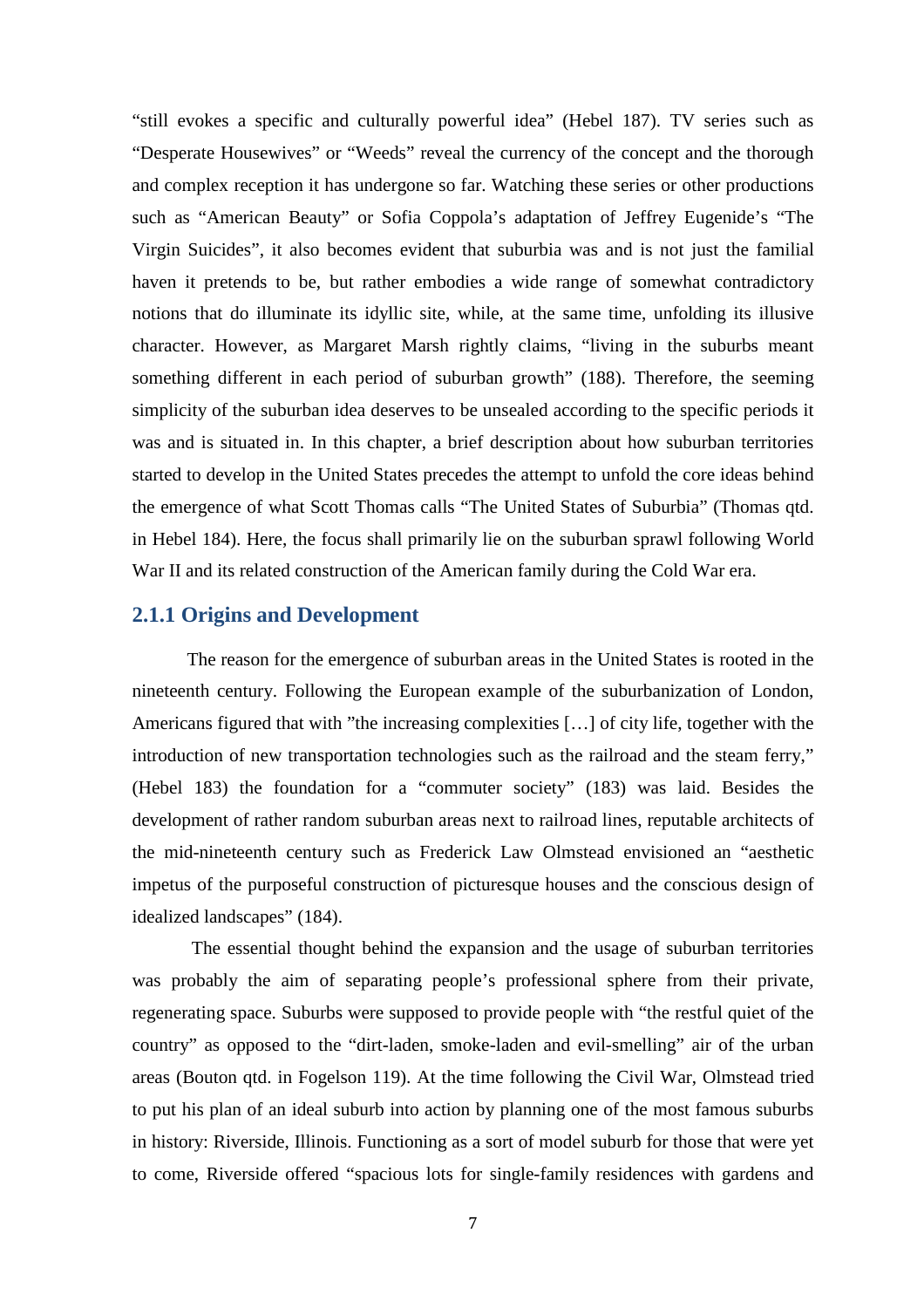lawns surrounding them, communal recreational sites, and convenient commuter connections [which] made Riverside […] the desired space for upper middle class families" (Hebel 184). The idyll the suburb was supposed to provide its inhabitants with also entailed the guarantee of "desirable companions" (Bouton qtd. in Fogelson 119). According to Olmstead, undesirable people defined themselves through misbehavior, i.e. "how they used (or, more precisely, misused) the land" (124). However, this definition of "undesirable people" should change in the course of the  $20<sup>th</sup>$  century.

At the turn of the twentieth century, a great number of Americans considered the city to be occupied by a radical working-class culture, which made it appear dangerous to peaceful family life (cf. Marsh 68). To middle-class Americans it became more and more obvious that "the optimism of the past, that the great city could be reshaped to conform to domestic and small town ideals, had come to seem misplaced" (69). The notion of a peaceful, almost pastoral landscape contradicted the common picture of the city as the home of "feminists, radicals, and immigrants" (69). Thus, in order to prevent the new suburban sphere from any kinds of annoyances, government inserted so-called restrictive covenants (cf. Fogelson 4). While these restrictions tended to be euphemized as protective measures (cf. 120), they also illuminate what Robert Fogelson calls a "deep-seated fear that permeated much of American society in the late nineteenth and early twentieth century" (24). What is striking is Fogelson's observation not just of the "fear of others," (123) but also of the "fear of one another" (137). Those restrictions were developed in order to keep the status quo and exclude undesirable groups of people and even activities from the community. What becomes fairly obvious here is the idea of homogeneity which underlies the whole ideology of a suburban collective that deliberately chooses to live apart from others and to ban those who seem inappropriate to its idea of a good life. Thus, "at the heart of [people's mindset] was the assumption that heterogeneity was incompatible with permanence, that a mix of races and classes was incompatible with a 'bourgeois' utopia'" (Fogelson 136). In general, there were two kinds of restrictions that helped to foster the homogeneous character of suburbia. Charles H. Cheney summed them up, claiming that "the racial restrictions prohibit[ed] occupation of land by Negroes or Asiatics [and] the minimum cost of house restrictions tend[ed] to group the people of more or less like income together [.…]" (qtd. in Fogelson 136). As a consequence, subdividers prevented Non-Caucasians from entering the suburbs by simply not selling houses to them and excluded people with a lower status by making the residential objects unaffordable for them (cf. Fogelson 132).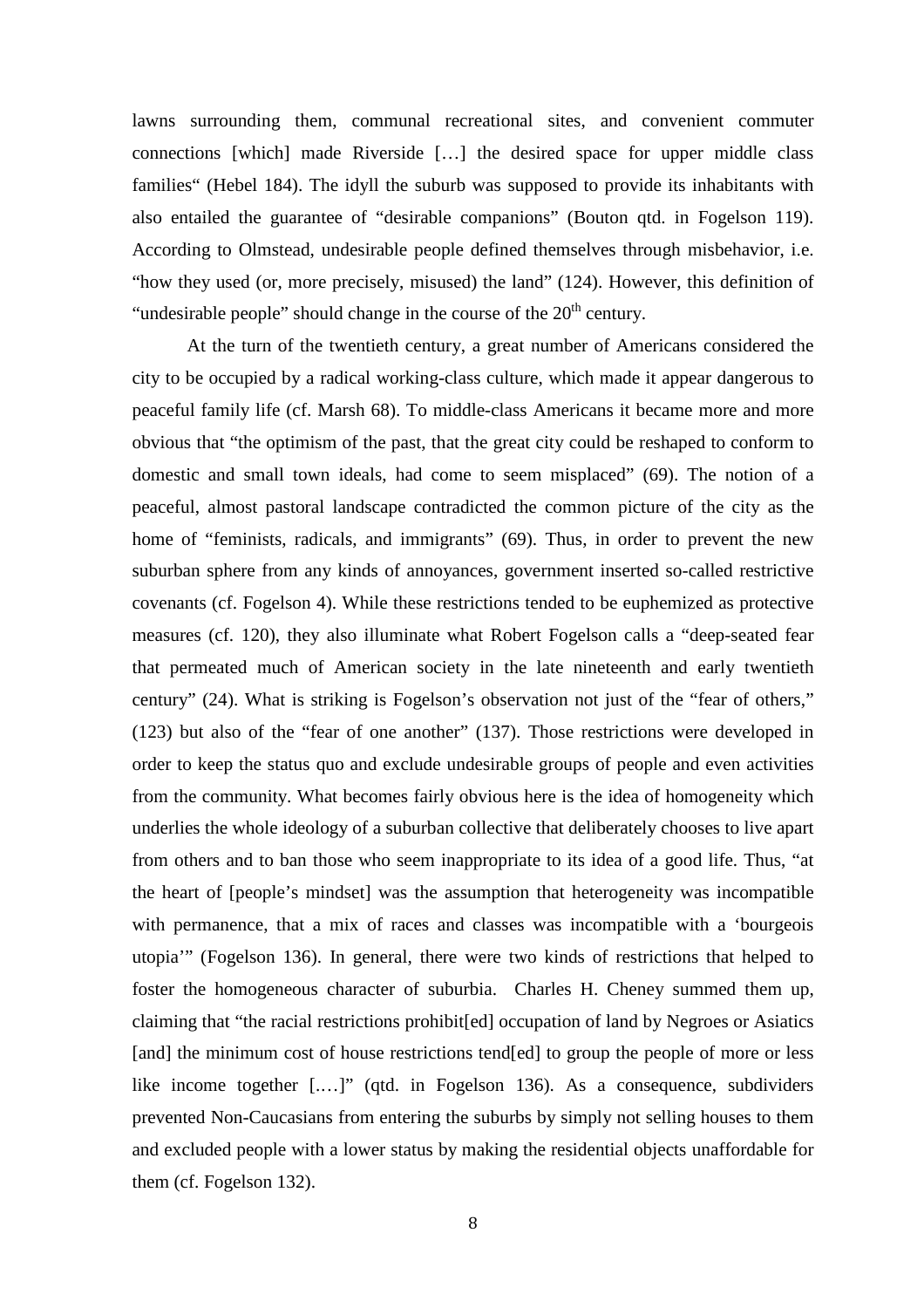The time after World War I produced a "suburban boom outdistancing anything that went before it" (Marsh 129). Associated with this expansion was the idea that owning a home on American ground implied being a good citizen and a servant of American values that needed to be strengthened once again (cf. 129). Undoubtedly, the housing shortage prevalent during the years of war promoted the idea of a housing sprawl after the war was over. During war years, the urban areas were related to increasing racial tensions, leading to "white residents [trying] to stem the influx of blacks" (130). However, when the war ended, the United States underwent a construction boom, so that those who enjoyed a respective income could move into the suburban areas (cf. 130). Besides the housing boom, one could observe a slight shift of emphasis within American family structures, meaning that "before the war, there was genuine [stress] on marital togetherness" (137), while now the focus was much more on rearing the children. And the best environment for rearing one's children, propagated by magazines and newspapers, was the suburb (cf. 137). The evolving suburban domestic ideal in the 1920s thus put special emphasis on so-called "familism", a key term that has stuck to suburbia ever since, and anything that threatened this suburban ideal of familism was to be eliminated right away.

#### **2.1.2 Suburbia in the 1950s**

Despite the fact that the suburban boom in the 1920s has had a lasting effect on the development and the essential nature of suburbia – both architecturally and ideologically –, the years after the Second World War are doubtlessly what comes to people's minds when talking about suburban sprawl. While the Great Depression during the 1930s and the following World War stopped suburbia from expanding, the 1950s with its "increasing spread of cars and automania […] ultimately turned Americans into a commuter nation and further supported the suburban lifestyle" (Hebel 184). Cold-War politics played a very important role in shaping national ideas about suburbia, urging people to strive for the American dream through homeownership and simultaneously fostering traditional gender roles in the home. The post-World War II era marked the beginning and rise of standardized properties, which resulted from prefabricated "house plans and [the] mass production of low-cost family homes" (Hebel 185). Particularly Levittown, Long Island, served as the model suburb and quickly became the synonym for suburbia. The huge difference between the beginnings of suburbia in the  $19<sup>th</sup>$  century and the suburban sprawl after World War II was rooted in the attempt to provide suburban space for the whole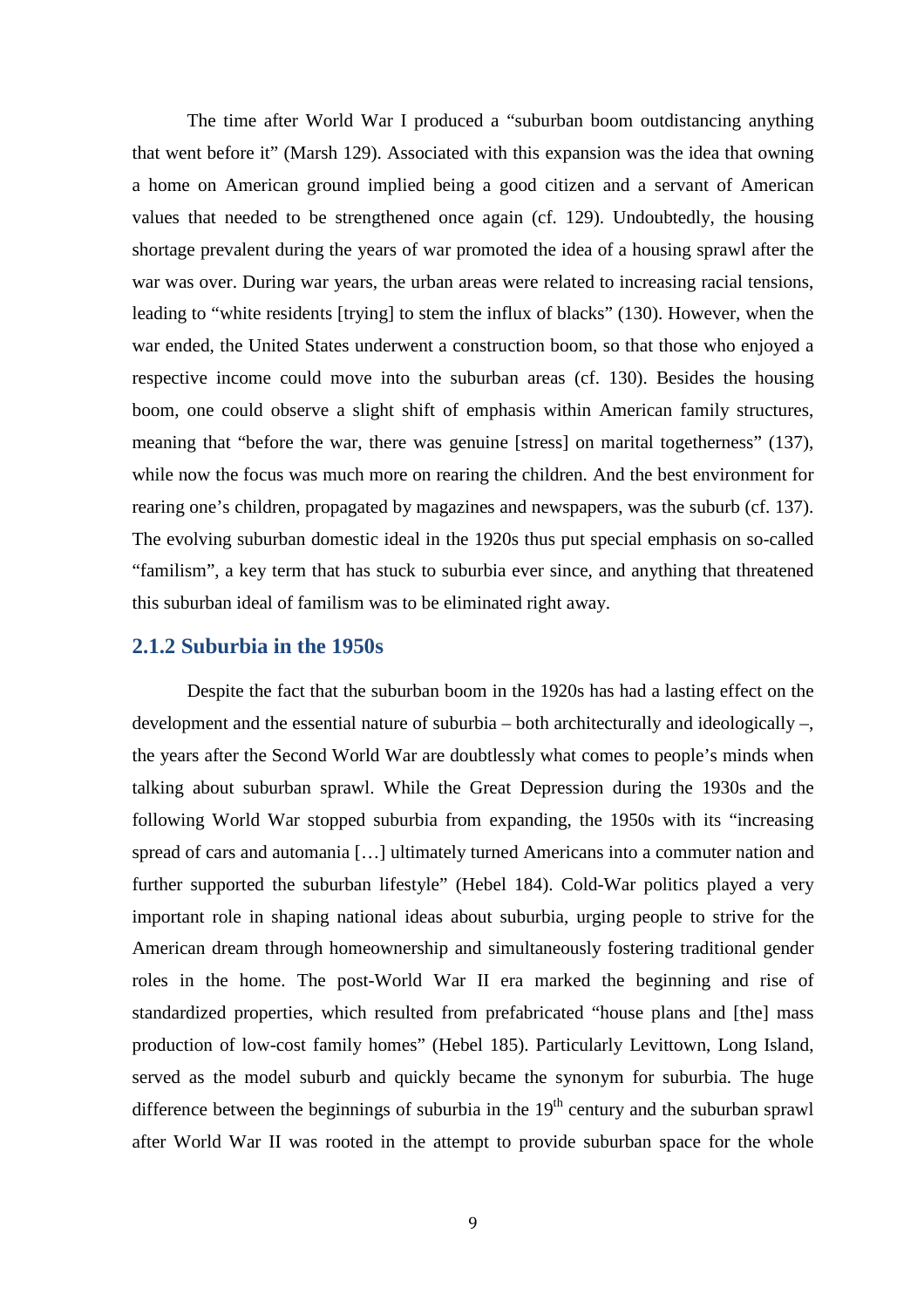middle class, while access to the suburbs in earlier decades was more limited in terms of income and thus restricted to the "bourgeois elite alone" (Fishman 28).

By 1950, over 37 million suburban residences had been produced due to "inexpensive homes and financing after the war" (G. Matthews 212). It seemed people were rushing into suburban neighborhoods as if something very promising, very fulfilling would wait for them. And indeed, this was the underlying idea of suburbia's promotion during post-World War II years. The increasing trend among Americans to start a family supported the success of suburbia, as an increased number of couples needed space that the city couldn't provide them with – at least not with those features that young families strived for: a big yard, a garage and a safe, homogeneous neighborhood. The Second World War had "brought thousands of women into the paid labor force when men left to enter the armed forces" (May, Homeward 8). Now the men came back, returning to or searching for wives to start a family and have children with. During their husbands' absence, the American industry fed women with images of "'dream houses [] to fantasize about until after the war when their husbands would return and they could start living again" (Kenney). Accordingly, the majority of young Americans belonged to a "cohort [] who lowered the age of marriage for both men and women, and quickly brought the birthrate to a twentieth-century high after more than a hundred years of steady decline, producing the 'baby boom'" (May, Homeward 3). This is even more astonishing when considering that the early Cold-War years were a time of evolving contraceptive devices which "enabled couples to delay, space and limit the arrival of offspring to suit their particular needs" (Homeward 20). Still, even if May states that these birthrates were the result of couples' own free will, it remains questionable if all pregnancies were based on deliberate choices rather than societal pressure.

 The government supported young veterans with the so-called "GI bill" that offered low-interest loans and supported the building of new homes for the returned men and their families in the suburban realm (cf. Hebel 184). As Elaine Tyler May points out, the decade's "baby boom" concerned all social and ethnic groups in the United States, yet it was the white middle-class whose "values […] shaped the dominant political and economic institutions […]" (Homeward 13).

During Cold War years, suburbia symbolized both the regained prosperity that had been lost to the Great Depression and World War II and a piece of the American Dream that would at the same time "serve as a bulwark against communism" (Homeward 20). Yet, suburbia was not as accessible as universally asserted. The aforementioned restrictive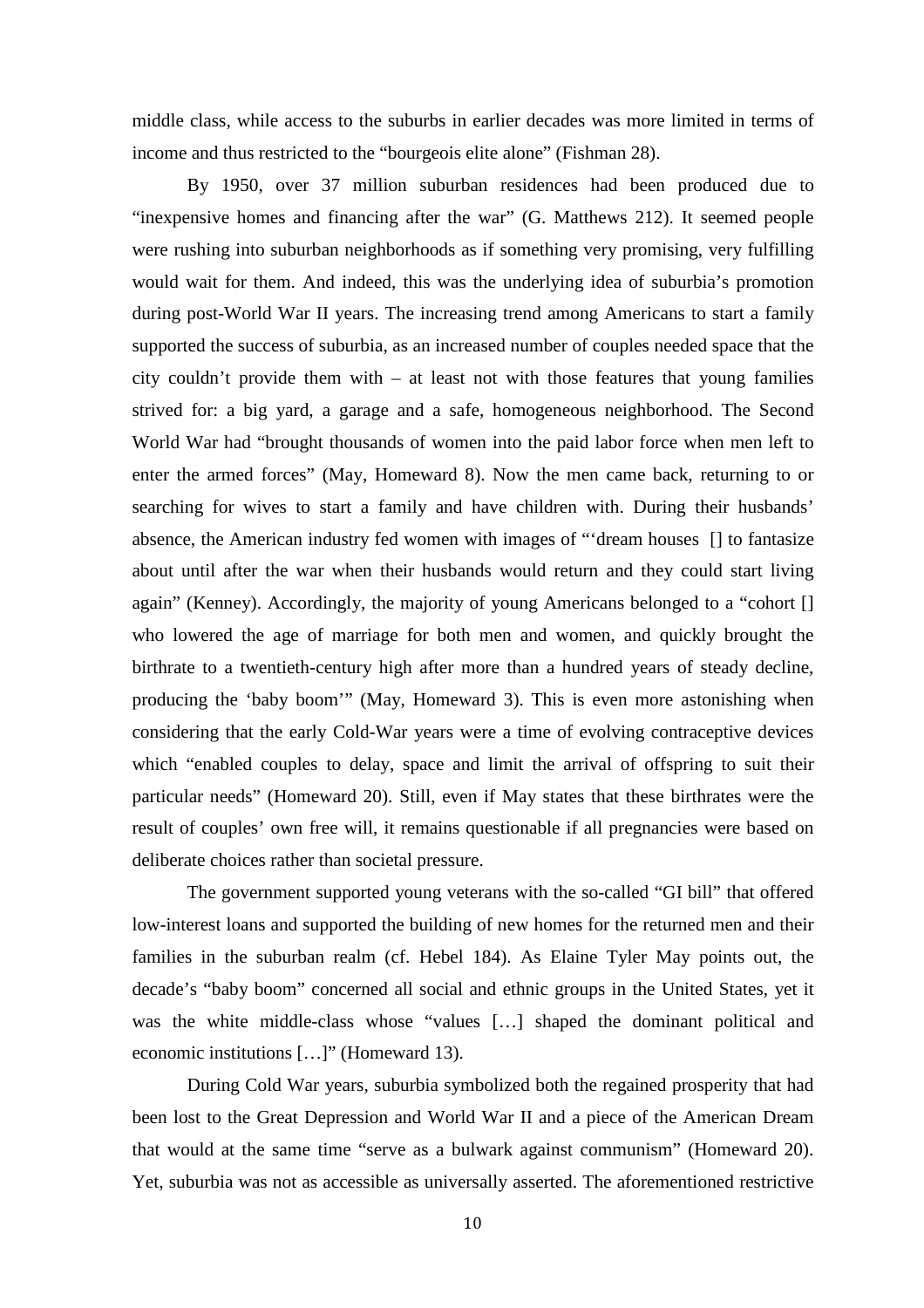covenants that were characteristic for the early twentieth century suburbs reached an even new dimension after World War II. People moving to suburbia were striving for "stable communities and [] a wholesome community spirit […] [whose] homogeneity [] allow[ed] for common interests and ma[de] sure that all residents and neighbors ha[d] the financial means to pursue these interests together" (Hebel 188). Supporting a homogeneous environment was particularly relevant to the white American middle-class, as only homogeneity could prevent the nation from becoming vulnerable to chaotic and communist-like influences that might destroy the experienced recovery after years of misery. Considering this widespread belief, it doesn't come as a surprise that the majority of white Americans favored to keep racism (cf. Goodwin). When in the 1950s the Supreme Court officially repealed the segregation of schools, the white population "fled in the hopes of maintaining homogeneous neighborhoods and schools," which eventually led to what Clinton called "chocolate cities and its vanilla suburbs" (Goodwin), clearly unfolding the vast change of demographics as opposed to the war years. The white middle-class' flight to the suburbs overtly illuminated the eager attempt to reach one slice of the American Dream, a goal that was made unavailable for minority groups throughout that era (cf. Goodwin). In this context, the aforementioned arrangement of fully standardized and identically looking properties clearly mirrored the suburbanites' ideology of 'sameness', while ironically it also foreshadowed its artificial bigotry that was doomed to fail later on.

When focusing on the white middle-class that settled in the suburban areas throughout the Cold-War decades, several factors have to be taken into consideration. Apart from many people's personal desire to approach the American Dream by establishing a protected environment for their families, distant from all evil that the city generated, it was not just a matter of personal satisfaction, but rather a whole societal movement that triggered people's behavioral patterns. As Kim Kenney rightly points out, suburbia has been highly glamorized in popular culture, which made it the "central part of the campaign to create the ideal American family". This glamorization took shape in various ways. For instance, in her essay "One Nation Over Coals," Kristin Matthews refers to the special status of barbecuing during the 1950s and 1960s that was directly connected to suburban homeownership. Strictly speaking, barbecue was the typical American leisure activity "for it was located at and celebrated home" (15). Thus, people clearly saw the suburban home as the one and only place connected to leisure activities that combined being with fellow neighbors while simultaneously "promoting consumption as one's patriotic duty" (15). In fact, barbecue was seen as stimulating the Americans' feelings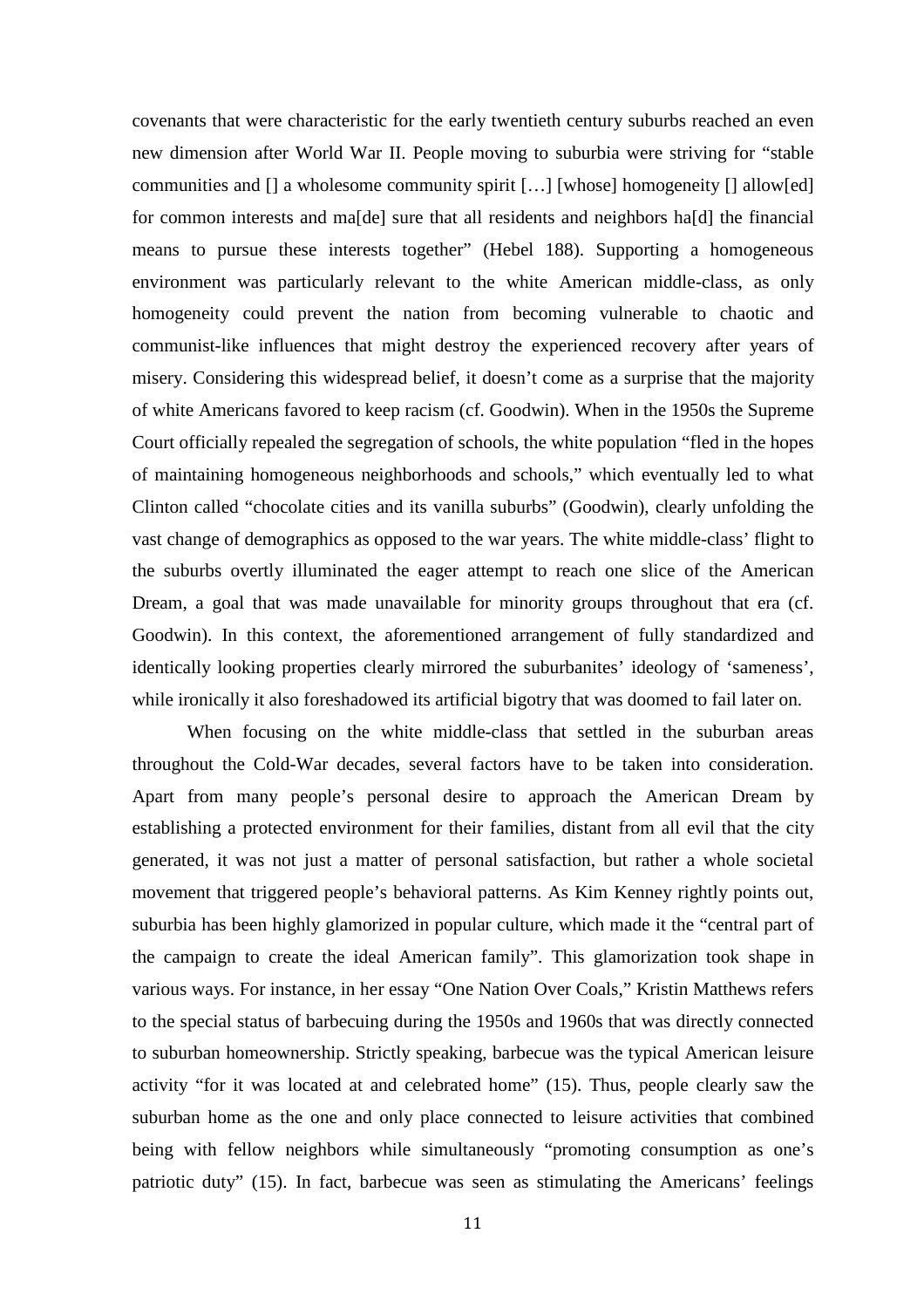about the home, or as the American Home Journal put it: "Home is home no longer sans a barbecue" (Home Journal qtd. in Matthews 6). All in all, the image of the whole family posing happily at the barbecue, where every member gains a certain role that fills him or her with pride and a sense of belonging could be decoded as "American values, aspirations, and fears as [it] influenced ideas of self, nation, and other during this time of sociopolitical and cultural change" (6). The advertising industry quite obviously took advantage of those human values that concerned or even touched people's American identity and thus their patriotic awareness. Hence, as barbecue was "as old as men and a couple of dry twigs," it could "provide a sense of continuity and comfort to 1950s Americans searching for a feeling of rootedness, or 'at homeness'" (7).

 Taking a closer look at Cold-War America, it gets obvious that American reality wasn't as unilateral and simple as asserted in the perfect barbecue photography. The one ideology that glamorized suburban lifestyle was based on and which was further conveyed through the mass media, was the preservation of traditional gender roles in the home. As mentioned before, each member of the family was depicted as occupying a specific place both within the family and in the whole suburban community. The prototypical suburban husband and his wife were standardized through the advert of any kind of media. For instance, *Reader's Digest*, a very popular magazine throughout Cold War years, claimed that the typical white middle-class American suburban family consisted of an

average American male [who stands five feet nine inches tall, weighs 158 pounds, prefers brunettes, baseball, beefsteak and French fried potatoes, and thinks the ability to run a home smoothly and efficiently is the most important quality in a wife [while] the average American female [] is five feet four, weighs 132, can't stand an unshaven face, thinks husbands drink too much, prefers marriage to a career, but wants the word 'obey' taken out of the wedding ceremony (Matthews 8).

Minimal sanity allows people to recognize that this type of gender standardization has been a desolate attempt to create the one American family people could identify with. One could even go one step further, claiming that this absurd description rather had the effect of parodying the allegedly common picture of the American family. Still, this portrayal of the prototypical suburban idyll, consisting of a masculine husband, a caring wife and mother and adorable children playing in the yard was not exclusively, yet to a great extent being mirrored in the propagandistic Cold-War mass media.

 However, particularly in the 1950s, this simply conceived idea led to what Hebel refers to as the "epitome of architectural, social, and individual boredom – twentieth century ennui in wood and stone" (189). The exclusionary character and the 'deindividualizing' architecture of the houses, the "little boxes made of ticky tacky" that songwriter Malvina Reynolds claimed would "all look just the same," justified the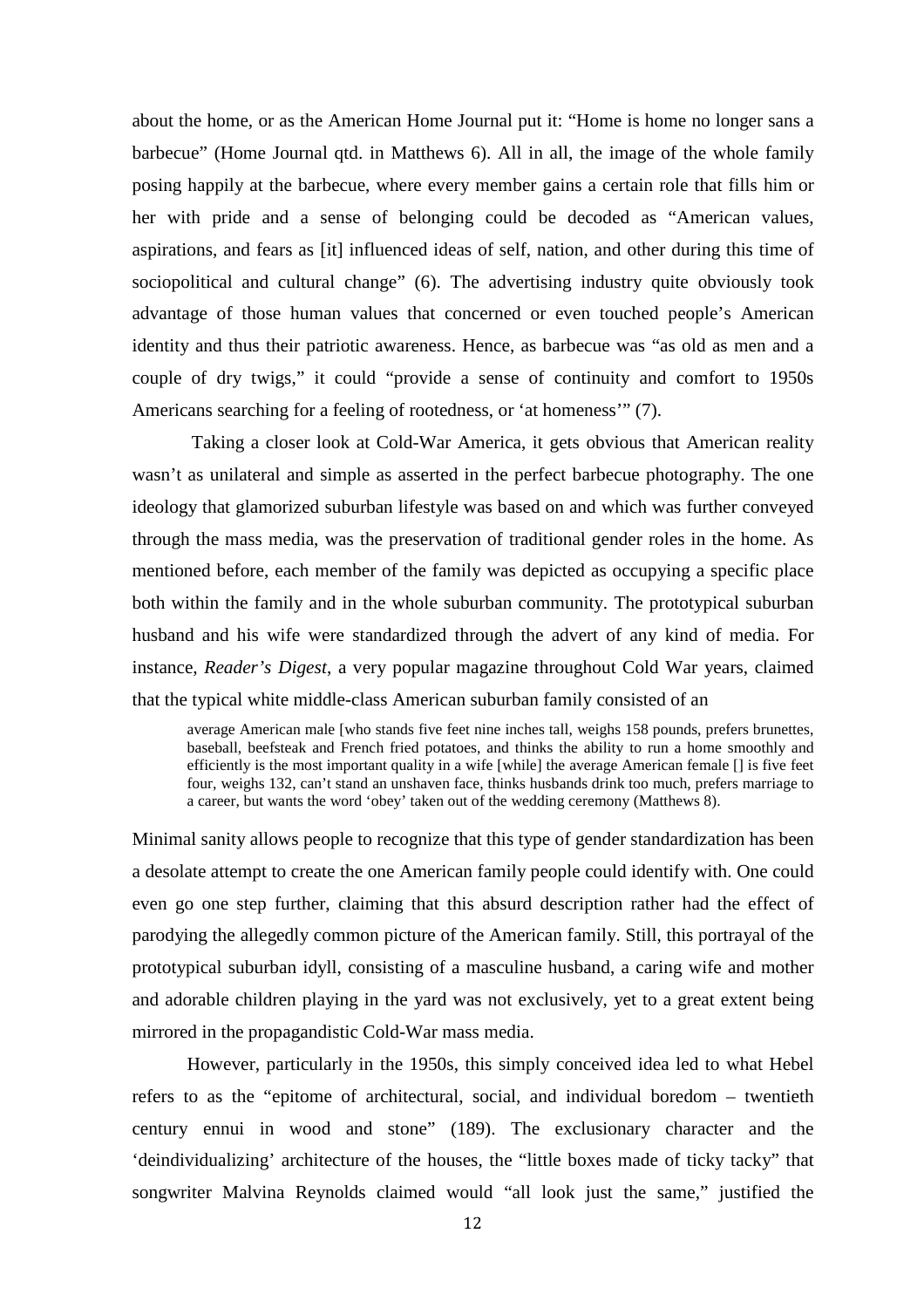evolving critique on the suburbs. The main point of criticism has certainly been the revelation of the suburbs' conformity, which Reynolds also extols quite appropriately. Writing her song "Little Boxes" in the 1960s, Reynolds was very aware of the daily lives of Cold-War suburbanites in the 1950s. Her lyrics contain just a few very banal and almost childlike, naïve lines, yet these phrases get to the heart of suburban criticism, displaying in a very simple manner the artifice and predictability of the suburbanites' lifestyle:

And the people in the houses All went to the university, Where they were put in boxes And they came out all the same, And there's doctors and lawyers, And business executives, And they're all made out of ticky tacky And they all look just the same.

And they all play on the golf course And drink their martinis dry, And they all have pretty children And the children go to school, And the children go to summer camp And then to the university, Where they are put in boxes And they come out all the same.

And the boys go into business And marry and raise a family In boxes made of ticky tacky And they all look just the same. There's a green one and a pink one And a blue one and a yellow one, And they're all made out of ticky tacky And they all look just the same (Reynolds).

What Reynolds unfolds here is the process of deindividualization made visible through various factors. First and foremost, the sameness of architecture, namely the houses that are all made of "ticky tacky", even though there seem to be some slight variations in color, which makes it appear even more absurd. Secondly, the predictable professional path the suburbanites will find themselves on, which starts in university, traverses a process of "equalization" and ends with the people either being doctors, lawyers or business executives – at least something that identifies them as middle-class Americans. In addition, Reynolds addresses the common leisure activities that were shared by the suburban community, like the aforementioned barbecue. Here, she is talking about the golf course the people are attending together, while having a drink and watching their pretty children who will eventually attend college together. Thus, Reynolds not only refers to the predominant culture of abundance after the Great Depression and World War II in Cold War America, but also highlights the self-evident and automatized course the children will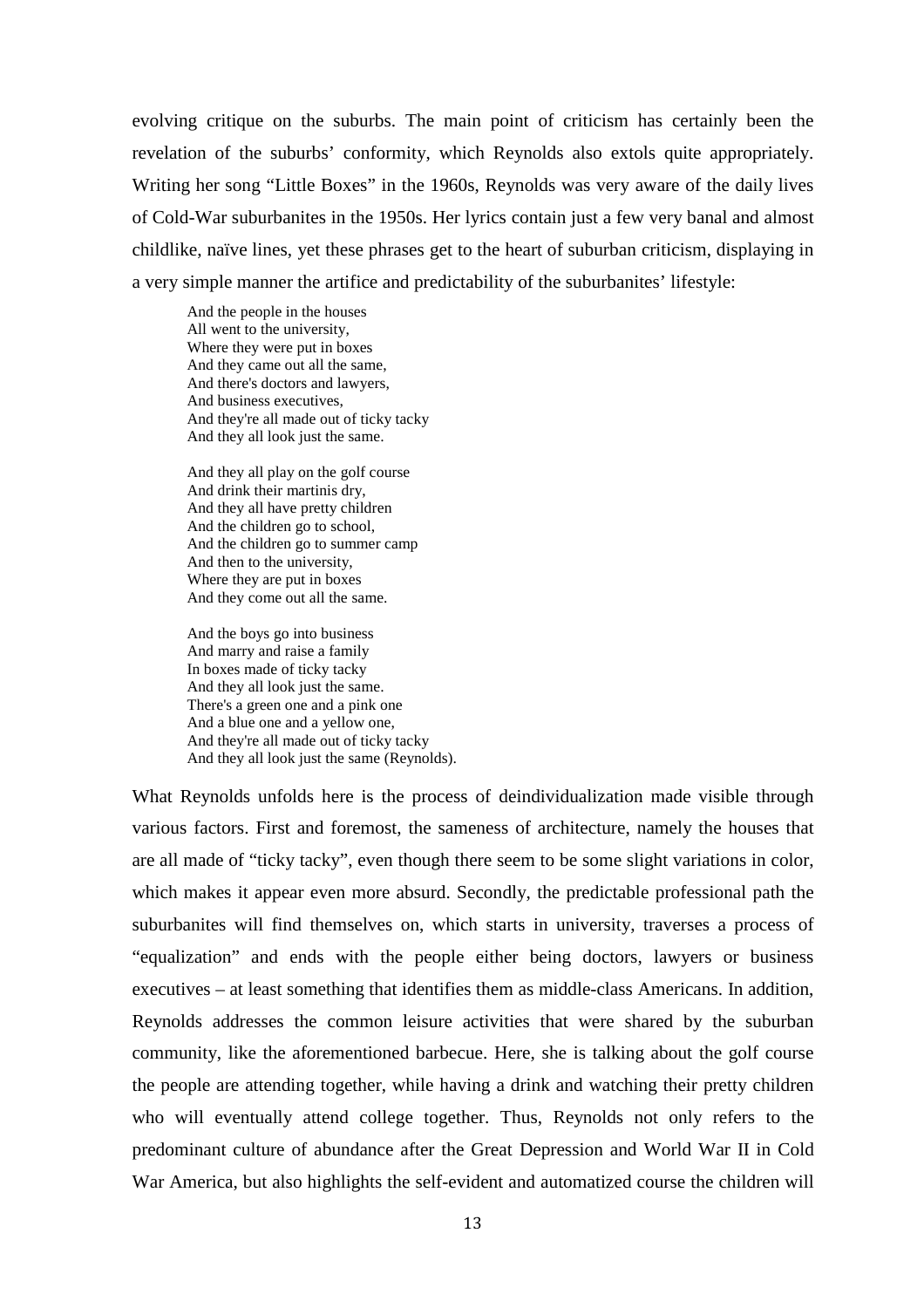adopt, just to end up exactly where their parents had been before them: Entering a job, marrying and raising a family in the suburbs. Thus, what Kristin Matthews labeled as Americans' belief in the "manifestation of the American Dream [through] having a yard of one's own […]" (18) and the expression of "safe sameness" (29) was being criticized right at the time it was being promoted.

 Investigating the research made on suburbia in the postwar years, a great number of scholars have tried to illuminate this artifice that characterized it to such an extent. Robert Fishman argues that suburbia, quite paradoxically, promoted people's "alienation […] from the urban-industrial world they themselves were creating," (22) thus putting emphasis on people's very deliberate self-estrangement. Lynn Spigel mentions a similar aspect, stating that postwar Americans themselves must have been aware of the illusory character of the suburbs: For people who had lived through the Depression and the hardships of the Second World War, the new consumer dreams must have seemed somewhat pretentious. Leaving ethnic and working class areas for mass-produced suburbs, these people must have been aware of the new roles they were asked to play in a prefabricated social setting (220). Regarding the emphasis on "the role they were asked to play", Spigel also reveals the suburban home as a sort of arena of performance, a "stage on which to play out a set of bourgeois social conventions" (219). In the context of suburbia as theatre, sociologist Nelson Foote used the notion of performance as a cipher for constellations within the family, thus unfolding the mutual relationship between husband, wife and children (cf. Foote qtd. in Spigel 220-21). The other important part of the "play" was the role of the neighbors, who the suburbanites "transformed their homes into showcases for […]" (221). The whole neighborhood was subtly fighting over who had consumed the newest kitchen supplies or the newest piece of furniture, as even the furniture served as a kind of "approval insurance" (Henderson qtd. in Spigel 221). In suburbia, everything seemed to revolve around appearances, the exterior and not around individual values and selfrealization that it actually had promised to provide room for.

 However, the end of the 1950s marked a shifting point for glamorized suburbia, as its public critique had become a distinct genre that overtly revealed the failure of suburbia's "utopian dreams for consumer prosperity and domestic bliss" (Spigel 226). Addressing topics such as suburban monotony, conformity and homogeneity, literary works such as William Whyte's *The Organization Man* or John Keats' *A Crack in the Picture Window,* both published in 1956, contributed to the disillusionment of an increased number of people who now started to evaluate suburbia as an "inauthentic space where the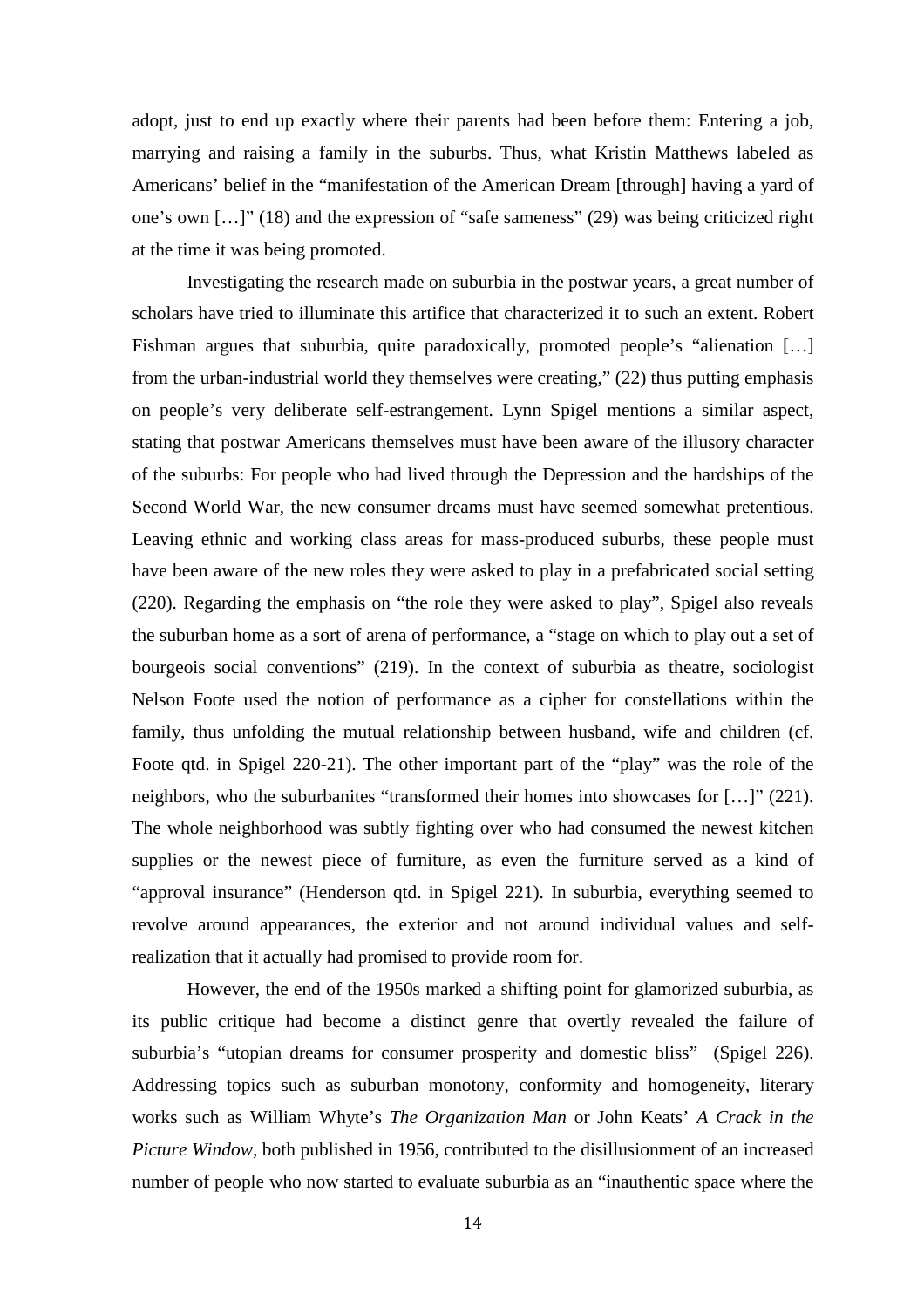social conventions of gender roles turned humans into artifacts" (227). However, it would be wrong to generalize the critique and to apply it to all Americans during the 1950s: Some people were convinced that their living in a suburban setting affirmed their 'American way of life', while for the others, suburbia had always been a vulnerable concept that eventually justified an overt attack on "a wide variety of national problems, from excessive conformity to ecological destruction" (Jackson 4). Already during the Cold-War era, many voices started to evaluate the suburban housing sphere as "reinforce[ing] a woman's isolation from most of the worlds of adults" (G. Matthews 212). Hence, even if people have continued to live in the suburbs and to partly stick to the prefabricated gender roles up until today, a wave of backlashes started to pioneer at the dawn of the 1950s.

## **2.2 The Suburban Housewife**

Katherine Watson: Pre-law? Well... have you decided which law school you're going to? Joan Brandwyn: Well, I haven't really thought much about it. After Wellesley, I plan on getting married. Katherine Watson: And then what?

Joan Brandwyn: [*confused*] And then... I'll be married.

(Extract taken from *Mona Lisa Smile*)

As already indicated, the housewife played a central role in keeping the family together, not just as her husband's wife, but also as the major caretaker of children and household. In the Cold-War era, the housewife was seen as powerful enough to "shore up the family against liberalism, socialism, and communism," so that the ordinary suburban homemaker was collectively upgraded to "Mrs. America" (Ogden 171). Over the century, the nature of the American housewife changed from being a "domestic scientist" at the dawn of industrialization, to being "the cooperative housewife" who, apart from being a homemaker, was supposed to contribute to society through "more worthwhile pursuits," (139-43) whereby this cooperative image remained a sole model for most women. Another attempt was to equate household and business work by claiming that the household could be "scheduled, broken down, and described, just as work in a factory might be" (154). Thus, the household was disposed as some kind of industrial automatism, probably aiming at women's feeling of satisfaction and benefit for society through evoking the notion of having an "industry-like" job besides childrearing.

 The 1920s then served as a starting point for what was to recur partly in Cold-War America, namely the housewife as "Mrs. Consumer" (158). Christine Frederick published an almost same-titled book, *Selling Mrs. Consumer*, in 1929 that described housewives as economy's main target and thus indispensable for national prosperity. Frederick created a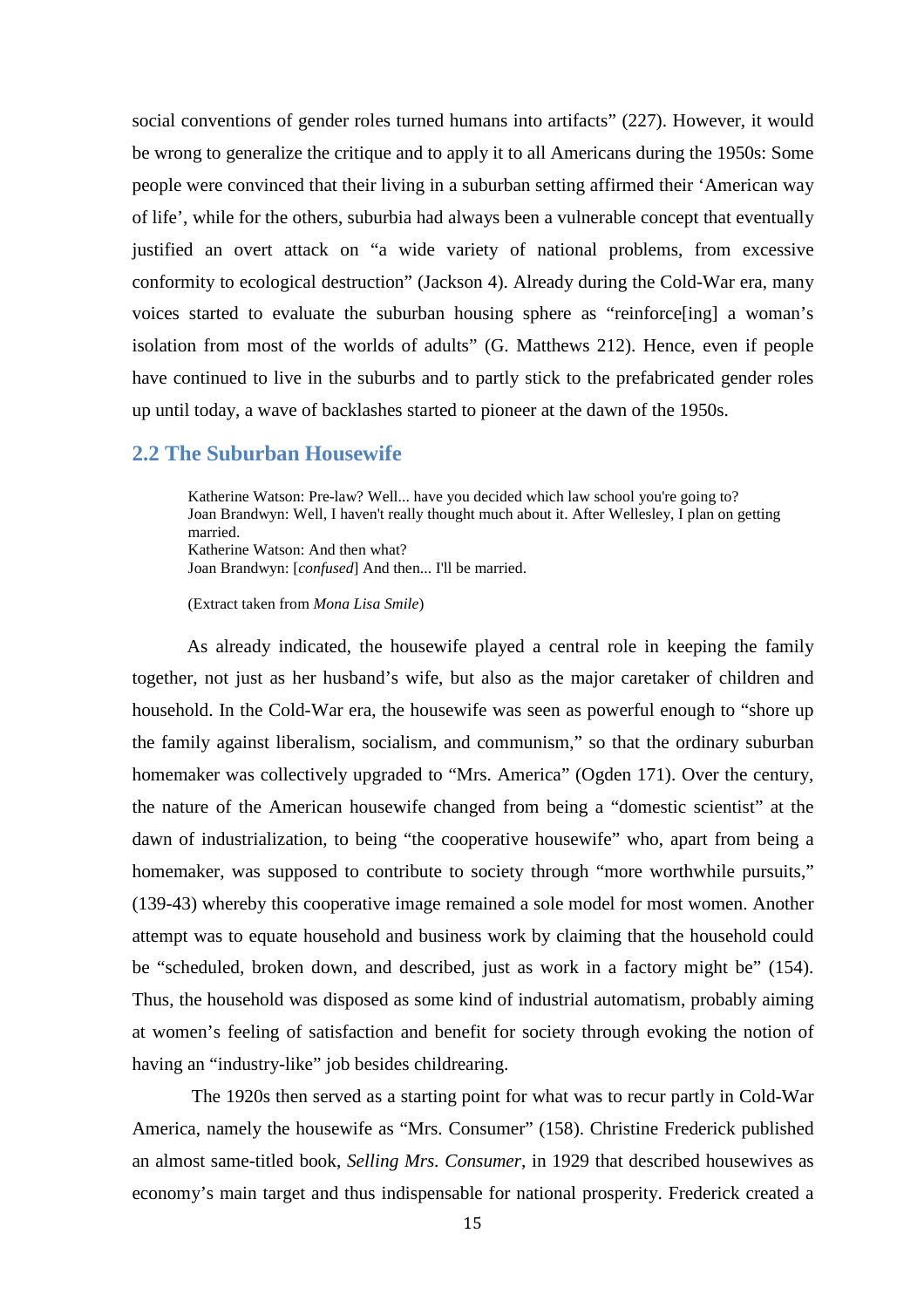female stereotype that was said to be a "creature of instinct and practicality, not logic and mechanics" and, therefore, "susceptible to manipulation by advertising" (158). Glenna Matthews illuminates to what extent Frederick described the average "Mrs. Consumer," and the outcome was anything but esteeming: "With little education and a limited vocabulary, she is more illogical than a man" (187).

However, this image of the prosperous and almost spoiled housewife underwent a change during the times of the Great Depression, when housework was no longer seen as a leisure activity but even became an official occupation for the purpose of acknowledging women's contribution at home. In the course of the 1950s, this reestablishment of the original sense of the housewife as hard-working out of necessity did eventually change, as "the American home […] was [seen as] a hothouse in which the thermostat was fixed permanently on family happiness," (167) which in turn was said to be further fostered by a distinctive consumer behavior. Even if this idea occurred as early as the 1920s, when experts were determined that the family and particularly the housewife as the major troubleshooter "would ensure the health of society," (G. Matthews 182) the 1950s denoted a whole new dimension as far as family togetherness was concerned.

As the marriage rate increased and the suburbs started to sprawl after World War II, many women's realities revolved around the suburban home and the domestic duties it entailed. No matter how fair their chances were, more and more women were dropping their college careers in order to get married (cf. Coontz, Stirring 109). The initial dialogue taken from the motion picture *Mona Lisa Smile* from 2003 adequately illustrates young women's trend to thoroughly devote their lives to marriage in the 1950s. As Joan's answer underlines, the choice for marriage almost always meant "all or nothing", i.e. completely neglecting professional ambitions they might have been trained for in college in favor of a domestic, suburban life. This celebration of domesticity lay rooted in the nation's opinion that women could "defeat totalitarian, authoritarian ideas" (Stevenson qtd. in Hartman 86), by functioning as the necessary "ammunition in the ideological Cold War" (Hartman 86). However, the aforementioned critique on suburbia was directly accompanied by a rising consciousness about women's situation in post-World War II America that eventually led to the second-wave feminist movement in the 1960s and 1970s (cf. Mohl 13). The mass media in the 1950s conveyed pictures of the American housewife that were as standardized as the suburban homes of Levittown. The portrayal of the monotonous daily chores and the major responsibilities of housewives in the 1950s did indeed match the realities of many women during that time. Yet, the public image of the "happy housewife" was at constant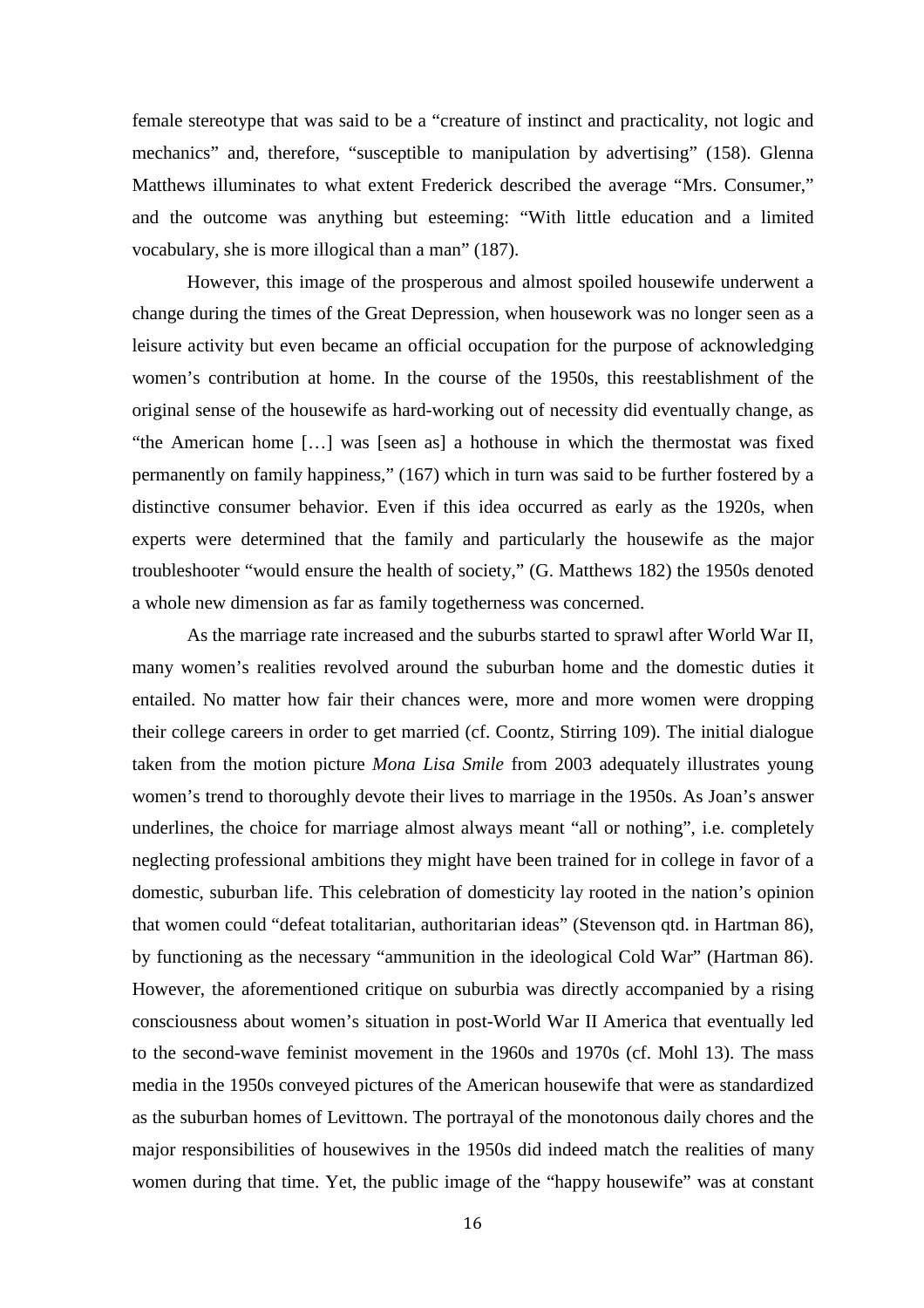battle with many women's own perception of their domestic realities. However, there were also women who openly defied the common image of the apron-wearing cookie-maker, but who tended to be rather neglected in a great amount of studies.

 In 1963, Betty Friedan published a literary landmark that would change the lives of dozens of American women forever. By overtly voicing what many women had been swallowing for years, Friedan provoked a wide range of responses to her investigation of America's suburban housewives. This chapter illuminates the content of Friedan's *The Feminine Mystique*, while a critical presentation of Friedan's major ideas precedes a closer look on people's reactions to her work. The focus shall primarily lie on Friedan's remarks about "the problem that has no name" and "the happy housewife heroine". Finally, the last part unfolds to what extent the 1950s represented a rather contradictory stage in women's history as opposed to the assumed unilateral images of the Cold-War housewife.

#### **2.2.1 Betty Friedan's** *The Feminine Mystique*

In a time when the United States was struggling with fears and anxieties caused by the nuclear threat, when intact families were seen as the nation's necessary weapon against communism and women were considered happy and satisfied only in the role of a homemaker, Betty Friedan dared to contradict the widespread notion of the supposedly happy housewife. Arguing that "postwar American culture promoted a repressive form of domesticity that trapped middle-class women in the home, subordinated them to the demands of marriage and family, and denied them the opportunity for personal or career fulfillment," (Mohl 13) Friedan caught considerable attention, not just among her female target audience, but also among critics and contemporary historians.

 When opening Friedan's *The Feminine Mystique*, the reader is addressed with a dedication to "all the new women, and the new men". Here, the reference to the notion of the "New Woman" that arose as a counteraction to the Victorian "Cult of True Womanhood" that promoted women's "piety, purity, submissiveness and domesticity" (Welter 152) is almost undeniable. Hence, before even starting to read the book, this initial dedication calls for the replacement of a somewhat "old", subordinate picture of a woman through a "new" and autonomous one.

 Friedan opens her book's section called "The Problem that Has No Name" with the following words:

The problem lay buried, unspoken for many years in the minds of American women. It was a strange stirring, a sense of dissatisfaction, a yearning that women suffered in the middle of the twentieth century in the United States. Each suburban wife struggled with it alone. As she made the beds, shopped for groceries, matched slipcover material, ate peanut butter sandwiches with her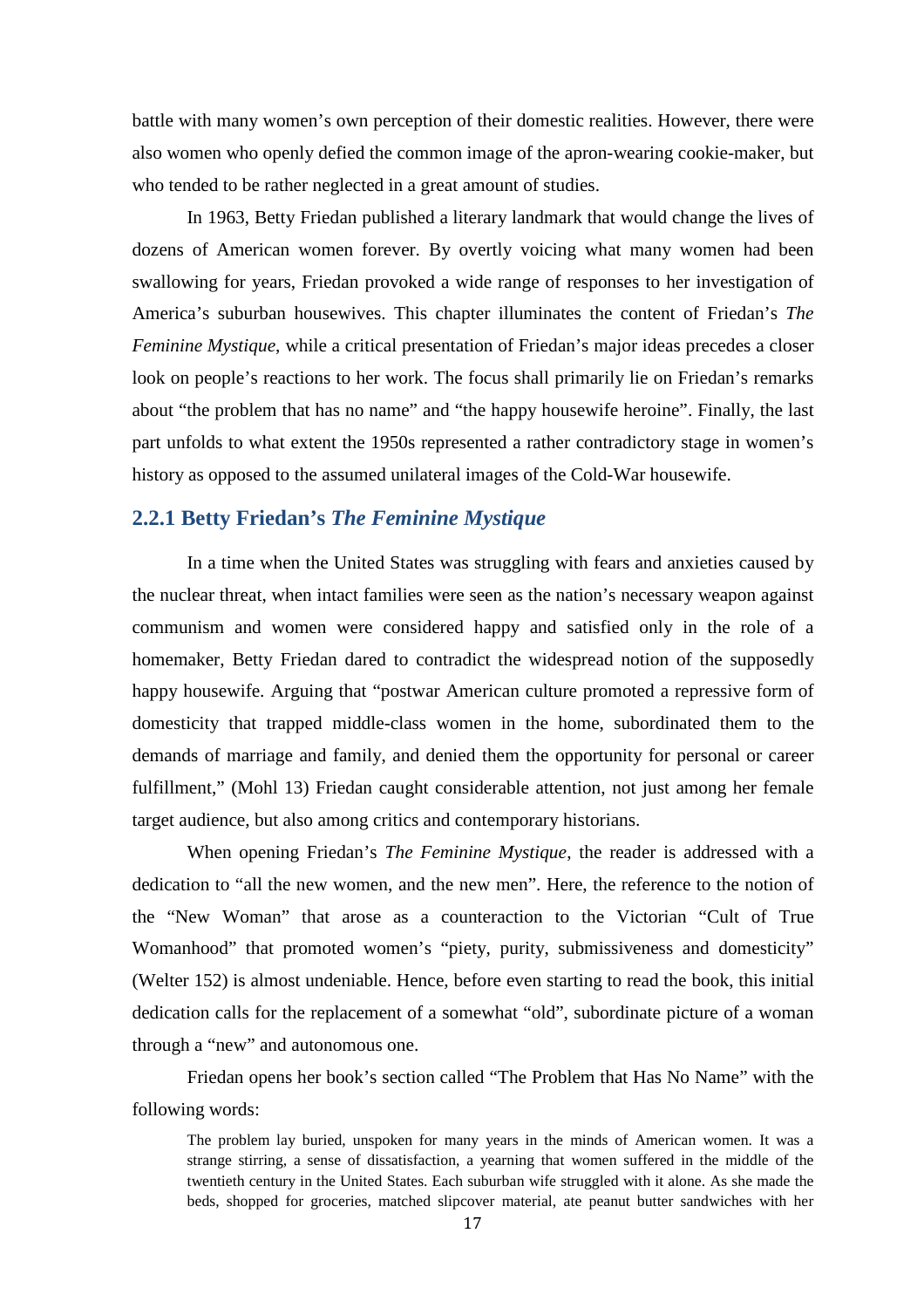children, chauffeured Cub Scouts and Brownies, lay beside her husband at night – she was afraid to ask even of herself the silent question  $-$  'Is this all?' (15)

This quotation gives a first overview of what Friedan was observing in the lives of the middle-class suburban housewife, namely the indescribable feeling of emptiness while pursuing the daily duties of housework, child-rearing and being a caring wife to her husband. What becomes obvious here is women's overall timidity to utter dissatisfaction, not least because society and the mass media were constantly preaching undisputed happiness and fulfillment when it came to the "occupation housewife". This quotation does also fit to the message of "The Ballad of Lucy Jordan", a song recorded by Shel Silverstein in 1975, and rerecorded by Marianne Faithfull in 1979. In the corresponding lyrics, Faithfull describes the daily routine of Lucy Jordan, an ordinary and probably middle-class white housewife, who finds herself "in a white suburban bedroom in a white suburban town". While "her husband [][is] off to work and the kids are off to school," Lucy Jordan considers the options left for her at home, which are restricted to "clean[ing] the house for hours or rearrang[ing] the flowers". Thus, the monotony and the missing feeling of contribution and richness lead her to a personal longing for riding "through Paris in a sports car with the warm wind in her hair". Productions like this song underline the currency of all the things that especially Friedan referred to up until the late 1970s or probably even up until today.

 What Friedan claimed was that women's potential was downgraded to the sole purpose of "finding a husband and bearing children" (16), thus criticizing the widespread notion of women as "baby producers" only. The noticeable decrease of women's college careers from 47 per cent in 1920 to 35 per cent in 1958 prompted Friedan to worry about women's professional contribution, since "a century earlier, women had fought for higher education [while] now girls went to college to get a husband" (16). Apparently, everything in the life of a 1950s and 1960s woman seemed to revolve around finding a husband, marrying and conceiving children, always trying to stick to the required role a woman was supposed to play in Cold-War America. According to Friedan, this omnipresent picture implied the promotion of femininity, which was in immediate danger whenever a woman considered using her brainpower (cf. 17). The only thing a woman was supposed to long for was "to get married, have four children and live in a nice house in a nice suburb" (18). The striking thing was that in Friedan's eyes the suburban housewife became stylized to such an extent that she was the "dream image of the young American woman and the envy,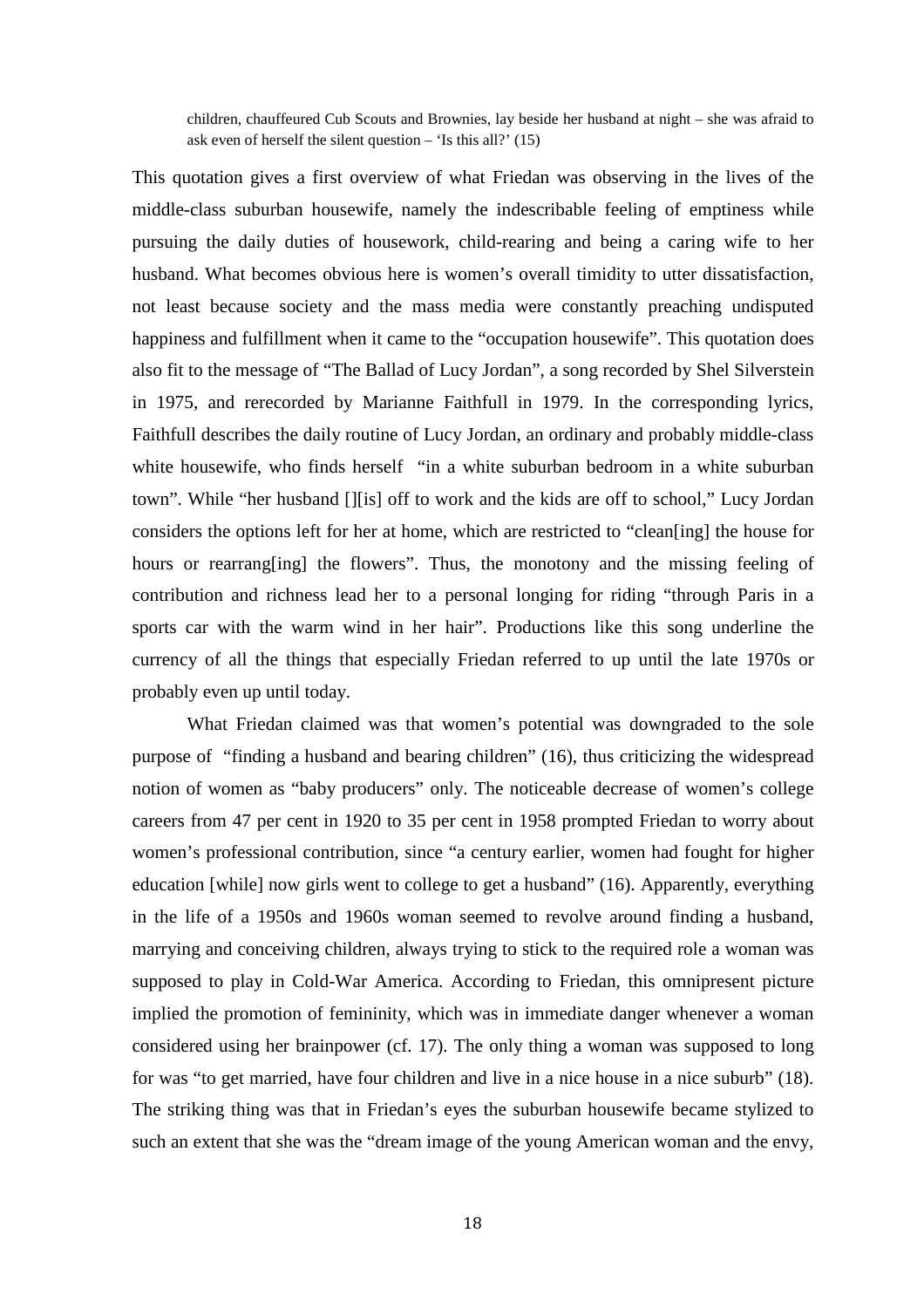it was said, of women all over the world, [as] […] she had found true feminine fulfillment" (18).

 Talking about a majority of women that lived "in the image of those pretty pictures of the American suburban housewife, kissing their husbands goodbye in front of the picture window," (18) Friedan gave a very generalized picture of the 1950s housewife, an argument that she would later be heavily criticized for. Yet, she certainly got to the heart of many women's problems, such as the constant blame that women put on themselves if they weren't feeling the kind of satisfaction that was supposed to arise in a suburban marriage. This self-accusation also occurred whenever a marriage was crumbling: Even if her husband's misbehavior had led to the crisis, a woman was constantly made believe it was her duty to change in order to "bring out her husband's better side" (Coontz, Stirring 76). Besides, Friedan pointed to all the women out there wondering about "what kind of [women they were] if [they] did not feel this mysterious fulfillment of waxing the kitchen floor" (19). Thus, housewives were steadily plagued by a guilty conscience, evaluating their potential dissatisfaction as some kind of abnormality.

 The aforesaid "problem that had no name" was circumscribed by a couple of women in Friedan's book, while a huge amount specifically pointed to the feeling of having no distinct personality (cf. 21). The continuous question of identity was felt by such a great number of housewives that the problem they all shared could no longer be ignored. Yet, according to Friedan, the report of the problem was immediately followed by an attempt of its denial or dismissal. This denial took place in the form of society "telling the housewife she [didn't] realize how lucky she [was]," (24) or even accusing her of being ungrateful for a role that was supposed to be played gracefully (cf. 24). The striking thing about the collectively felt problem that could not be explained properly was that "it was not caused by lack of material advantages," (26) so that it could not be solved with the aid of "money, a bigger house, a second car [or] moving to a better suburb" (26). Quite the contrary, the nature of the suburban housewives' problem was not rooted in the women's need for a material upgrade, but was instead fostered and, therefore, even made worse by Cold-War materialism. Some people may claim that the respective housewives should have been grateful and happy for being able to enjoy such living standards, however, those critics did not get to the heart of those women's problem: The complaint was not aimed at what they had in material terms, but at a "hunger that food [could not] fill" (26) in idealistic terms.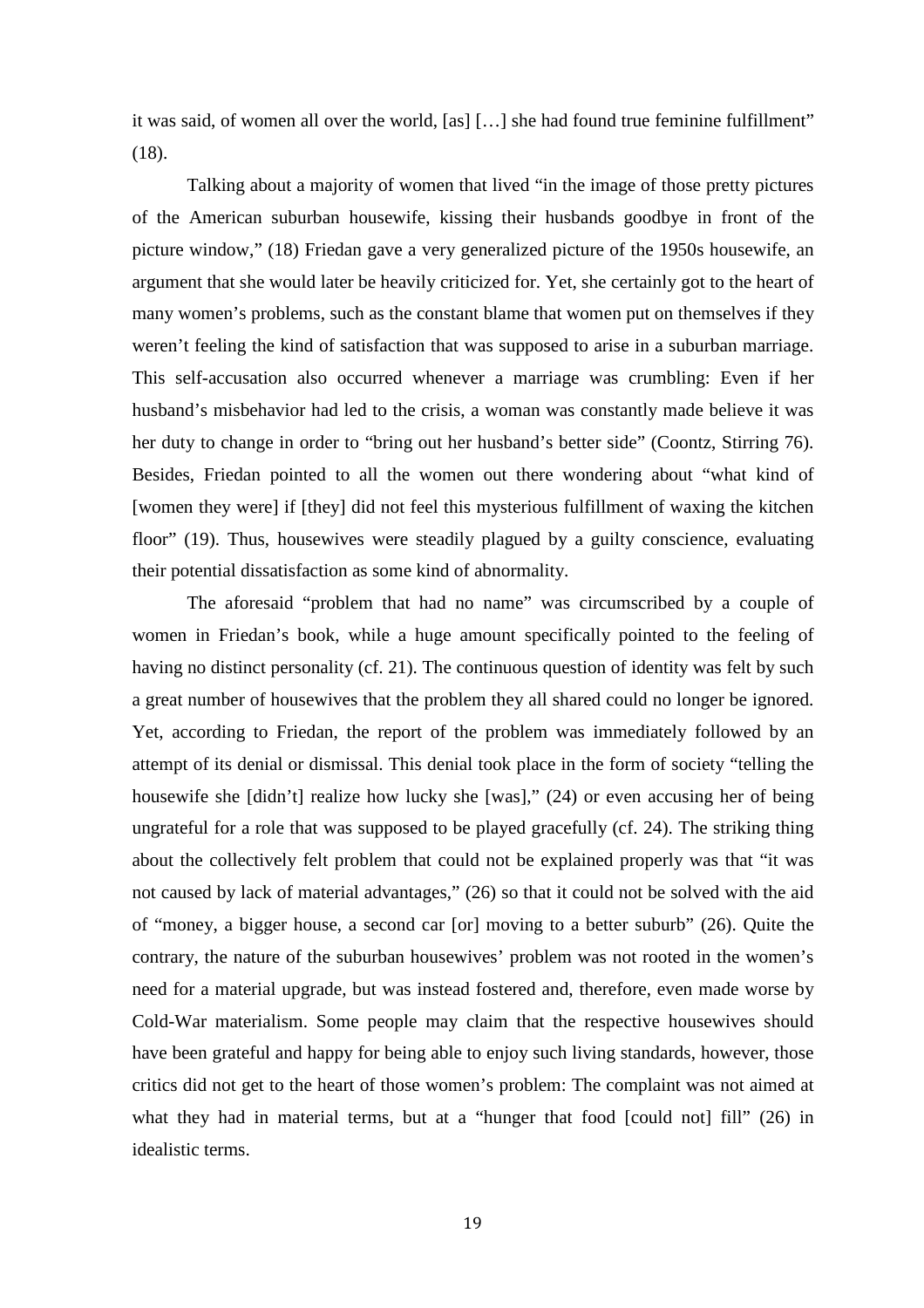However, Friedan did not overtly attack the husbands for their wives' desolate situations, but did certainly point to the meaning of being a 'good wife' and all the sacrifices it entailed. Friedan quoted one psychiatrist who claimed that they "ha[d] made woman a sex creature [...] who has d no identity except as a wife and mother [...] [and] wait[ed] all day for her husband to come home at night to make her feel alive" (29). This marital constellation with the husband being the only force capable of animating his wife illuminates not just the perceived physical inferiority, but also the housewife's mental dependence on her husband. However, the widespread assumption was that the core conflict could be rooted in monotony, as women who were supposed to describe the problem "often merely describe[d] the daily [lives they led]" (29). Glenna Matthews justifiably exposes the development of the housewives' isolation from the twenties "in their homes via isolation in their cars to the relatively impersonal supermarket, with its hygienically packaged good" (192) in the 1950s, an era in which running errands was supposed to be satisfactory, when in fact it just pretended to provide women with power by deciding which kind of cheese or chocolate bar to buy.

 Doctors of the 1950s were gaining more and more female patients with the symptoms of "tiredness", yet finding out that all those women were getting more sleep than necessary. Thus, their diagnosis was quite simple: The housewives had to be bored in some way (cf. Friedan 30-31). Very common types of "remedy" throughout the Cold-War decades were tranquilizers, which "housewives were taking [] like cough drops" (31). Whenever women complained of suffering from fatigue or feeling trapped in their homes, "this was taken as a symptom rather than a potential cause of their disturbance, something to be treated by analysis, medication, and even electroshock therapy" (Coontz, Stirring 73). Friedan interviewed many women, whereby some of them described a vicious circle of futility their daily routine brought them, so that taking tranquilizers even in their own eyes was the only way to bear this "pointlessness" (cf. Friedan 31-32). Thus, the common tenor among Cold-War housewives was that their everyday life was "something to be endured rather than enjoyed" (G. Matthews 209). When referring back to "The Ballad of Lucy Jordan", one possible explanation for Lucy "singing pretty nursery rhymes she'd memorized in her daddy's easy chair" while she "let the phone keep ringing" could be the dreamy effects of taking such tranquilizers that were commonly prescribed when housewives showed symptoms of some kind of "nervous breakdown" (cf. Parker). This is quite striking, as the aforementioned medical diagnosis proofed that many women did not suffer from nervous breakdowns due to a physical excessive demand, but rather, as Friedan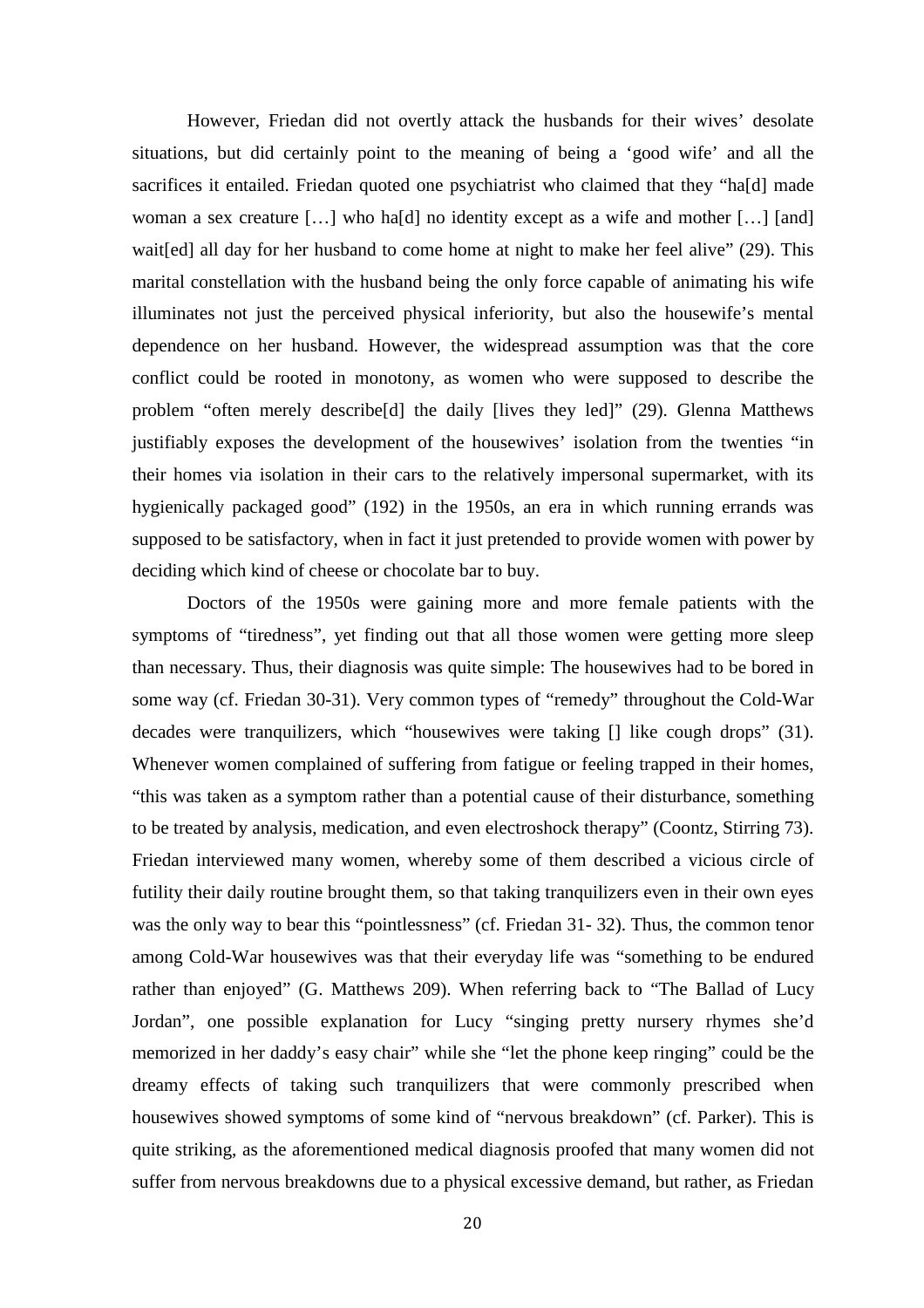tried to reveal, from some sort of "meaninglessness", which doctors then tried to cure with medicine that even exacerbated the patient's tranquil state of mind. As a final remark, however, Friedan rejected the widely held belief that "the problem" suburban housewives were dealing with was a feared "loss of femininity, or too much education, or the demands of domesticity" (32), but instead spoke for the relentless and by all means justified longing for "something more than [their] husband[s] and [their] children and [their] home" (32).

 Besides the investigation of the women's "problem that has no name," Friedan also pointed to contemporary magazines, which featured women as "only interested in the family and the home [and not in] politics, unless it's related to an immediate need in the home, like the price of coffee" (37). In the same breath, Friedan revealed most editors' view that humor should be completely neglected in those magazines or at least had "to be gentle, [as] [women] [would not] get satire" (37). By unfolding this point of view mostly shared by male editors, Friedan shed light on the common picture of housewives being stupid and naïve, functioning solely as passive consumers of material goods within their domestic bubble that did not provide space for any form of critical examination. Eventually, the magazines' contents solely revolved around consumer goods, which benefited the advertising industry, but fostered some sort of "mental enfeeblement" (cf. 51- 52). Additionally, *The Feminine Mystique* contained a comparison between magazines' display of women in 1939 and in 1960, coming to the conclusion that back then, career women or "New Women" were perceived as attractive and "loved by men" (38), whereas in 1960, women striving for a career outside the home were considered unfeminine. This observation illustrates the women's cycle from the Victorian notion of "True Womanhood" to an emancipated era of "New Womanhood" up to the recurrence of "True Womanhood" again, thus revealing the downward trend of the housewife's condition in Cold-War America.

When trying to find the origins of the "feminine mystique", Friedan referred to the publication of a book called *The Lost Sex* in 1942, which warned all its readers that "careers and higher education were leading to the 'masculinization of women with enormously dangerous consequences to the home, the children dependent on it and to the ability of the woman, as well as her husband, to obtain sexual gratification'," (42-43) so that the emergence of a corresponding "feminine mystique" seemed inevitable. As a consequence, the "mystique" reached a dimension that transformed it "into a religion, a pattern by which all women must now live or deny their femininity" (43).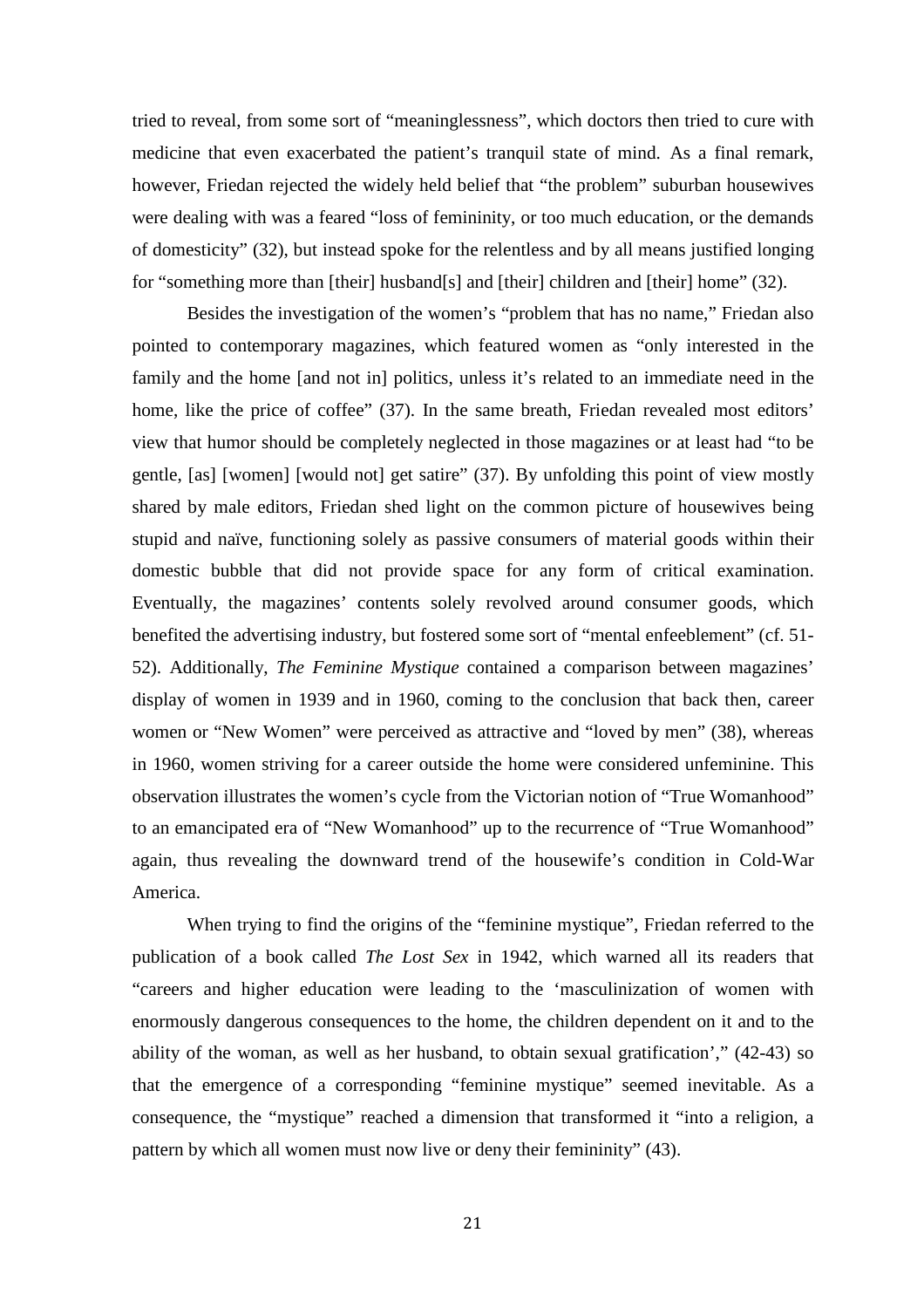Besides the restriction to the suburban "home sphere", Friedan pointed to the Cold-War concept of familial bonding, which resulted in women having no "independent self to hide even in guilt" (47). Hence, women solely experienced the right to exist through their husbands and children, which clearly accentuates the process of deindividualization that women underwent, losing their autonomous selves in favor of a patriarchal and confining family constellation. Friedan criticized the "cozy walls of home" as being the only possible space of women's self-realization after 1949, as the search for a woman's own identity was "forgotten in the rush for the security of togetherness" (44). Therefore, it was even more difficult for women to admit to dissatisfaction and unhappiness not just in their married life but also in their whole suburban setting, as "most women could not identify another arena in which they might seek personal fulfillment" (Ogden 167). Being trapped in their placid pseudo-idyll, there were no real other options left. Since the accepted concept of the housewife did not imply work outside the home, any woman who actually had a job was either portrayed only in her role as a housewife, or her professional side was immediately connected to failure. For instance, "when you wrote about an actress […] you never showed her doing or enjoying her work as an actress, unless she eventually paid for it by losing her husband or her child, or otherwise admitting failure as a woman" (Friedan 53). One issue of *Life* magazine in 1956 stated that women who just strived for a career were even worse than those who actually worked, as the dissatisfaction they experienced at home would cause such a thing as the "suburban syndrome" (cf. G. Matthews 211). According to *Life*, this syndrome concerned wives who were depressed about being restricted to the domestic role, so that they would try to compensate their depression through "destructive gossip [or] […] becoming a dominating mother" (211). Such distorted coverage demonstrates to what extent career-oriented women were classified as a danger to the gender-specific 1950s.

Considering all the aforementioned aspects, Friedan overtly criticized the organized degradation of women in the name of the nuclear family. She revealed the absurdity of reducing women's potential to "inspire in her home a vision of meaning [and] to help her husband find values that will give purpose to his specialized daily chores [while teaching] her children the uniqueness of each individual human being" (Stevenson qtd. in Friedan 60-61). What is most absurd is the way women were to support their husbands' and children's ambitions for self-discovery, while concurrently forfeiting their own individuality and professional achievements. What Friedan aimed to reveal was the huge discrepancy between the conveyed image of the happy, consuming housewife and the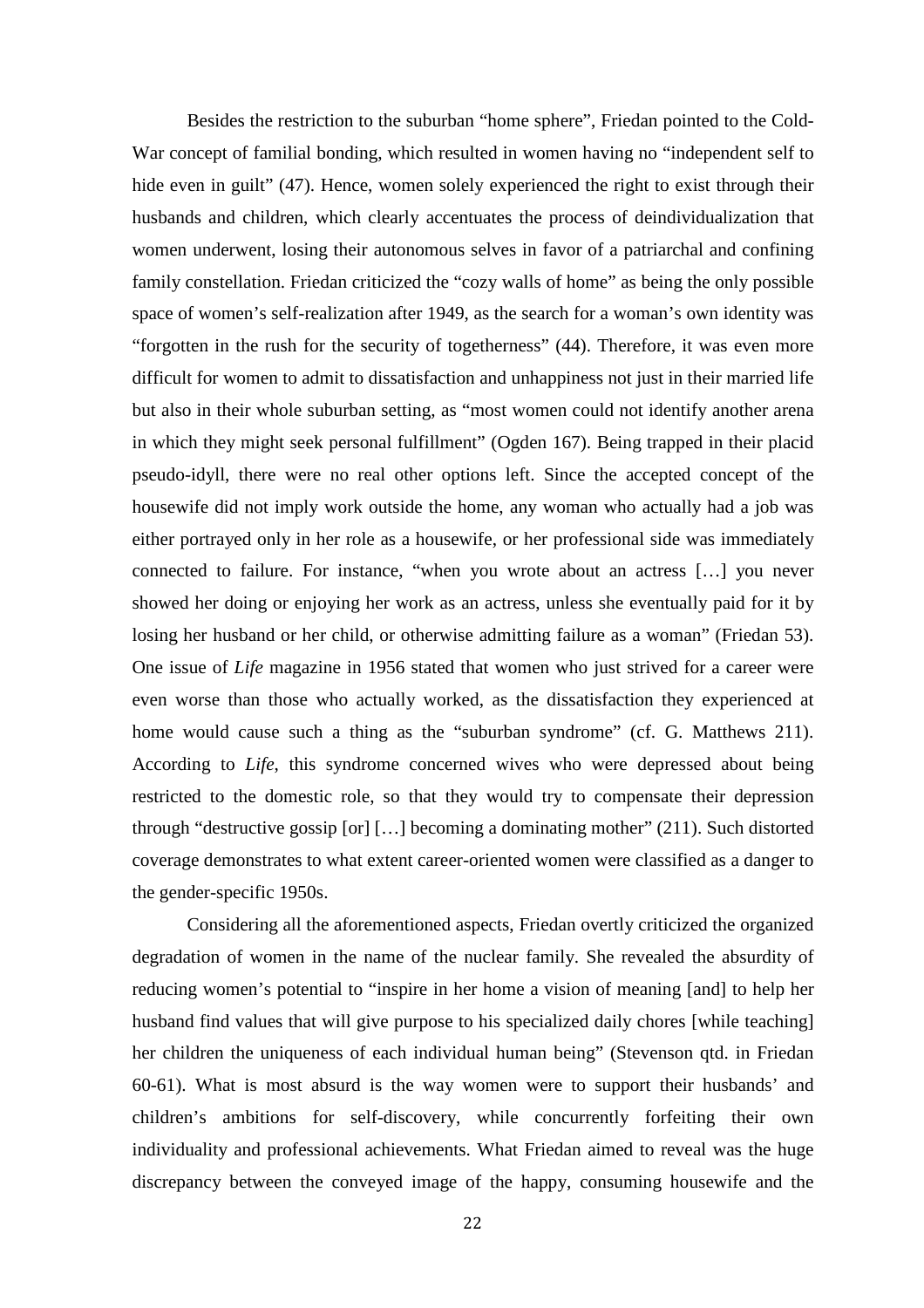actual reality of women's everyday lives. Eventually and apart from all criticism that was to come, Friedan did succeed in directing people's attention to the long despised suffering of many American housewives.

# **2.2.2 Contradictory Images of the 1950s Housewife**

The publication of Friedan's *The Feminine Mystique* in the 1960s was revolutionary beyond any doubt. The book's ideas that the previous chapter presented were certainly not completely new, yet no other work had attracted such a broad audience's attention before. The said audience was not restricted to the white middle-class housewives Friedan was chiefly aiming at, but also aroused historians', scholars' and working women's interest. People from various professional fields wondered: What was this ominous book about that should go down in history as one of the most influential and well-known works of the  $20<sup>th</sup>$ century? Apart from all the attention *The Feminine Mystique* caught, the reactions and responses towards Friedan's bestseller were anything but unanimous.

 The lives of women in the Cold-War Era, especially in the 1950s and 1960s, have been thoroughly investigated by scholars and historians over the last decades. Drawing on Friedan's account of the 1950s housewife, people's voices range from total approval up to plenary objection. Interestingly, many women disagreed with Friedan, felt offended and advised her not to "marry until [she could] feel like and be a real woman" (Coontz, Stirring 31). No matter how stereotypical this woman's statement might sound, apparently some women felt comfortable in their sole role as wives and mothers and did not long for more meaningful work outside the home – be it due to a lack of intellect or indeed a lack of interest.

The critique on Friedan's expositions mainly revolves around her generalizations of the 1950s housewife and her apparent neglection of the decade's complexities. For instance, Stephanie Coontz, a major reviewer of Friedan's *The Feminine Mystique,* criticizes Friedan for portraying "all women in that era as passive and preoccupied with their homes [, neglecting] the African-American women who had led civil rights demonstrations and organized community actions throughout the 1950s and early '60s" (Stirring xix). Besides, by pointing to the merits of white middle-class women who identified themselves as "labor organizers," Coontz at least touched upon Friedan's rather unilateral view of the suburban housewife and her primary focus on white women with a secure economic situation. On the other hand, Coontz unfolds the achievement of *The Feminine Mystique* as the rise of women's awareness "that an ordinary woman could be a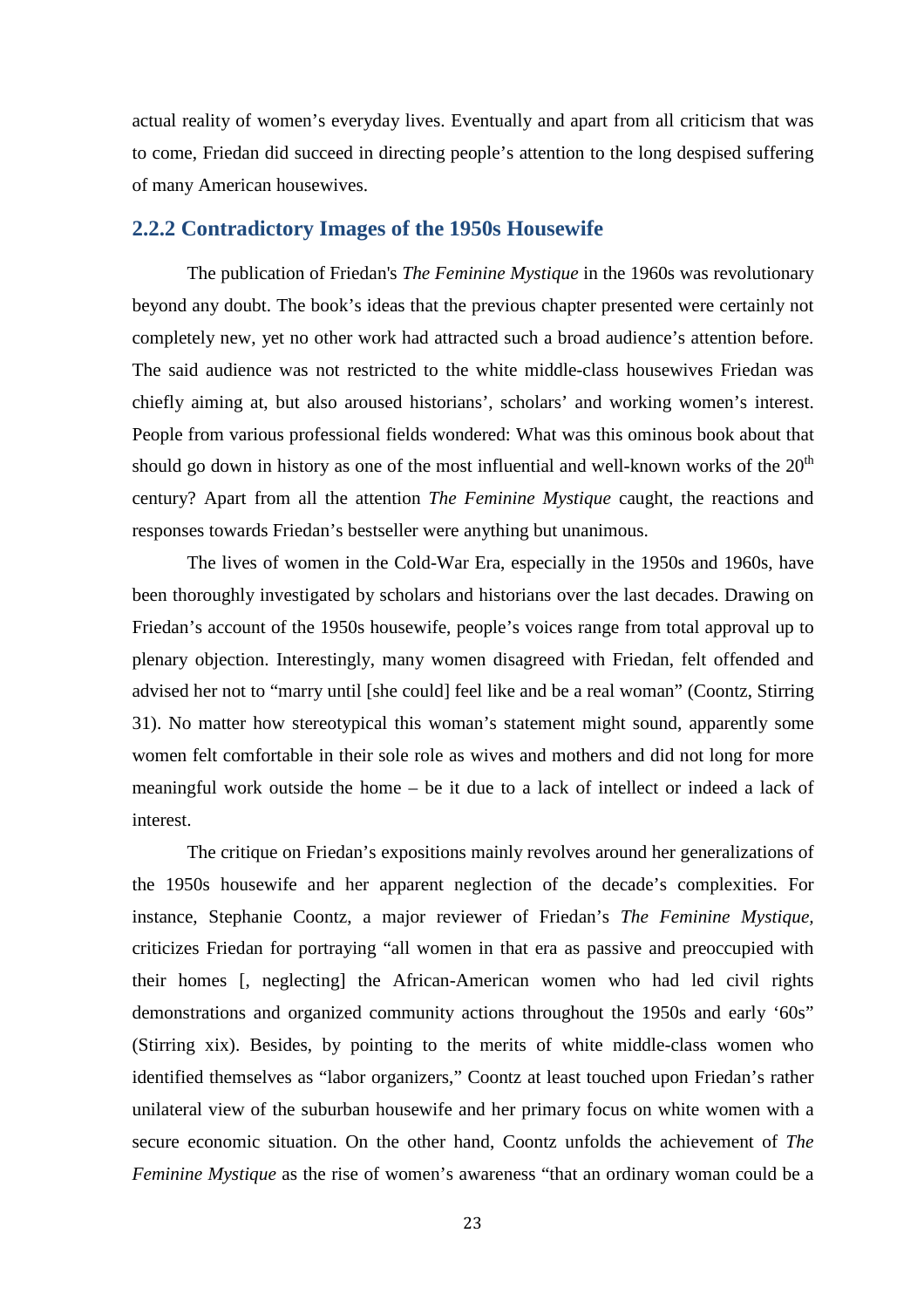person in her own right, in addition to being a wife and mother" (Stirring xxi), which seemed to be a whole new insight for many women back then.

 Elaine Tyler May also refers to the other side of domesticity as not being the scapegoat of women's dissatisfaction, but as an actual goal for "black women [for whom] [it] meant 'freedom and independence in her own home'" (Ambivalent Dreams 152). Hence, especially for Blacks, homeownership in a suburban setting, as Lorraine Hansberry's play *A Raisin in the Sun* also illustrates, was indeed a dream worth striving for, not in order to show off one's social rank, but to "live as a black family with dignity, independence, and comfort" (cf. 152). May gets to the heart of what many critics pointed to as well: People who were excluded from living the suburban life by force could not do anything but sneer at Friedan's statements on the miserable state of the suburban housewives. Even though the aforementioned chapter tried to reveal the psychological and not material nature of the wives' problem, one cannot deny that underprivileged women felt slightly offended by the housewives' seeming "luxury problems".

 The trend of women working, including middle-class housewives, was probably the most striking contradiction with regard to Friedan's remarks on women's alleged suburban traps. The statement that after the Second World War all women left the labor force again in order to become full homemakers has been revealed as not completely valid. Ironically, in the same year that Friedan published *The Feminine Mystique*, another book called *The Employed Mother in America* was published. Nowhere near the success and prominence of Friedan's publication, yet the book already pointed to this "relatively optimistic diagnosis: There was nothing wrong with a mother who worked for wages. Her marriage and her children prospered to the same degree as those of full-time homemakers" (Ogden 187).

 Particularly Joanne Meyerowitz contributed to the exposure of women's daily realities far from the suburban kitchen sink. Although Friedan has had a huge impact on historiography, Meyerowitz claims that Friedan's "widely accepted version of the 'feminine mystique' […] is only one piece of the postwar cultural puzzle […] [as] all of the magazines [] advocated both the domestic and the nondomestic, sometimes in the same sentence" (Beyond 231). Whereas Friedan focused on the content of four magazines only, Meyerowitz investigated a considerable number of magazines, ranging from "middlebrow magazines" to those aimed particularly at African Americans, right up to the ones primarily focusing on white middle-class women (cf. Beyond 230). Thereby, Meyerowitz wanted to "incorporate more of the diversity in American society" (Beyond 231) while not rejecting the tentativeness even of her comparatively profound research. Meyerowitz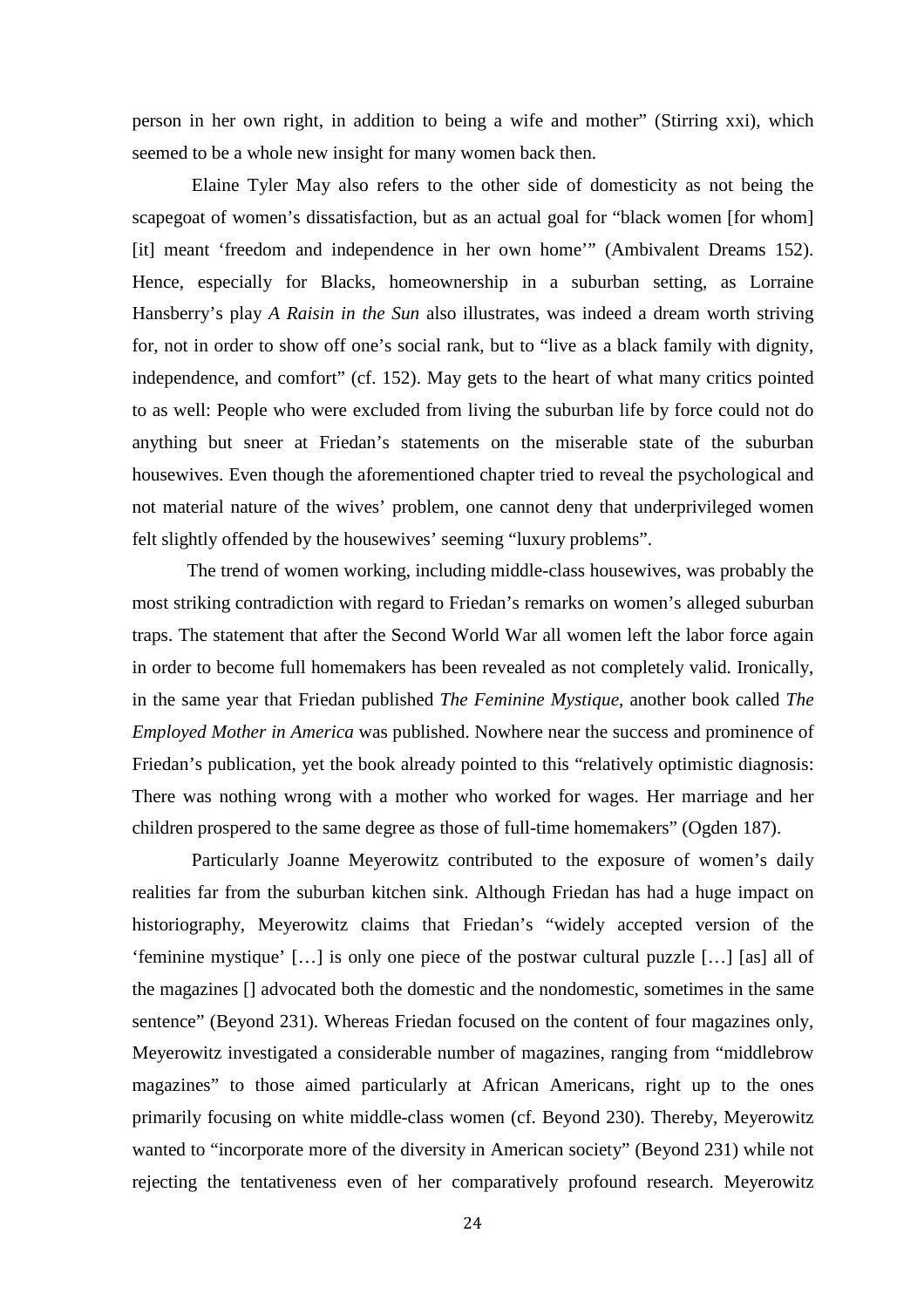claims that a convincing number of magazines covered themes of "nondomestic success", which therefore was "no hidden subtext" but sometimes even "the first, and  $\Box$  only, narrative concern" (Beyond 234). Her research revealed that "more than one third of the articles on individual women featured unmarried women, divorced women, or women of unmentioned marital status […] [while] only 15 percent of the articles on individual women focused primarily on women as mothers and wives" (Beyond 234). Thus, Meyerowitz argues, those articles were able to function as an inspiration for all women who were striving for a career and tried to overcome the seeming obstacles (cf. Beyond 236). Yet, besides all these investigations, one has to keep in mind that just because women were striving for a career, they did not necessarily succeed in gaining the achievements they were aiming at. This is what even Joanne Meyerowitz takes into account, spotlighting some magazines' glorification of women's professional opportunities that "offered false promises" (Beyond 236), while still pointing to the merits of that kind of coverage, which had the power to "subvert[] the notion that women belonged at home" (Beyond 237). No matter if realistically displayed or overstated, those magazine stories acknowledged any form of women's working ambitions that could be seen as a considerable opposition to Friedan's description of the desperate and imprisoned housewife. Additionally, Meyerowitz unfolds the sole marginality of what Friedan referred to as a partial trigger for the 'feminine mystique', namely the publication of *The Lost Sex* in 1947: "Although [the book] had some influence, […] it did not represent the mainstream in the mass culture" (Beyond 247). Essentially, Meyerowitz's most important contribution to the critical reception of *The Feminine Mystique* is the revelation of Friedan's rather reduced and selective investigations, at least as far as the 1950 magazines' contents were concerned: "For the prewar era, she seems to have chosen the stories that most embraced public achievement [while] for the postwar era, she seems to have chosen the stories that most embodied domestic ideals" (Beyond 250). Thus, through opportunistically omitting media coverage that illustrated another female image away from the domestic territory, Friedan's "forceful protest against a restrictive domestic ideal neglected the extent to which that ideal was already undermined" (Beyond 250). Essentially, Meyerowitz has been trying to illuminate Friedan's fatal reduction of the decade's "multidimensional complexity [...] to a snapshot of middle-class women in suburban homes" (Introduction 2).

Now, the actual contradiction of the 1950's image of the housewife was probably based on the ubiquitous concurrence of two kinds of promotion. The most important aspect to mention here is that despite Cold-War propaganda of family life and the housewife as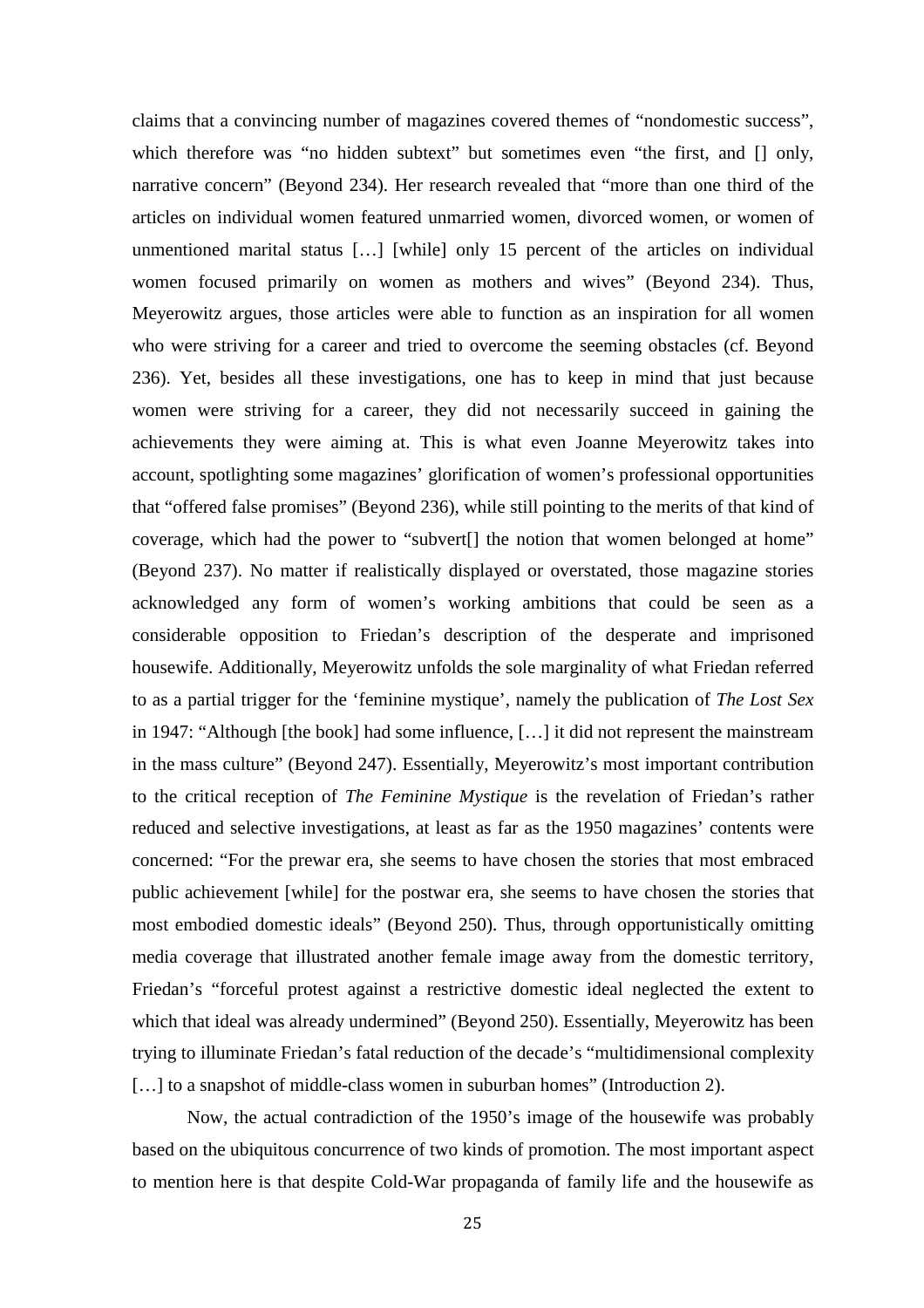the nation's troubleshooter, "by the mid-1950s, rates of women's employment matched the artificially high levels attained during World War II, [while] [the rising employment of married women] was most striking [….]" (Hartman 86). Suburban housewives entered jobs in the peripheral areas, as "banks [, for instance,] had been among the first to recognize the untapped resource of housewives willing to work [….]" (Marsh 186). In fact, during the 1950s, there was a steady battle between ideas about how women should contribute to society: While the already elucidated role of the woman as homemaker, caretaker and the nation's "domestic goddess" was to foster national security through familism, the other idea urged women, including housewives, to enter all kinds of professions for the purpose of meeting the international crisis of the Cold War (cf. Hartman 97-98). Susan Hartman concludes that with these two trends co-existing, the 1950s marked a "transition period for American women, promoting undercurrents that would emerge as dominant trends in the 1960s and 1970s" (98). Despite the simultaneous promotion of joining the labor force, women were not told to completely abjure their motherhood and housewifely existence. Quite the contrary: No matter if housewives went working during the day or not, employers still considered childrearing and being a good wife a woman's central role (cf. 90).

 For the housewife, some kind of "model solution" arose out of those varying statements and attitudes. Many contemporary politicians and experts adapted the idea of what Friedan referred to as the "life plan" for women. The ideal working cycle, which resembles much of what is still valid in today's society, suggested: "work outside the home before childbearing, preoccup[y] with domestic responsibilities at least until children reach[] school age, and thereafter [] return to employment" (Hartman 90). This approach tried to accommodate women's need of a meaningful life for the "empty nest" period, yet it contradicted the aforementioned diagnosis that a woman's family life would not suffer from, but rather be enriched by her employment outside the home. Referring to the rising employment of women, "researchers found that between ages twenty-seven and fortythree, 'large increases in independence and assertiveness' took place among all the women who went on to work outside the home, married and unmarried alike, [while] the only women who did not experience such increases were full-time homemakers" (Coontz, Stirring 116). Quite obviously, those co-existing ideals could not do anything but disconcert women, who found themselves stuck between encouraging professional offers and the omnipresent Cold-War propaganda of the suburban haven as the only spot on earth capable to keep the promise of women's happiness.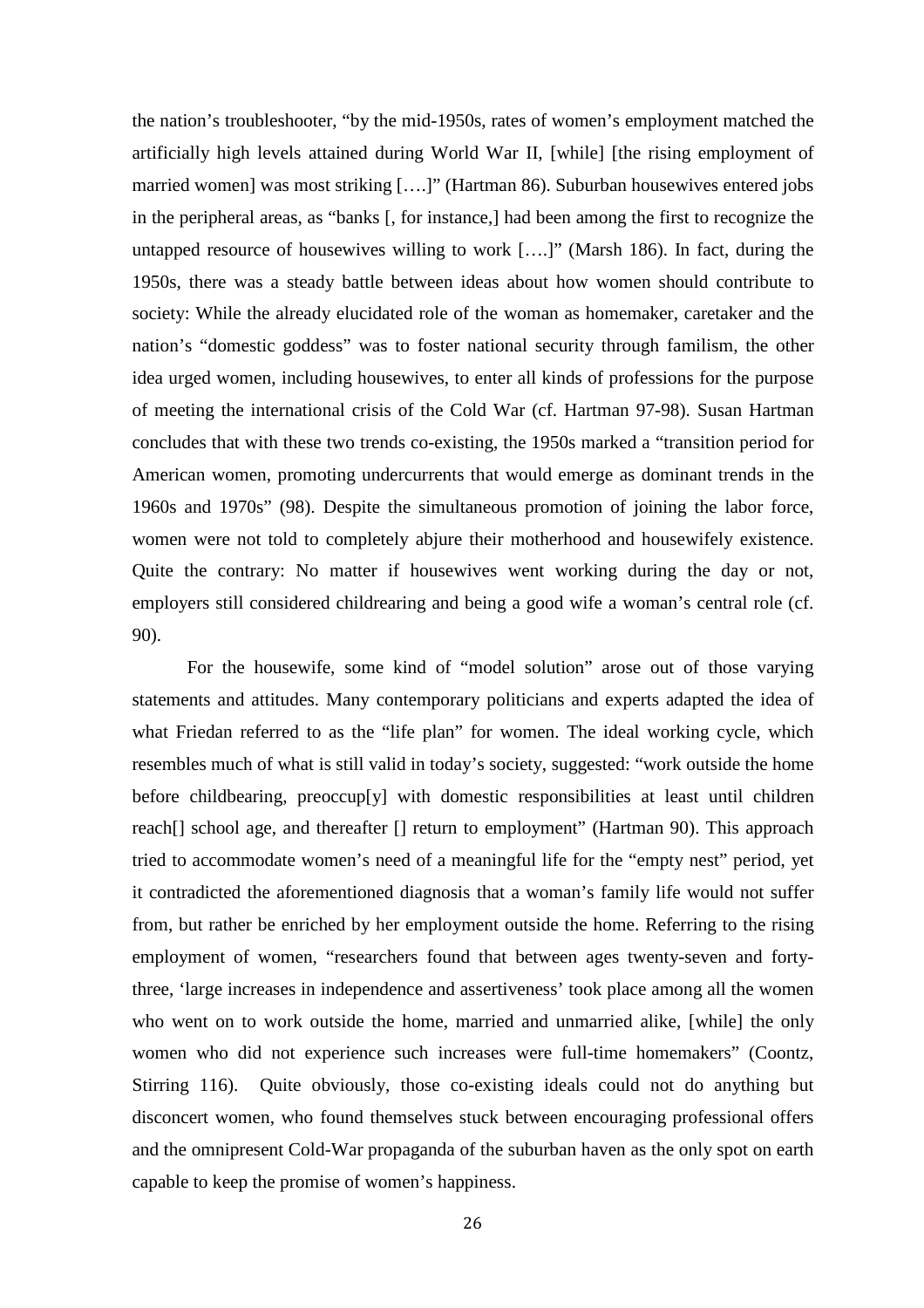Another very important response towards Friedan's *The Feminine Mystique* worth mentioning was the investigation of Daniel Horowitz, who published his "account of Friedan's intellectual and political history, which was much closer to that of activist Gerda Lerner than to the suburban housewives Friedan targeted in her book" (Coontz, Stirring 103). Horowitz rejects Friedan's assertion that the book's popularity rooted in "an average housewife's suburban discontent" (Disler 873). In his remarks, Horowitz tried to unfold what Friedan historically neglected and why she did so. The basic assumption is that Friedan rejected her past as an activist during her labor union time and tried to incorporate a new identity as an ordinary, suburban housewife for the sake of her book's popularity (cf. Horowitz 2). While Friedan's connection to the labor movement of the 1940s "gave her a sustained education in issues of sexual discrimination and shaped her emergence as a feminist" (16), she still tried to erase her past and remained rather silent about her time as an activist and actual labor journalist. Horowitz explains the neglection of her former activism with the historical context of the Cold-War era, namely the time of "anticommunist crusade, which [Friedan] experienced at close quarters" (17). Yet, it was not just her fear of falling victim to the decade's redbaiting, but rather her concern that identifying with and thus reaching the middle-class suburban housewife would "enable her to talk about alienation and discrimination in a new setting and in less radical terms" (29). Still, her portrait's neglection of race, ethnicity, religion and class and thus sole focus on the "white, middle-class, Christian woman as the norm," (Diner 1) led to contempt on behalf of not just Blacks or working-class people, but also the Jewish population. Jews must have considered Friedan's homogenization of the housewife even worse, since Friedan herself was Jewish, too (cf. 1).

 However, apart from the censorious voices that criticized Friedan for her unilateral view of the decade, her overgeneralization of the 1950s housewife and her lack of historicity, the positive achievements of *The Feminine Mystique* should be equally paid attention to. For instance, Stephanie Coontz claims that many readers "experienced a shock of recognition and an overwhelming sense of relief to learn that they were not alone in their feelings" (Stirring 20). Many women Coontz had interviewed stated that although during the 1950s and 1960s there had been a huge amount of advice books trying to provide help for a housewife's problem – no matter if in psychological or physical terms only *The Feminine Mystique* had such an impact and spoke with such a conviction that all of these women can recall its content even today, over 50 years later (cf. Stirring 20-21). And although Joanne Meyerowitz claims that Friedan was talking about stereotypes "that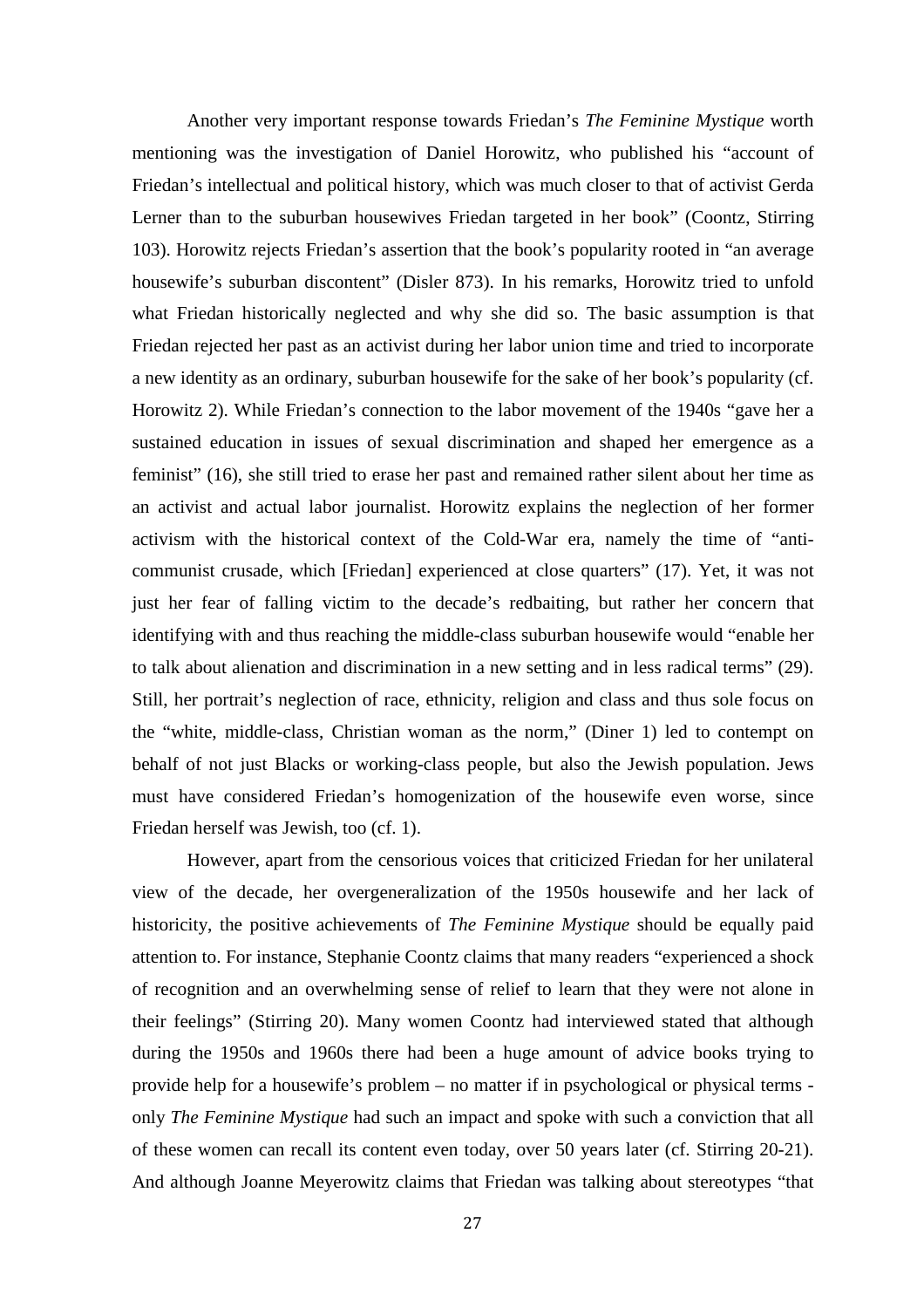portrayed all postwar women as middle-class, domestic, and suburban" (Introduction 3) and which were already at change even before her publication, the wide range of reactions towards *The Feminine Mystique*, fostering indignation as well as relief, prove how many American women still needed this type of 'awakening' (cf., Stirring 33) Hence, despite the impossibility of applying Friedan's observations to all the women in 1950 America, *The Feminine Mystique* certainly and authentically reflected the lives of a vast number of housewives and led to their collective gasp of relief. Besides her critique that Friedan did underrate women's contribution during the Cold-War Era, Glenna Matthews points out that the undeniable benefit of *The Feminine Mystique* was its capacity to unleash the "appreciation that [not women themselves, but] social arrangements could receive some of the blame for female unhappiness" (219). Many women that actually dared to acquire new working skills or just returned to their old jobs reported that it was Friedan's impact that provided them with the required courage and self-assurance (cf. Coontz, Stirring 116).

 Taking all those aspects into consideration, it becomes obvious that women's realities after World War II by far exceeded the widespread image of the 'happy housewife'. Instead, what Stephanie Coontz refers to as "the contradictions of womanhood in the 1950s," (Stirring 59) gives indication of how complex the Cold-War era and with it the role of women really was. Celebrating domesticity, promoting job opportunities, working out of necessity and housewives trying to find a way to incorporate both, the working and the private sector, all these trends seemed to be incompatible at first sight, but were actually co-existing in an era which tended to be undeservingly homogenized.

# **3 "The Important Thing Is to Keep from Being Contaminated" – Richard Yates'** *Revolutionary Road*

Over the last decades, suburban literature has been established as a genre of its own, while especially after World War II, a bunch of novels that provide insight into the mechanics of suburbia and suburbanization experienced some sort of renaissance (cf. Hebel 203). According to Adelle Waldman, people have been fascinated by the "suburban malaise […] for as long as [they] have been commuting from leafy pastures just beyond the city limits". Among those novels that illuminate the complexities of postwar suburbia is Richard Yates' *Revolutionary Road,* which was published in 1961 and "has become a kind of cultish standard" (Ford). Although Yates' debut didn't receive much attention during his lifetime, in 2005, the *Time* Magazine nominated *Revolutionary Road* as one of the 100 best English-language novels since 1923 (cf. Lacayo), while Sam Mendes'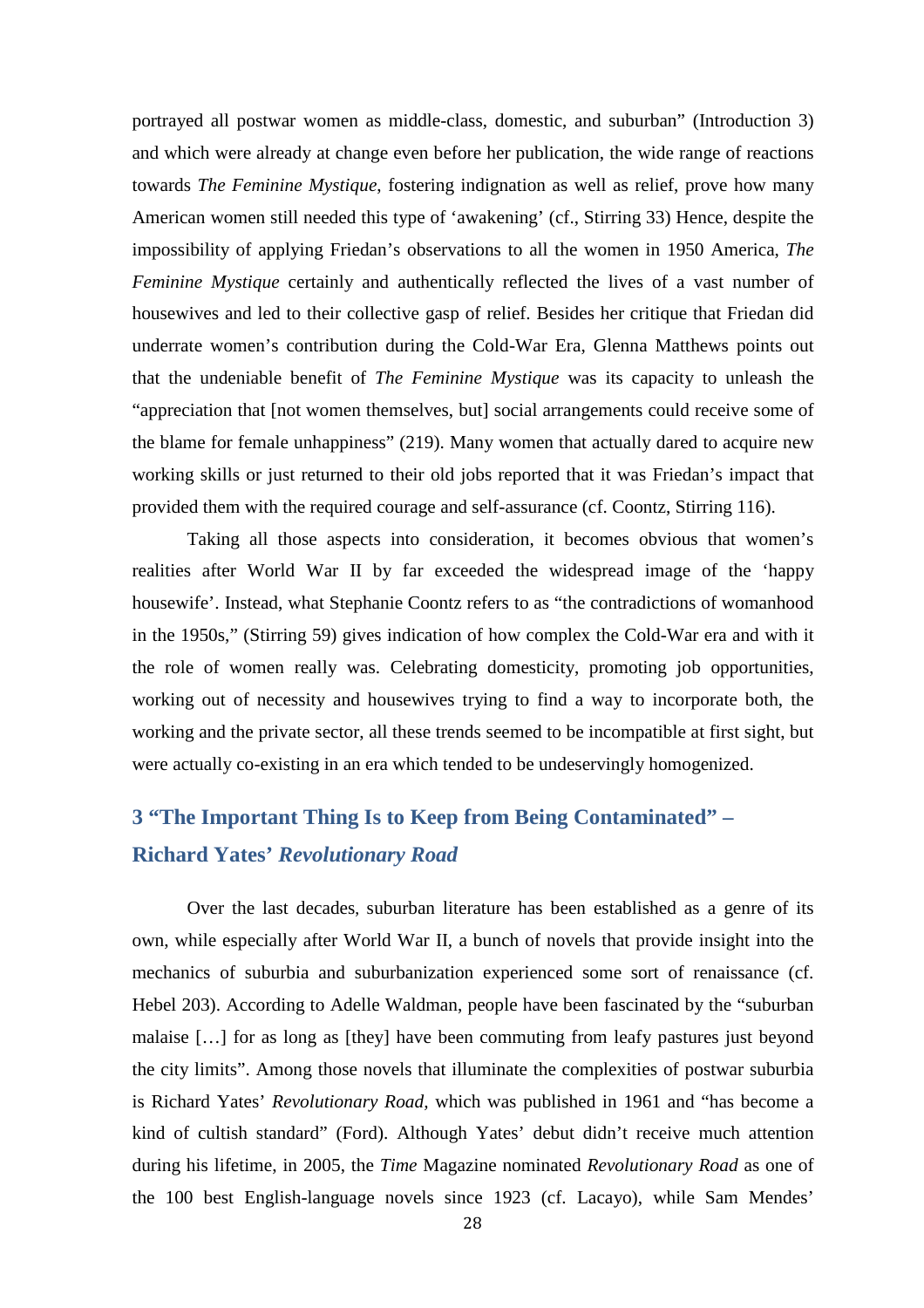adaptation in 2008, starring Leonardo DiCaprio and Kate Winslet, promoted the novel to become an all-time bestseller.

 According to Udo Hebel, the merit of suburban literature is its critical voice towards "traditional gender roles and role expectations, the often desperate attempts of bored and frustrated suburbanites to escape from their own lives of preference, and [] rebellion against the confining complacency and conformity of suburban affluence" (204- 205). And indeed, the story of Frank and April Wheeler, a young couple that has settled down in one of Connecticut's suburbs, the "Revolutionary Hill Estates", emphatically reflects "the contradictions about gender roles and relationships" (Charlton Jones 496) in the complex decade of the 1950s. Frank is constantly ridiculing their suburban surrounding, while his wife April is already one step ahead, planning to leave the United States for the sake of the extraordinary life they are supposed to live in Europe's intellectual heartland, Paris. But reality looks differently: April, who despises her role as a housewife and mother and desires to work as a secretary in Paris, becomes pregnant once again, while her husband Frank even seems to prefer the idea of staying in Connecticut, being offered a new job and enjoying an affair with his secretary that provides him with the manliness he is denied by his wife. However, April intends to abort their child, which Frank wants to prevent her from doing by any means. Although on the surface everything seems to be sorted out and both partners contribute to their roles as the perfect husband and wife, April still decides to have her abortion and eventually dies during the procedure.

 This chapter will unfold the impact of the suburban setting on the protagonists of *Revolutionary Road*, while concurrently it tries to illuminate to what extent the Wheelers reject yet inevitably attend the prototypical Cold-War family ideal. Therefore, a brief analysis of suburbia as a symbolic terrain precedes a thorough investigation of the prevalent Cold-War gender roles represented by April and Frank Wheeler, which in turn is followed by a critical examination of the destructive perception of the "Revolutionary Hill Estates" as responsible for the Wheelers' tragic fate.

#### **3.1 Suburbia as Symbolic Space**

Throughout *Revolutionary Road*, the suburban setting is constantly and deliberately staged and profoundly reflects the protagonists' complex insights. Thus, the description of the suburban territory does not just create a certain narrative atmosphere, but metaphorically refers to the suburbanites' mental condition, especially to that of Frank and April Wheeler. At the beginning of the novel, the suburban homes are described as looking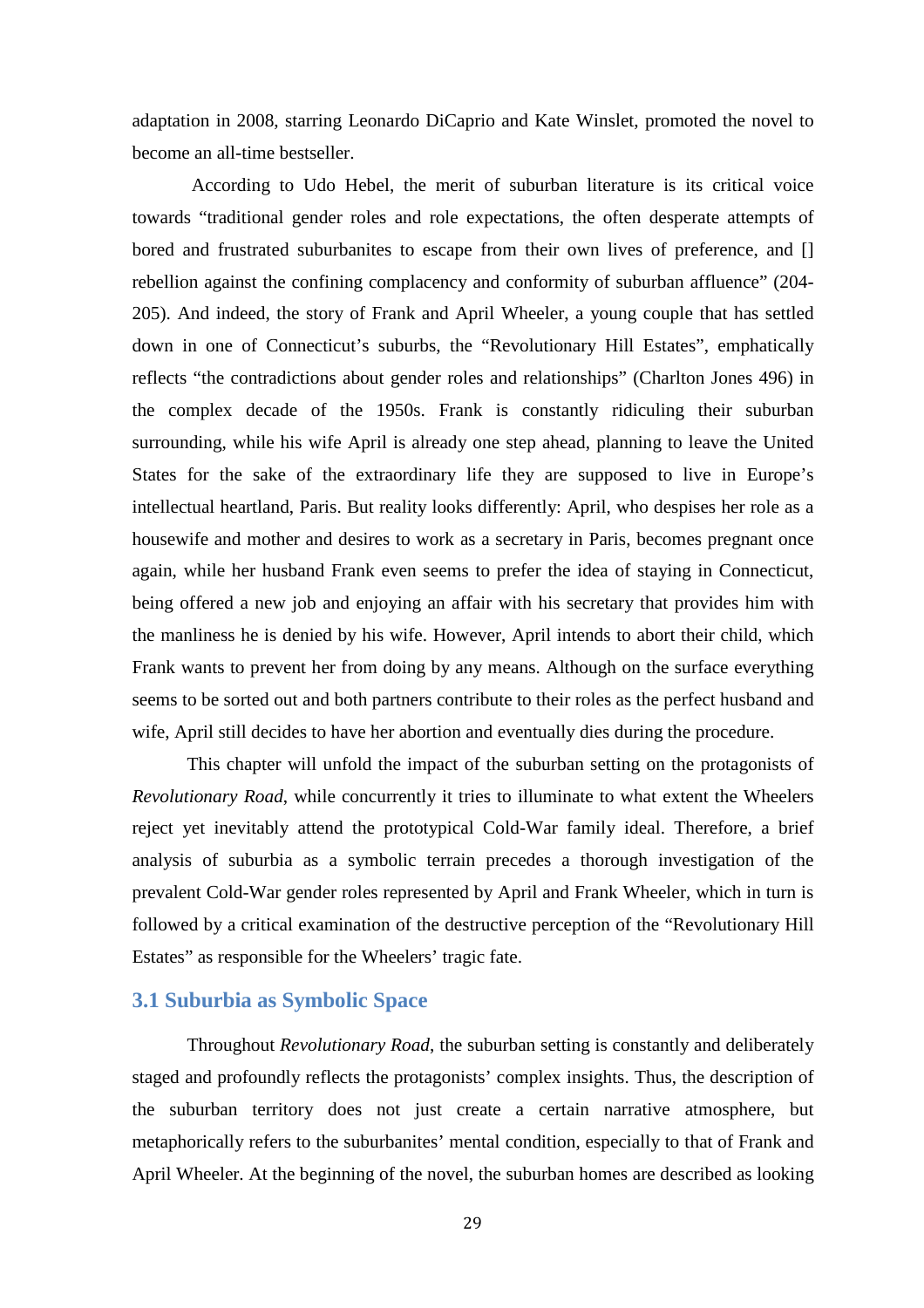"weightless and impermanent, as foolishly misplaced as a great many bright new toys that had been left outdoors overnight and rained on [while] [t]heir automobiles didn't look right either – unnecessarily wide and gleaming in the colors of candy and ice cream […]. Once [on Route Twelve,] the cars seemed able to relax in an environment all their own [....]" (5). This initial quotation already reveals the suburban artifice that is made obvious through comparing the setting with a kind of playground that consists of toy-like houses and their likewise toy-cars. Yet, the reader is rather tempted to imagine a sort of Fitzgerald-like 'wasteland' than an actual Toyland, as its respective equipment looks 'rained on' and used up, while also the cars that look like dessert rather than vehicles don't 'look right either'. Only when the suburbanites are heading on the highway and leave their homes behind, the cars regain the freedom they require and supposedly so do the drivers. Another very striking and ironic aspect is the mentioned "impermanence", which opposes the idea of the suburban theory of permanence that only homogeneity can guarantee. As it turns out, even homogeneity is revealed to be a mere concept that fails at creating at least an illusion of perfection. Thus, the setting creates "an impression not of freedom or congruency, but rather containment and violation" (Moreno). Regarding this powerful spatial description, the novel's first pages already foreshadow the illusive character of the idyllic suburban "Revolutionary Hill Estates," where the Wheeler family has settled down.

When Frank and April Wheeler decide to move into the suburbs, they are confronted with their new environment by Mrs. Givings, their realtor and future pseudofriend. She introduces them to the suburban setting, starting with the rather undesirable realm, that contains "mostly [those] cinder-blocky, pickup-trucky places – plumbers, carpenters, little local people of that sort" just to finally get to their actual destination, "a perfectly dreadful new development called Revolutionary Hill Estates" (30). Thus, the characteristic homogeneity that underlies the idea of a likeminded community that excludes everyone who does not fit in becomes clear, be it in financial or in ethnic matters. In this case, the condescending comment of Mrs. Givings that this part "isn't a very desirable [one]," (30) illuminates the almost bourgeois, opposing image the "Revolutionary Hill Estates" convey.

 Yet, the house that the Wheelers will find themselves living in has a somewhat special status. Although it is situated in the Revolutionary Hill area, it "has absolutely no connection with that" (30). Mrs. Givings almost finds herself in a state of trance when she introduces it to its future inhabitants: "See the little white one? Sweet, isn't it? The perky way it sits there on its little slope?" (30). The fact that the house is being personified and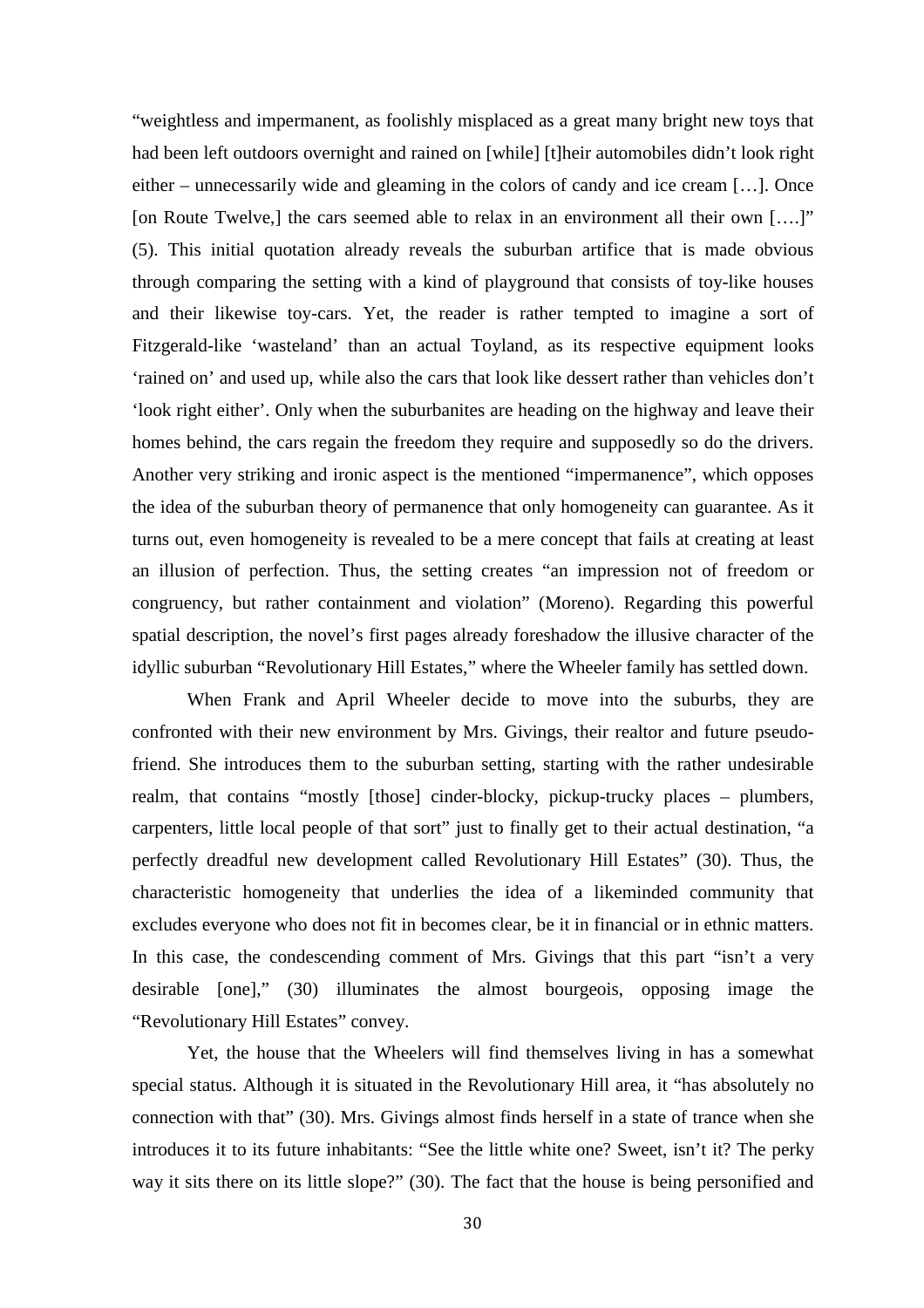concurrently trivialized does not just highlight the realtor's obvious obsession for suburban houses, but ironically foreshadows the deep and somewhat destructive impact the suburban home will have on the Wheelers in the course of the novel – at least from their point of view. When at first the house does appear to be 'sweet' and almost 'innocent', its perkiness and the proximity to the hillside will eventually prevail over its charm, thus symbolically hinting at suburbia's lack of humanity that "turned human into artifacts" (Spigel 227). After April has approved of Mrs. Givings' observations, the process of personification is further fostered when "the house emerge[s] through the spindly trunks of second-growth oak and slowly turn[s] toward them, small and wooden, riding high on its naked concrete foundation, its outsized central window staring like a big black mirror" (31). The image of the house emerging does seem like a sort of threat, which is even enhanced by the house's eye-like windows that are compared to the paradoxical notion of a 'black mirror' that does not just look at its future inhabitants, but 'stares' at them. Apparently, the house exudes a very threatening and almost inscrutable atmosphere, which functions as the exact opposite of what a suburban home should ideally provide its residents with. In fact, the image of the house as a cipher for hazard and discomfort is further developed in the course of the novel. When Frank returns from the city one day, "the house [is] dark and the sight of it [...] [makes] him think of death" (33).

 Besides the very obvious symbols of suburban destruction, the text also provides the reader with rather subtle yet peculiar indications. For instance, April notes that "of course [the house] does have the picture window; [] there's no escaping that," (31) while Frank ironically negates what will actually turn out to be their bitter self-awareness later on, namely that "one picture window is necessarily going to destroy [their] personalities" (31). Thus, Frank and April are very well aware of the suburban trap that is already at hand, seeming to know that the picture window in itself symbolizes the life they both do not want to strive for. However, they consider themselves sufficiently superior to the petty idea of suburbia that they eventually decide to move into the little white house on Revolutionary Road. Actually, the picture window remains a very strong symbol of suburban density and conformity throughout the novel, while both Frank and April knowing about the conveyed meaning of it is the probably most interesting aspect here. The fact that Yates endowed the novel's protagonists with this insight also sheds light on how far suburbia was already being investigated and criticized right in its heyday. Finally, when the Wheelers are planning their new home's interior look, April decides that "their solid wall of books would take the curse off the picture window, [so that] a sparse, skillful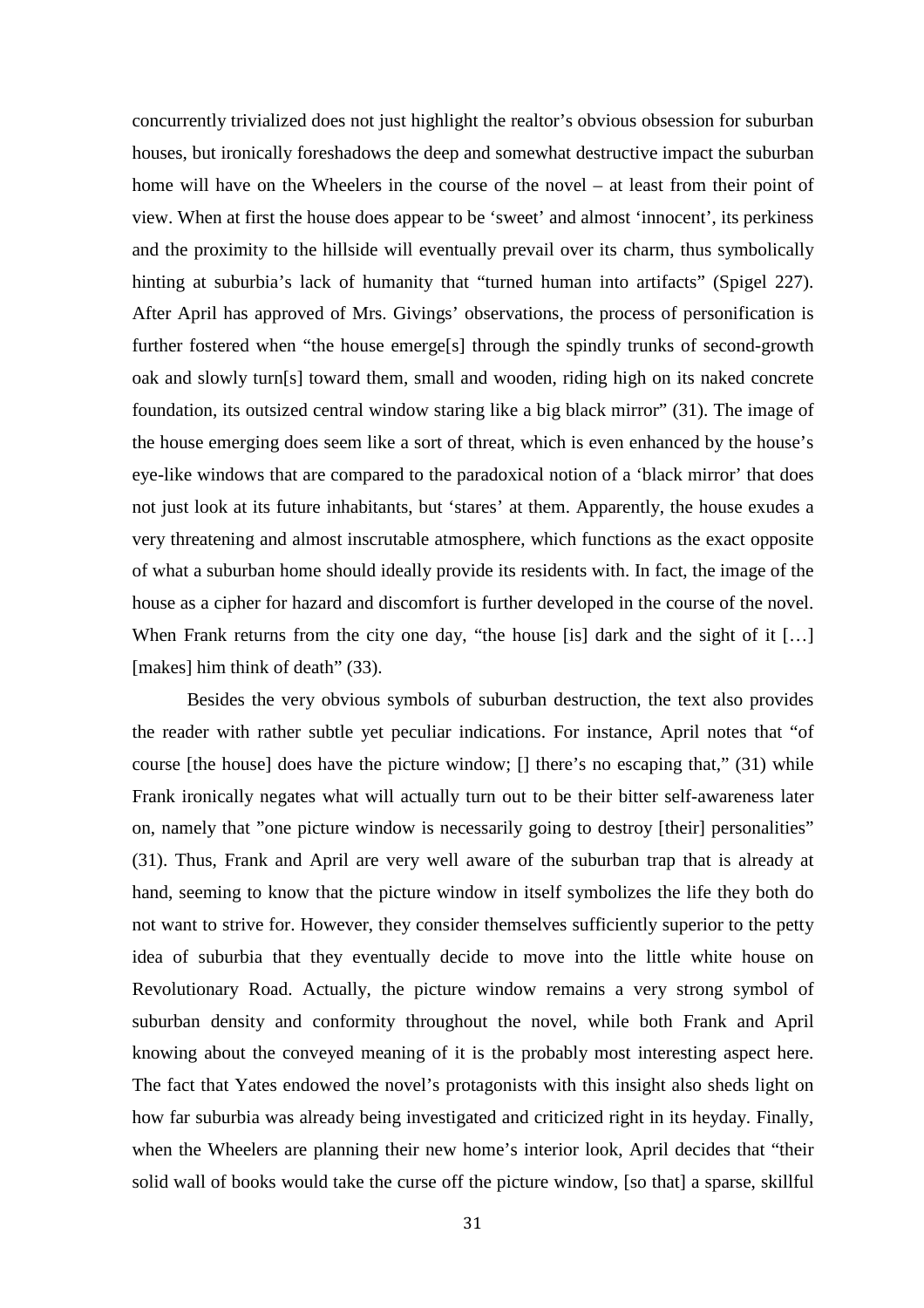arrangement of furniture would counteract the prim suburban look of this too-symmetrical living room" (31). Hence, April is constantly trying to erase anything that radiates some kind of 'suburbanity' that she rejects to identify with. Ironically, whilst attempting to virtually 'exorcise' the picture window with a bookshelf, she has to admit that "the very symmetry of the place [is] undeniably appealing  $-[...]$  it [does] have possibilities" (31). Thus, the complainant herself simultaneously perverts the aforesaid disgust, which not just underlines April's apparent inconstancy, but also evokes the feeling that the condemned and pejorative suburban home might not be the main culprit for everything bad yet to come.

 Another striking observation is the description of the furniture as somewhat animated: It "had never settled down and never would, the shelves on shelves of unread or half-read or read-and-forgotten books that had always been supposed to make such a difference and never had [....]" (233). Obviously, the equipment is expected to play a role in the "home theater" of the Wheelers, just like a normal family member. What Lynn Spigel referred to as "approval insurance" (221) is illuminated here through the furniture's major responsibility to show off the Wheelers' allegedly intellectual superiority and 'savoir vivre'. However, the furniture fails at reflecting the protagonists' pretentious transcendence, so that the façade of the Wheelers' wannabe urbane lifestyle slowly starts to crumble. Hence, the prior certainty that a respective arrangement of the furniture would "counteract the prim suburban look" (Yates 31) of their home turns out to be rather reversed into its opposite, thus revealing the Wheelers' vulnerability that they've been trying to hide all along. Besides the living room furniture, the kitchen is depicted as "gleam[ing] to an industrial perfection of cleanliness" (41). What seems to be an advertisement-like description of an exemplary suburban domestic kitchen, is interrupted by "a small stain of drying milk and cereal on the table," (41) which immediately mitigates the apparent impeccability. The fact that the almost meticulous neatness of the kitchen is referred to as 'industrial' perverts the original sense of the suburban home as "a place where people lived" (298). Comparing the sphere of family togetherness to industry does probably not apply to what Annegret Ogden called the "domestic scientist" (139) during industrialization, but rather unfolds the artifice and abundance of the suburban interior. However, the small stain could be seen as a little hint for the denouncement of the mockperfection, since the Wheeler family itself is anything but a representative of a "perfection of cleanliness". The idea of the suburban interior as opposing the actual lives of the protagonists comes to a climax at the end of the novel. After Frank and April have fought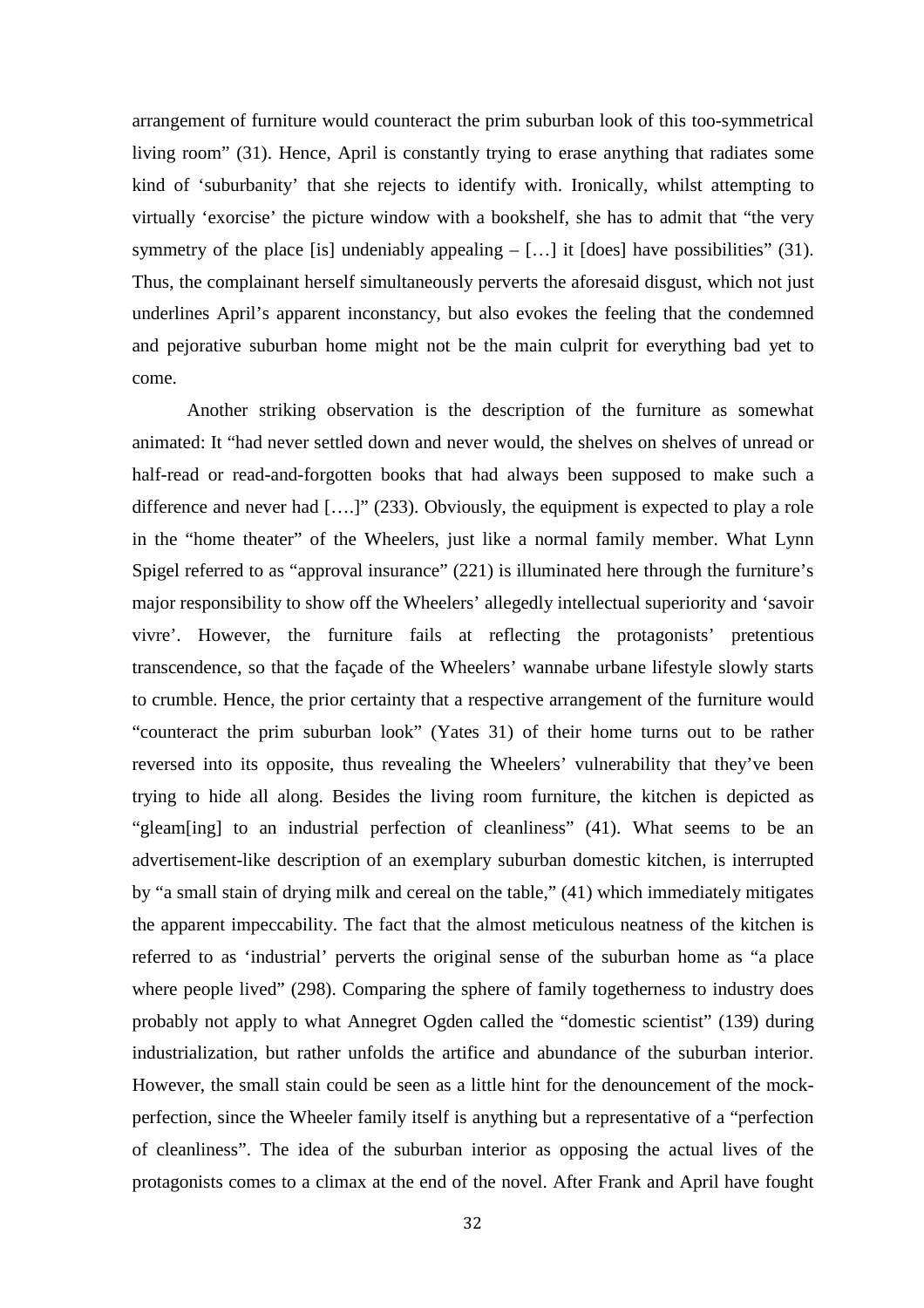the night before, the next morning is being described in almost divine terms, as "the kitchen [is] filled with sunlight and with the aromas of coffee and bacon. April [is] at the stove, wearing a fresh maternity dress and she look[s] up at him with a shy smile" (Yates 311). Yet, Frank reflects "it would be better to join her in playing of this game, this strange, elaborate pretense that nothing had happened yesterday" (311). Comparing the initial description of a perfect morning breakfast with the subsequent remark on behalf of Frank, it becomes clear that the suburban home can only provide happiness and harmony on the surface, while the reality of the Wheelers ironically contains 'playing a game' that in turn reveals their prevalent pretense. Although suburban domesticity is indeed able to mock happiness, its provision for artifice is being exposed to the audience by the 'theater players' April and Frank themselves.

 The widespread notion that the suburban home at least seems capable of providing its inhabitants with comfort and satisfaction is brought forward in the novel as Mrs. Givings, the Wheelers' realtor, reflects about her own home in a very expressive and thus revealing way:

She loved the last few hundred yards of shady road that meant she was almost there, and the brittle hiss of well-raked gravel under her tires, and the switching-off of the ignition in her neat garage, and the brave, tired walk past flagrant flowerbeds to her fine old Colonial door. And the first clean scent of cedar and floorwax inside, the first glimpse of the Currier and Ives print that hung above the charming old umbrella stand, never failed to fill her with the sentimental tenderness of the word 'home' (162).

Obviously, Mrs. Givings does consider her home being more than just a place to live. The particular feeling the thoughts about her home evoke in her, unfolds to what extent the home functions as a kind of intimate and secure haven that carries ideological rather than material value. The typical suburban features such as the "neat garage" and the "walk past flagrant flowerbeds" towards the door accompany the interior, whose "clean scent of cedar and floorwax" almost seem to be a stimulating force for Mrs. Givings. Thus, although all these things are material pieces of the suburban home, in this context the atmosphere of belonging and the emotional security actually trigger the character's "sentimental tenderness". According to Frank Wheelers' considerations, the suburban home can function as a location for both "incredible harmonies of happiness and sometimes neartragic disorder, as well as ludicrous minor interludes […] but where everything, in the final analysis, [is] going to be all right" (289). Thus, it symbolizes a very contradictory sphere that provides room for happiness and tragedy.

However, this image of suburbia proves to be invalid in the course of the novel, as, in the end, after April Wheeler has died, the narrator must admit that "[t]he Revolutionary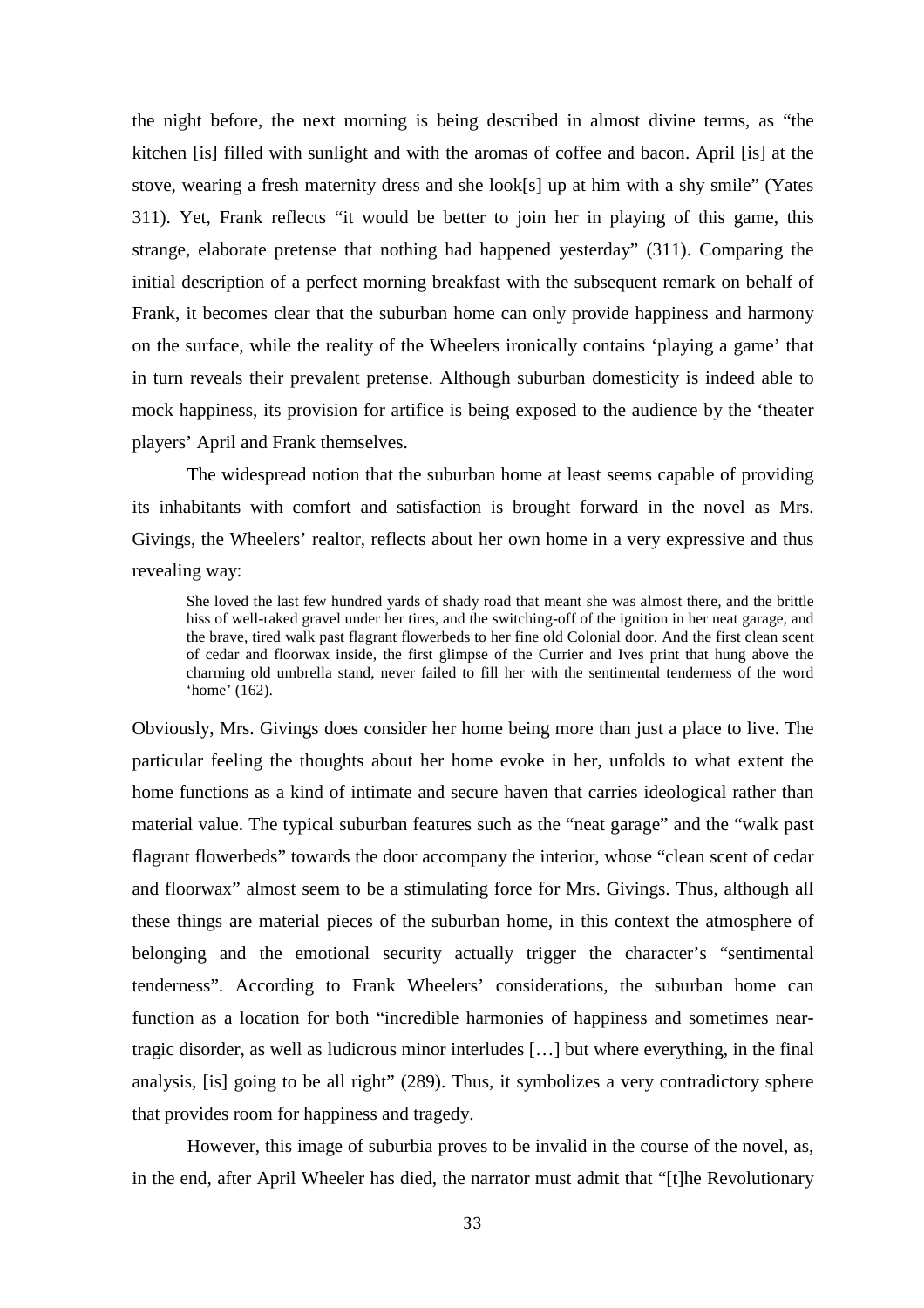Hill Estates had not been designed to accommodate a tragedy" (340). When Frank Wheeler runs back home after he lost his wife, he passes "a toyland of white and pastel houses […] [and their] ice-cream colored automobiles," while the protagonist, who is "in desperate grief [,is] indecently out of place" (340). The extremely illustrative description of the somewhat suburban playground thoroughly reminds one of what Nathanael West termed a "dream dump" in *The day of the Locust,* which is described as a "gigantic pile of sets, flats and props" (106). The reference to West is justified, as the suburban "toyland" appears to be just like Malvina Reynolds used to sing: artificial, "made of ticky tacky" and thus lacking any kind of natural continuance. Apparently, on this huge suburban stage people who are no longer able to play "dollhouse", like Frank Wheeler, are relentlessly excluded from its hypocritical community, while the rest of it continues to exist without the slightest touch of mourning. In the end, Frank Wheeler sees his house "long and milk-white in the moonlight, with black windows, the only darkened house on the road," (340) which eventually symbolizes the quintessential incompatibility of suburbia's outer idea with the Wheelers' tragic reality inside the suburban home.

#### **3.2 Shifting Gender Roles**

April and Frank Wheeler seem to be an ordinary couple living an ordinary suburban life with the ordinary ambitions of a nuclear family in 1950 America. However, the image of this suburban ordinariness that entails the notion of prefabricated gender roles turns out to be a deceptive façade in the course of the novel: "No matter how much he wants to, Frank can't talk himself out of the absolute stranglehold April has on his sense of self" (Waldman). As Waldman's observation already indicates, the relationship between April and Frank is not based on female subordination and male superiority. Throughout the novel, the images of both, husband and wife, are constantly shifting, portraying April as a determined, almost egocentric force that is yet vulnerable to Frank's performance, while Frank is depicted as suffering from April's stubbornness and therefore struggling with maintaining his masculinity. This chapter sheds light on April Wheeler as the opposite of the ideological 'happy housewife' on the one hand, while on the other hand it portrays Frank Wheeler as a kind of antihero who attempts to overcome any obstacle that could potentially threaten his virility. The focus shall lie on the reversion of the traditional notion of Cold-War gender roles as presented in the first part of this paper.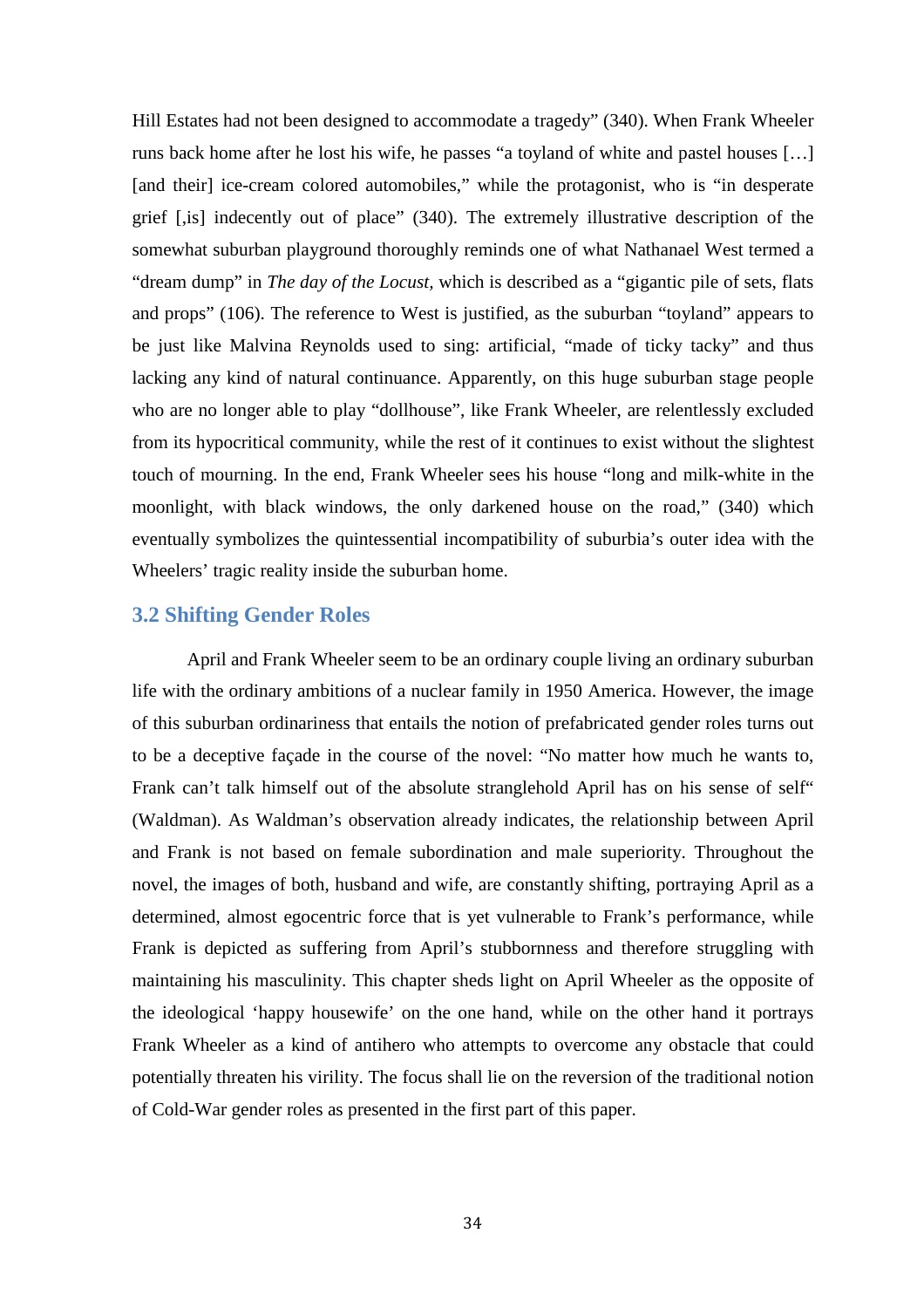# **3.2.1 "The Good Wife?" – The Struggles of April Wheeler**

In the beginning of the novel, April and Frank Wheeler are fighting right after the rather poor performance of the local theater group, in which April participated as one of the leading actresses. During the fight, April says something very revealing not just about their mutual discontent, but also about the psychological notions that underlie their suburban marriage: "Oh, I've always known I had to be your conscience and your guts – and your punching bag. Just because you've got me safely in a trap you think you-" (Yates 28). Although Frank is highly amused about April feeling caught in a trap, she affirms her felt condition once more, while concurrently wondering "how by any stretch of the imagination [Frank] can call [himself] a man!" (29). The reference to the 'suburban trap' might seem as a quite obvious complaint of a 1950s suburban housewife who is tired of being caught in the home sphere, yet in the case of the Wheelers there seems to be much more to it. April is not portrayed as a victim here, but rather takes the role of a clairvoyant who confronts Frank with the fact that she is not the type of woman to be kept in a 'cage', while he is not the type of man who would even have the strength and potential to do so.

 The impression that April rejects the traditional feminine role of the suburban housewife who wears dresses and aprons is further fostered when in one scene, "April herself [] stolidly push[es] and haul[s] the old machine, wearing a man's shirt and a pair of loose, flapping slacks, while both children romp[] behind her with handsful of cut grass" (36). Apparently, April's domestic realm is not restricted to the kitchen sink, but even implies prototypical man's work. In this case, she manages to mow the lawn, a job that normally Frank is responsible for. Through deliberately accomplishing her husband's tasks in her boyish outfit, it becomes evident that April does not care at all about the prefabricated gender roles the rest of the neighborhood seems to stick to. The reversion of roles within the Wheeler family especially unfolds when April talks about her plan to emigrate to Paris. When Frank asks what kind of job he could possibly get in Europe, April gives a very determined and well conceived answer: "'No kind of job. Oh, I know you could get a job anywhere in the world if you had to, but that's the point. The point is you won't be getting any kind of job, because I will.' [...] She had it all figured out" (113-14). The interesting aspect in this scene is that April appears to be very determined and selfassured about her goal to provide for her family instead of Frank, yet still she plays the role of the "good wife", who sees a need in reassuring her husband and maintaining his selfesteem. Claiming that Frank could get a job anywhere in the world does not mirror her admiration for Frank, but probably reveals how April would like Frank to be. Besides,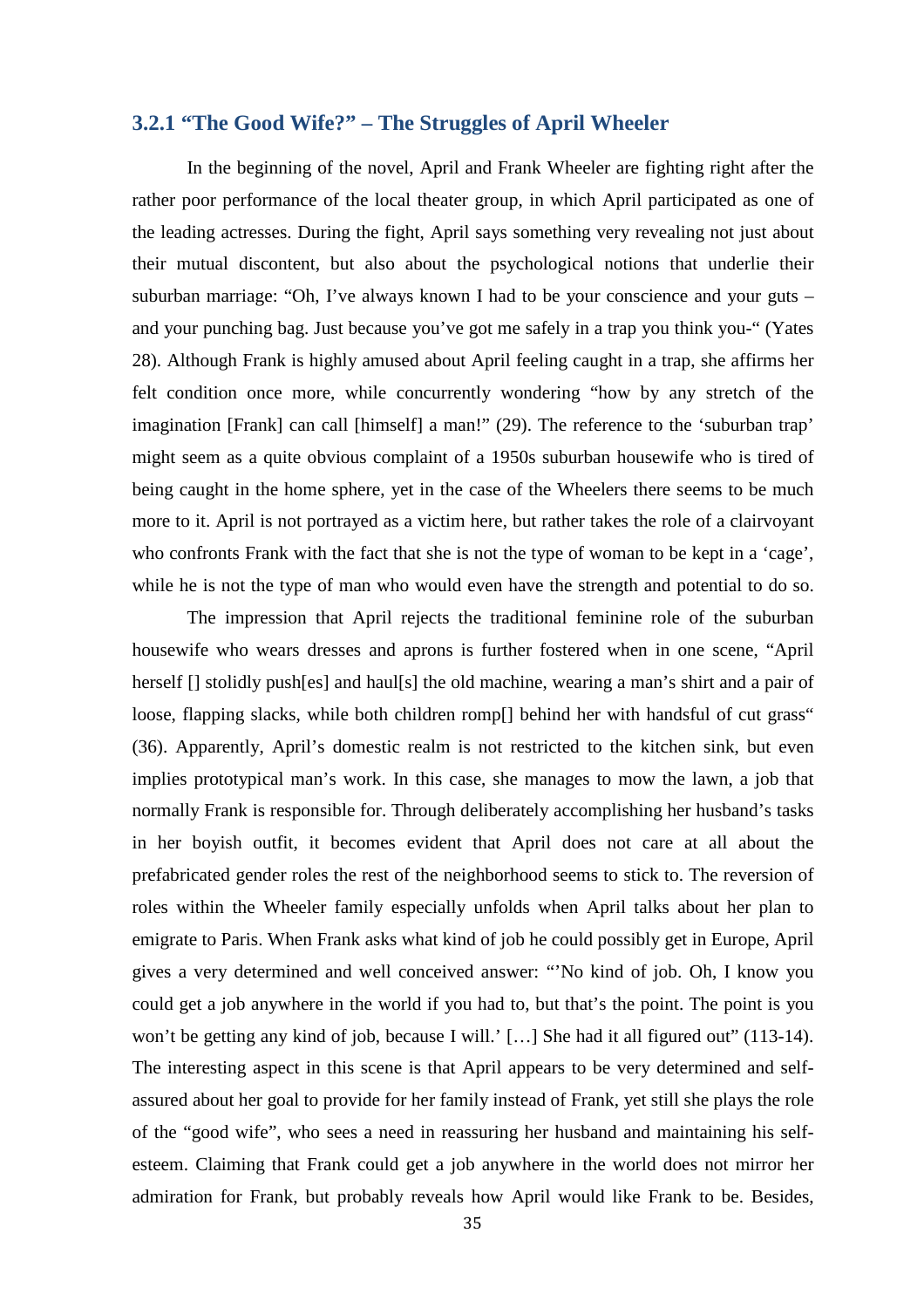considering the already difficult marital relationship between Frank and April, her praise towards Frank is rather perceived like a white lie in order to conceal her plan's underlying shift of authority. Ironically, "Frank has that very American belief in the possible and in his own untapped potential, [while] April is all too aware of his pretensions" (O'Nan). Hence, as O'Nan also observes, April's act of reassuring her husband of his qualities is not rooted in real and authentic estimation of his potentials, but should rather be analyzed as flattery to the benefit of her personal goal without losing her disguise of the "good wife". The striking thing is that Frank seems to fall directly into her trap as she continues to claim that she thinks it is "unrealistic for a man with a fine mind to go on working like a dog year after year at a job he can't stand, coming home to a house he can't stand in a place he can't stand either, to a wife who's equally unable to stand the same things, living among a bunch of frightened little [suburbanites]" (115). As this quotation exposes, April seems to project her disgust for the current life they are living in the suburbs onto Frank, whose job she considers too low a level. Although Frank himself does constantly talk about the dullness of the suburbs and the ridiculousness of the suburbanites' rituals, April finally and overtly accuses him of considering their lives "somehow very special and superior to the whole thing, [while she keeps wanting] to say 'But we're not! […] We're just like the people you are talking about! We are the people you are talking about' [, so that in effect she] sort of ha[s] [...] contempt for [Frank], because [he] [cannot] see the terrific fallacy of the thing" (116). Thus, it is April who is very serious and determined about the plan to leave the suburbs and to live a very different life in Paris, whereas Frank seems to solely perform the role of an anti-suburbanite that makes him seem intellectual and superior, when in fact he is just like the people he keeps judging. According to Kate Charlton-Jones, April's dissatisfaction is rooted in "the construction of Frank she has made in her mind" rather than in her feeling of being "domestically imprisoned […] in their neat little home" (500). April is the only one who truly sees through their discontenting life and Frank's annoying pretensions and wants to intervene, while her wishful change implies the replacement of her role as a suburban housewife through being a working woman in a city. However, although "April's unhappiness is real, [] Yates […] doesn't applaud her daring - her willingness to buck convention and propose escape. Instead, he exposes the foolishness and the self - delusion behind her Paris plan" (Waldman). Yet, even though her plan seems to be slightly romantic and certainly naive, the urgency and sobriety on behalf of April cannot be denied and lead to the reader's empathy and also sympathy towards her character (cf. Charlton-Jones 501).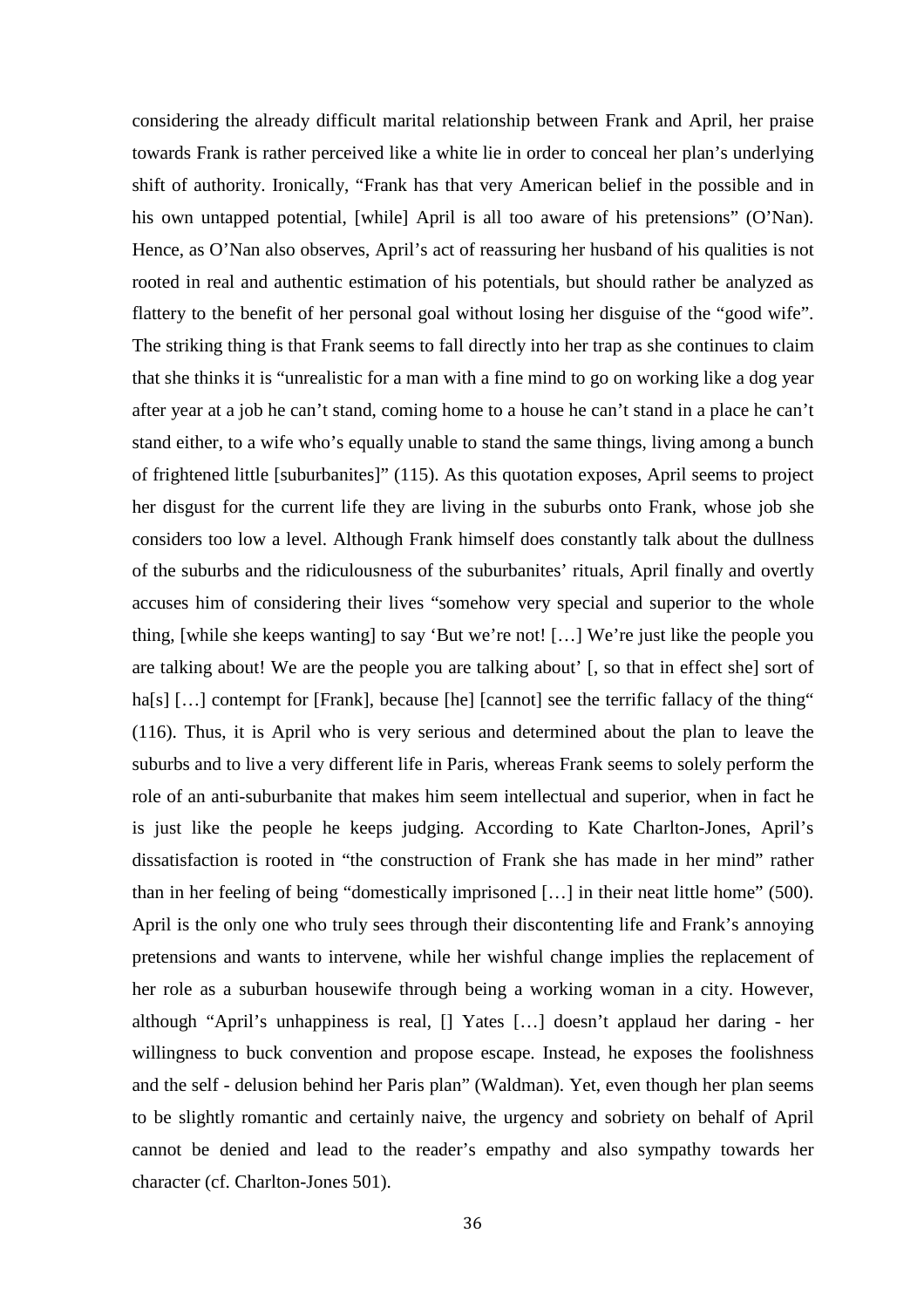In the course of the novel, there are many scenes that reveal up to what extent April displaces Frank as a sort of family leader with regard to the male-specific tasks that revolve around garden work and their planned trip to Europe. For instance, April apologizes for "taking charge of everything […] like when [she] mow[s] the lawn, or something […]" , while she "pucker[s] her face into what look[s] distressingly like the understanding simper of the wife in a television comedy" (Yates 141). Following this statement, the shifting gender roles and April's and Frank's awareness of that can no longer be neglected. Still, April pretends to stick to her role as a "good wife", apologizing for having threatened Frank's manliness, when in fact the skillful application of her performance virtually triggers her matriarchal position. April Wheeler obviously refuses to be the passive housewife that depends on her husband and has no profound ideas of her own, yet she constantly tries to at least partly act out what is expected from her. What should have been made clear by now is that April strives for pursuing a profession, a wish that is also justified by what Mrs. Givings thinks about the importance of her profession as a realtor: "Deep down, what she loved and needed was work itself. 'Hard work,' her father had always said, 'is the best medicine yet devised for all the ills of man – and woman,' and she'd always believed it. […] It was all that fortified her against the pressures of marriage and parenthood. Without it, as she often said, she would have gone out of her mind" (164). This insightful consideration of Mrs. Givings exactly fits to what April Wheeler is striving for as well. At least intellectually rejecting her sole responsibility for household and children, April aims at gaining fulfillment through entering a real profession as a secretary in Paris. As opposed to the widespread belief that only a shrink can deal with a housewife's problem, this quotation reveals the significance of work outside the home for many women during the 1950s, which can function as a kind of "therapy" or, as Mr. Givings says, "medicine". For April's plan to be successful, she even accepts her children's alleged afflictions that moving away could possibly entail: "I'm afraid I don't see any point in holding our heads and moaning about how miserable [the children are] going to be, or talking about tripping them up and breaking their arms. Frankly, I think that's a lot of emotionalistic nonsense […]" (191). Following this statement, the image of April as retaining her composure slowly starts to crumble. She is no longer capable of performing the role of the "good wife" because she has been looking through Frank's gutlessness for a long time and cannot pretend to care about anything else other than her own needs and aspirations. Quite logically, this even implies putting her own children in second position.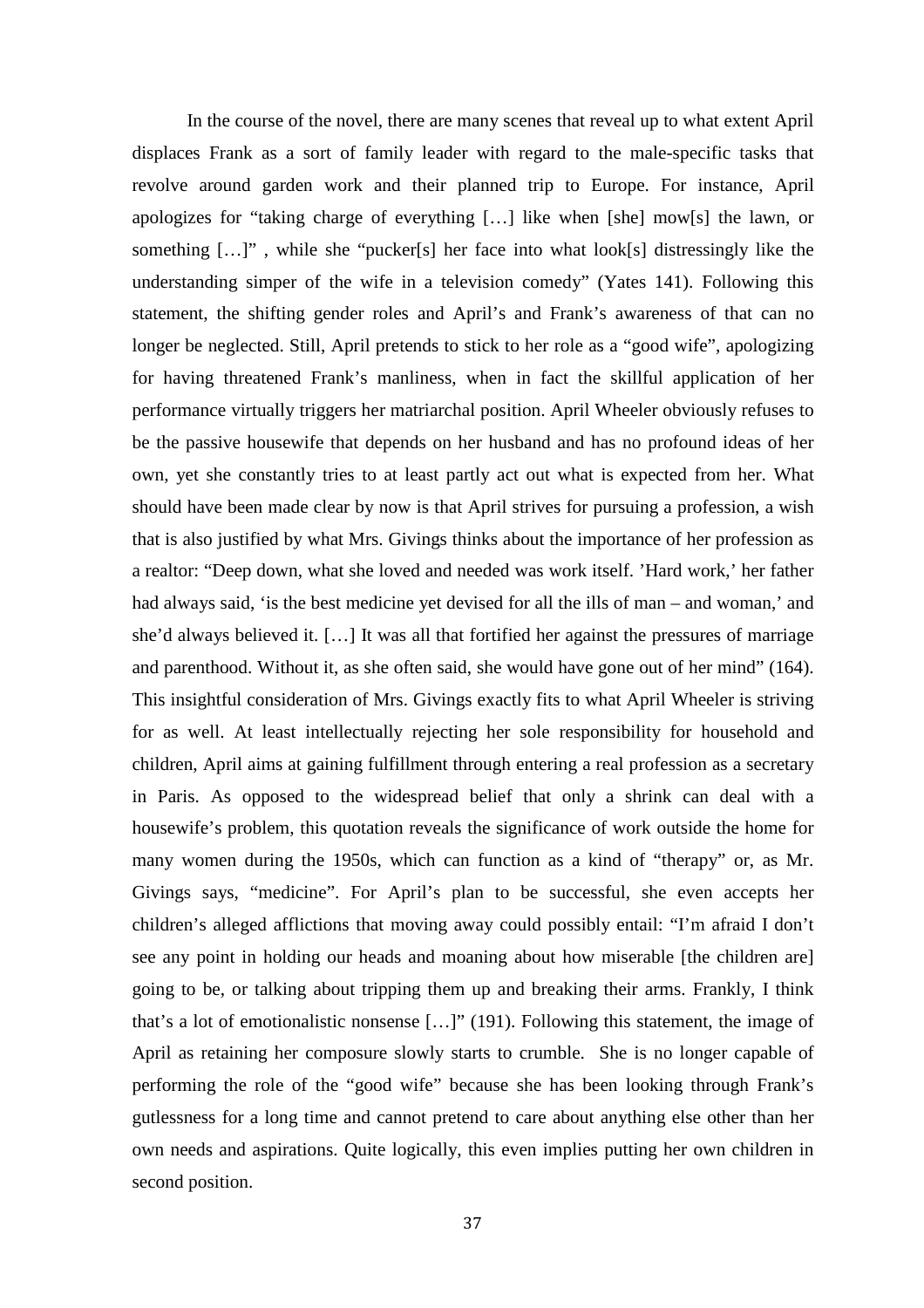April is portrayed as a very strong and almost stubborn character, which eventually defies the picture of the yielding and selfless wife. Instead, she starts to expose her autonomy and her volition, which finds its subtle starting point when she announces her third undesired pregnancy: "Then the perfection of her curtain-call smile began to blur and moisten into a wrinkled grimace of despair and her breathing became as loud as the boiling vegetables on the stove. '[…] I'm pregnant, that's all'" (218-19). This visualization of April's facial expression and the ironic comparison of her breath to the prototypical suburban food on the kitchen stove, illustrate the final resignation of April to stick to her "curtain-call" performance of the perfect suburban housewife. Instead, after she went to the doctor, she herself must admit "that [she] can't even pretend it's not true any more" (219). Even though on the outside she only seems to refer to her pregnancy, her neglection of any kind of pretension can be applied to everything in her life. Although she knows exactly that the bitter reality of not being able to go to Europe and bearing another child has the power to destroy her, living in pretension is not an option any longer. She knows for a fact that what she has stated before, namely that she and Frank are not better than or superior to the rest of the neighborhood, is confirmed once again. Knowing that the pregnancy will by any means prevent them from going to Europe, April's last resort is her plan to abort the baby.

 When Frank finds the required equipment for the abortion, he immediately confronts April, while she "is backing away through the vegetable steam, not in retreat but in a defiant readiness [, asking:] 'Do you think you're going to stop me?'" (222). It is very striking and significant to observe no sign of regret in her reaction. The fact that Frank has found out about her destructive plan does not seem to bother her at all or to cause a reaction of remorse. April's autonomous attitude is clearly manifesting itself here, still it is sort of satirized, as April chooses the vegetable steam as her 'comfort zone' while bringing forward her "defiant readiness". Thus, she remains in her domestic sphere instead of fully emancipating from it, which sheds light on April's very complex and almost contradictory character as doubtlessly strong and determined, while still partly insecure and disrupted. Eventually, April's attempt to abort their child lead to more than sole tension between Frank and her. One time, when Frank keeps appealing to her conscience, April replies: "But I've had two children […] [, doesn't that count in my favor?" while Frank indignantly responds that "the very fact [she] put it this way is kind of significant, […] as if having children were a kind of punishment []" (238). And here Frank is right in claiming that April's statement is extremely revealing as far as her contentment as a mother is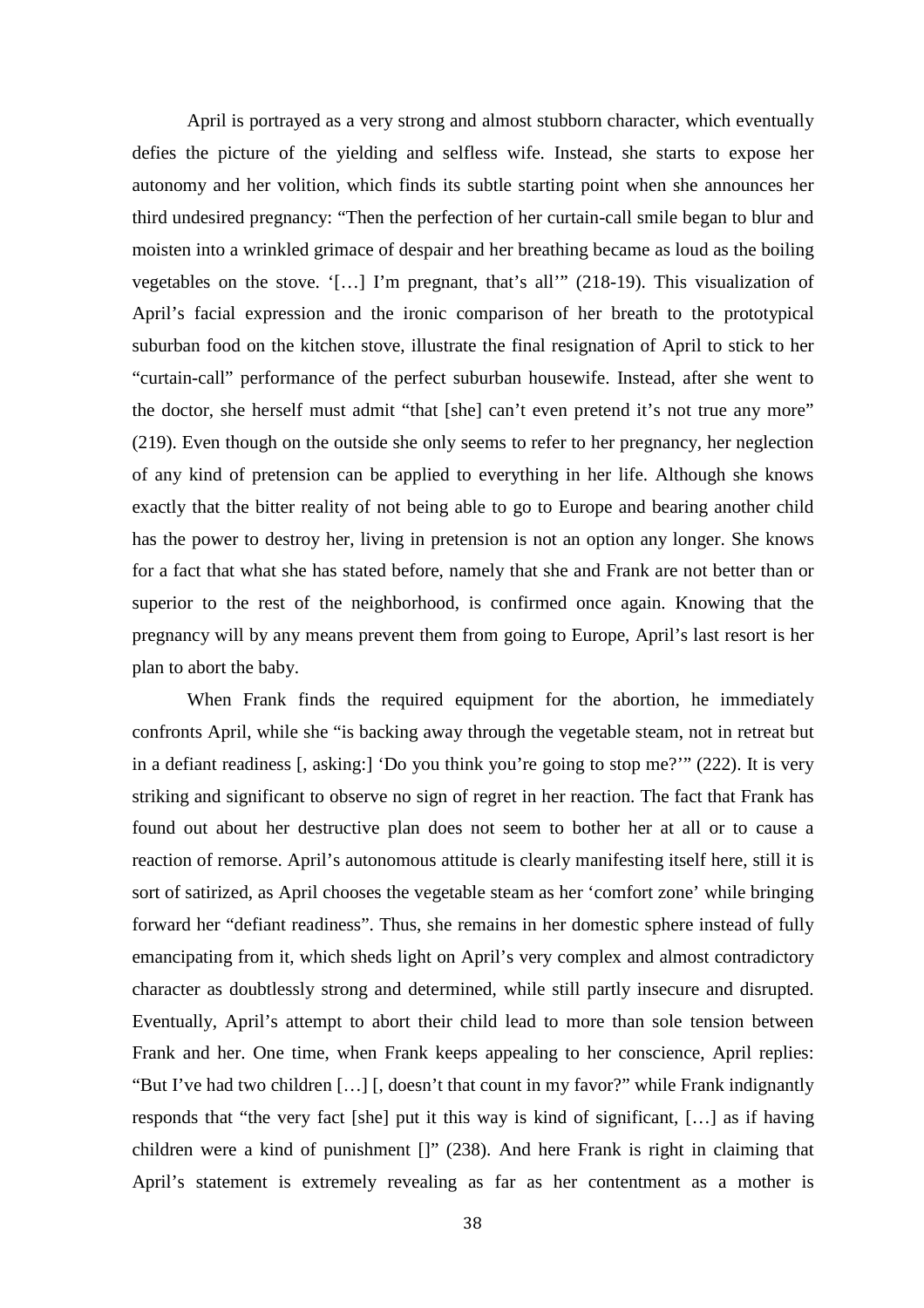concerned. Yet, the fact that – apart from the moral aspect that an abortion entails – April just does not want to have another baby is legitimate without question, so that Frank's immediate advice to "have [her] see a psychoanalyst" (239) seems to ground in his own vulnerability rather than in his concern about his wife. Sending wives who displayed any kind of dissatisfaction to a psychoanalyst was extremely common throughout the 1950s. When at first glance this seems to be a benevolent act of Frank, he rather uses this as a means to keep control in his position as a patriarch.

The time following this incident illuminates April's profound self-reflection and her inevitable struggle with the life she is and has always been living. Although she finds herself in dialogues with either Frank or her neighbor Shep Campbell, it seems as if she is solely talking to herself and investigating both the reasons for and effects of her own discontentment. When her neighbor Shep Campbell carefully observes her, he records that "there was nothing in her gray eyes to suggest complicity: they were the eyes of a pleasant, tired young suburban matron who'd been kept up past her bedtime, that was all "(268). Ironically, this ordinary and almost pitiful description is the exact opposite of what April wanted to be like, so that apparently her desired escape from suburbia did not just fail spatially, but also as far as her appearance and charisma towards others is concerned. During a long conversation with Shep, April reveals what kinds of thoughts and ambitions she had when she lived in New York City right before moving to the suburbs:

I still had this idea that there was a whole world of marvelous golden people somewhere […], people who knew everything instinctively, who made their lives work out the way they wanted without even trying [...]. I always imagined that [...] I belonged among them, that I'd been meant to be one of them all along, and everything in the meantime had been a mistake [….] (272).

April refers to her earnest belief in the capacity to reach the American Dream, but just as all the people in West's *The Day of the Locust,* she has to face the bitter reality of failure and disappointment. The suburbs quite apparently killed off her idea of fame, which she thought would wait for her somewhere along the way. Instead, she ended up being a housewife in suburban America, while the only thing even getting close to her imagined success is the ridiculous performance of the communal theater group, the "Laurel Players". After this talk, April and Shep eventually sleep together in the back of his car, while he confesses his love for her. The following conversation illuminates, in how far April is struggling with her own identity and her perceived loss of individuality: "'It's just that I don't know who you are.' […] And even if I did, […] I'm afraid it wouldn't help, because you see I don't know who I am, either'" (276). This "over-familiar line, a line that by all rights should land like a cliché, instead, becomes a heartbreaking moment" (Siegel). The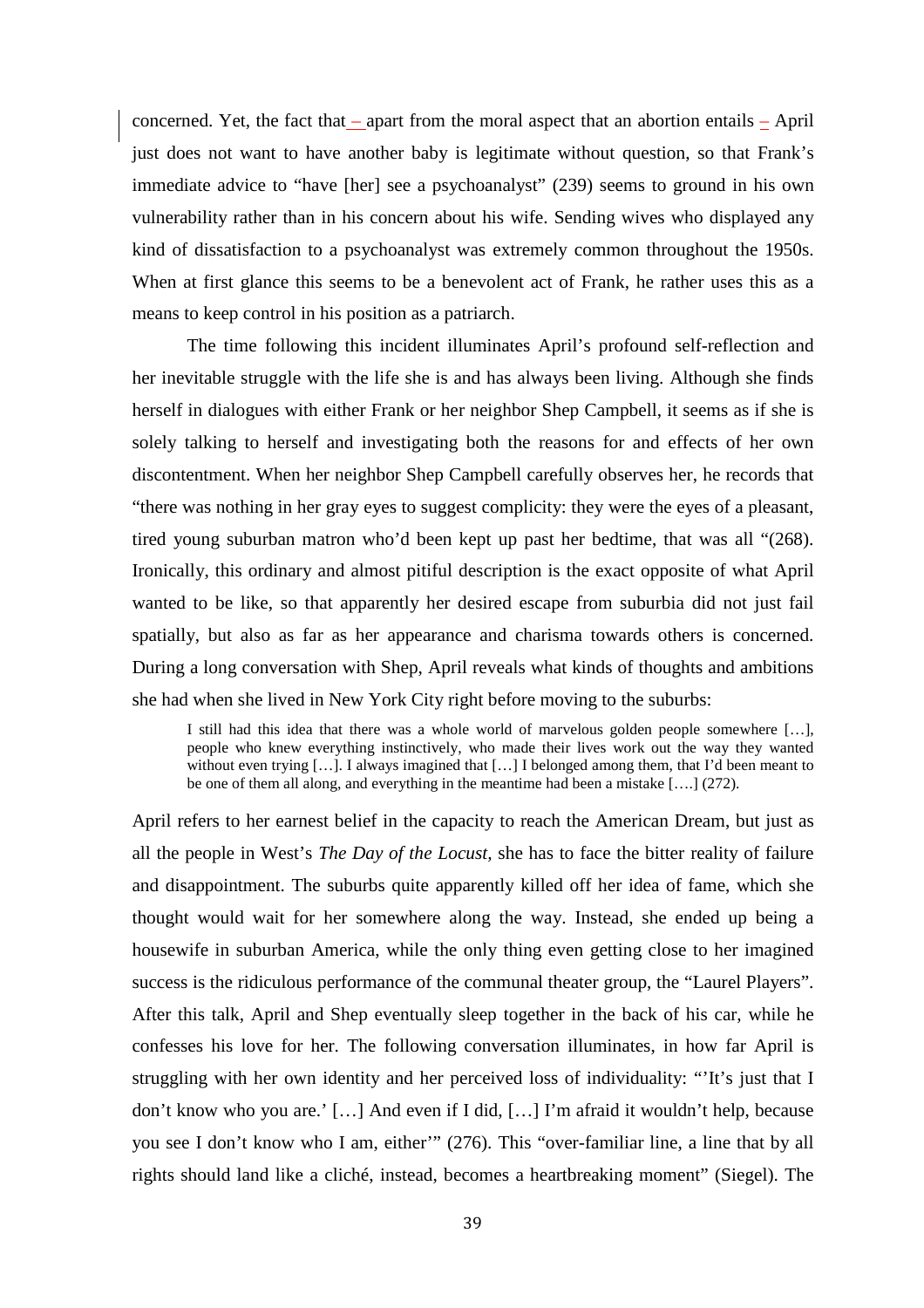question of women's identity is also a topic Friedan's *The Feminine Mystique* deals with. As already explained, a lot of housewives, particularly in the 1950s, felt like their lives were pointless, day after day, and that those potentials and features that marked them as individual and unique got lost in their daily domestic chores as housewives and mothers. And although April tries to constantly fight the fact that she belongs to the group of those women, she slowly starts to realize that although she might not be the prototypical Cold-War homemaker, she certainly is not anything more important or more marvelous, either.

 A significant kind of turning point can be discerned towards the end of the novel, where April finishes up the dishes and then "move[s] away from the sink to turn and look at [Frank], for the first time [, while] he smile[s] at her like a patient psychiatrist (290-91). Although Frank seems to be the superior part, since he is portrayed as her shrink here, it is April who awakens in a new light, leaving the sphere of domesticity and directly confronting her husband not as a housewife behind the sink, but as an individual with her own voice. She deliberately perverts the image of the "happy housewife", when she declares that she does not love Frank and never has, while "pick[ing] up a dust of cloth [...] [like] a tired, competent housewife with chores to do" (293). Through acting out like a housewife, yet claiming something that completely contradicts the notion of a "good wife", April fully illustrates her ability to switch and pervert different roles. She thus gains psychological power over her husband, who cannot be anything but annoyed and overwhelmed by her arbitrary performance. The turning point is further underlined by a change of perspective in the second chapter of the novel's final part. The point of view shifts from Frank Wheeler to April Wheeler and thus reveals more than ever in the novel before how she actually feels and evaluates her situation as the reader finally perceives April's own voice and not just her filtered and reduced description through Frank's eyes.

 For April, the only logical consequence that arises out of her bleak situation is to stick to her former plan to abort. When she is writing a potential goodbye-letter to Frank, she is taking a bath, while "lying very still under the still water for a long time, like a patient in therapy" (319). In this moment, April is sort of admitting her desolate state of mind. Yet, she is obviously able to undergo self-therapy and does not depend on an exterior psychiatrist as suggested before. The image of April lying calmly in the water already foreshadows the tragic outcome of her abortion that is about to calm her forever. Still, her self-therapy and consistency let April appear as virtually strong and self-reliant, despite her own confession of failure that includes the following thoughts:

Then you discovered you were working at life the way the Laurel Players worked at. The Petrified Forest, or the way Steve Kovick worked at his drums – earnest and sloppy and full of pretension and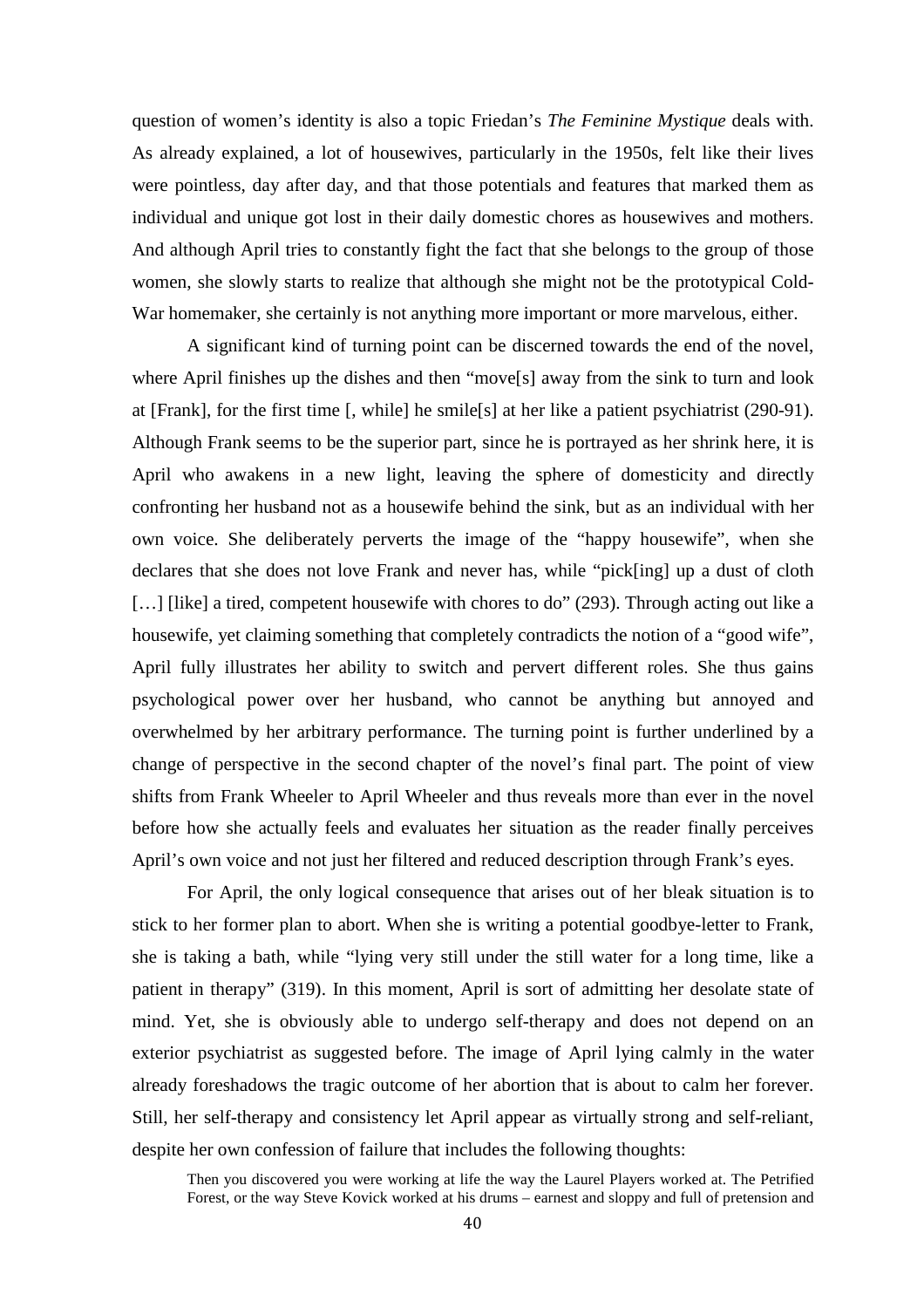all wrong; you found you were saying yes when you meant no, […] and then you were face to face, in total darkness, with the knowledge that you didn't know who you were (320-21).

In this passage, April somehow reconstructs her course of self-deception and the deindividualization it entails. Eventually, even though she is able to see through and thus reveal her own delusion, April must admit her loss of identity while facing "total darkness". The very interesting thing is that April does not blame her husband for her perceived failure, but really tries to trace back every stage of her life she decided upon, which ultimately has led to her current condition accompanied by an admission of guilt. A short time later, the reader sort of hears her saying: "From a distance, all children's voices sound the same" (321). This observation might not just refer to April's aversion against having another baby and the burden she associates with her major role as a mother, but also echoes the prevalent Cold-War sameness of the "toyland suburbia", in which children are part of the life April feels disgusted by. As a matter of fact, it is not a coincidence that even "in the light of the relatively sympathetic treatment of [April], we hardly see [her] in the role of a mother" (Charlton-Jones 502).

 When April prepares the abortion, the description of her procedure is almost prosaic. She describes the procedure like an ordinary domestic routine and therefore not just exposes her lack of emotions, but also perverts the original idea of a housewife's domestic chores in the home. Replacing house chores with dropping the abortion equipment in the stewing pot seems rather grotesque:

By the time she'd made the other preparations, putting a supply of fresh towels in the bathroom, writing down the number of the hospital and propping it by the telephone, the water was boiling nicely. […] It was nine-thirty. In another ten minutes she would turn off the heat; then it would take a while for the water to cool. In the meantime there was nothing to do but wait (Yates 327).

Even in a situation like this, April is described as rejecting the "emotionalistic nonsense" she accused Frank for earlier and instead remains rational and well-organized. Ironically, if one would not know that she is preparing an abortion, it could equally be a description of an elaborate and very well-structured housewife who meticulously sticks to her daily domestic schedule.

 The final denouement takes place right before April performs the abortion and dies: "She was calm and quiet now with knowing what she had always known, what neither her parents […] nor Frank or anyone else had ever had to teach her: that if you wanted to do something absolutely honest, something true, it always turned out to be a thing that had to be done alone" (327). What this quotation reveals is April's final reception of independence through death. In this context, death carries two different meanings. First of, through aborting her child, April simultaneously aborts the life she does not want to live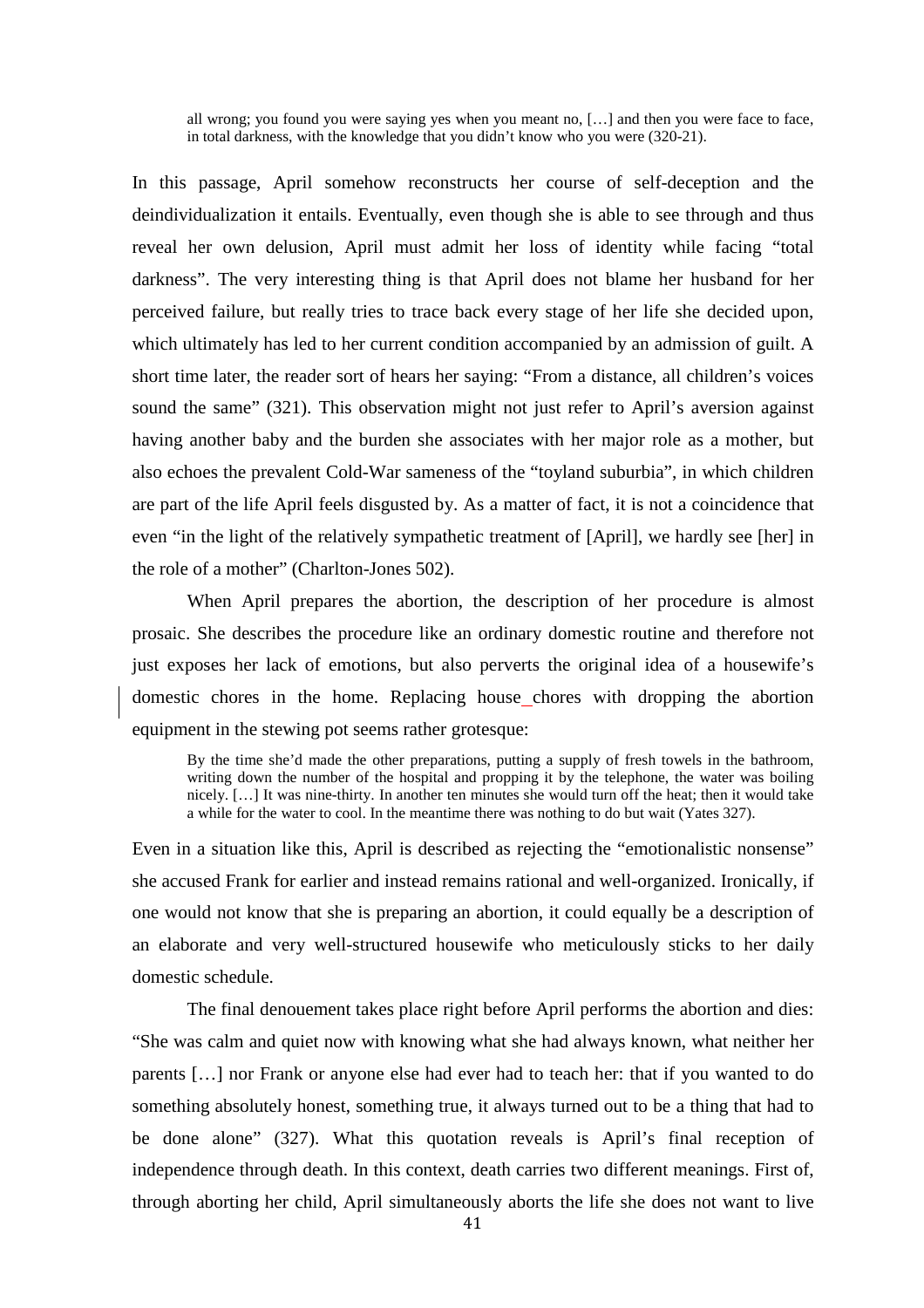anymore, so that the act of abortion can be referred to as a very strong and distinctive metaphor here. The second meaning quite obviously is April's own death, which tragically functions as her only possible seeming release. Hence, April's abortion and her subsequent death should not be dismissed as a cowardly escape from reality, but as a final act of recapturing self-determination.

### **3.2.2 Patriarch or "She-Man"? – Frank Wheeler**

 The one observation that applies both to April and Frank is that they "consider themselves superior to [the] world" (Siegel) of 1950 suburban ordinariness. Yet it is the character of Frank Wheeler which, not at least due to the filtered point of view through his eyes, is tracked and revealed as "a deluded, dissipated bore who imagines himself 'as an intense, nicotinestained Jean-Paul-Sartre sort of man,' but is merely an adulterer spicing his talk with literary references [....]" (Ford). Throughout the novel, Frank is constantly expressing the fear of losing his masculinity to his wife, while his anxieties are expressed in very different ways, including direct articulation of his feelings and the subtle cry for help through engaging in an affair with a girl from his office. As a consequence, Frank steadily attempts to recapture his Cold-War masculinity (cf. Moreno). During the fight with April, right after her poor performance in the local theater group, he insists that he does not "happen to fit the role of a dumb, insensitive suburban husband [that she has] been trying to hang [on him] ever since [they] moved out [there]" (Yates 26). His resistance to identify with the notion of the suburban husband could be referred to men's widespread belief that Cold-War suburbia was "the landscape of imminent death for the American male" which turned the "olive-drab, gun-toting war hero into a gray flannelled, paper-pushing cold warrior whose new superior officers were no longer John Wayne-esque figures in the popular imagination, but rather faceless CEOs of the rising service corporations of mass production" (Moreno). Thus, just as April feels being caught in a suburban trap by Frank, he in turn feels caught in his role by her, even though his accusation is quite comical, as "dumb, insensitive suburban husband" is certainly the very last thing April wants Frank to be like. As already indicated, Frank feels his masculinity and authority incessantly endangered by April's behavior and her attitudes. When he wakes up one morning, noticing that she is mowing the lawn, a domestic job actually reserved for the family patriarch, he plans "to get dressed and go out and take the lawnmower away from her, by force if necessary, in order to restore as much balance to the morning as possible, [although] he [is] still in his bathrobe, unshaven and fumbling at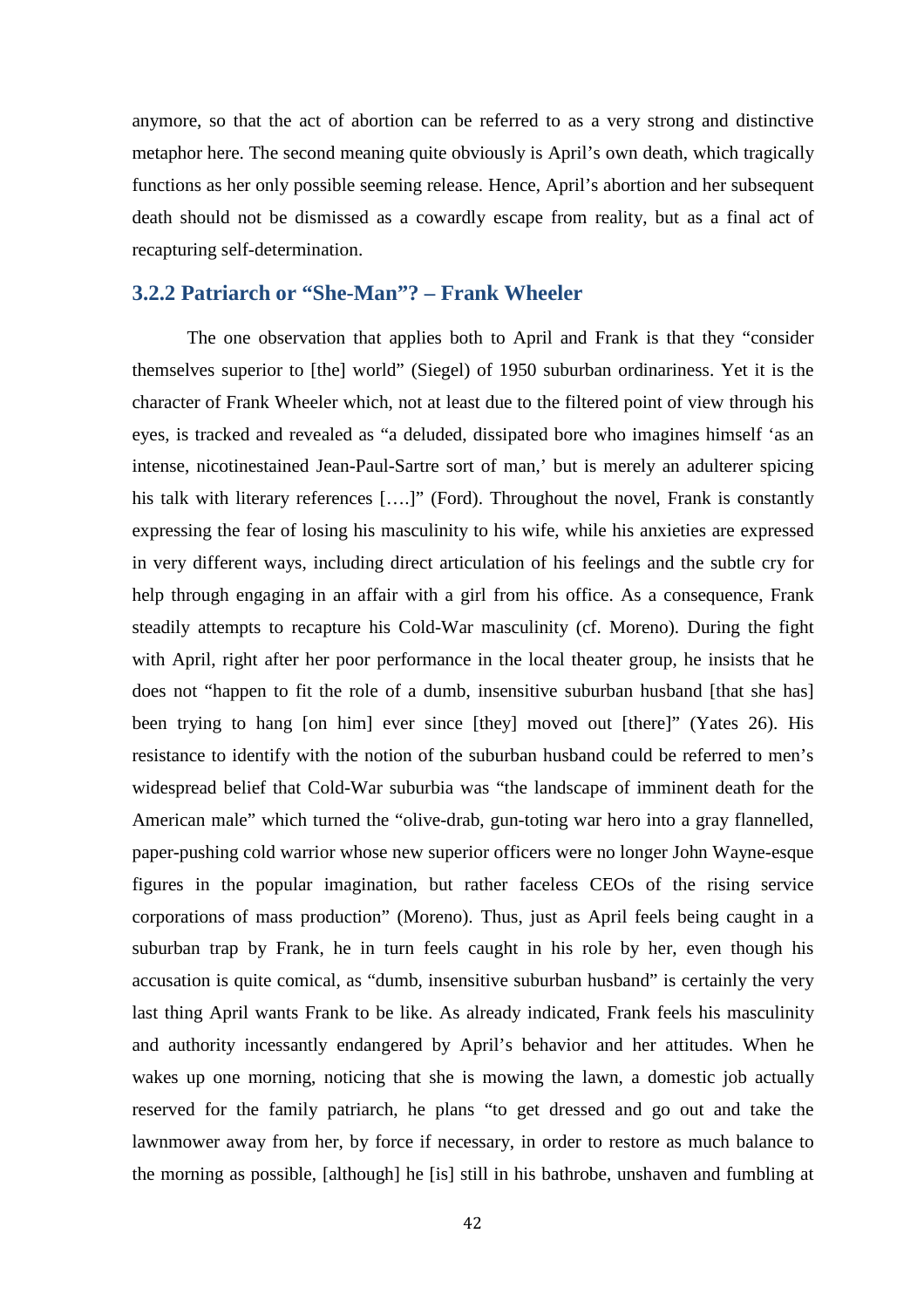the knobs of the electric stove" [….]" (Yates 41). Quite apparently, Frank feels his responsibility to reestablish the nuclear family ideal that allows no shifting gender roles and therefore evaluates April's act of mowing the lawn as a defiant and offensive threat towards his virility. On the other hand, he is still in his bathrobe and appears unkempt and almost ridiculous as opposed to his vital and energetic wife April. Hence, the contradictory and somewhat weak character of Frank Wheeler already becomes obvious, as first he does reject the role of the suburban husband, when actually he cannot bear to see this very role replaced by April, either. It seems as if his actions as a suburban husband are the only chance for him to prove his manliness, so that "he cannot allow that role, however ridiculed and demeaning, to be usurped from him as well" (Moreno).

 However, Frank's reflection about if it is "any wonder [that] all the men end up emasculated […] [due to] 'adjustment' and 'security' and 'togetherness'" (Yates 136), the very components of Cold-War familism, finds a final solution in engaging in an affair with a secretary called Maureen Grube in the city. This affair functions as a desperate attempt to gain self-assurance again, since after leaving Maureen, "he [feels] like a man" (107), while "the face he [sees] in passing mirrors […] [gives] him back a level, unembarrassed glance"(263). The feeling of superiority that he receives when he is with Maureen seems to provide him with the required masculinity that April refuses to provide him with. Yet, Frank does not only earn self-esteem through Maureen's admiration for him, but also uses the affair to exercise his desired power and control over a woman who, unlike April, subordinates to Frank's needs. Supporting his somewhat "flight of fancy" that results from feeling masculine again, Frank muses about the way he handles Maureen with such an ease, which makes him want "to laugh aloud at [] so perfectly fulfill[ing] the standard daydream of the married man. No fuss, no complications, everything left behind in a tumbled room under somebody else's name […]" (264).

 Frank's seeming self-assurance through sleeping with his secretary only provides temporary satisfaction and still is no solution to Frank's constant struggle maintaining his male authority at home. Adelle Waldman's observation of the stranglehold April has on Frank's self-perception is emphatically illustrated when she "takes his denunciations of [the suburbs] and his diatribes about conformity [...] at face value," (Waldman) as actually Frank never thought that April would really consider leaving the suburbs. While Frank "is pretending to be the nonconformist he - and April - want him to be [,] the truth is [that] Frank is relatively content in [Connecticut's suburbs]" (Waldman). Still, after April's suggestion to leave for Paris, he keeps playing the nonconformist intellectual, just to make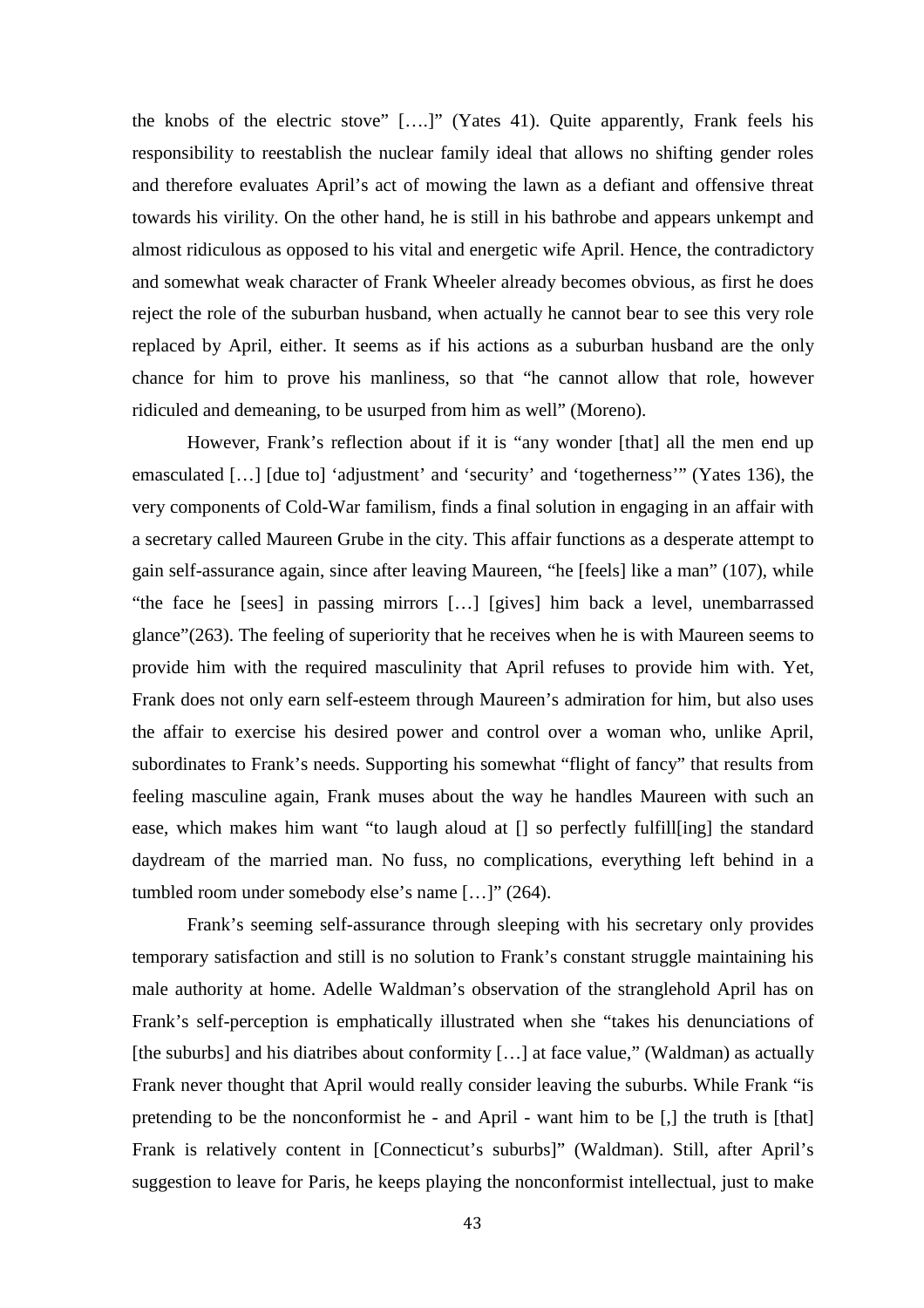himself and April believe that he is "the most interesting person [she's] ever met" (Yates 320). However, April knows exactly that Frank is not that type of man and "is all too aware of his pretensions, [while still] she tries to go along with him in seeing themselves as somehow special or better than their neighbors [....]" (O'Nan). Hence, not just April keeps performing her role as the "good wife", but also Frank sticks to the image April created of him, while ironically they both know exactly that the other one is solely pretending.

 The very obvious reversion of gender roles that Frank is afraid of finds further expression when focusing on the professional plan April has created for their life in Paris. While she will work as a secretary, she suggests that Frank should "be doing what [he] should've been allowed to seven years [earlier]. [He should] be reading and studying and taking long walks and thinking" (114). Thus, when at first Frank is questioning "what [he is] exactly supposed to be doing while [she is] out earning all [that] dough" (114), April's intellectual image of him as a man who can just fully flourish when he has time to muse about the essentials of life seems to please him. This drawback sheds light on how inferior Frank must feel, when his wife's daydream of him wandering through the streets of Paris indeed makes him feel somewhat special and distinctive. The only one who does remind him of the plan's absurdity is his boss, who asks: "What exactly will you be doing? I don't see you languishing indefinitely at sidewalk cafés while your good frau commutes to the embassy or whatever – but that's the point, you see. I don't quite know what I do see you doing. Writing a book?" (178-79). This cynical comment makes Frank realize how April has manipulated him again in using the image of the "Jean-Paul-Sartre sort of man" (23) he so longs to be like. Thus, he keeps trying to recapture the expected "balance" through talking against the plan to move to Europe. Cowardly as one? can be, Frank uses the children as a pretext to prevent the family from going, claiming that leaving "does seem a pretty inconsiderate thing to be doing, when you think about it, from the kids' point of view [as] […] it's going to be pretty rough on them", while April dryly replies that "they'll get over it" (190). Of course, April figures that Frank is trying to cop out of the plan, which has nothing to do with the children's welfare. Therefore, she remains very cool and determined, showing Frank up as some sort of softy.

 One day, Frank is offered a better position in the company he works for. Quite ironically, his boss makes the following suggestion: "Sleep on it a while, talk it over with your wife – and that's always the best thing, isn't it? Talking it over with your wife? Where the hell would any of us be without 'em?" (217). Regarding the marital discord and the Wheelers' lack of communication, which almost exclusively takes place in Frank's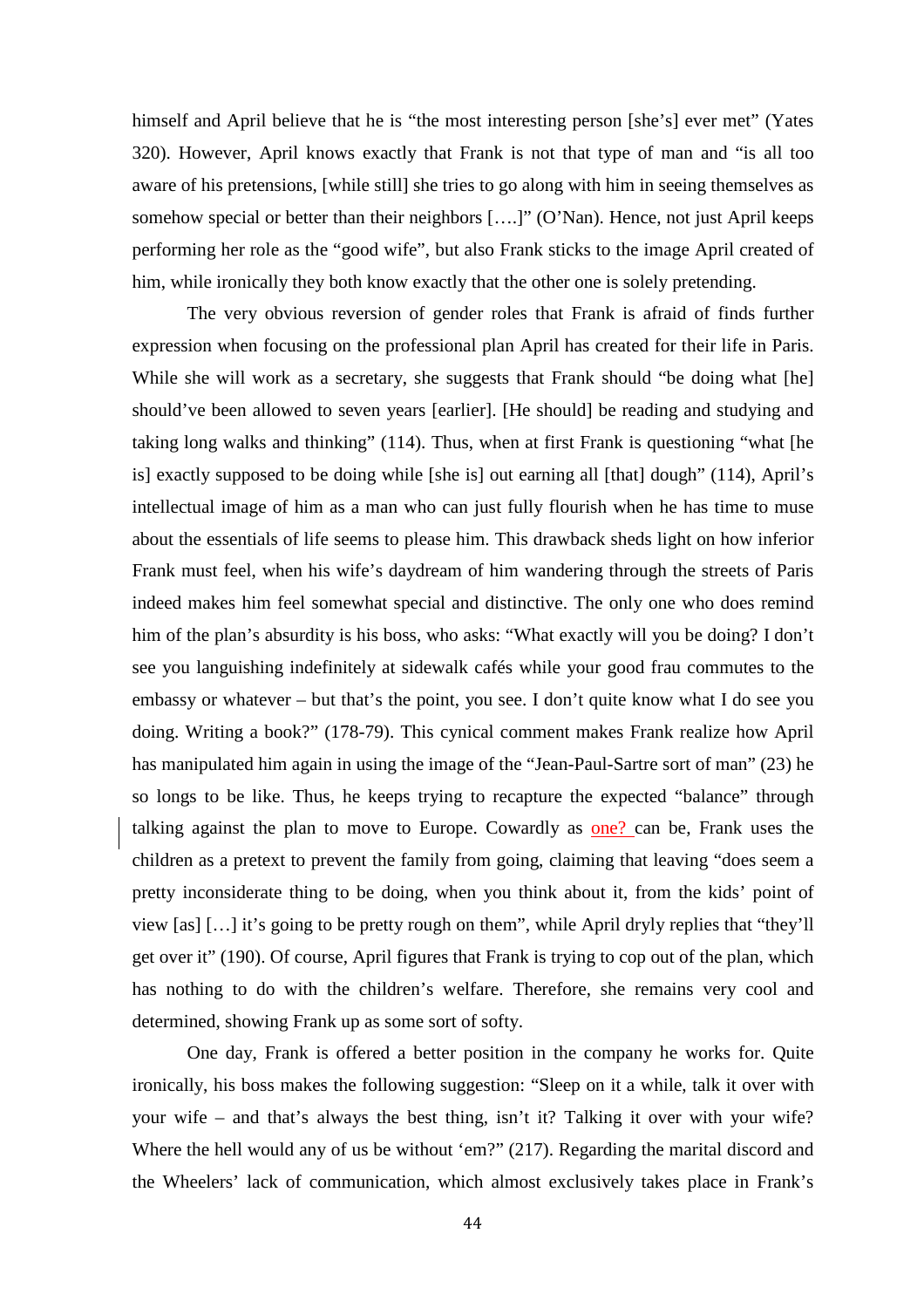imagination, (cf. Mullan, Left unsaid) this quotation seems almost sarcastic. As a matter of fact, Frank's imagined conversations are a very striking and revealing element in *Revolutionary Road,* which indicate Frank's desire for recognition. For instance, he imagines a talk with the psychiatrist he plans to line up, while "he [can] already foresee his preliminary discussions with the man, whom he picture[s] as owlish and slow-spoken, possibly Viennese ("I think your own evaluation of the difficulty is essentially correct, Mr. Wheeler [....]" (280). Hence, his daydream about receiving recognition of April's fictive analyst reveals that he does not plan on consulting a specialist for the sake of April's alleged well-being, but rather in order to gain admiration and control over his wife as a true patriarch. The specifically intellectual touch that "talking shop" with a psychoanalyst conveys, also illustrates Frank's illusive and almost ridiculous desire to "become this other, more accomplished person" (O'Nan). His intention to follow his boss' offer and climb up the ladder in his company, contributes to his reestablishment of manliness: "He was richer by three thousand a year after shaking [his boss'] hand that morning – a sound, satisfactory amount that would provide, among other things, a comfortable fund against which to draw for the costs of obstetrics and psychoanalysis" (278). Thus, the pregnancy which April curses to such an extent, seems to be convenient for Frank, as for him having a baby is a sign for his virility and – opposing his wife's contrary vision  $\equiv$  an opportunity to make her dependent on him. Overall, the incident that can certainly be seen as the most acute threat to Frank's masculine self-esteem is April's plan to abort their baby. Through rejecting her pregnancy April would automatically reject Frank's virility to a certain extent. Although one time Frank utters that ending the pregnancy would be the best for everyone, "April's unwillingness to bear his child [seems] to bespeak an intolerable lack of love" (Waldman) and certainly a lack of respect from his point of view. Hence, as for April her planned abortion symbolizes some sort of relief from her discontenting life, for Frank aborting the baby ultimately means aborting his post-war masculinity.

 What should have become clear by now is that Frank Wheeler is far from being the intellectual and nonchalant "Jean-Paul-Sartre sort of man" (Yates 23) he tries to adorn himself with, not just in order to stick to April's erstwhile statement of him being "the most interesting person [she has] ever met", but also to vainly cover up his inferiority complexes. Thus, the "oscillation between pioneer spirit and suburbanite comfort marks the center of Frank's identity crisis" (Moreno) and leads to his inability to cope with his wife's strength and persistence. Quite obviously, Frank does not fulfill the role of the Cold-War patriarch, but rather personifies the "deep anxiety about masculinity after the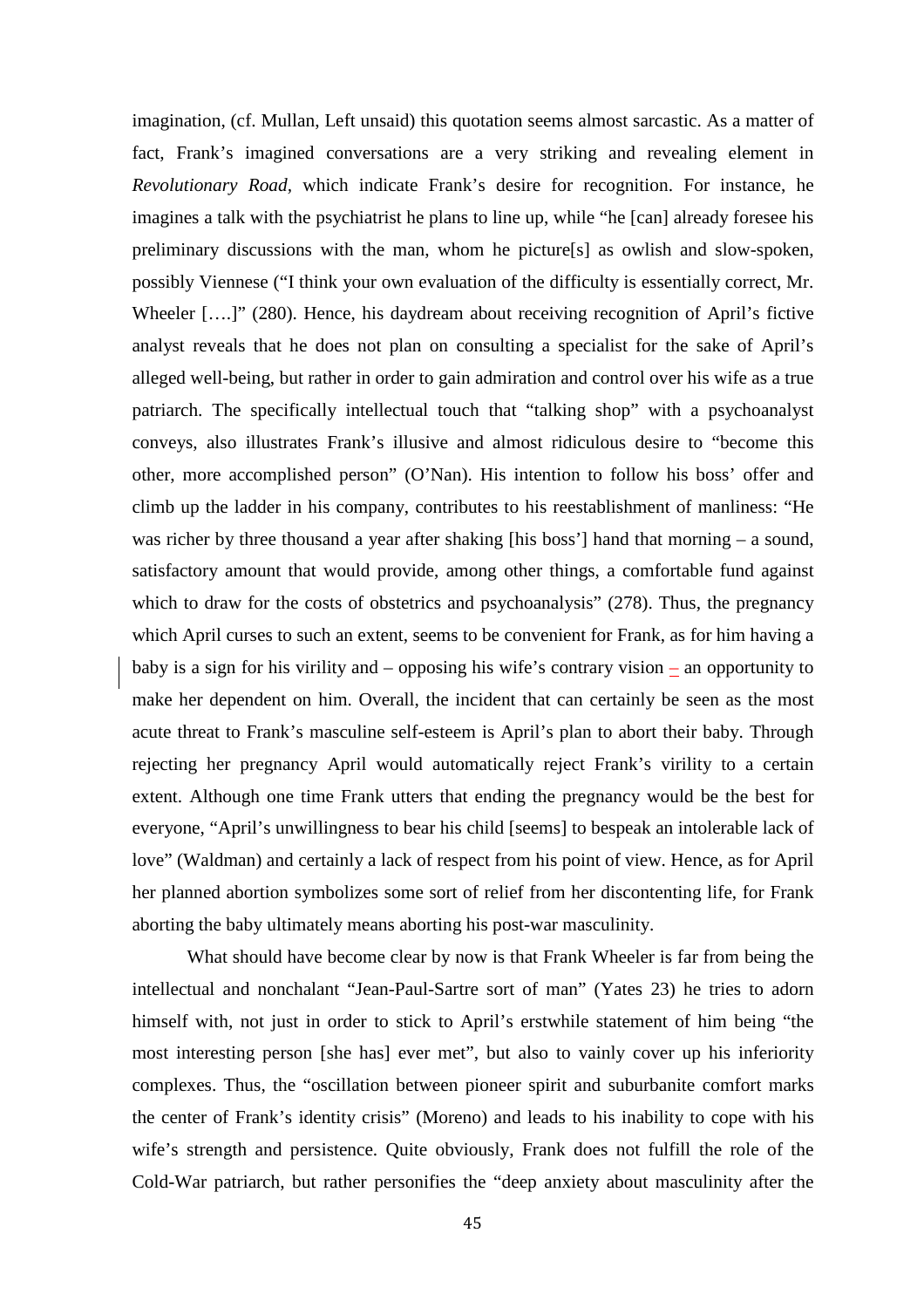Second World War [that] was closely linked with fears of female strength" (Breines qtd. in Charlton-Jones 504).

### **3.3 Suburbia as Scapegoat**

Throughout *Revolutionary Road*, there is a great amount of scenes that illuminate the thorough impact the concept of suburbia has on the reader's perception of the text. Every now and then, one is confronted with pretentious and almost nightmarish descriptions (cf. Waldman) of Connecticut's "Revolutionary Hill Estates", so that the premise of suburbia's destructive power becomes more and more apparent. Yet, in the case of Frank and April Wheeler, Yates' work should not be marked down as a mere "antisuburban novel," but rather as "a novel about people who blame their unhappiness on the suburbs" (Waldman). Hence, Adelle Waldman's observation refers to the interesting view that the Wheelers do not actually suffer from the typical "suburban malaise," but from an incurable seeming dissatisfaction they gain from "pretending to be something they're not because life is lonely and dull and disappointing" (Bailey). However, the Wheelers are constantly using the very dark side of the suburban model as a means to justify their perpetual unhappiness.

 Right at the beginning of the novel's first chapter, the narrator describes the Wheelers' imaginary escape from suburbia, when he claims that they "looked and moved as if a calm and orderly escape from this place had become the one great necessity of their lives; as if [] they wouldn't be able to begin to live at all until they were […] out where the black sky went up forever and there were hundreds of thousand of stars" (11). And indeed, Frank and April are actually losing no opportunity to peddle around their flamboyance and superiority to that world by "read[ing] better books and think[ing] of higher things than their neighbors" (Mullan, Great by association): "I mean it is bad enough having to live among these damn little suburban types – and I'm including the Campbells in that, let's be honest" (Yates 25).

This observation is further supported when Frank loftily muses about "deadly dull jobs in the city and deadly dull homes in the suburbs" and, more importantly, about the fact that "economic circumstances might force you to live in this environment, but [that] the important thing was to keep from being contaminated. The important thing, always, was to remember who you were" (Yates 21). This quotation not only exposes how discontent and alienated the Wheelers must feel, maintaining that suburbia is the trigger for some sort of contamination and estrangement in their self-chosen home, but above all it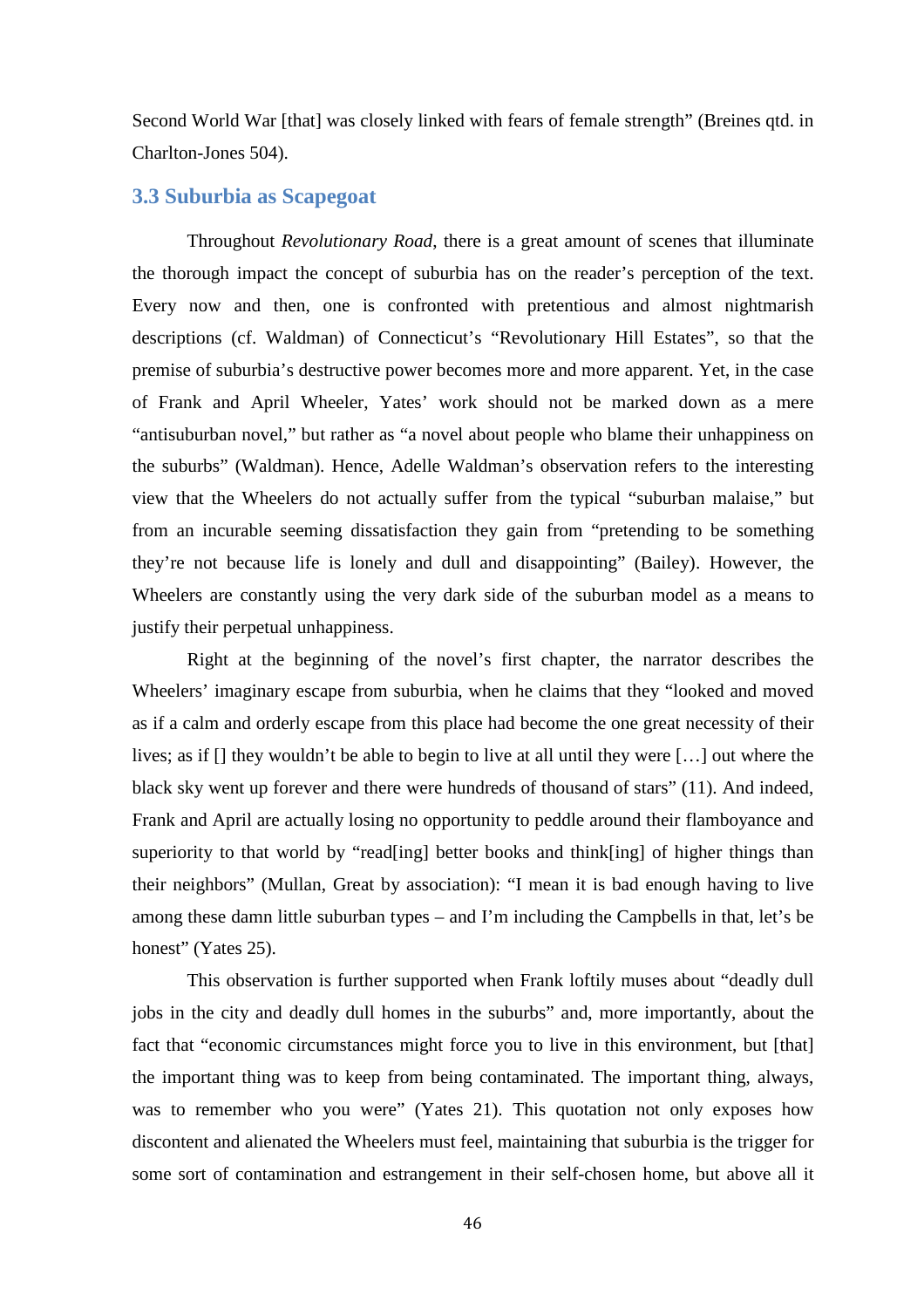reveals Frank's device to stick to your personal identity as highly ironical. As already pointed out, towards the end of the novel, April admits that she has no idea who she is, while Frank tries to stick to his self-constructed role for a longer period of time. However, "none of the characters glimpsed in 'Revolutionary Road' have much of a clue about who it is they are. […] All are walking paths laid out by forces and authorities other than their own personal senses of right and wrong: Convention. Habit. Disengagement. Mammon. Escape "(Ford).

 The notion of suburbia functioning as the Wheelers' scapegoat does not only become evident through their actual thoughts and dialogues, but also through some strong metaphors and symbols in the course the novel. For instance, one time Frank feels the desire to just "pick[] up a chair and throw[] it through the picture window [, wondering] what the hell kind of life [this is]" (Yates 59). Apparently, the picture window functions as a sort of pars pro toto here, comprising everything negative there is in the Wheelers' suburban life. Frank overtly punishes suburbia by eagerly longing to destroy the picture window, the very motif that symbolizes safety and sameness in a suburban community. Yet, as the previous chapter brought forward, Frank's problem rather lies in his inability to feel like the extraordinary type of man he wants to be than in being one of Connecticut's suburbanites.

 The Wheelers' constant derision about the suburbs comes into full effect when they meet with their neighbors, the Campbells, while their conversations almost solely revolve around the narrow-mindedness of their banal suburban surrounding, including the typical Cold-War leisure activities and their fellow suburbanites' pointless talk about Cold-War politics:

And even after politics had palled there had still been the elusive but endlessly absorbing subject of Conformity, or The Suburbs, or Madison Avenue, or American Society Today. "Oh Jesus," Shep might begin, "you know this character next door to us? Donaldson? The one that's always out fooling with his power mower and talking about the rat race and the soft cell? Well, listen: did I tell you what he said about his barbecue pit?" And there would follow an anecdote of extreme suburban smugness that left them weak with laughter (62).

This passage reveals the undeniable irony that underlies the portray of the pseudointellectual couples that try to erase their suburban identity by rigorously pointing their fingers at their oh so small-minded neighbors. What John Mullan observes here is the author's "merciless [revelation] [of] these exchanges as endlessly repeatable performances – conversations contrived only to reassure the participants" (Great by association). Frank continues with his anti-suburban sermon, claiming that "it's a disease [,] nobody thinks or feels or cares any more, nobody gets excited or believes in anything except their own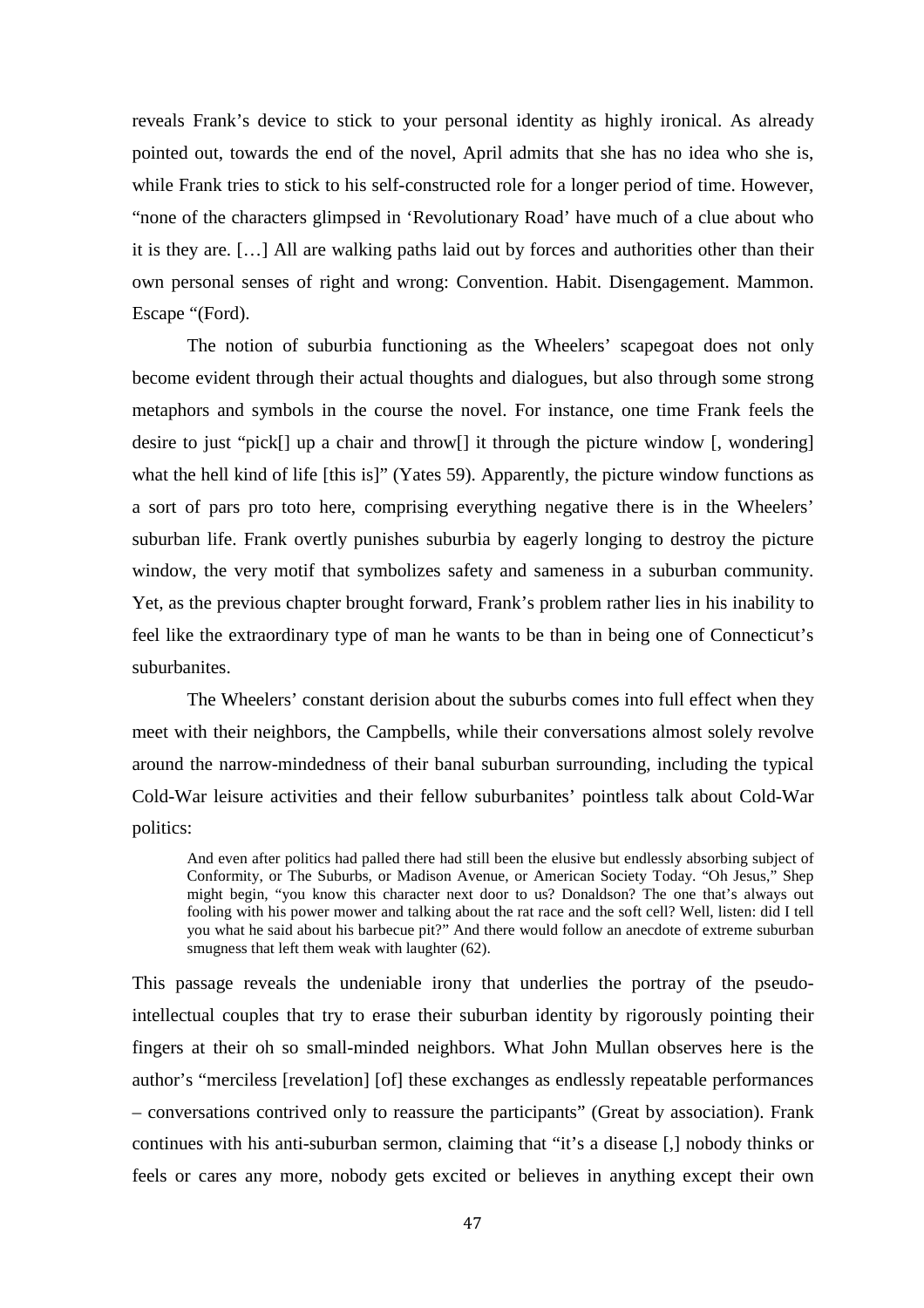comfortable little God damn mediocrity," (62) Ironically, his despised mediocrity is exactly what the Wheelers themselves can be related to as well. As a matter of fact, Frank and April are "unremarkable, except that Yates has made us understand their desires […]" and strive for the "same bland successes" (O'Nan) of the culture they show such a contempt for.

The very striking observation throughout the novel is the protagonists' steady comparison of suburbia with some kind of disease or contamination, as if suburbia was an exterior force that is ubiquitous yet evitable. Just like people's fear of being affected by soviet communism in Cold-War America, April and Frank Wheeler feel constantly threatened by "the whole idea of suburbia being to keep reality at bay" (Yates 115). Thus, where there is no reality, there must be some sort of delusion, "because that's what it is," April points out, "an enormous delusion – this idea that people have to resign from real life and 'settle down' when they have families [,] it's the great sentimental lie of the suburbs" (117). When they are thinking about "how close [they] came to settling into that kind of existence" just to conclude that "[they] didn't [...] That's the important thing" (136), it almost evokes the impression of the Wheelers somewhat parodying themselves, considering the inevitable truth that as opposed to the "idea of themselves as special people [...] the reality [is that they are] like everyone else" (O'Nan). Thus, from the reader's point of view, especially Frank is making a fool of himself by talking too much about the suburbs that he actually does not hate at all, but even furtively prefers when it comes to April's suggestion to leave for Paris.

However, their anti-suburban and cosmopolitan pretension is unmasked and illuminates the Wheelers' "widening gap" between who they long to be and who they really are, which "makes them take drastic steps, with tragic results" (O'Nan) at the end of the novel. The first real hint that all the characters are slowly starting to get tired of the everlasting and essentially unprofitable denunciation of suburbia is, when Frank very expressively lectures on the pointlessness and prefabrication of people's lives, while none of his listeners, neither the Campbells, nor his wife, do applaud his sermon as they used to do each time before:

It's as if everybody'd made this tacit agreement to live in a state of total self-deception. The hell with reality! Let's have a whole bunch of cute little winding roads and cute little houses painted with white and pink and baby blue; let's all be good consumers and have a lot of Togetherness and bring our children up in a bath of sentimentality – daddy's a great man because he makes a living, Mummy's a great woman because she's stuck by Daddy all these years [...] (69).

Apart from the indifference of his audience, Frank's speech does cover all the aspects that suburbia has been criticized for over the years and, evidently, right at its heyday. Just like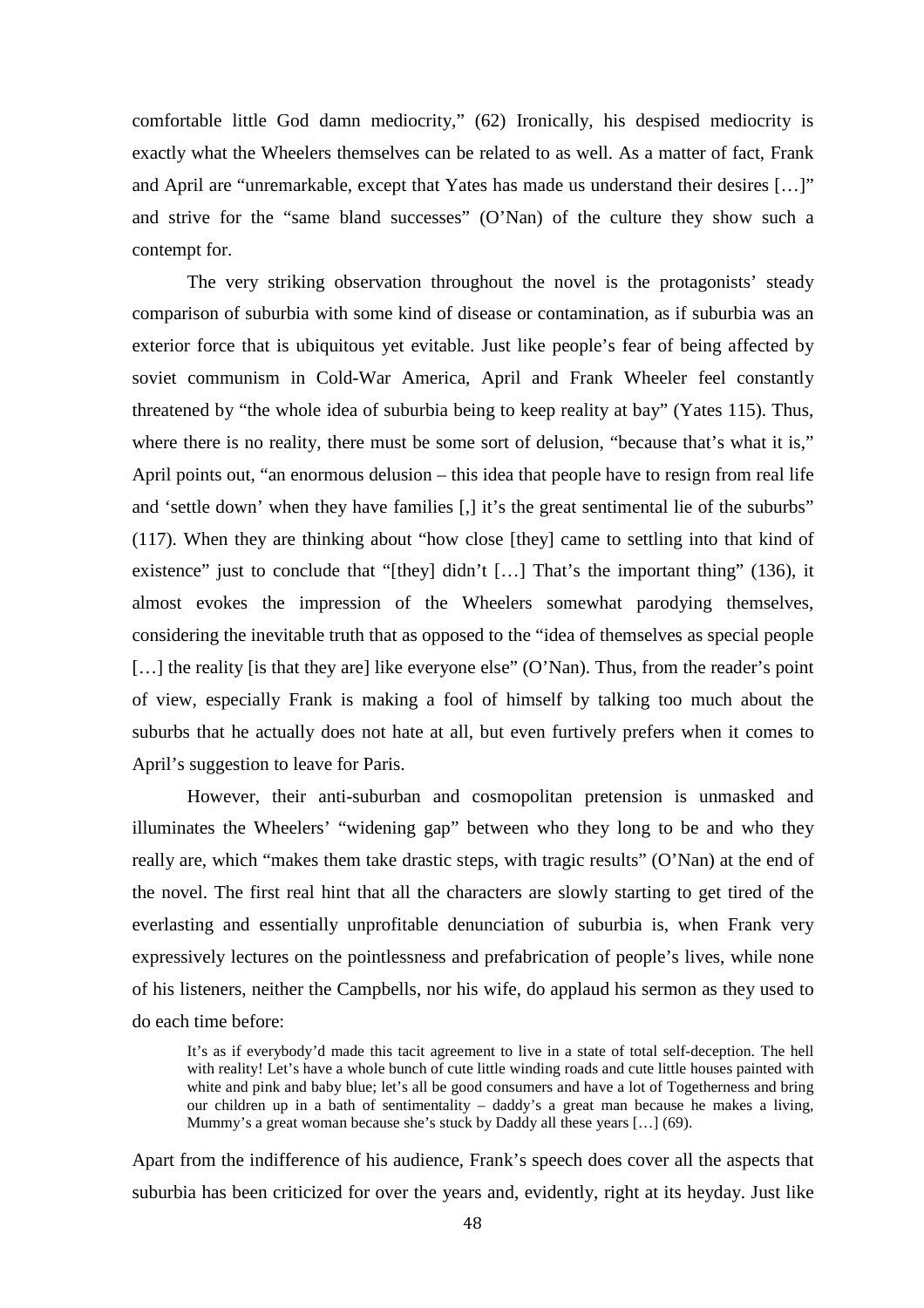Malvina Reynolds satirized about one year after the publication of *Revolutionary Road*, Yates' protagonist cynically refers to the standardized homes that all look like cute dollhouses with their different colors. In general, Frank summarizes the political agenda of the Cold-War era, including consumption, family togetherness and fostering traditional gender roles, that all were to be embraced by those who considered themselves as good citizens. Frank accuses only those people as self-deceptive and passive, pointing to the complete illusion and thus falsehood of their existence as prototypical, naïve suburbanites. Now, if the reader did not know that he himself is actually living in some kind of selfdeception as said before, this sermon on behalf of Frank could be taken as a very serious and critical judgment about the dark side of suburbia. However, the fact that Frank "doesn't do much of anything sincerely," (Waldman) degrades his actually very substantial observation as ineffective to both his fictive audience and the reader. Towards the end of the book, when Frank explains the reason for staying in the US to John Givings, their realtor's son, he blames anything but himself or April, but states that their minds were "forcibly changed for [them]," thus referring to some kind of suburban determination that leaves no space for a man's or a woman's free will. Pretending that suburbia's social conventions and rules leave them no choice but staying where they are only supports the obvious truth, namely that Frank actually does want to stay in Connecticut, while suburbia functions as a perfect scapegoat for him.

 In fact, Yates does depict the suburban life as "nightmarish" and "unremittingly bleak" (Waldman). For instance, when the atmosphere right after the disastrous premiere of the communal theater group is described, the reader is confronted with people who "read the promise of failure in each other's eyes, in the apologetic nods and smiles of their parting and the spastic haste with which the [break] for their cars and [drive] home to whatever older, less explicit promise of failure might lie in wait for them there" (Yates 6). Hence, the notion of suburbia is closely connected to the notion of failure, which indicates that there must have been some kind of promise people have been clinging to ever since. The concept of the American Dream that suburbia is also tightly associated with, obviously turns into some sort of American Nightmare, a concept that deserves to be equally investigated, particularly in the postwar decade of economic boom and boundless seeming opportunities. As Richard Ford justifiably assumes, "in 1961, 'Revolutionary Road' must have seemed an especially corrosive indictment of the postwar suburban 'solution,' and of the hopeful souls who followed its call out of the city in search of some acceptable balance between rough rural essentials and urban opportunity and buzz". The promise of the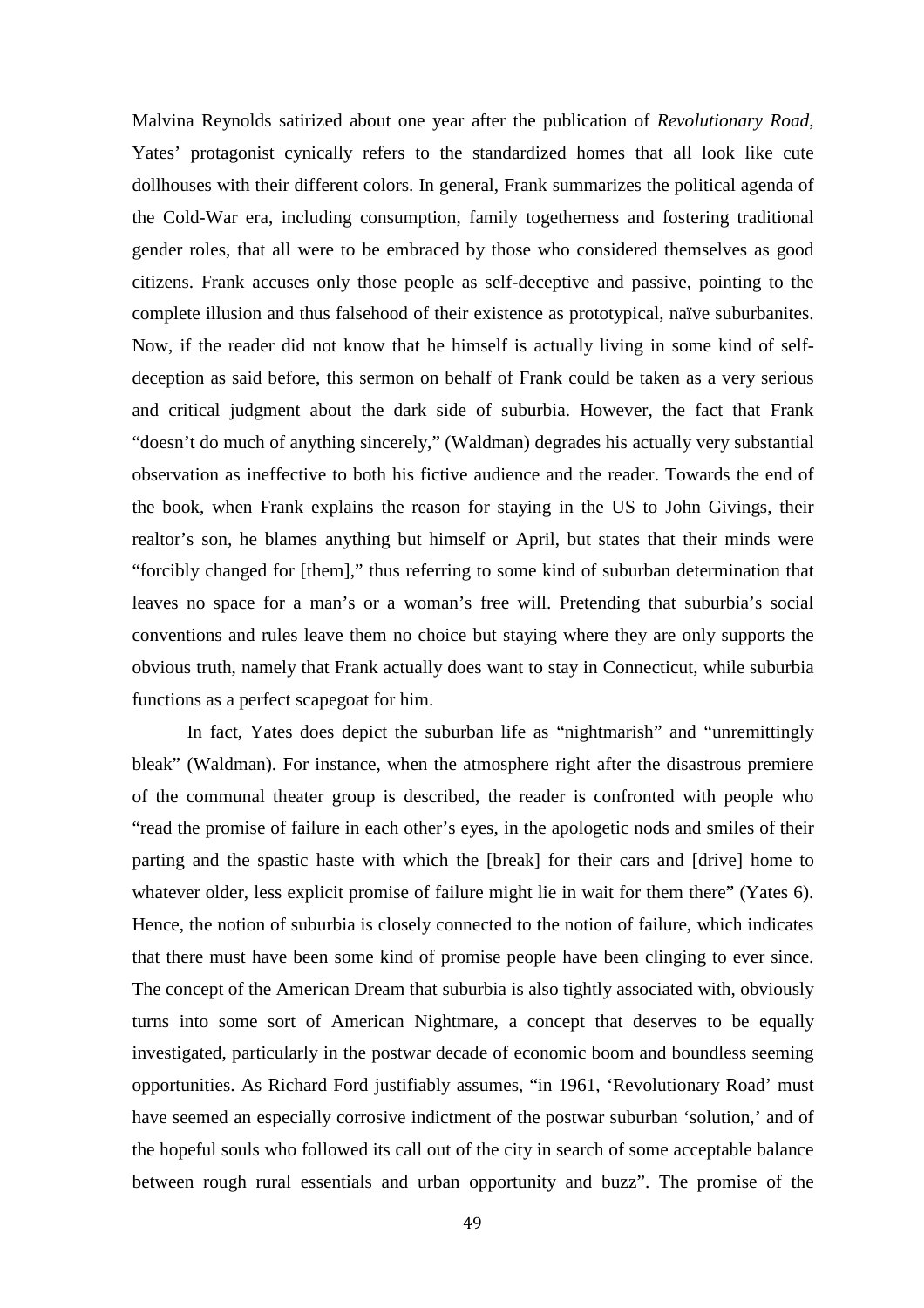"marvelous golden people" April has dreamt about, people "who ma[k]e their lives work out the way they want[] without even trying," (272) cannot be found in the world of the Revolutionary Hill Estates. Instead, the Wheelers find themselves in the "Log Cabin," where at first they "had come only once in a while, as a kind of comic relief from more ambitious forms of entertainment; but by the following summer [] had fallen into it like a cheap, bad habit [while being aware of] this particular degeneration" (262). Obviously, when first the Wheelers and the Campbells came there in order to ridicule the lives of their fellow suburbanites they so try to set themselves apart from, both couples have to acknowledge that they do live according to a prefabricated schedule. Thus, April's former "dream has soured, given way to disappointment" (O'Nan).

 Regarding the inhuman and destructive image of suburbia, the one scene that might be called the most striking one, is when April Wheeler has died after performing her abortion. Right after this tragic incidence, the suburban setting is described in similar terms as in the beginning of the novel, which makes it appear unfathomably absurd. The very first sentence of that passage thereby implies the core idea and literally the core tragedy of the Wheelers' fate:

The Revolutionary Hill Estates had not been designed to accommodate a tragedy […]. It was invincibly cheerful, a toyland of white and pastel houses whose bright, uncurtained windows winked blandly through a dappling of green and yellow lawns, on some of the neat front doors and on the hips of some of the berthed, ice-cream colored automobiles. A man running down these streets in desperate grief was indecently out of place (Yates 340).

That an almost identical description can be found at the very beginning of the novel does not just illuminate the satirical and undeniably cynical tone of the narrator, but is also important in terms of the analysis of permanence and stability, two aspects that are supposed to be linked to a suburban community. Obviously, in suburbia there is no space for a catastrophe like the Wheelers', which automatically stigmatizes Frank as "out of place" and leads to gossip about the dead April. Quite interestingly, the concept of permanence gains a completely new meaning here, namely that the suburban community continues to exist right as before, without any sign of mourning or grief. Paradoxically, the community that is praised for providing its inhabitants with stability and comfort is not able to "hold the weak should they falter, or console the despairing when they sound a plea" (Ford) and is thus revealed to be a community without community spirit, or, simply put, a fake-community. As a matter of fact, Mrs. Givings, who used to be so fond of Frank and April, has already found a new couple that she considers "delightful young people" as opposed to the Wheelers, who "always were a bit – a bit whimsical, for [her] taste," (Yates 354) which clearly exposes that "the catastrophe has been absorbed easily enough"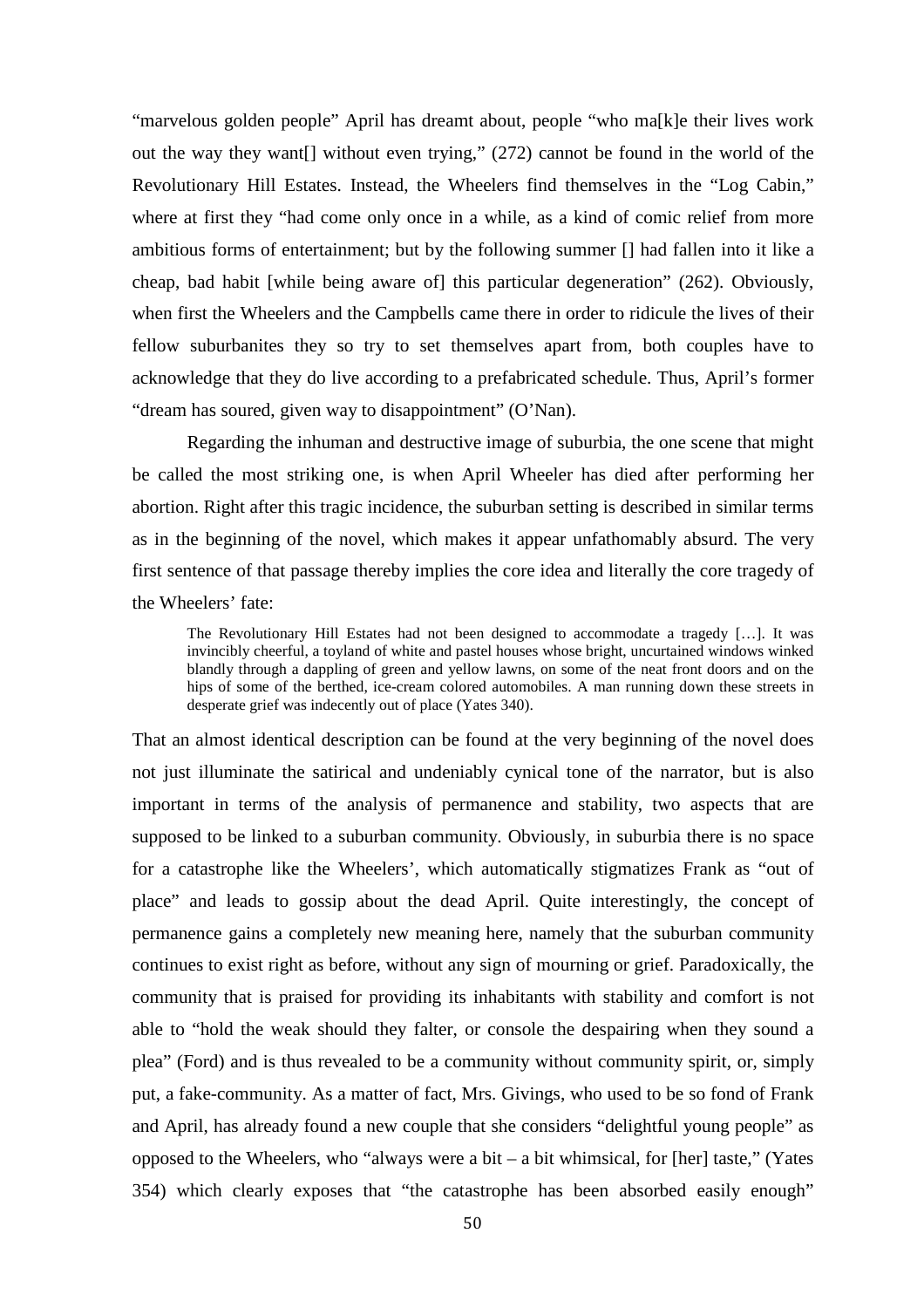(Mullan, Sweet sorrow). Thus, for the sake of keeping the suburban façade of perfection alive, the Wheelers are replaced like an old toy, whereby the suburban toyland is exposed to be cruel and merciless, representing inhumanity at a time when it should provide room for consolation and humanity.

After April's death, the neighbors, including the Campbells, start to spread rumors about the Wheelers, while Milly Campbell seems to gain particular satisfaction out of telling their tragic story: "But mostly it was Milly's voice that had taken on a little too much of a voluptuous narrative pleasure. She's enjoying this, [Shep] thought […]. By God, she's really getting a kick out of it" (Yates 344). As this quotation reveals, the tragic outcome of Frank's and especially April's unhappiness provides material for suburban gossip, which exposes to what extent the neighbors find themselves in steady combat with each other, even when one of the "competitors" is dead. Absurdly, Milly Campbell and her fellow suburbanites seem to be somewhat pleased and satisfied, as this incident provides them with something actually "interesting" as opposed to their monotonous daily lives that solely revolve around house chores and children. Thus, the Wheelers' tragedy "shrinks to a slightly delicious neighborhood horror story and her banal summary" (Mullan, Sweet sorrow). The obvious form of sadism behind this "voluptuous narrative pleasure" (Yates 344) does clearly unfold suburbia as a space of alienation, perversion and artifice, no matter if "much of what goes bad in the Wheelers' lives is their own doing, a result of their selfishness, their weakness and their inability to admit the truth" (O'Nan).

# **4 "Who Could Not Be Happy with All This?" – AMC's** *Mad Men*

 Mad Men, first aired in 2007, is a TV series that seems to revolve around the daily challenges and excessive lifestyles of the advertising executives of New York's Madison Avenue. Mostly set in the fictive advertising agency "Sterling Cooper", the audience becomes witness of a working place full of contested hierarchies, individual's expectations and the contemporary working ethic of Cold-War America. Yet, Will Dean most justifiably refers to "the advertising [] solely as a prism through which we can look at the world, in this case the axis-shifting period of the early 1960s" (Foreword vii). Supporting this statement, the show is far more than a series about American advertising in its heyday, but rather mirrors our impression of a whole decade, or rather the prevalent spirit of the time at the dawn of the 1960s. As opposed to the fictional world of Revolutionary Road, which is set in the mid-1950s, Mad Men heralds the start for the new decade that is about to lead to significant changes not just for women through the emergence of the Second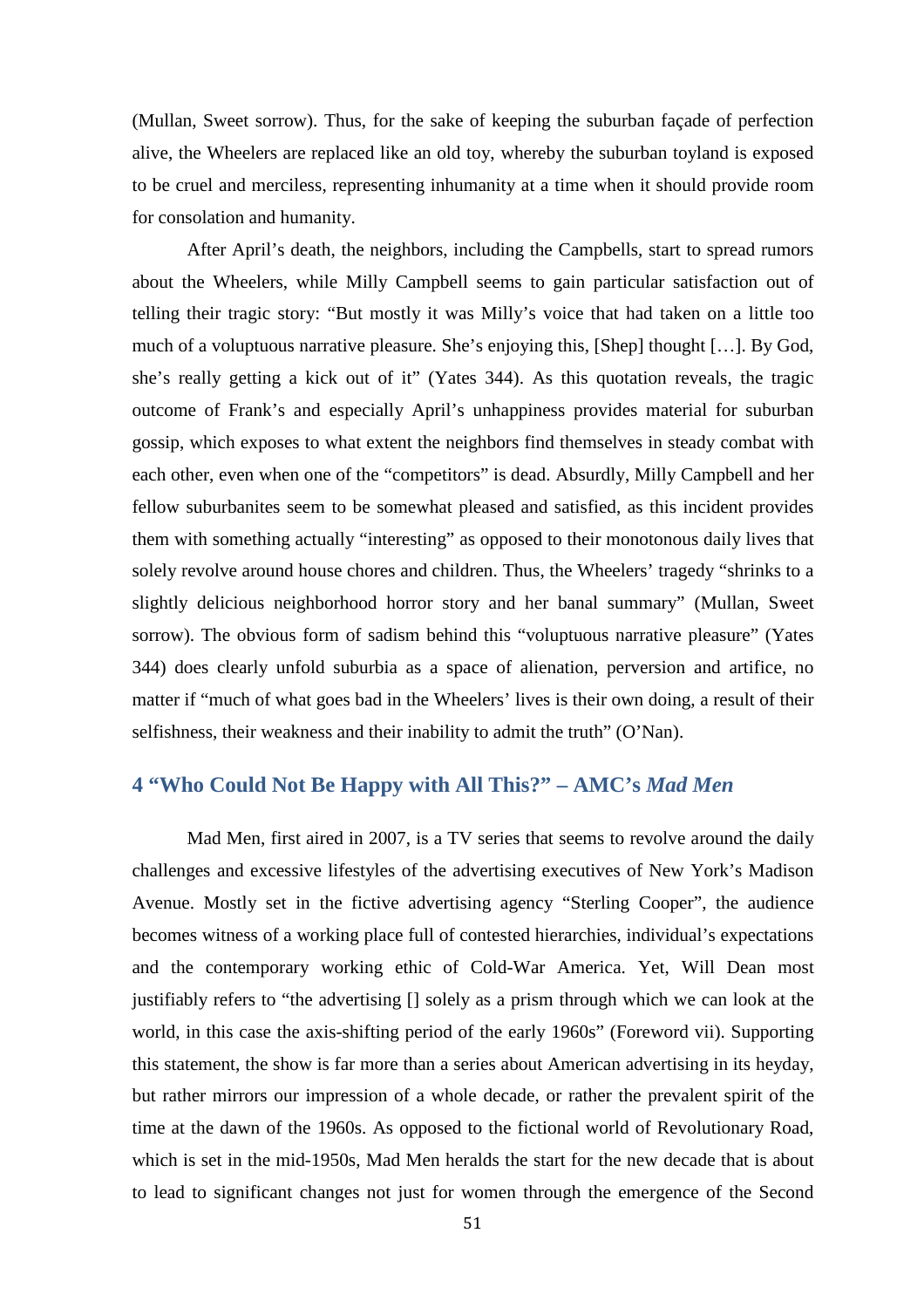Wave Feminism, but also for ethnic minorities through the Civil Rights Movement (cf. White 153). However, one should keep in mind that "The Fifties' lasted longer than the decade from 1950 to 1959, and are not bound by those end-dates […] [while] indeed it is the fifties' […] cultural ephemera we rely on to date a specific period [] that play such a large part in creating the feeling of authenticity in Mad Men [….]" (McDonald 117).

Starting in 1960, the series illustrates not just the inside of the agency, but also the flourishing suburbs and the overall picture of the United States as a prospering and technologically developing force. A very striking theme of the highly celebrated TV show is the situation of women, both in the domestic and the working sphere. Fictionally set exactly three years before Betty Friedan published *The Feminine Mystique* and "six years before [she] helps found NOW (National Organization of Women)," (Davidson 137) *Mad Men* provides its audience with the portrayal of very different types of women and their diverse reactions towards their treatment in the patriarchal society of the 1960s. It is important to acknowledge that "Mad Men should not be mistaken as a show that fulfills stereotypes, but rather seen as one that presents implicit critique to enlighten viewers" (Rogers 156). Hence, the series unfolds to what extent women are torn between the potential roles they are supposed to play, i.e. either being a "traditional housewife" in the suburbs or a "workingwoman who is gaining independence financially and emotionally but is simultaneously repressed by the continuing social prevalence of patriarchal values" (White 551).

 In order to shed light on women's lives and their constant battle with male hypocrisy and domination throughout the Cold-War decades, this chapter will first examine to what extent the series' working sphere in New York on the one hand and the domestic realm in the suburbs on the other hand, are two incompatible units, while subsequently investigating the three characters of Betty Draper, Joan Holloway and Peggy Olson. While Betty represents the prototypical suburban housewife, the latter impersonate two different kinds of working women within the dynamics of "Sterling Cooper". The analysis of the female characters aims at unfolding their different responses to male oppression as well as their individual development, whereby exclusively focusing on the first two seasons.

## **4.1 Disparate Worlds - Urban Workplace and Suburban Sphere**

"Everyday's an endless stream Of cigarettes and magazines And each town looks the same to me The movies and the factories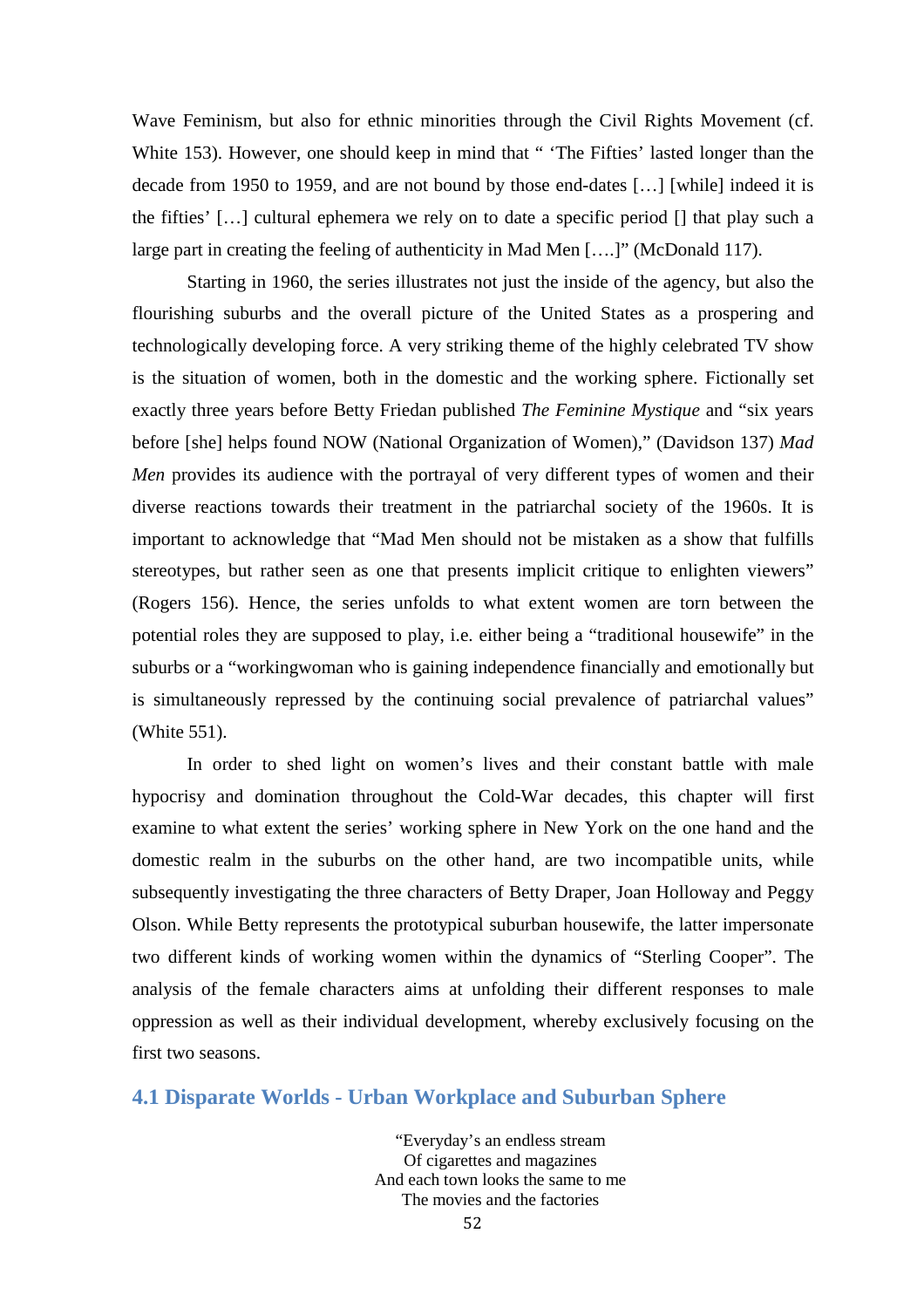#### And every stranger's face I see Reminds me that I long to be Homeward Bound" (Simon and Garfunkel).

Just like Simon and Garfunkel sing about a man's daily railway ride from the city towards his familiar suburban surrounding, the advertising executives from *Mad Men* experience the same procedure every single day. Funnily enough, even the "cigarettes and magazines" are indeed indispensable goods throughout their daily routine, which does not just take place in the agency, but also in the commuting train that leads away from the urban working place back to the private suburban terrain. Focusing on the short excerpt from Simon and Garfunkel's prominent piece of music, the duality of suburbia and the city is illuminated through prevalent urban anonymity and rush, while the person's home probably provides tranquility and regeneration from working in the city and the commuting process it entails.

Throughout *Mad Men*, the audience perceives the commuting train as a somewhat "space of transition", in which the business executives find themselves in a more or less neutral realm, away from both their working and yet their private spheres. When tuning in to the first episode, one can observe a single woman in her downtown apartment, who is obviously having sexual intercourse with the series' protagonist, Don Draper (Smoke Gets in Your Eyes, 3:10). The urban apartment embodies seduction as well as vice and guilt in contrast to the episode's end, when Don commutes home to Ossining. As soon as he enters the train, the music changes to a tranquil and calming melody and thereby introduces the apparent suburban idyll that awaits him after his ride (42:56). Thus, during the train ride, Don Draper somewhat transforms from the busy womanizer, who uses his lunch break to visit his mistress, into the picture-perfect suburban husband that hovers over his children's beds like the good shepherd and kisses his wife goodnight (45:26). Of course, as the audience already knows about his affair and is therefore one step ahead of his trustful wife Betty, the final scene already evokes a feeling of masquerade on the suburban theater stage.

The aforementioned transformation of the suburban husbands, who – as opposed to the housewives that remain in the domestic realm – are switching between city life and suburbia, is even recognized by the housewives themselves. In one scene, when Betty Draper and her neighbor friend Francine are talking about how uncomfortable they both feel when showing up at their husbands' offices, Betty claims that every time she enters Don's working place, it is like "visiting a foreign country without knowing the language" (5G, 29:08). Hence, from the housewives' point of view, the city is considered to be a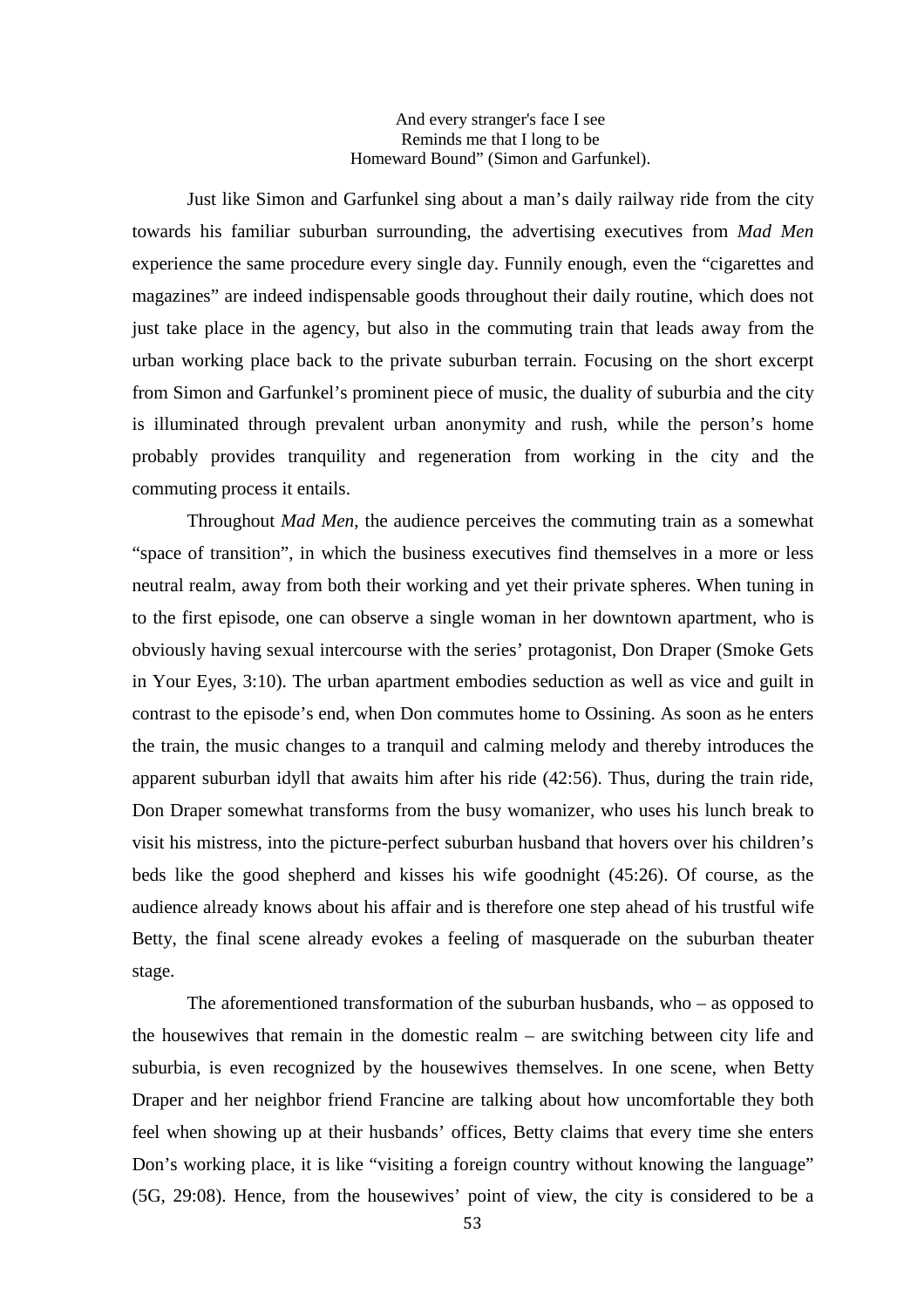terrain of alienation, estrangement and the unknown, "a dangerous place where [Betty] does not know how to behave" (Davidson 138). This feeling of discomfort leads Betty to maintaining that their husbands "are better out here, aren't they?" (5G, 29:22). Quite ironically, without being really aware of it, Betty's statement is indeed true, since in the city Don is constantly cheating on his wife, while at home he plays his role of the perfect and reliable husband. The metaphor of the agency and the city as "a foreign country" is indeed justified, as each time the camera switches to the suburban sphere, the whole mood utterly changes, including musical background, light and, above all, the appearance of the women. In the third episode of the first season, Betty is shown in her cherubic white dress, her hair curled and her pale hands busy with folding the linens. Don is still lying in bed, while Betty tenderly lets him know that "there is a bacon sandwich and eggs for [him] on the range" (Marriage of Figaro, 23:50). Betty's innocent, angel-like appearance matches with the image of the suburban haven as a pastoral realm, which in turn significantly opposes the urban terrain Don is mostly associated with. As a matter of fact, Betty is the exact contrary to the women Don is having an affair with while his wife is at home fixing dinner for the children. Ironically, right before Betty is exposed in her white dress, the audience observes Don kissing Rachel Menken, a well-known businesswoman, on top of one of Manhattan's skyscrapers (19:50). Compared to the Madonna-like appearance of Betty Draper, Rachel Menken rather personifies the "femme fatale", as she is dressed in dark colors, has dark hair and overtly makes use of her coquetry and savoir vivre as a sophisticated, independent woman. Thus, besides the opposing aspects of "familiar" versus "foreign", the accompanying contradiction is apparently the "black and sinful" city as a contrast to "white and innocent" suburbia.

In the course of the episode, Betty and Francine are having a conversation that could be labeled as typically "suburban", when for instance they talk about a female neighbor who recently got divorced and is raising her two kids on her own, declaring it as a kind of scandal (25:18). Helen Bishop, the single-mother, is treated and talked about like an "outcast" in Betty's and Francine's little world that apparently does not accommodate a "poor thing" (31:30) like Helen, who chose to emancipate herself from her cheating husband and is judged by the housewives because she likes to walk through the neighborhood. Apparently there is nothing else to talk about than Helen Bishop's relish for taking a walk, which obviously is not part of the other women's schedule and already sheds light on the limited world those housewives find themselves in. Nevertheless, Betty invites her to her daughter Sally's birthday party due to a somewhat communal pressure.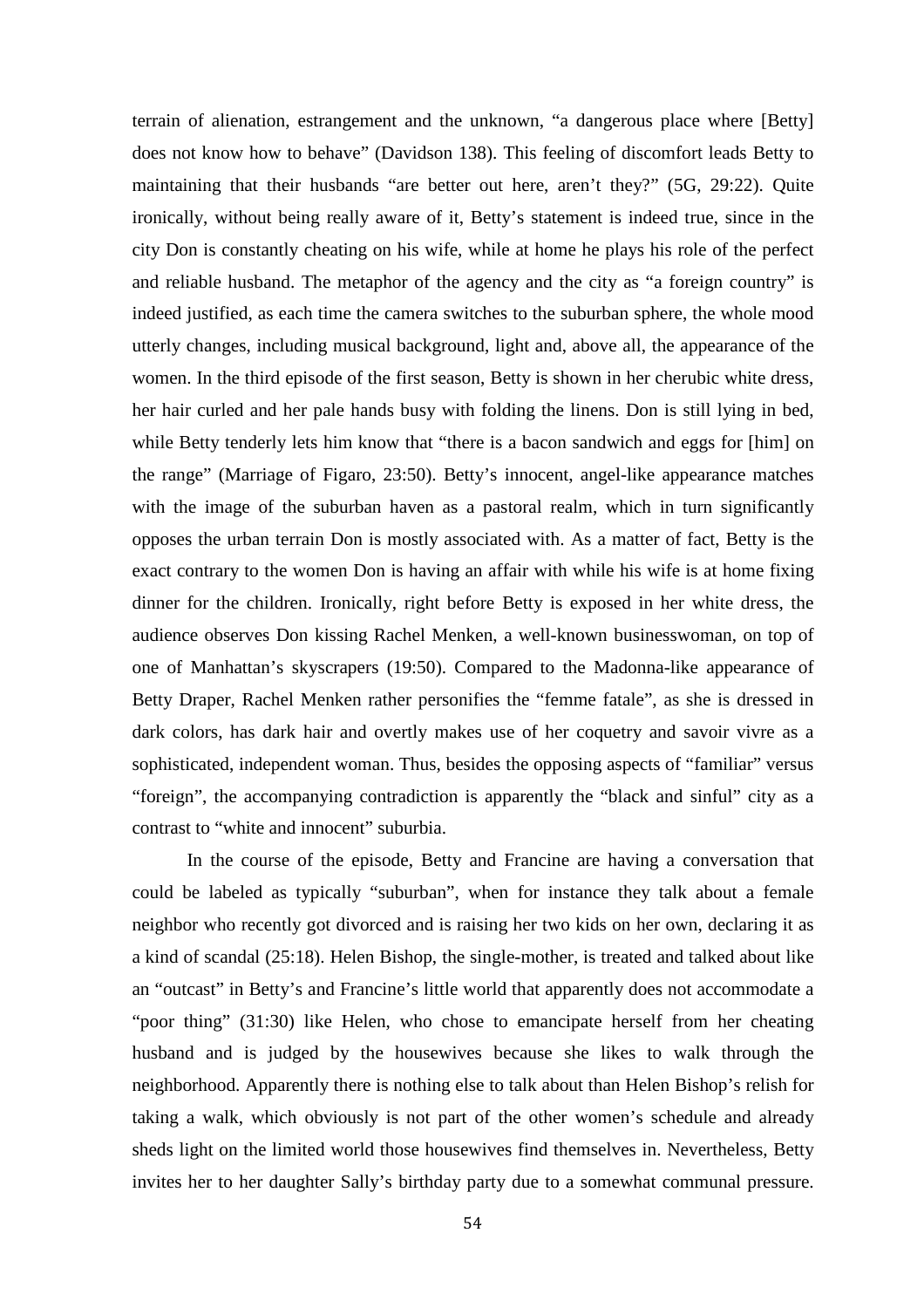When she enumerates all the families she has invited, including Helen Bishop, Francine utters a skeptical "You didn't", while Betty explains: "I had to, she saw me buying balloons at the market, it didn't seem right" (26:25). Thus, it becomes obvious that the invitation is based on sole suburban sanctimony in order to preserve the bubble of love, peace and harmony. Helen Bishop happens to be a workingwoman, which in turn partly explains her outcast state. When some female guests gossip about Helen while she's outside talking to some men, Betty claims that "she works, it has to be hard to run a house, too" (36:20). Therefore, Helen also seems to belong to the "foreign country", while being a woman and having two kids makes it even harder for her to be integrated into the suburban housewives' community and gain its approval.

When Don is supposed to fix the new playhouse for his daughter in the backyard, he embodies the prototypical suburban male, who takes part in a typical suburban leisure activity that functions as a regenerating variation to his office life in the noisy and hectic city (25:55). As opposed to his black suit, Don wears a white shirt and brown pants, which again illustrates the contrast between the two spheres. After the do-it-yourself activity, the Drapers receive their guests and celebrate Sally's birthday, which seems to be just a pretext to drink alcohol and enjoy the suburban culture of abundance (27:14). Everything seems perfect: All the couples bring their kids, the adults are drinking and smoking together while concurrently sharing the latest news. Except for Helen Bishop, the community couldn't seem more likeminded.

However, when Don is supposed to fetch the birthday cake for Sally, he does not come back, which leaves Betty to take Helen Bishop's offer to go get her frozen cake for Sally. Ironically, as Betty and the other housewives gossiped about Helen, "eventually [], it's the woman with the frozen cake in her freezer who saves the day after Don goes [missing]" (Dean, The Ultimate 19). When the party is over and Betty does no longer have to play the perfect wife, the audience perceives a close-up of her face, which clearly expresses disappointment, embarrassment and anger (40:32). When Don returns with a dog as Sally's belated birthday present, Betty leaves the room. Here, one notices the first really obvious indication of suburbia's dark side and the masquerade that underlies the seeming pastoral idyll. Nonetheless, for now husband and wife keep playing their roles, which becomes obvious when Don enters the house and Betty tells Helen that "he needs to go up and have a quiet for a while, he works so hard!" (New Amsterdam, 08:35). Thus, suburbia remains a haven for regeneration, in which Don is provided rest not just from his work in the office, but cynically also from sexual intercourses with his mistresses in the city. This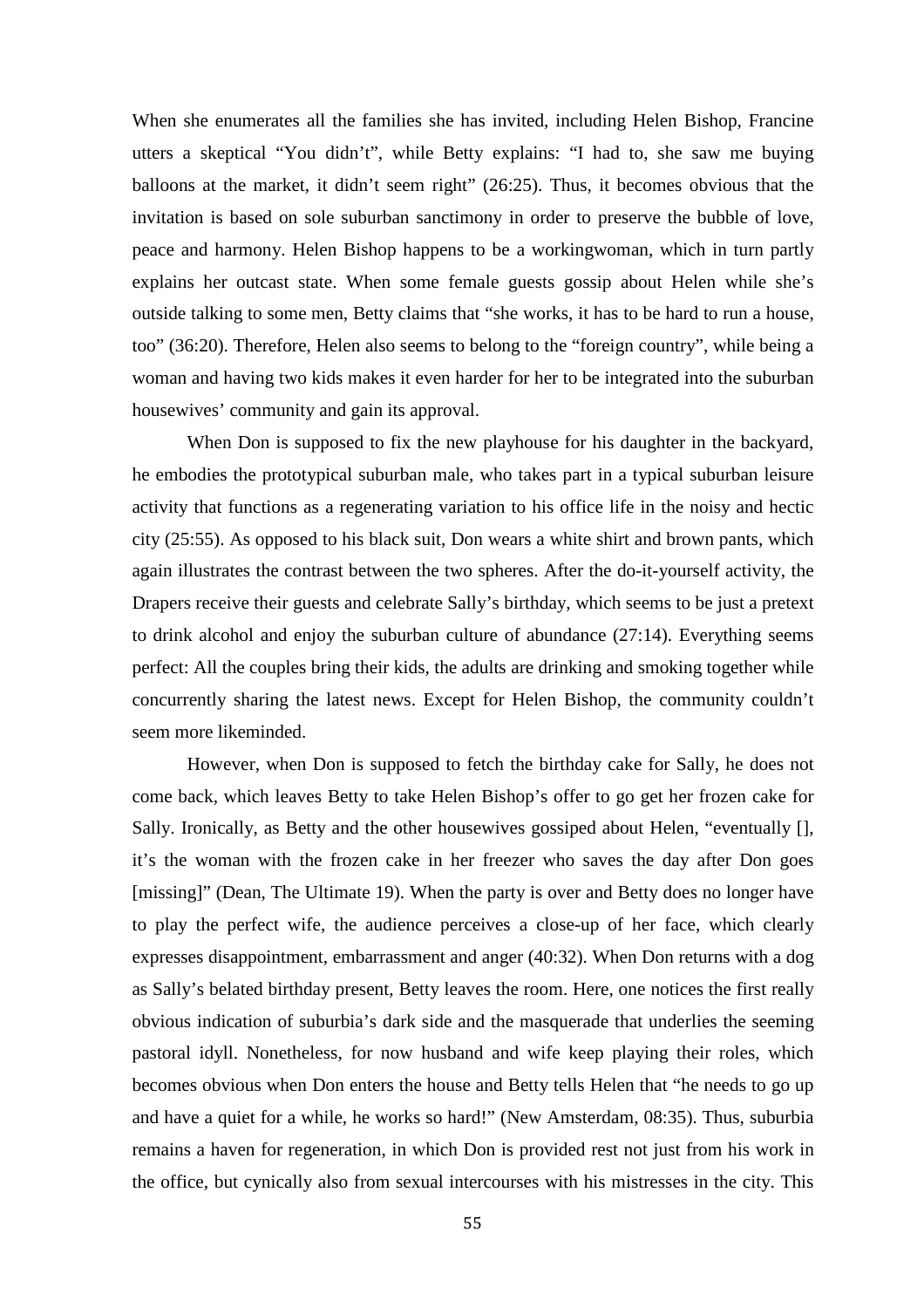means that he constantly switches between two sectors that provide him with both urban wickedness and suburban family togetherness. On the other hand, the shielded suburban terrain, or more specifically, the Draper's residence, "becomes synonymous and entwined with Betty [....] so that [her] identity is determined by the boundaries of the domestic space" (Davidson 138). Following this statement, the subsequent chapter aims at further investigating Betty's life as a suburban housewife in Ossining and her role as a "wife, mother, house, car, and garage all in one" (139).

# **4.2 The Limits of Being a Housewife – Betty Draper**

As a full-time housewife with two kids and a husband commuting from the suburbs to the big city and vice versa, Betty Draper "has become a product of her time, the prosperous post-war/pre-feminist era, where [many] middle-class [women's] worth was in [their] ability to produce children, raise children, keep house, and entertain" (Davidson 138). When one recalls how Betty Friedan described "the problem that has no name" in the context of *The Feminine Mystique*, the character of Betty Draper "could have been created from Betty Friedan's opening passage" (137). As the TV series clearly portrays distinct gender roles at work and at home, Betty Draper represents the prototypical suburban housewife, whose image supports "patriarchal fantasies of the submissive housewife" (French 550). Suffering from a psychological condition accompanied by unpredictable handshaking and the suburban home being the only realm the audience perceives her in, Stephanie Coontz refers to Betty's character as the "dependent housewife that Betty Friedan critiqued so vividly" (Why 'Mad Men'). However, the subsequent analysis of Betty during the first and later on throughout the second season, shall illuminate to what extent Stephanie Coontz' assertion that Betty " is a woman who thinks a redecorated living room […] might fill the emptiness inside her" (Why 'Mad Men') does not do justice to the noticeable development within her role as a housewife.

 The beginning of the second episode shows Betty Draper driving with her children on the backseat. All of a sudden, her hands start to shake and she loses control over the car, which in turn results in her driving into a stranger's front yard (Ladies Room, 14:30). What the audience can clearly perceive in a close-up of Betty's facial expression, is a mixture of desperation, shock and collapse of strength. This is one of the key moments that influences how the audience will continue perceiving the character of Betty Draper, namely as "afflicted with the quintessential nineteenth-century female disorder, hysteria; for no apparent reason, she suffers temporary paralysis in her hands" (White 149). And indeed,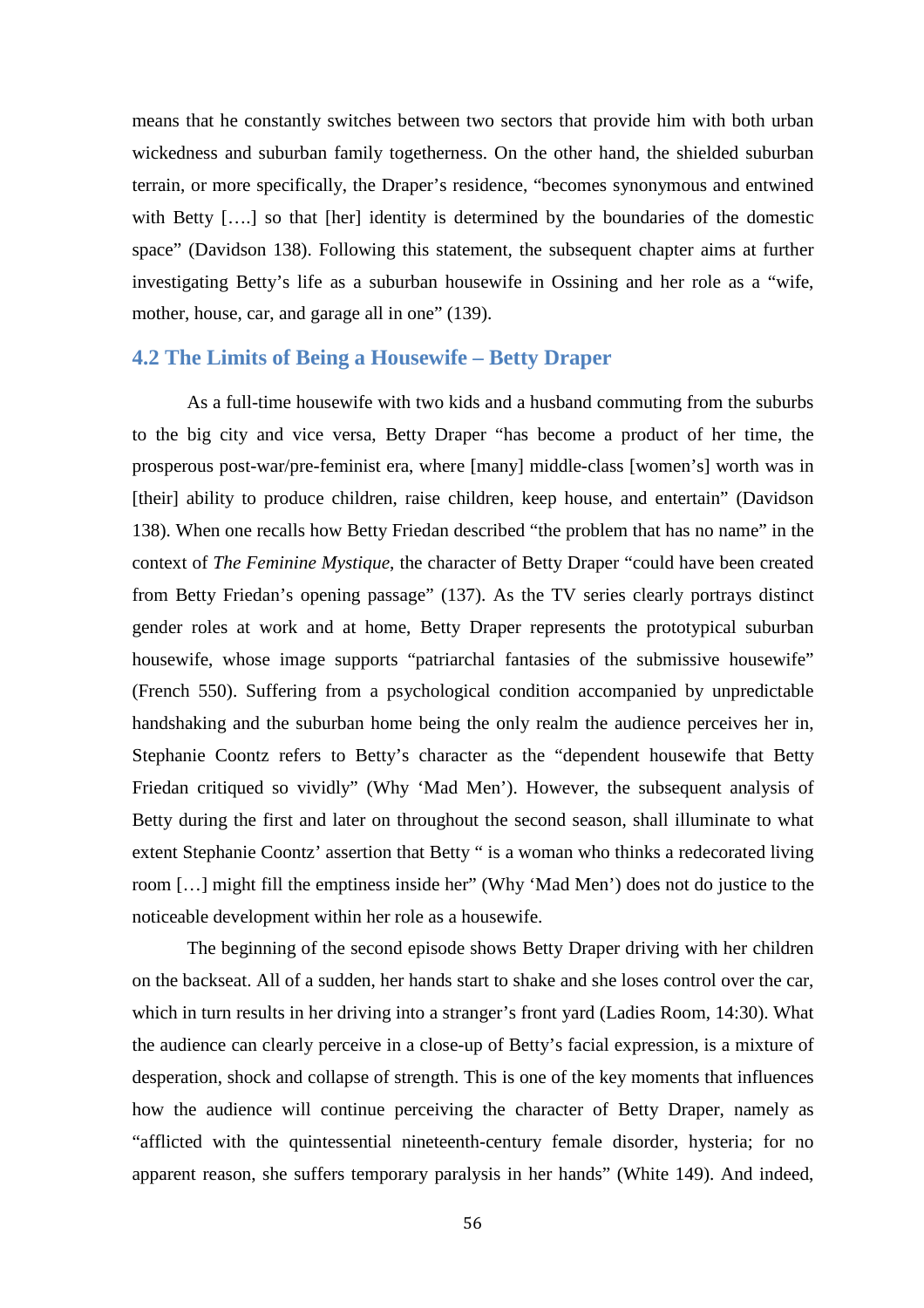Betty portrays the typical 1950s housewife that corresponds to what Friedan critically observed in *The Feminine Mystique*, as the audience learns that Betty has already consulted a doctor who reassured her that "there [is] nothing physically wrong with [her]" (18:57). Rather, her doctor suggests her to see a psychiatrist, as it could be a nervous condition. Don's reaction to this whole handshaking business is anything but sympathetic. In a strikingly harsh tone, he solely asks: "Nervous about what? Driving? I always thought people just need a psychiatrist when they are unhappy! Are you unhappy?" (21:15- 21:24). Apparently, Don, like so many other husbands during that time, does not grasp the essential reason for his wife's condition. He equates happiness with material goods and social status, which becomes most obvious when he and his boss Roger Sterling ask themselves "what women want", while wondering about "who could not be happy with all this" (29:48). Striking and very typical for the prototypical image of the submissive suburban housewife, is Betty's answer to Don's question whether she is happy or not: "Of course I'm happy" (21:30). Here, the audience can clearly notice to what extent her answer contradicts her facial expression and thus her inner feelings, as a close-up reveals her ubiquitous insecurity and discontent.

Don's solution to his wife's problem is triggered by Roger Sterling's philosophy as far as women's wishes are concerned. While Don apprehends that there seems to be "some mysterious wish inside [women] that [they] are ignoring," (24:00) Roger claims that women just want everything, thus "reduc[ing] women's unhappiness to competitiveness with other women [, while even] [downgrading] [psychological] therapy to a product that he might advertise – 'this year's candy pink stove'" (Krouse 190). Following Roger's assertion that "happiness [] is a commodity," (190) Don solemnly hands a splendid piece of jewelry to Betty, almost selflessly confessing that "when [he] told [her she] had everything, [he] was wrong" (Ladies Room, 30:40). Just when Betty starts to worry about a permanent scar in her daughter's face due to the accident, as "a girl's face is so much work" and Sally would be condemned to live "a sad and lonely life," (31:25) Don realizes what the audience has already recognized from the first moment on: Betty's condition is not to be cured with material wealth. However, Betty herself cannot really express what is wrong with her either, which exactly reflects Betty Friedan's observation of the "problem that has no name". Eventually, Don agrees to consult a psychiatrist, whom Betty is subsequently telling the following: "I don't know why I'm here. I mean, I do, I'm nervous, I guess. Anxious. I don't sleep that well. And my hands. They're fine now, it's like when you have a problem with your car and you go to a mechanic and it's not doing it anymore.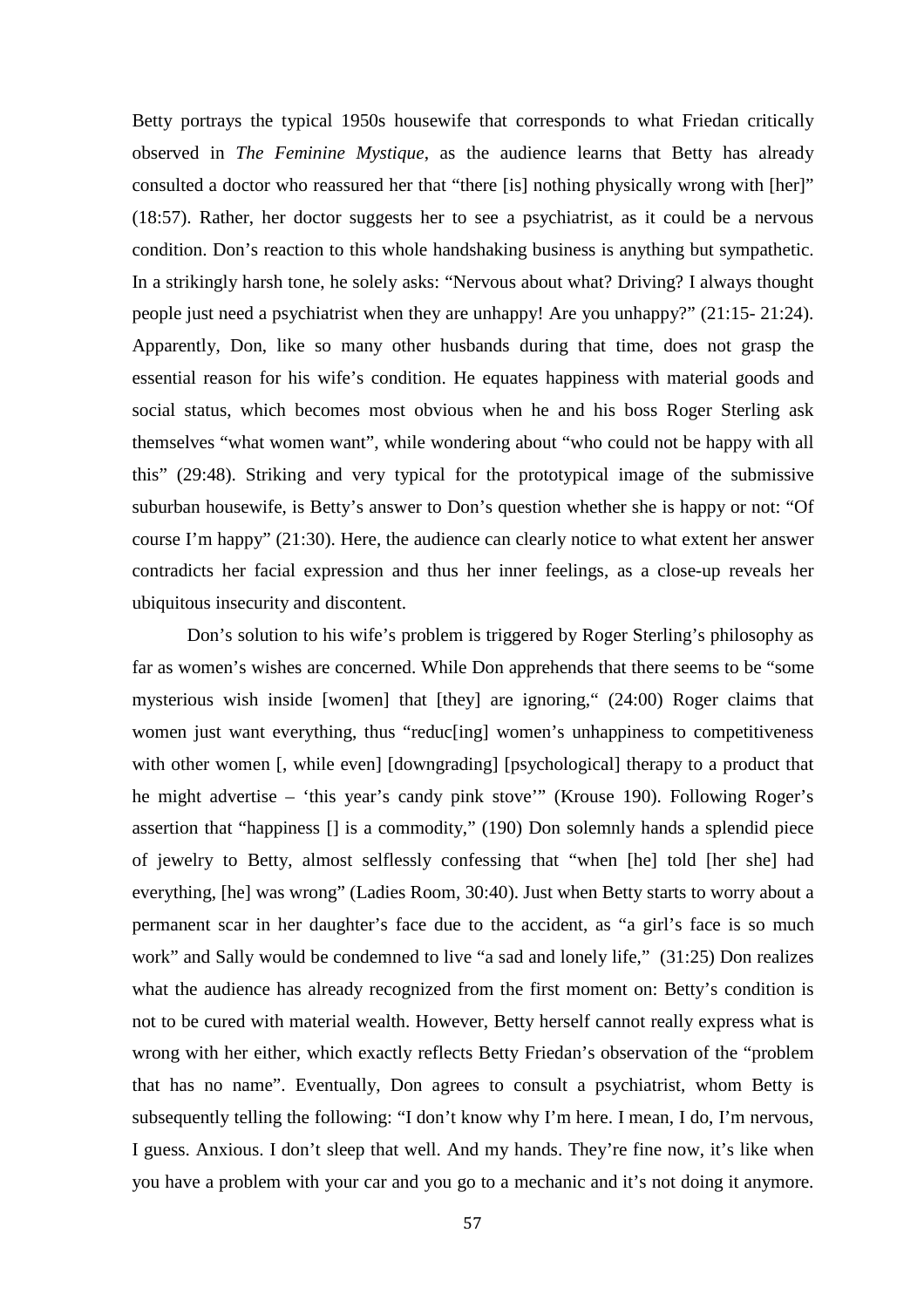Not that you're a mechanic" (38:12). The fact that Betty herself just guesses about the diagnosis others have already put upon her, namely "nervousness and anxiety", exposes to what extent she is incapable of entirely expressing where her problems are rooted. Sarah French argues that Betty's "numb hands [function] as a psychosomatic response to the repressed emotions that she is unable to consciously register" (552). Betty is not a housewife who could possibly feel overburdened with domestic tasks, as she even has an additional housekeeper, the young African-American Carla, who takes care of the Draper's children whenever they are not told to watch television. This in turn provides Betty "with an overabundance of leisure time [and] […] lack of activity [, which] leaves her in a state of boredom and loneliness" (553). It is ironic that Betty's psychiatrist tells Don, who secretly keeps in touch with the doctor, that Betty "has the emotions of a child" and is "overwhelmed with everyday activities" (Red in the Face, 1:00).

The very striking and significant thing to observe is that even though the Draper residence and the domestic home is seen as an equivalent to Betty herself, she is not even completely in charge of her one and only realm and "maintains limited authority and control within the home" (French 552). For instance, when Don is inviting his boss Roger Sterling for dinner, Roger obviously tries to seduce Betty when Don leaves the room in order to get some beer in the garage, while Betty does repel Roger's attempts. When Don returns, he notices that something has happened during his absence and later, when Roger has left, accuses Betty of having "thrown herself at Roger" (Red in the Face, 15:50). As soon as Betty insists on the truth, Don even gets rough on her, grabbing her arm and claiming: "I know what I saw, I don't want to be treated that way in my own home! […] Sometimes I feel like I'm living with a little girl" (16:19-16:40). No matter what the accusations or prohibitions look like, Betty does not raise her voice, but rather blames herself for being stupid and naïve. This becomes most obvious when Betty, with a shy look on her face, lets a good-looking salesman into her home, although, as soon as he wants to go upstairs to measure something in Betty's and Don's bedroom, she feels intimidated and wants him to leave immediately (Indian Summer, 11:38). Still, when Betty and Don are lying in bed later on, she tells him about the salesman right after her husband refuses to have sex with her. Obviously, Betty aims at making Don jealous of a potential "other man", especially as he does not seem interested in sexual intercourse, probably because he just returned from one of his mistresses. However, her confession of letting the salesman in leads to her being "heavily chastised by her husband" (French 552). Nevertheless, when Francine asks Betty about Don's reaction to that incident, Betty naively and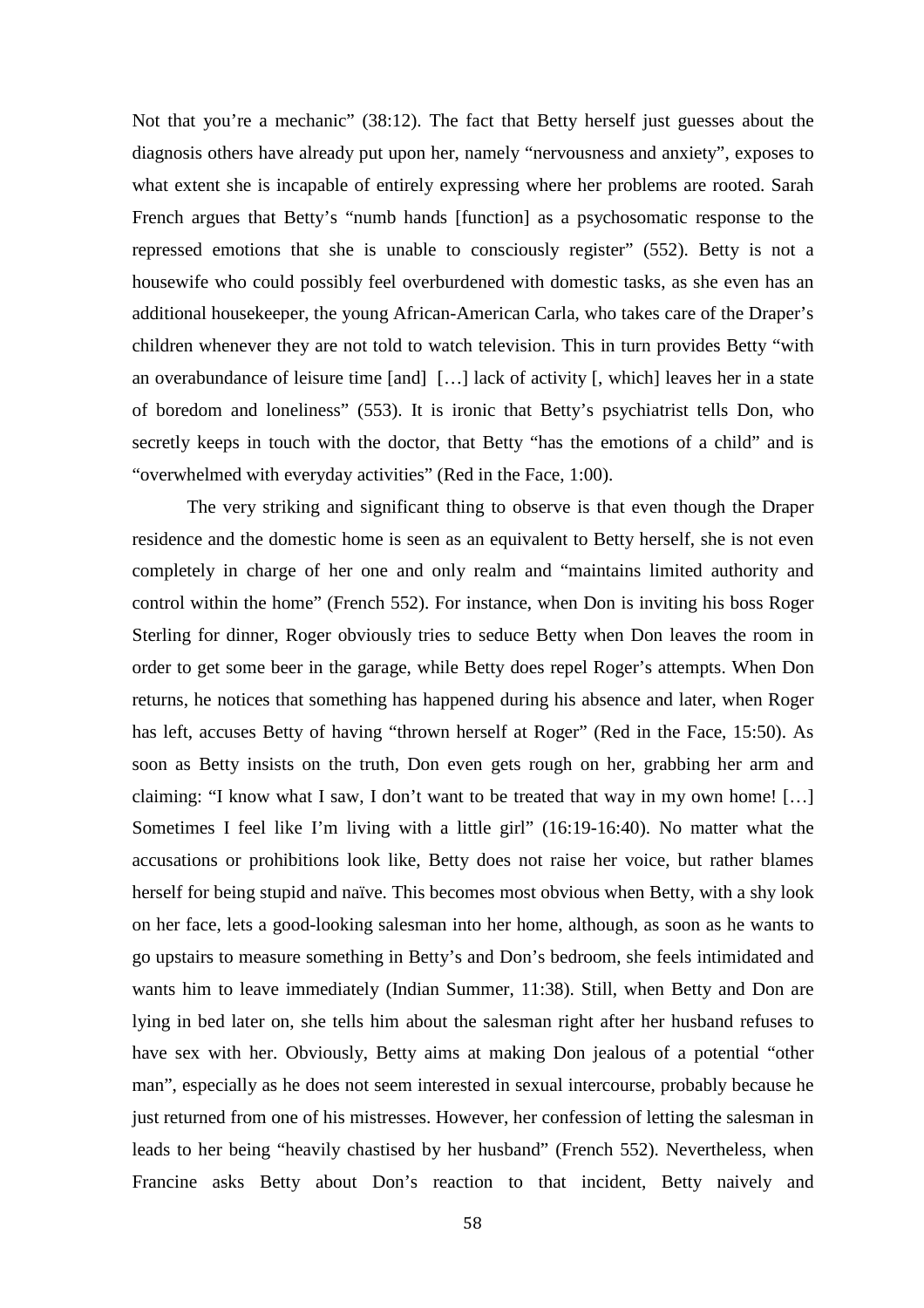euphemistically states that "he lost his temper, he is very protective" (Indian Summer, 23:48). Some time later, Betty even apologizes for letting the salesman in, giving Don the acknowledgement he needs as the family patriarch. Thus, Betty neither has the freedom to choose whom she trusts and wants to let into her home, nor is she allowed to utter any kind of melancholy due to the recent death of her mother, as this is immediately undermined by Don: "Bet's, don't! No melancholy! […] Mourning is just extended self-pity" (Babylon, 5:03-5:50). Hence, the home is indeed synonymous to Betty, yet it also functions as a prison, fostering Betty's "sheltered existence" and consequently her self-perception of being "insubstantial, incomplete and unstable without the strength and validation of her husband" (French 552). The domestic terrain therefore is space for both, Betty's safety and her simultaneous entrapment (cf. Davidson 138).

The image of Betty as being the "lonely housewife, devoid of any self identity," (Rogers 165) is further supported when in one scene, Betty reassures her husband that the sexual intercourse with him that awaits her in the evening is all she can look forward to during the day: "I want you so much. I've thought about it all day. I mean it, it's all I think about. Your car coming down the driveway. I put the kids to bed early, I make the grocery list, but I can't stop thinking about this. I want you so badly" (Babylon, 7:12). This statement of hers exactly reflects what one of the psychiatrists that Betty Friedan quoted in *The Feminine Mystique,* and which this paper has already brought forward, has observed as well: the image of a woman "who has no identity except as a wife and mother [...] [and] waits all day for her husband to come home at night to make her feel alive" (qtd. in Friedan 29). As a consequence, the audience perceives Betty as a housewife who defines herself solely through her husband, while neglecting any individual personality. Her routine of "watching the kitchen clock, chain-smoking as the children eat fish sticks [and] counting the minutes until Don returns from his Manhattan office" (Davidson 138) is the only thing she actually clings to in her monotonous life as "Don's wife" and "Sally and Bobby's mother".

However, these scenes concurrently illuminate that Betty is not the innocent, childlike housewife she appears to be, but really longs for the satisfaction of her sexual needs. The audience can grasp that these needs are voiced from a grown-up woman with individual desires and not from a housewife who just wants to please her husband. As Tamar Jeffers McDonald points out, "it is not Don per se that Betty desires so much as his recognition that she has strong sexual feelings demanding fulfillment" (119). Unfortunately, Don is not able to differentiate between her "maternal identity [and her]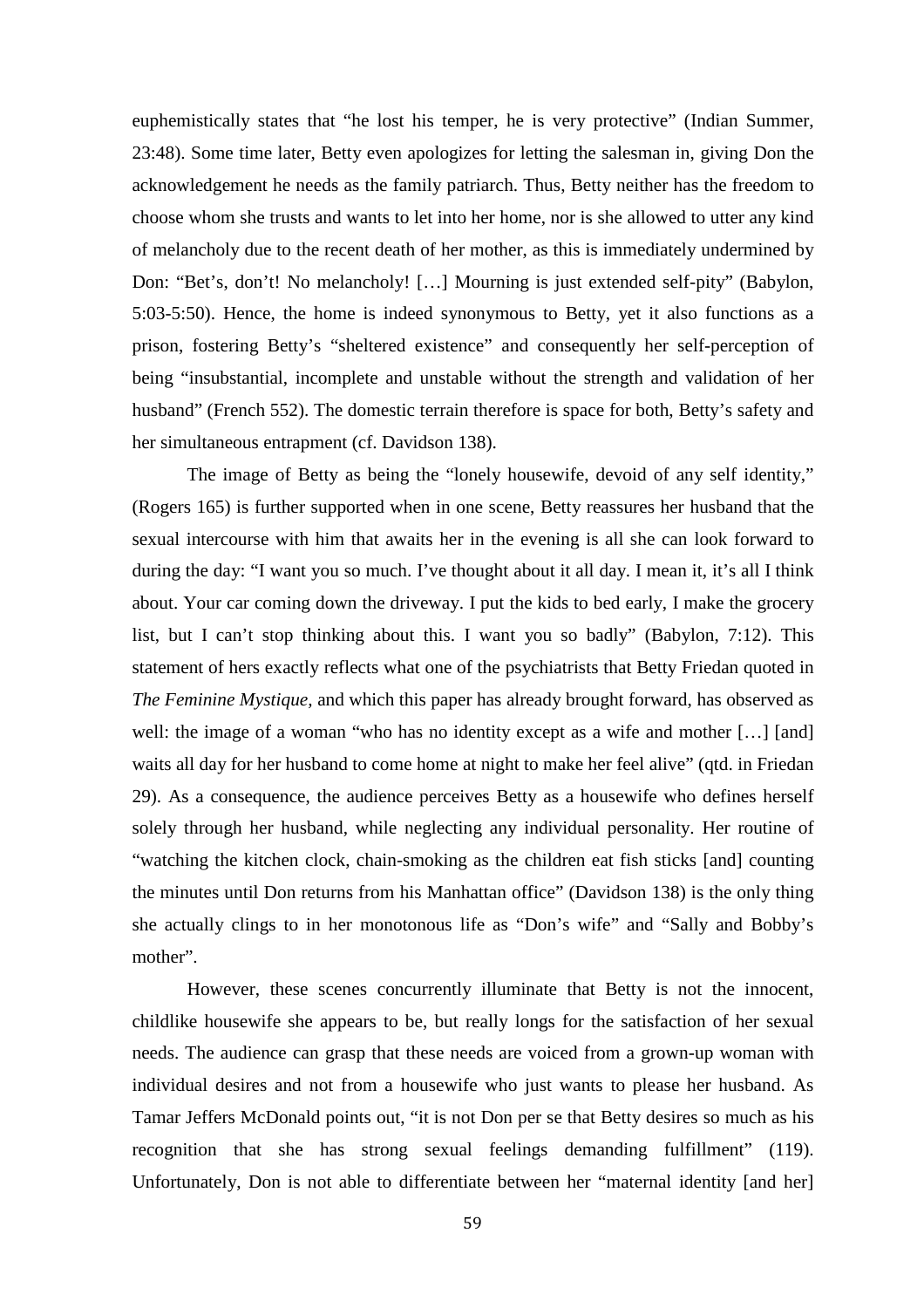beauty/sexual desirability" (Davidson 139). From Don's point of view, Betty is supposed to play just one role, as he "likes to keep women in his life firmly placed in either the wife or the mistress role. […] Wives can't be sexy, and mistresses can't be mothers" (Krouse 195). Apart from Don's frequent refusal to sleep with his wife when she would like to ("Honey, it's hot and I have to read this book!" [Babylon, 21:14]), he also dislikes when she is walking through the home in her new swimsuit, which hardly seems over-revealing. However, to Don, "Betty's choice of swimwear, and the fact that she looks attractive and sexy in it, poses a threat […] to upset his binary opposition between virgin and whore, angel and monster, with which Don [..] seem[s] most comfortable" (Krouse 195). When Betty defends herself, claiming that "everyone bought one at the auction", Don just harshly replies: "It's desperate" (Maidenform, 33:40). This response fosters Betty's lack of selfsecurity, pride and psychological as well as physical contentment. Her reaction to his rough assertion, "I didn't know that", illustrates her incapability to stand up for her personal needs and preferences, while instead choosing the path of subordination and humility.

However, the image of Betty as the submissive, "Family Circle"-reading, pictureperfect housewife lacking in identity starts to crumble already throughout the first season. For the first time, this becomes evident when Betty walks out into the garden and fires a shotgun at her neighbor's pigeons, who had threatened her children before (Shoot, 46:15). This episode is constructed in quite an expressive way, as it commences with a close-up of Betty in the yard, accompanied by nostalgic music and a sudden shift to a flock of pigeons that her neighbor has just released into the air. The fact that her husband Don tends to call her "birdy", attributes a very powerful and emphatic symbolism to this almost bucolic scene. As soon as the pigeons start to fly, Betty's facial expression reveals her awareness of being trapped in her suburban cage and simultaneously her probable desire to just fly away like those pigeons (1:00). Still, in the first scene she does appear like the perfect housewife, rearranging the flowerbeds and greeting her neighbor with a timid smile, whereas the very last scene functions as a kind of transformer, exposing Betty as anything but the domestic angel she is used to embody. Ironically accompanied by Bobby Vinton singing "you are my angel for eternity," this scene reveals the façade that underlies Betty's existence in her role as a housewife that is slowly starting to be contested. However, at this point of the series, this "image of Betty in a masculine stance firing a shotgun with a cigarette hanging from her mouth as an empowered one" is still "a manifestation of Betty's repressed emotions" (French 553) and not an act of overt emancipation.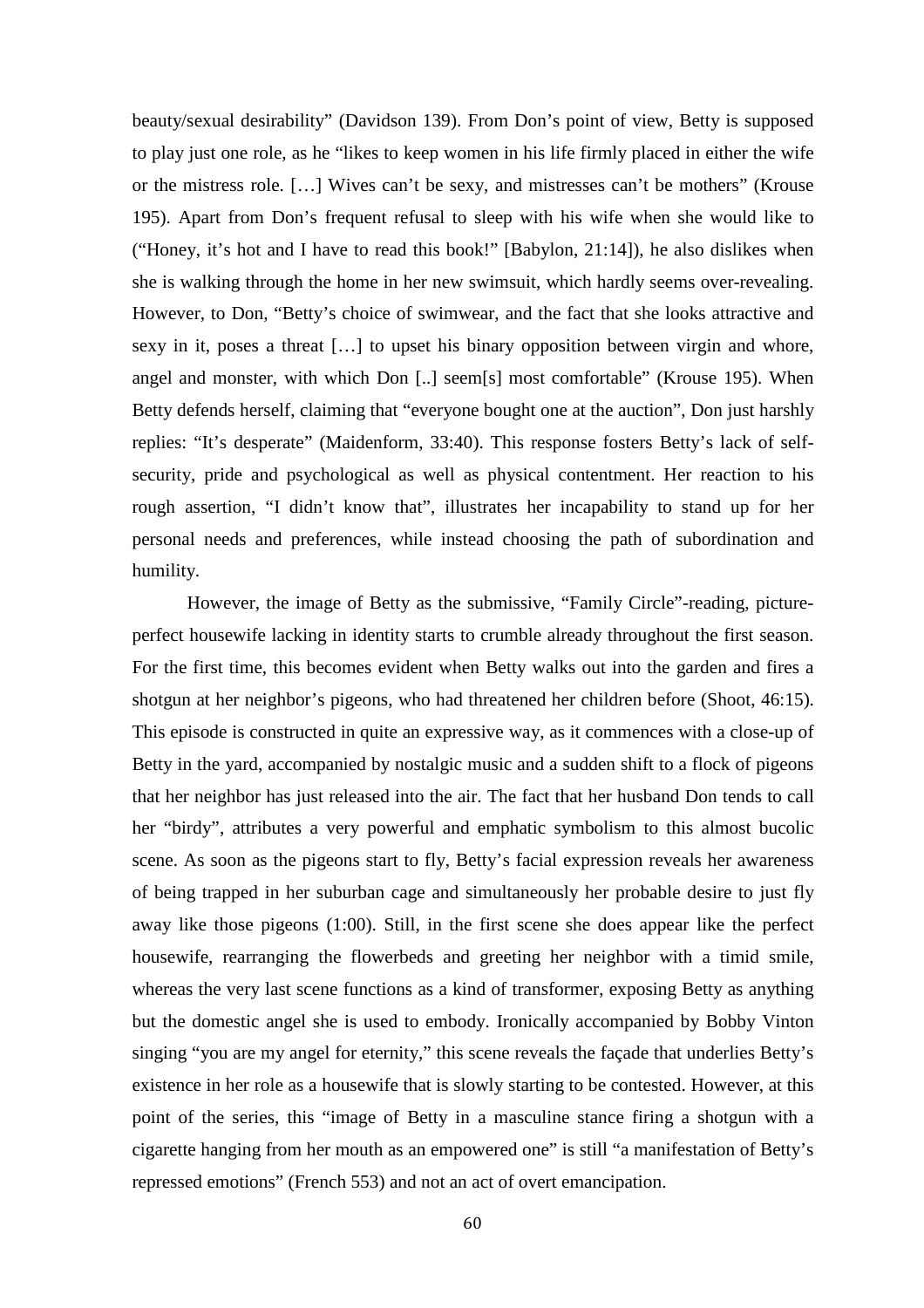Yet, in the exact episode, the audience learns that Betty used to do modeling before she met her husband, while in a talk with her psychiatrist she finally articulates her dissatisfaction. With a sigh, she explains that after she met Don, she had to quit modeling, got engaged and then became pregnant, which resulted in their relocation to the suburbs. Then, Betty utters something very revealing both in terms of her own self-reflection and the audience's perception of her character: "Suddenly I felt so old […] My mother wanted me to be beautiful so I could find a man. There's nothing wrong with that […] But then what? You sit and smoke and let it go until you're in a box?" (Shoot, 11:00-13:40). Here, the viewer can grasp that Betty is fundamentally unhappy, feeling like an old, retired person and watching the days go by while smoking her cigarettes. Due to this realization and the courage to admit her discontent as a housewife, she tells Don that she would love to work as a model again: "I miss modeling. I'd get paid and the nanny could watch the kids. It's just something that I want to do" (16:10). Eventually, Betty is offered a job as a Coca-Cola model, yet loses it again. What she does not know is that Don is in contact with her model agency and refuses to take a job offer from them, which finally leads to his wife's dismissal. When she learns that she can no longer work for the company, she cries, while at the end of the day, she pretends that she does not want to work anymore, thus trying to hide her perceived failure as a workingwoman (42:58). Don tries to console her by stating that she already has a job, being a wonderful mother and fulfilling her role as a caring wife (44:00).

 What has already started to loom towards the end of the first season, develops into rebellion on behalf of Betty, which at first seems to remain rather subtle, but eventually turns into an explicit emancipation from the role she despises. Betty starts to further display her sexual awareness and attractiveness not as means to subordination, but for the sake of her independence and strength. When she has a breakdown in the middle of the street, she uses her feminine appearance to convince a mechanic to take just three dollars instead of the required sum of nine dollars and seems to enjoy her power (For Those Who Think Young, 44:00). Thus, for the first time, she is aware of the positive effect her body has on other men and eventually perceives satisfactory feedback from strangers as opposed to her own husband. Some time later, when Betty meets a young guy who had tried to kiss her before, she initially seems to feel uncomfortable, glancing anxiously in Don's direction. Yet, like a sudden inspiration, Betty gains her self-determination and starts to enjoy the admiration from her young interlocutor. However, when her children interrupt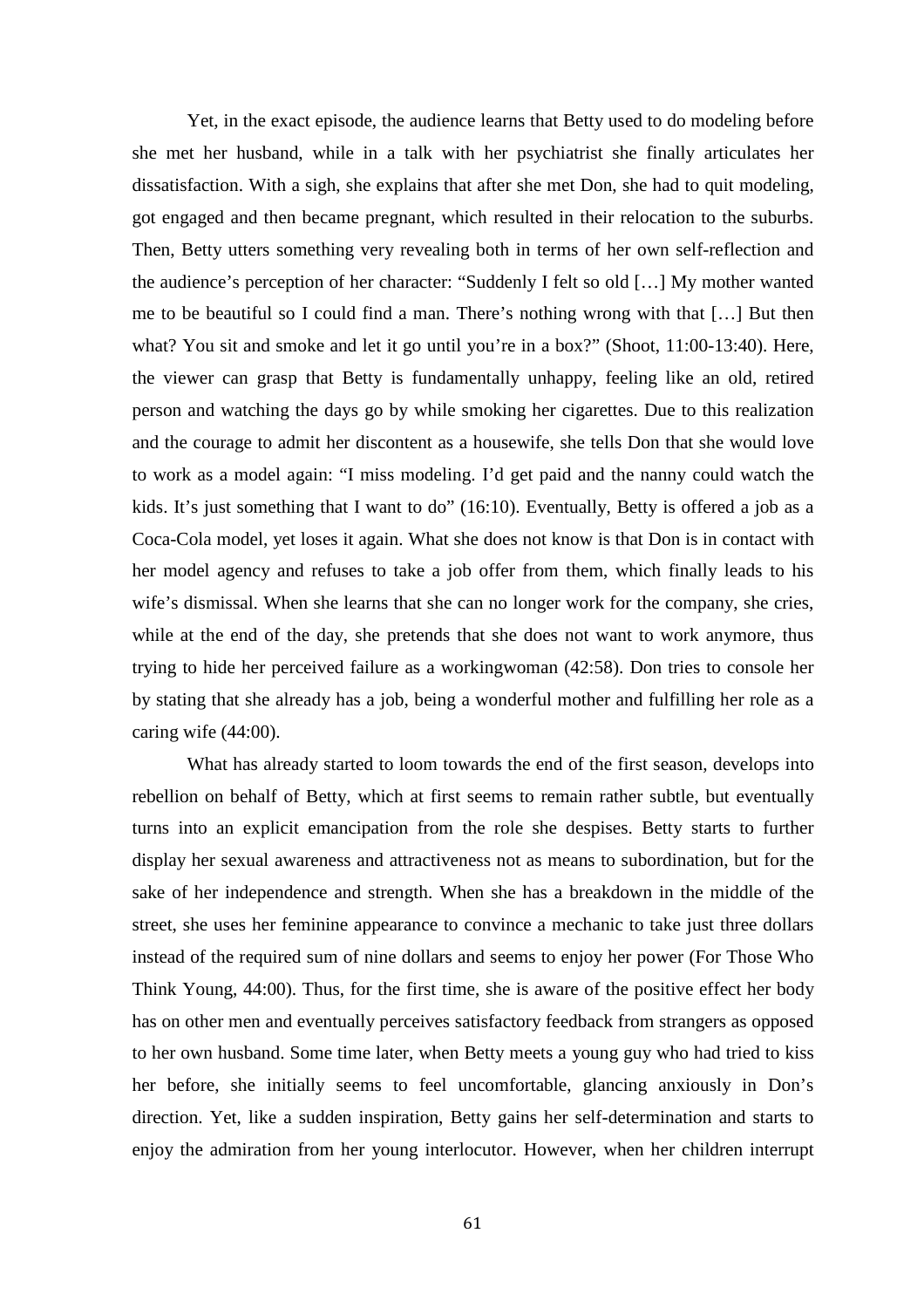the scene, the young man leaves and a close-up of Betty shows her discontent and disappointment of being a mother (Maidenform 9:00).

 In "A Night to Remember," the initial scene shows Betty riding her horse overambitiously, evoking the feeling that riding functions as some sort of therapy for her. When she comes home, the audience can perceive a clear change in the conversational tone between Don and Betty. One episode earlier, Betty has learned that Don is cheating on her, yet she has decided to not confront him with her knowledge yet. Instead, she plays perfect housewife, receiving business partners in her home and fixing a wonderful dinner. Still, Don's "birdy" does no longer produce any effect on behalf of Betty, who starts to "react against Don's infidelity and becomes increasingly active in making her own choices" (French 554). One very striking and significant scene is when she destroys one of the chairs in the dining room in front of her kids, which seems to give her temporary satisfaction and release (A Night to Remember, 08:25). As soon as the guests are gone, Betty finishes the dishes and determinedly heads towards Don, accusing him of having embarrassed her in front of his colleagues during a discussion about what kind of beer housewives tend to buy. In an unfamiliarly harsh and self-secure tone, she claims: "You just do whatever you want, and I put up with it, because nobody knows […] I'm not going to bed, not until you tell me why you insist on humiliating me. I know about you and that woman. Damn it, Don, I know you are having an affair" (22:40 – 24:00). At the end of the episode, Betty calls Don in his office, telling him to not come home: " I don't care what you do, I just don't want you here" (43:18). Apparently, Betty's development is fostered by Don's affairs, while the audience cannot know if Betty would have turned into that selfconscious woman if she had not found out about his liaisons. Still, one could argue that Don's cheating just functions as a trigger for what Betty has been carrying inside of her for a long time. In the last episode of the second season, there is an incident that resembles what April Wheeler in *Revolutionary Road* has gone through as well. Betty waits in the doctor's room, staring trance-like at a picture of two deer (Meditations in an Emergency, 00:47), which leaves the audience guessing if Betty does identify with those innocentlooking creatures or if her look rather expresses distance from her former "deer-like" role. However, considering the circumstances, the latter seems to be far more plausible. The doctor, who announces that Betty is pregnant again, yet interrupts this nostalgic moment. Her reaction towards this news is anything but joyful: "I can't believe this [...] I can't have a baby right now" (1:11-1:58). The thought of becoming a mother again makes Betty feel desperate and almost angry, while it seems that her marital discord is not the only reason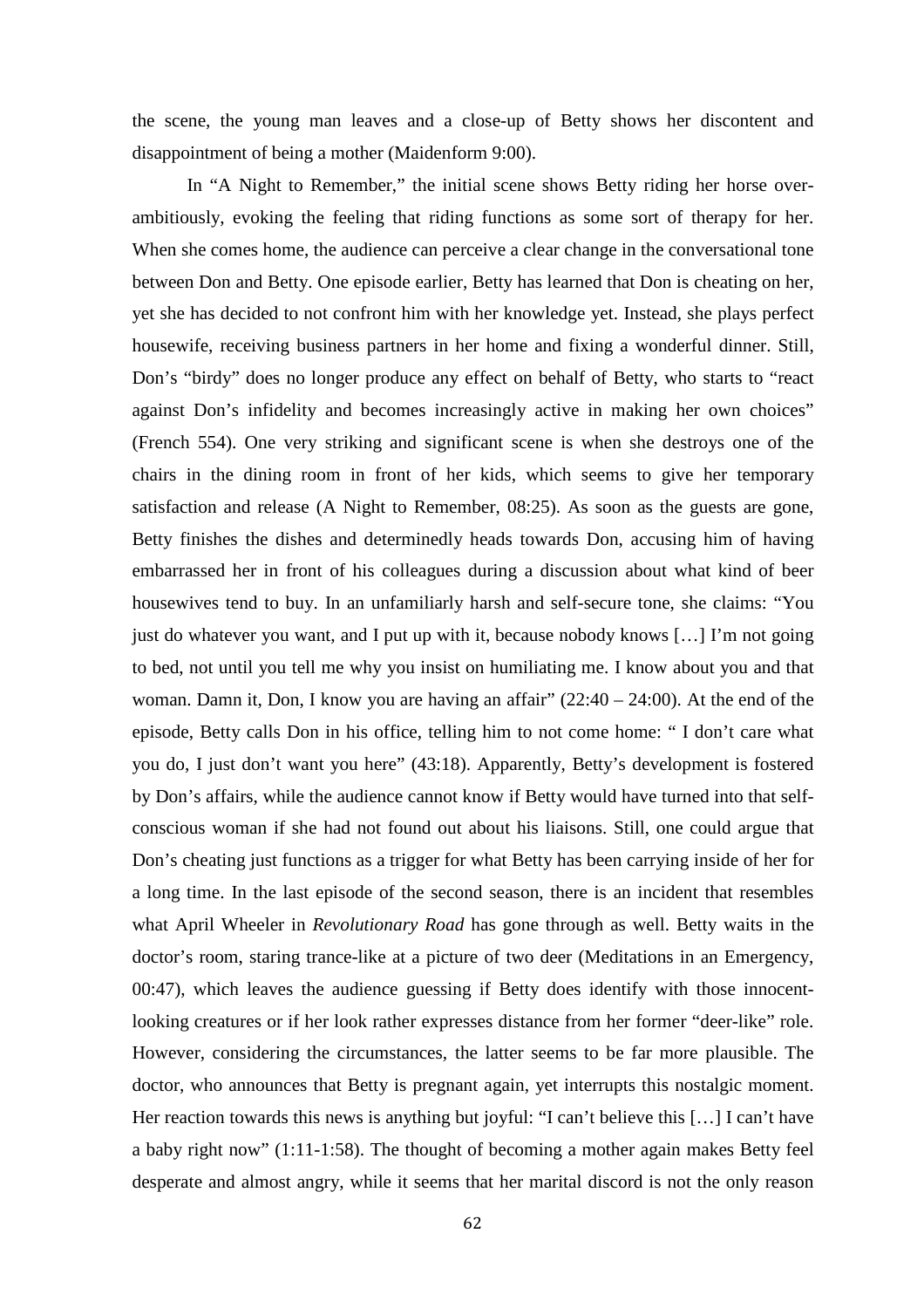for her aversion against having another child. Ironically, the doctor's response to Betty's discomfort lies in telling her to "take it easy, that's what husbands are for" (1:11). Similar to April Wheeler, "Betty inquires about the possibility of abortion without saying the actual word," (Davidson 142) while the other parallel that can be drawn between April's and Betty's situation is that "instead of feeling that this plot development offers a potential rebirth [] for the couple, we are left feeling that this unwanted pregnancy primarily signifies loss" (142). Indeed, although Betty and Don seem to reunite due to her pregnancy, in season three Betty "actively seeks her own happiness which culminates in her [divorcing] Don" (French 554). In the last episode of the second season, a complete reversal of roles takes place, when Betty leaves the children with Don, while she enters a bar on her own, ending up having a one-night-stand with a total stranger in the restroom. Thus, during that night, Betty enjoys the independent life that her husband plays out every single day, whereby Don is forced to take care of the kids. Even though Sarah French argues that Betty's development remains superficial, since she eventually replaces Don "in the patriarchal role of [a] successful and protective husband" (554) through a new partner, Betty's personal progress throughout the second season should not be underrated. Being introduced as a submissive and frustrated housewife who seems to be specially geared to Friedan's description of the "problem that has no name," she develops into a more or less self-assertive woman who "takes control of the house [,when she wants Don to leave,] and [the] car [,when she handles the breakdown on her own,] and, in doing so, changes the boundaries of her identity" (Davidson 139). Thus, as already indicated, Don's infidelity is not the sole reason, but rather "the catalyst Betty needs to redraw the terms of her marriage" (140) and her role as a mother. As a consequence, the picture-perfect constellation of the showpiece-nuclear family is revealed to be a façade, while especially the patriarchal structure with Don as "the head of the house or the father who knows best" (140) is dissolved through Betty's gained autonomy and courage. Still, the aforementioned critique by Sarah French deserves to be taken into account as well, as in the course of the third season, after Betty remarries, she does not pursue her former wish to become a model again and rather continues to live a life similar to that with Don. Therefore, questions arise as to "whether Betty has undergone any real transformation or liberation or simply substituted one life of dependence for another" (554).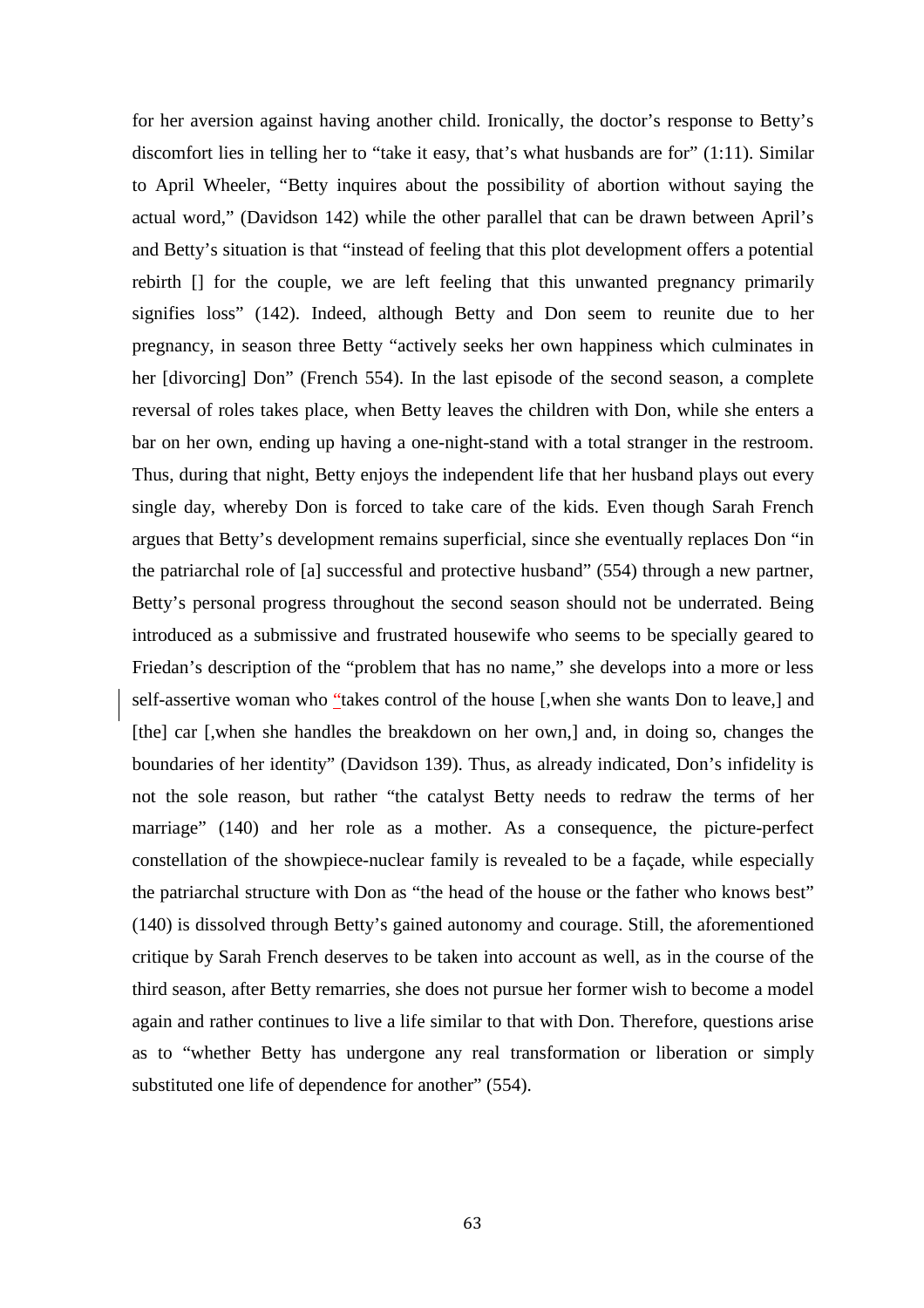## **4.3 Working Women's Situation on Madison Avenue**

 Besides the chauvinistic and well-played characters of the scheming and almost epicurean male advertising executives of Madison Avenue, one of the major reasons why *Mad Men* attracts such a great number of viewers is probably its variable display of women within the circle of "Sterling Cooper". Apart from the portrayal of the suburban housewife, the professional situation of women at the dawn of the 1960s plays a central role in *Mad Men*, while there are two characters that deserve to be particularly and thoroughly examined: Joan Holloway and Peggy Olson. Unlike the standard and over-generalized assumption that all women during that era strived for the same thing, namely "a house, husband and children," (McDonald 121) the characters of Joan and Peggy signify "the millions of women of that era competing for a seat at the table in a male-dominated world" (De La Torre 121). However, both women choose very different approaches for asserting their autonomy: While Joan's strategy is based on overtly performing her "femininity and curvaceous body at work," (O'Barr) Peggy "tries to keep her distance from these circuits of looking and (erotic) desire, wanting to behave differently and change the script" (Akass and McCabe 187). Due to the extremely sexist environment Joan and Peggy find themselves in, questions arise as to how both characters develop with regard to the arising feminist movement at the end of the 1960s. Therefore, this chapter focuses on two very different types of working women, their mutual relationship and their behavior within a male-dominated working sphere, while particularly investigating whether both women actually perceive the autonomy and respect they are striving for.

### **4.3.1 Joan Holloway**

 Joan is introduced as a very self-secure, self-conscious executive secretary within Sterling Cooper, who tells the other secretaries what to do, while constantly trying to contribute to the male executives' contentment. In the very first episode, the audience can already grasp to what extent Joan functions as some sort of manager or chief of the other secretaries, when she instructs the new girl Peggy Olson as to how the typing pool of the agency works. As she strides through the office, showing Peggy around, one can notice how she "commands the space with her 'to-be-looked-at-ness," (Mulvey qtd. in Akass and McCabe 181) attracting not just the male executives' passionate views, but also marking her territory as the woman that "all the other secretaries look [up] to" (Rogers 162). When she gives advice on how to behave and how to dress in the office, the camera significantly displays Joan from a low-angle perspective, so that Peggy seems to be inferior to her. At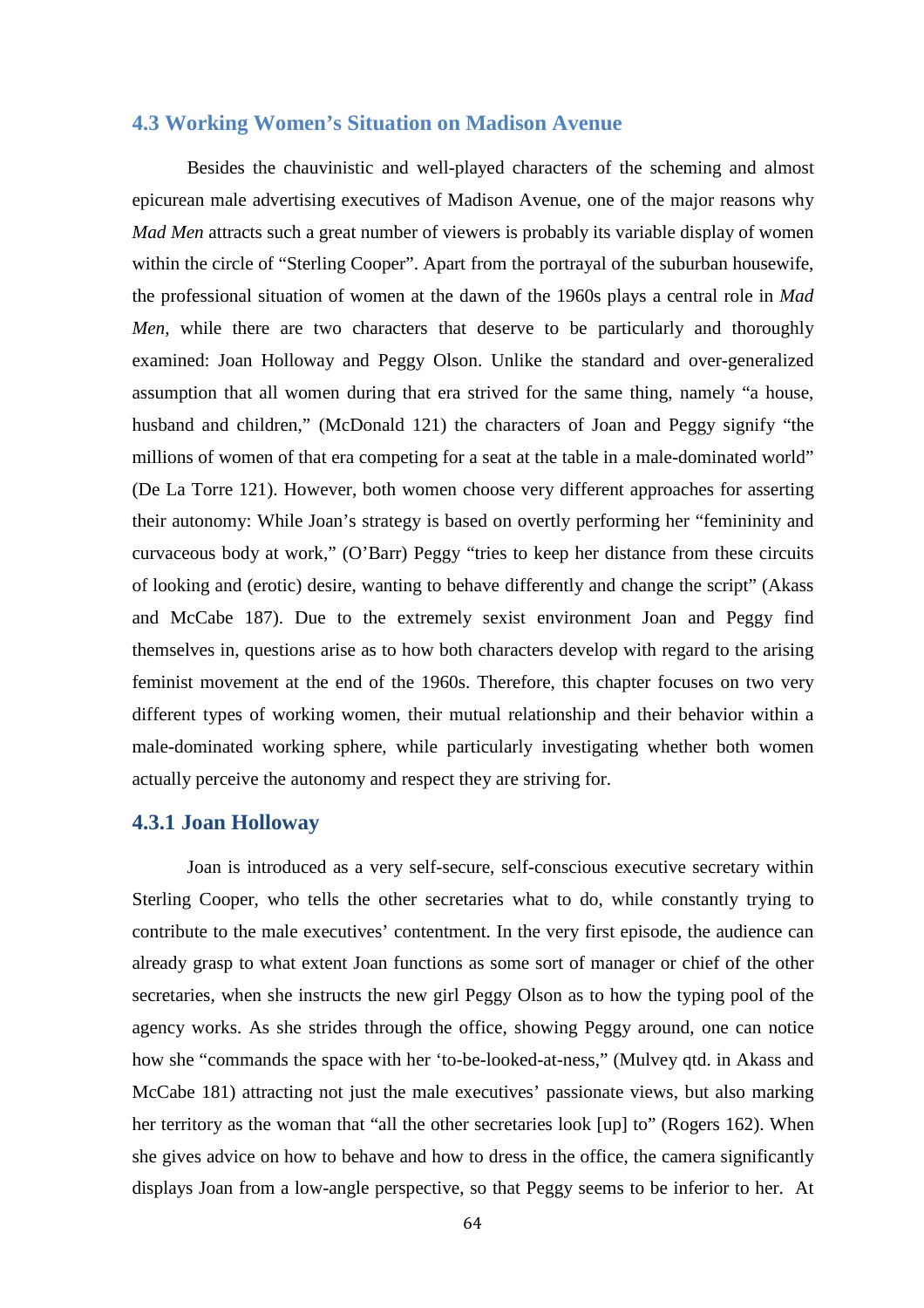least for that moment, Joan occupies a higher position in the working hierarchy of Sterling Cooper. Both for her male and her female colleagues, Joan keeps "things running efficiently […] [and] fills in when a job becomes vacant" (O'Barr). When claiming that she knows how the agency works, her knowledge is not restricted to the paperwork that is required, but also or primarily to the unofficial premises a secretary is supposed to fulfill in terms of the male bosses' sexual needs and preferences. Telling Peggy that the male executives "may act like they need a secretary, but most of the time [] are looking for something between a mother and a waitress [,] and the rest of the time…well," (Smoke Gets in Your Eyes, 08:46) it becomes obvious that Joan is aware of "the power that her sexuality wields [, using] it intelligently to gain power over the other women in the office and even to control and use the men in the office to her benefit" (Rogers 162). Her remark, however, does clearly refer to the role she and the other secretaries play in favor of the men, which is completely unfolded when Joan gives her second advice to Peggy: "Go home, take a paper bag and cut some eyeholes out of it. Put it on your head, get undressed, look at yourself in the mirror and really evaluate where your strengths and weaknesses are – and be honest" (Smoke Gets in Your Eyes, 08:58). This direct instruction to find out about her sexual appeal and how Peggy might use it as a tool to get along in the office, accompanied by her advice to never "yell, be sarcastic [but rather be] subordinate," (Smoke Gets in Your Eyes, 24:40) reveals, to what extent Joan "values herself predominantly on the basis of her appearance and [] maintains deeply entrenched patriarchal values" (French 554). Later, in the seventh episode, the viewer learns that Joan has an affair with one of the agency's partners, Roger Sterling and when Peggy tells her that Donald Draper has an affair, the only reaction Joan can expose is that she has "always wondered why he ignored [her]" (5G, 32:40). After an irritated view from Peggy, Joan gives her a lesson once again, stating: "That is how these men are and that's why we love them" (33:08). In adopting the role of Peggy's mentor, Joan constantly criticizes her choice of clothes, telling her to exhibit more of her legs and to leave dresses at home that are "not helping [her] silhouette" (Shoot, 17:30). She seems to be extremely experienced in the men's world – both physically and business-wise, so that the only advice she can give when Peggy is complaining about her exclusion from many business decisions after she was promoted, is: "You are in their [the males'] country. Learn to speak their language. You want to be taken seriously? Stop dressing like a little girl" (Maidenform, 34:40).

 However, the apparent female power that underlies Joan's self-assertion "and her palpable confidence [as] a source of self-esteem" (Rogers 162) is overshadowed by her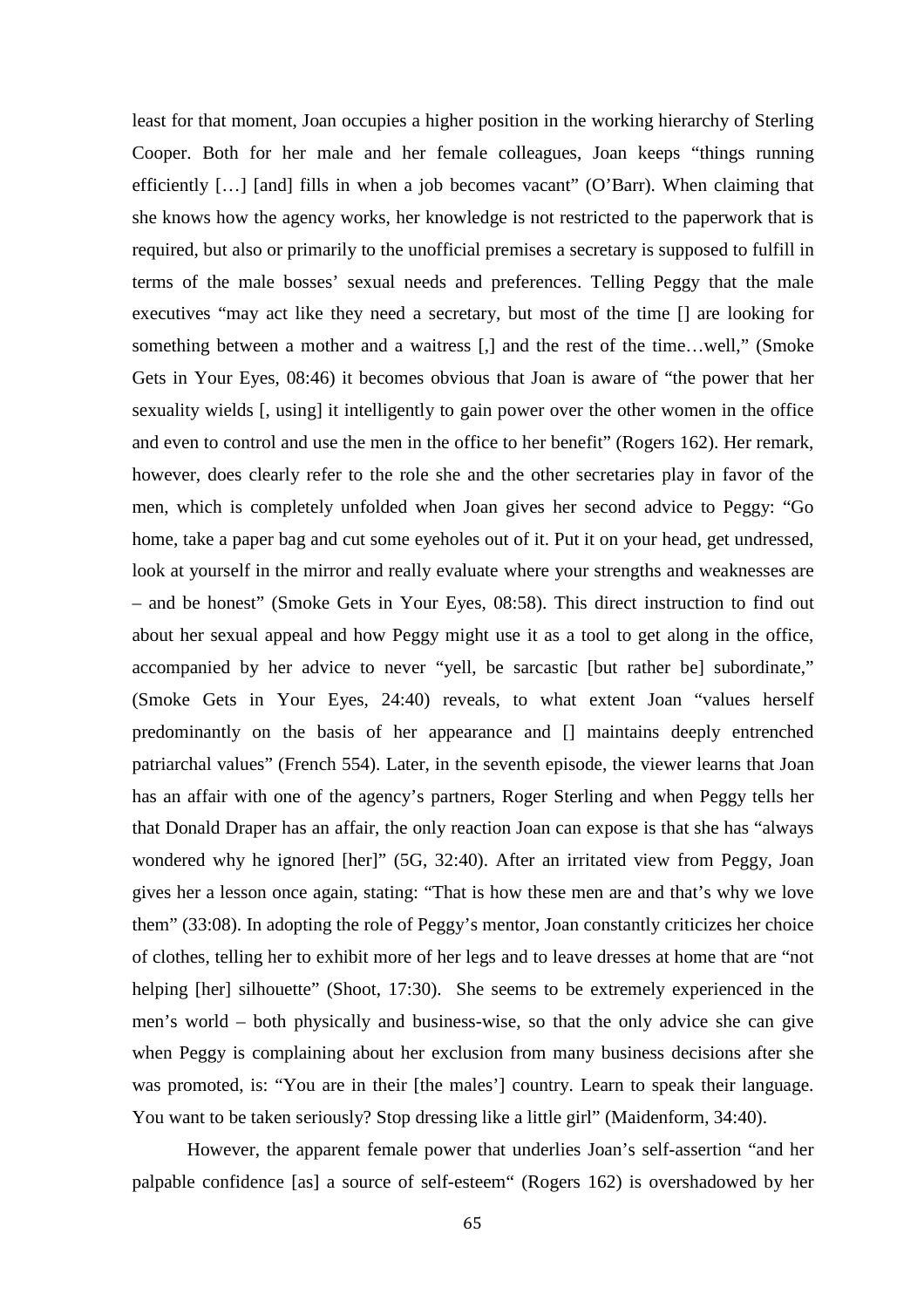obvious acceptance of inferiority in many situations, even when internally she totally defies her subordination. The "limitation of Joan's access to female empowerment" (French 555) becomes most apparent when she is denied to continue her job as a script reader and is instead replaced by a less capable man (A Night to Remember, 38:03). When she is asked to help out with reading some scripts in the television department, Joan immediately "embraces the new responsibility" (Rogers 163). Being exceptionally adept, she is of tremendous help to the department and even takes her work back home, where her husband downgrades her contribution and with it his wife in person, claiming that she "should be watching those shows, not reading them" (21:30). For the first time in the series, Joan seems to undergo some sort of "awakening", displaying a desire for a more fulfilling work that lives up to her creative skills she did not even know she had. However, although Joan, combining her outer appearance and her cleverness, convinces the agency's client in a meeting who admits that he "love[s] what she says and [he] love[s] the way she says it," (32:00) she eventually has to hand over her job to an incompetent newcomer. When she is told to return to her old job as a secretary, Joan apparently tries to keep her composure, while the audience can notice an undeniable mixture of anger, disappointment and embarrassment in her face. Still, instead of fighting against or at least contesting the transfer of her job, Joan keeps covering her humiliation and continues to arrange telephone calls instead. Kim Akass refers to this specific scene as "herald[ing[ Joan's return to silent spectacle, only able to speak through those verbose looks, pregnant pauses and loquacious gestures" (187). Ironically, it is Joan who tells Peggy some episodes earlier, after the latter is promoted to be a junior copywriter, that "when people get what they want, they realize how limited their goals [really] were" (The Wheel, 44:15). Obviously, although "Joan may be a crack secretary and office manager, [] she is never going to be taken seriously beyond the clerical level. To the men at Sterling Cooper, she will never fit the part, no matter her ability" (White 151). Without certainly knowing if her sexualized image has thwarted her ambition to work as a script reader, one cannot help but suspect that it played an important role in her being withheld the appreciation and respect she deserves to receive from her male colleagues (cf. McDonald 128). As opposed to Peggy Olson, whom the subsequent chapter will thoroughly focus on, Joan "conforms to the patriarchal fantasy of femininity and becomes trapped within that fantasy" (French 556). It becomes obvious that Joan actually has the capacity of slipping into another role, a role that defies that aforementioned "fantasy" of the sole sexual object that happens to be able to operate a typewriter, yet she is not fully capable of determinedly expressing her desires and,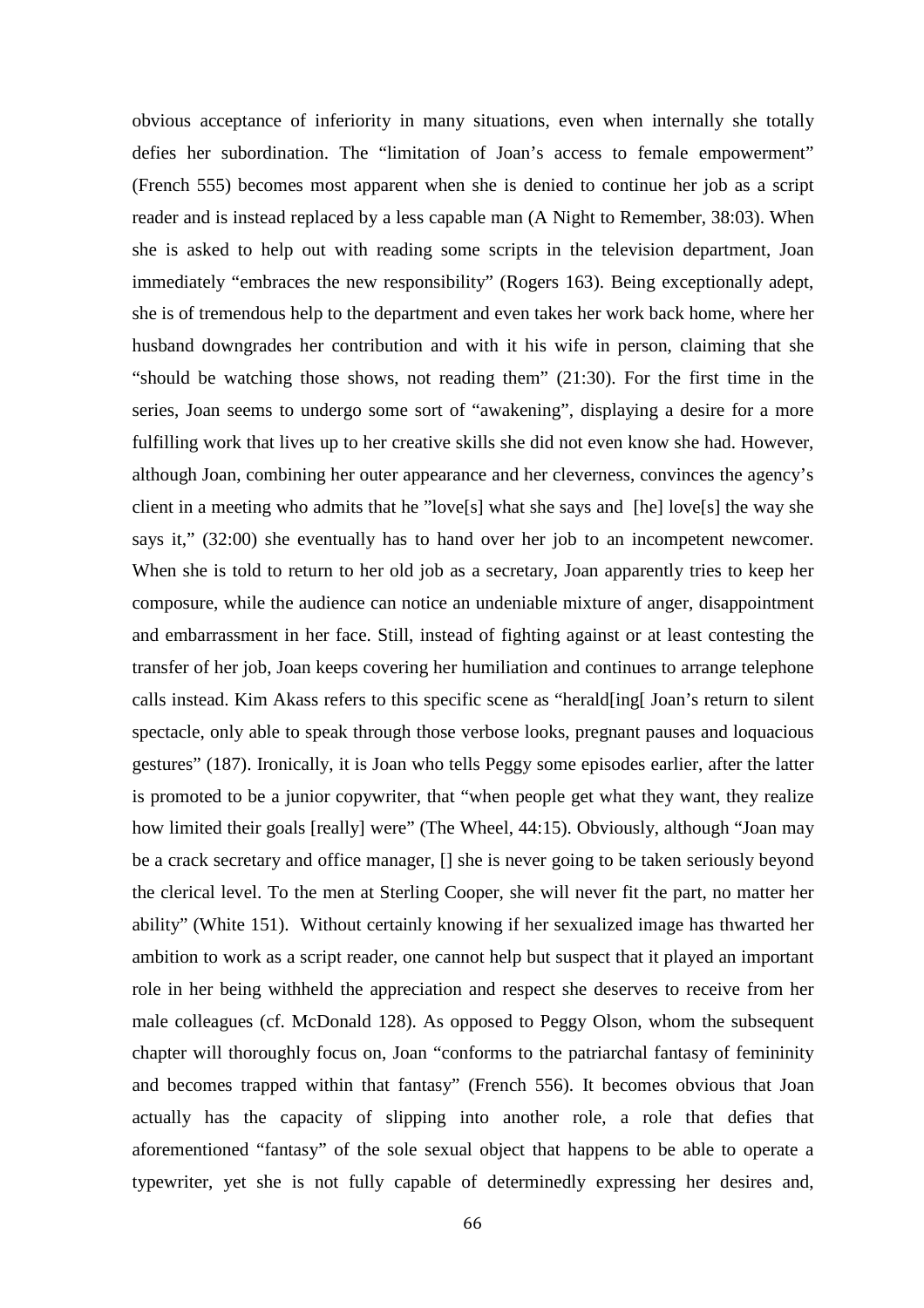therefore, fails at "transfer[ing] across the line between secretary and executive" (McDonald 128).

Joan's radiated self-security through a calculated use of her body and wit does not necessarily entail her success as an equally respected colleague, but in her case rather supports the image of her being a smart yet too voluptuous secretary. Although Sarah Roger argues that "Joan uses her sexuality in much the same way Peggy owns and uses her brain," (162) the distinctive step to emancipate herself from rather than contributing to men's unilateral, i.e. sexual perception of her, remains missing. Therefore, it is questionable if Joan is to be equated with Peggy in sending a message of being "autonomous, [….] us[ing] [her] individual skills in the office to gain power and climb the corporate ladder" (Rogers 164). Considering her lack of combative spirit when it comes to the job she really enjoys doing and the almost depreciating lectures about how to subordinate to the male executives' wishes, she rather represents one of the "least progressive" (French 554) female characters in the first two seasons, since, despite her awareness of professional alternatives, she deliberately sticks to the permanent condition of subordination and obedience.

### **4.3.2 Peggy Olson**

 It is an ordinary day on New York's Madison Avenue, when Peggy Olson enters "Sterling Cooper" for the first time. As the "new girl" that has recently finished secretarial school, Peggy is immediately plunged in at the deep end, when Office Manager Joan advises her to make an appointment with a doctor in order receive the pill. Peggy appears to be very conscientious and willing to learn from the first minute on, yet one can instantly tell that she is highly intimidated by the sexist environment of Sterling Cooper. This already starts during her first elevator ride up to the office, when two advertising executives and her future colleagues are sexually harassing her (Smoke Gets in Your Eyes, 06:30). When at first, Peggy considers this kind of behavior an inappropriate exception, she soon has to learn that, in her job as a secretary, radiating sexual availability is common courtesy. When Joan introduces her to her future boss, Don Draper, another male executive, Pete Campbell, scans Peggy conspicuously, asking her if she was an Amish (16:50). Apparently, wearing a skirt that fully covers Peggy's thighs is considered prudish and inadequate within the advertising agency. When the male executives take Peggy and Joan out for lunch, they keep uttering indecent comments on Peggy's appearance and what they would like to do with her. As Joan seems to feel comfortable in the role of the men's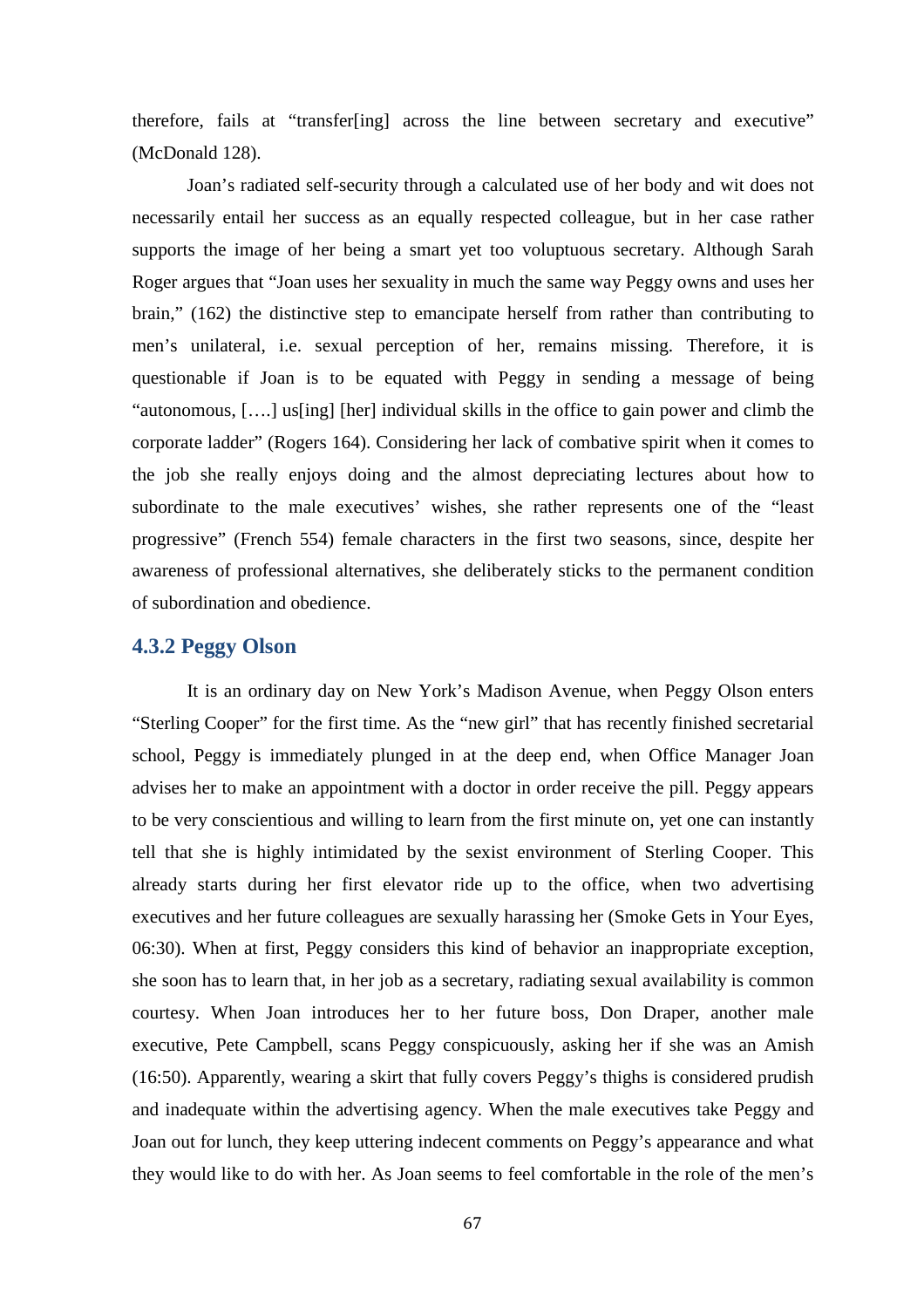sexual object of desire, Peggy feels constrained to swallow their condescending utterances and tries to play the game just like Joan. However, right after lunch, she disgustedly asks Joan: "Why is it that every time a man takes you out to lunch, you're the dessert?" (Ladies Room, 36:00). Although she seems to separate herself from these kinds of encounters, in the first episode Peggy eventually ends up taking the pill and fulfilling Pete Campbell's wish to sleep with him one night before his wedding.

 However, the perception of Peggy as being delicate and vulnerable to her sexist male surroundings, tremendously changes throughout the subsequent episodes. This becomes most evident when the agency is doing a "lipstick brainstorming" with the secretaries in a special room, while "the men observe from behind a one-way mirror and eavesdrop on the conversations, [taking] note of what the women are doing and saying, but not without denigrating them, judging their sexiness, and ignoring those they do not consider attractive" (O'Barr). Throughout the executives' "male gaze," (O'Barr) it is Peggy who attracts attention, not due to a sensual pose in front of the mirror, but because she is the only woman who does not participate in testing the "Belle Jolie lipsticks". During the whole procedure, Peggy clearly keeps her distance from the other women, while almost sympathetically watching their exaggerated girlish euphoria over the different colors and nuances. When after the session, one executive asks her why she did not choose any lipstick, Peggy claims: "I'm very particular […] I don't think anyone wants to be one of a hundred colors in a box" (Babylon, 32:23). Thus, it becomes fairly obvious that Peggy "is not just another color in the box [, as her] answer bespeaks of a different attitude towards female subjectivity: The 'Mad Men' may busy themselves constructing identities and telling women what they want, but it is how women like Peggy struggle for identity in and through those representations that is at stake here" (Akass and McCabe 187). As opposed to Joan, who uses her body as a means to gain power, Peggy "sees her brain as the only power tool she needs" (Rogers 159). As a matter of fact, when she is told to collect the trash, so that the executives can analyze the women's used tissues and which color they most frequently chose, Peggy hands it to Freddy Rumsen, one of her male colleagues, while modestly saying: "Here is your basket of kisses" (Babylon, 31:58). Actually, this witty utterance is the starting point for her career as a copywriter, as Rumsen shares her thoughts with the other executives, who instantly grasp Peggy's potential and her way of looking at things. With a slightly cynical tone, Joan announces the good news to Peggy and two episodes later, the copy with her slogan on it is sold to the agency's client. When she celebrates her subtle but important success in a bar, it becomes obvious to what extent her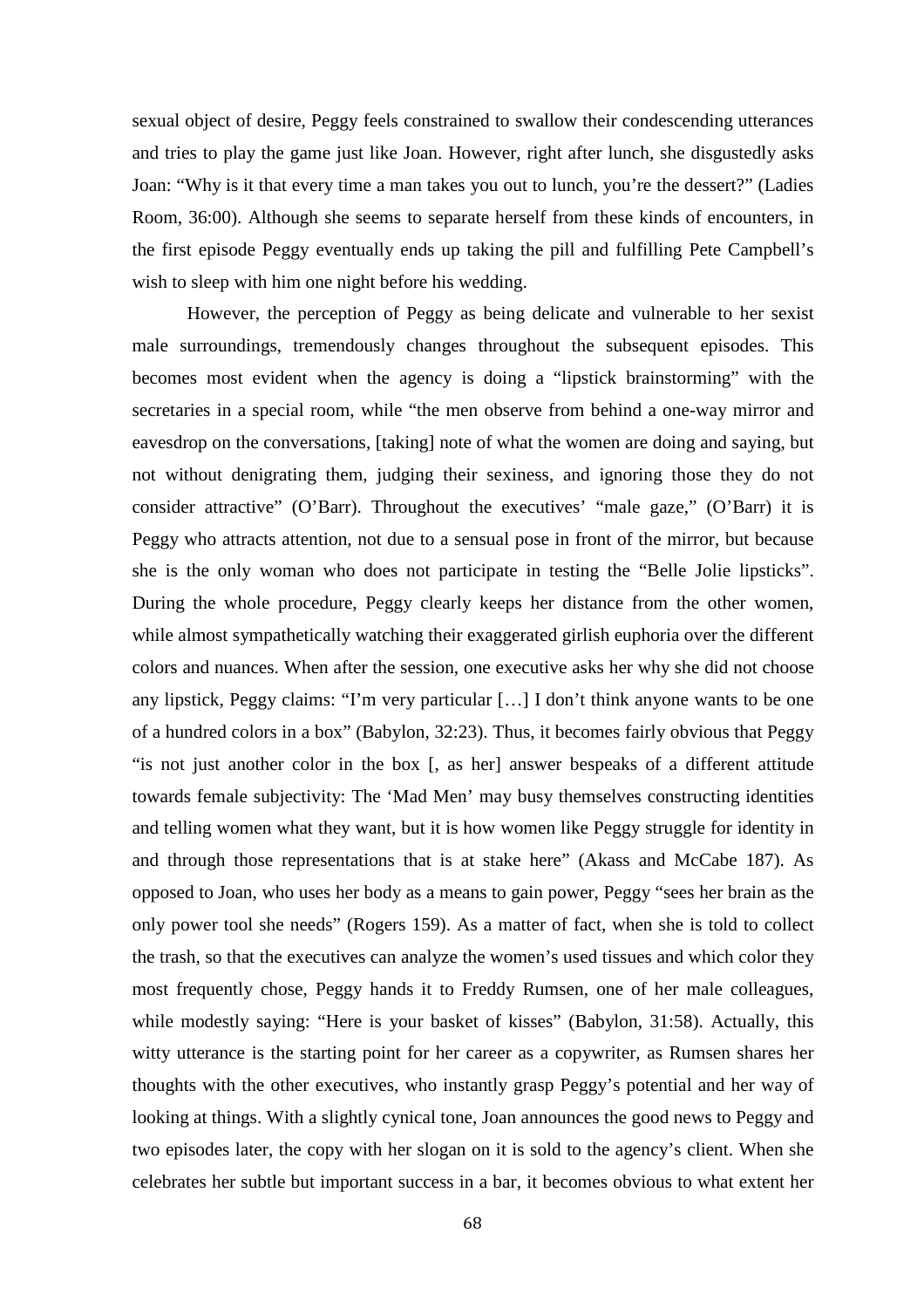image of a workingwoman full of ideas contradicts Pete Campbell's ideal of her, when he almost disgustedly states: "I don't like you like this" (The Hobo Code, 30:56). Obviously, the emergence of her autonomy within the agency does not match Pete's preferences, namely maintaining a superior position over an inferior and submissive woman. Just as Don feels anxious about the display of Betty's attractiveness in her swimsuit that contradicts his maternal image of her, Pete feels threatened by Peggy's evolving selfconfidence that defies any kind of subordination. Although this is the start of Peggy's journey towards self-realization and emancipation, she yet has to overcome a great number of obstacles amidst the male-dominated agency, being excluded from meetings and subjected to sexist talk within the male executives' circle.

 However, towards the end of the first season, Peggy is able to earn her second credit as a creative copywriter, although she is still employed as a secretary. When she exposes her ideas to the group of men, Ken Cosgrove, one of her colleagues, claps her on the shoulder and confirms her success: "God job, Pegs!" (Indian Summer, 37:09). In this context, the clapping on her shoulder should probably not be confused with any kind of degradation, but rather signifies her capacity to be treated as an equal from the men's point of view. At the end of the episode, Peggy even has the strength to ask for her own desk that she urgently needs for copywriting, while also requesting a pay raise of five dollars per week. The immediate answer she gets from Don and his changing mind at the very end of the episode, illustrates, to what extent Peggy is still a victim of male arbitrariness and despotism. When first, Don claims that she presented herself like a man and now she should act like one, he later states, with a powerful smile on his face: "Peggy, we have both had a very good day. You're going to have your raise and I'll talk to Ms. Holloway about your desk" (42:30). This second step that fosters her autonomy in the office's circle finally culminates in Don declaring her "a junior copywriter," who is in immediate charge of the "Clearasil"- account (The Wheel, 43:25). Despite the obvious dependence on male decisions, Peggy seems to have received what she deserves, so that "her pathway is becoming cleared for career advancement" (Haralovich 170). When there is a casting for the advertisement that she created, Peggy even gives orders to her male coworker, Ken Cosgrove, in a very determined and self-secure way. Thus, as opposed to the first episode, Peggy has transformed from a "girl" struggling with her role as a secretary into an autonomous and competent copywriter who knows what she wants. Her superiority to the other secretaries, which all seem to accept the omnipresent sexual harassment, becomes evident when she deliberately leaves the election party, after observing Ken Cosgrove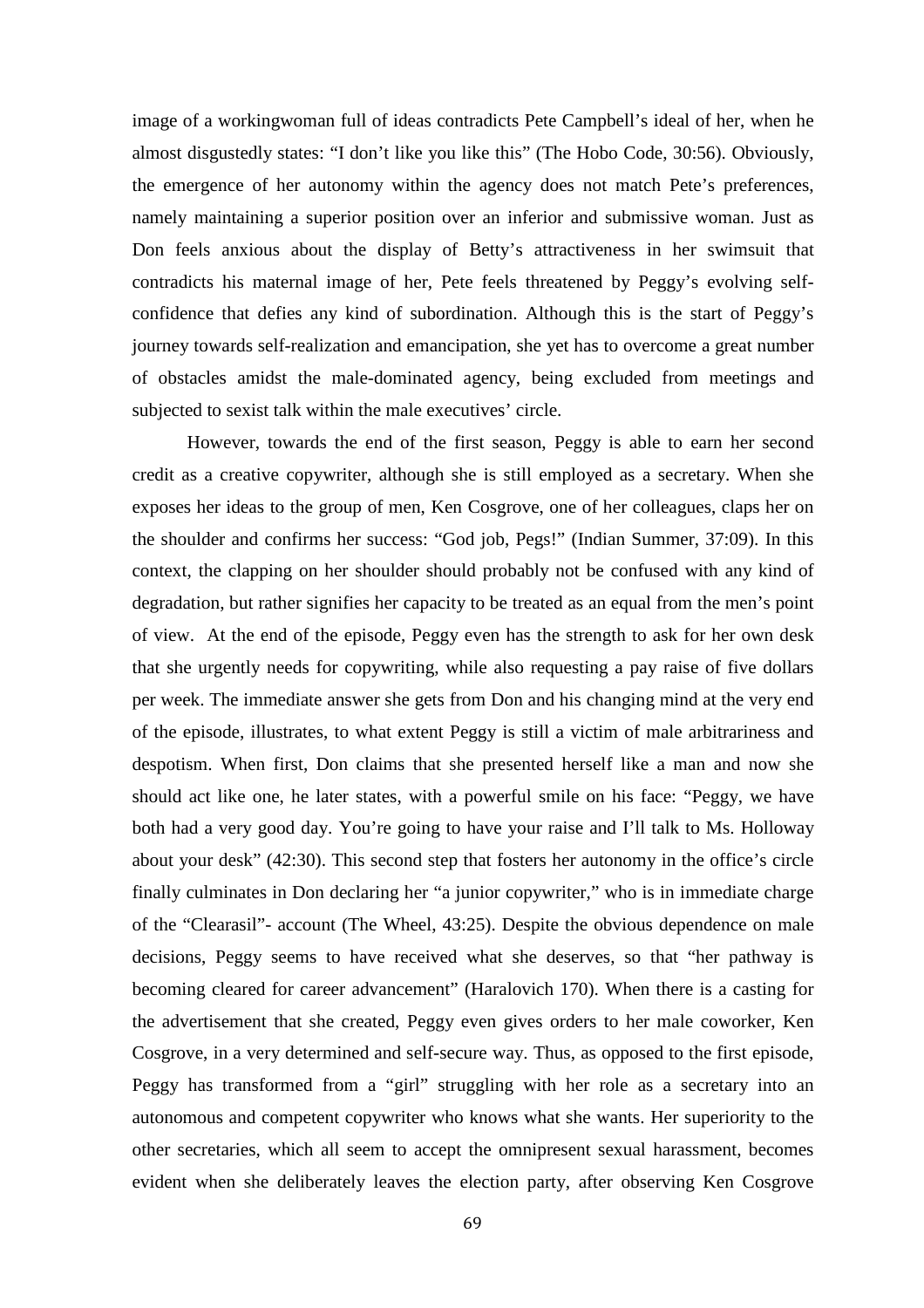undressing one of the secretaries to see if he was right about her underpants' color. Hence, Peggy is the only female character so far who "[,] with calm confidence and perhaps willing denial, [] ignores the sexism and is vigilant about positioning herself inside the agency process [instead]" (Haralovich 171).

 Still, Peggy's wave of success is coming to a sudden close, when at the end of the episode, after complaining about a supposedly spoilt sandwich, the doctor tells her that she is pregnant (The Wheel, 45:25). As soon as the doctor puts her hand on her belly so that she can bond with the human being starting to grow inside of her, Peggy pushes his hand away and wants to leave. Her refusal to accept her pregnancy is deeply tied to her new career ambitions, which seem inevitable with being a mother. Eventually, Peggy abandons her child, which results in the State of New York declaring her incapability of keeping the baby. It is no coincidence that the first season ends with her pregnancy and the second season commences with Peggy's life "seemingly unaltered [,as it] indicates that whatever her suffering over giving the baby up for adoption, it is not for us to witness. [Instead, one can perceive that] she successfully managed to move forward without letting the baby impact on her career [….]" (McDonald 130). Besides the rather positive perception of Peggy after rehabilitating from her childbearing and the adoption, the elision of the pregnancy "dramatically indicates the stigma attendant on unmarried motherhood in this period" (130).

Yet, with the new season, Peggy returns to the office with new strength and ambition, walking through the agency in a very self-secure and determined way, while beating the men around her once more in earning credit for the advertisement of "Mohawk Airlines" (For Those Who Think Young, 39:48). One of the most significant and revealing scenes is the encounter between Peggy and Bobby Barrett, a successful New York businesswoman. When she asks Peggy if she likes Don, Peggy replies that "he made [her] a copywriter", while Barrett immediately reacts, claiming: "I bet you made yourself a copywriter" (The New Girl, 27:13). Apparently, Bobby aims to point out how much potential Peggy actually has and how she should keep using it. Hereby, the following advice should be evaluated as fundamental for the course of Peggy's further development: "You have to start living the life of the person you want to be. You're never going to get that corner office until you start treating Don as an equal. And, no one will tell you this: you can't be a man, so don't even try. Be a woman. It's powerful business when done correctly. Do you understand what I'm saying, dear?" (35:35). Taking Bobbie's advice to heart, Peggy's interaction with her male colleagues changes from that moment on, which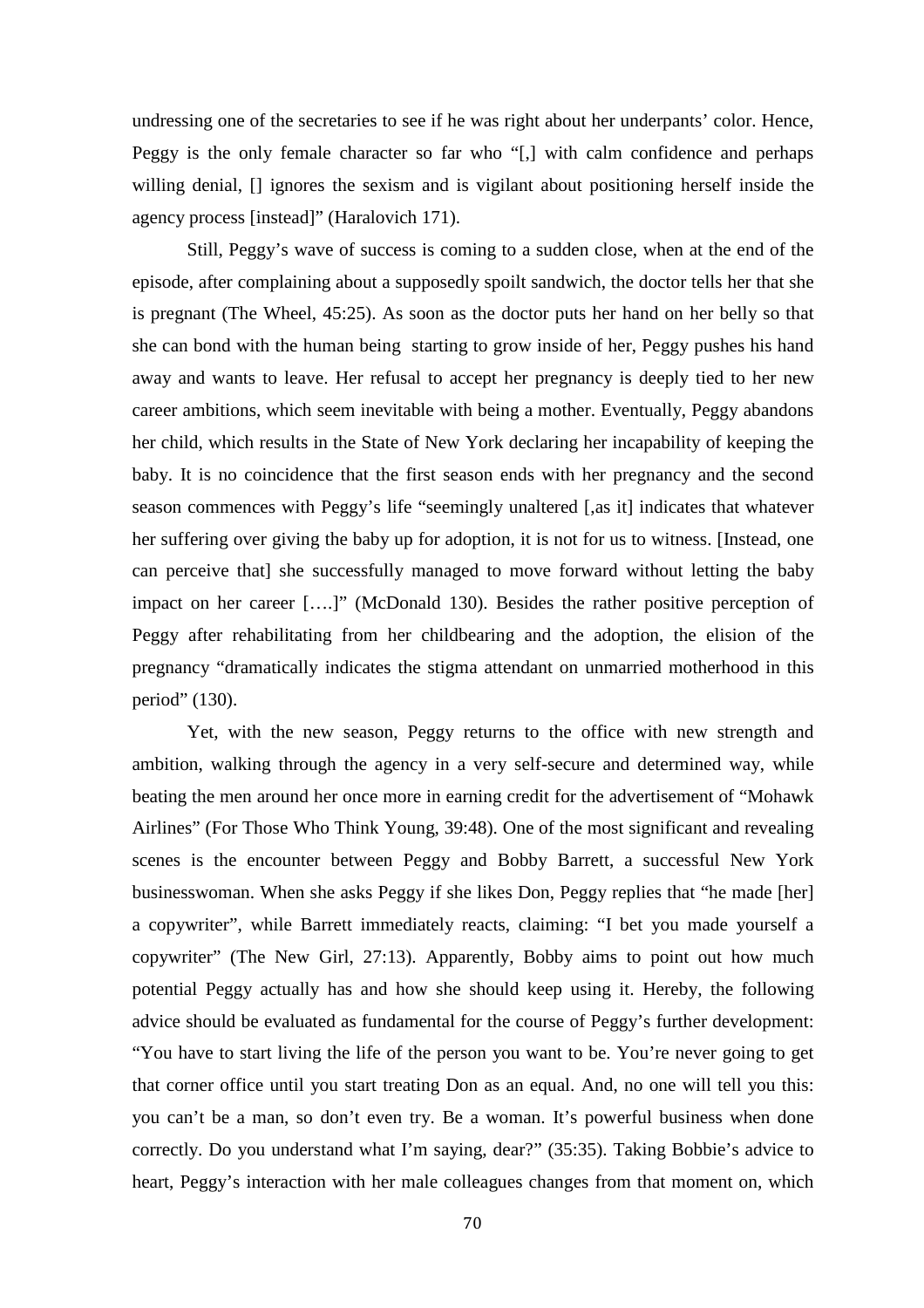eventually leads to Peggy not just being the "first female copywriter at Sterling Cooper but also the first woman to have her own office" (Davidson 146). Peggy knows where her strengths lie and she uses her brain as means to climb the ladder of success. When the male executives state that "every woman is a Jackie [Kennedy] or a Marilyn [Monroe]," Peggy contradicts them, pointing out that "not all women are a Jackie or Marilyn, maybe men just see them that way" (Maidenform, 20:10- 20:53). Defying the role of either being a "Jackie" or a "Marilyn" ", Peggy does not fit the fantasy dichotomy of 'woman' in postwar/pre-feminist America" (Davidson 147). At the end of the second season, Peggy has her own office and admits her pregnancy to the baby's father, Pete Campbell, whom she dumps, while telling him that "[she] could have shamed [him] into being with [her]. [...] But [she] wanted other things" (Meditations in an Emergency, 42:40).

Taking all these aspects into consideration, it becomes obvious that despite the ubiquitous hierarchical structure in favor of men, Peggy embodies a tremendously significant character as far as "female empowerment within an oppressive patriarchal order" (French 556) is concerned. Bringing forward values that are deeply tied to the emerging wave of feminism in the 1960s, Peggy overtly contests the patriarchal dynamics and thereby largely gains control over them. Thus, whereas Betty and Joan relate to contemporary submissive images of the 1950s and 1960s female ideal, Peggy represents a strong, autonomous image of a woman, who gains her personal success by standing up for her own rights.

### **5 Conclusion**

 This paper investigated the role of women within the framework of the so-called "nuclear family" during the Cold-War era, whereby particular focus was laid on the concept of suburbia and its relatedness to the perception and propagation of the prototypical suburban housewife. As the first section of this paper pointed out, Cold-War politics and the propagandistic mass media played a significant role in shaping people's perception of what the ideal American family should look like. In this context, the reception of the 1950s has been highly influenced by constructed images of the pastoral idylls of suburbia and its inherent "happy housewife" being content with her domestic duties for the sake of familial harmony.

 However, chapters 2.1 and 2.2 have tried to reveal both the concept of suburbia and the image of the suburban housewife as exceeding the unilateral Cold-War classification of the satisfied housewife within an idyllic peripheral terrain. Firstly, chapter 2.1 exposed that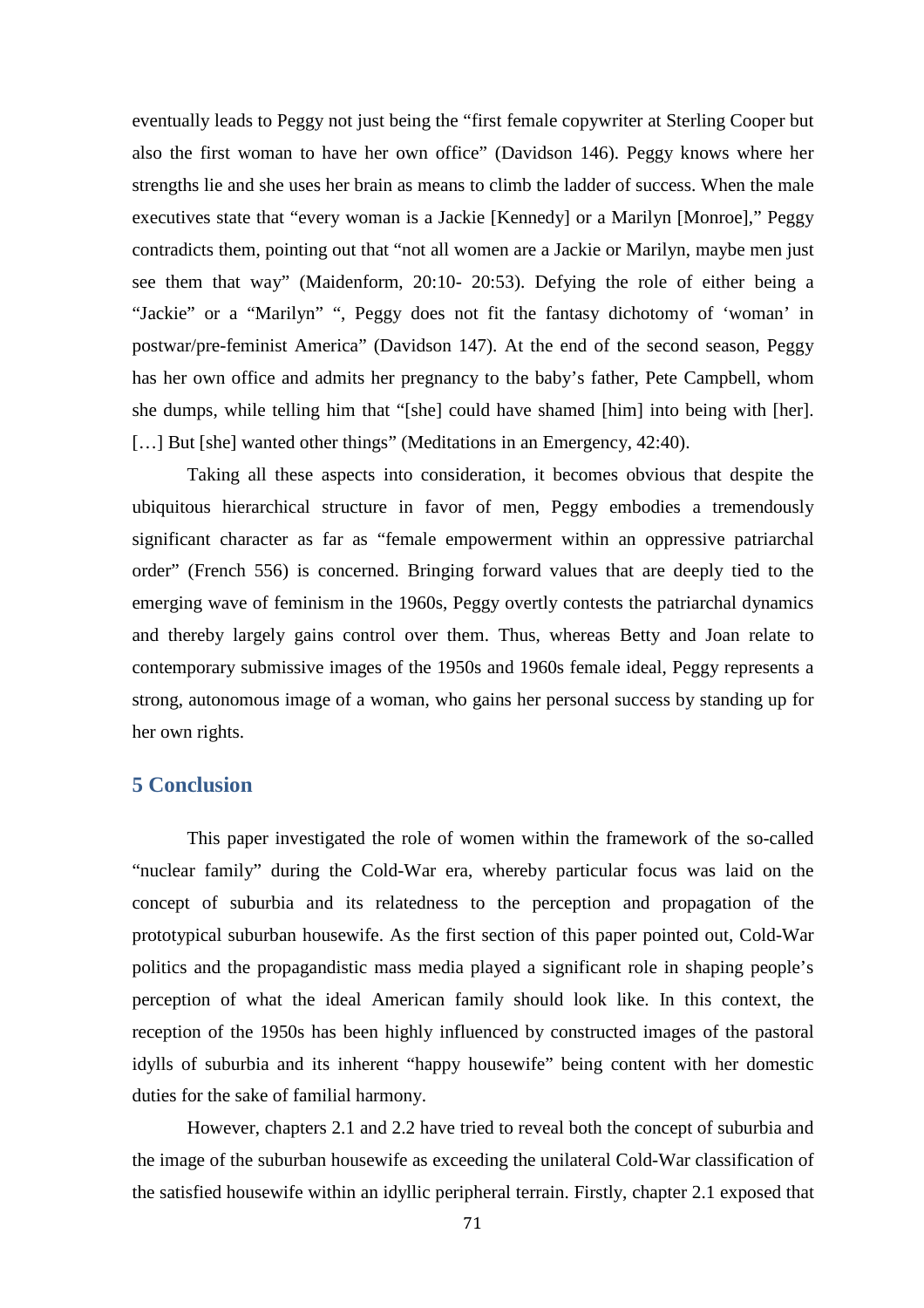suburbia was evaluated as the one and only place to be right after World War II, yet it actually entailed drawbacks such as isolation and monotony and provided room for artifice that in turn was supposed to overshadow the suburbanites' alleged discontent for the sake of the community's glow of perfection and like-mindedness. Subsequently, chapter 2.2 focused on the image of the suburban housewife, while unfolding the common perception of her natural happiness through a voluntary restriction to the domestic sphere as invalid.

 In this context, the examination of Betty Friedan's *The Feminine Mystique* from 1963 tried to burst the common image of the "happy housewife," as Friedan's observations and remarks obviously contradicted the long-held ideal of what women's contentment and self-awareness was based on. Considering the suburban home as a domestic trap that denied any chances for self-fulfillment, Friedan, despite her over-generalized picture of the 1950s housewife which she was criticized for, overcame contemporary conventional ideals and, therefore, has changed the course of women's situations in the United States up until today.

 In *Revolutionary Road*, the prevalent gender roles that are promoted by Cold-War politics are revealed to be a sole illusion and are completely reversed throughout the novel. Through the character of April Wheeler, the reader does gain insight into the discontent of a 1950s housewife and her desperate attempt to receive personal fulfillment, which her children and her husband are not able to provide her with. April's desire to work outside the home mirrors what a great amount of women had been striving for in their roles as mothers and homemakers during the Cold-War era. Here, the female protagonist's final abortion of her child that results in her death, metaphorically underlines the pointlessness many women were facing day in, day out, while in April's case, it yet represents the most extreme form of defying the heteronomous life in the suburbs that she cannot bear to live. Therefore, Yates' novel does not just work as a mirror of 1950s suburban artifice, but also reflects the highly complex image of the suburban housewife through the character of April Wheeler, who finds herself stuck between the role as a housewife and the courage to break the boundaries and live the life she is longing for.

 As the last section of this paper brought forward, the female characters of the TV series *Mad Men* vary in different directions, thus embodying the complex and very different kinds of women during the early 1960s. While Betty Draper is solely connected to the suburban home, Joan Holloway and Peggy Olson personify two kinds of working women within a sexist working environment. Betty, functioning as the equivalent to the subordinate housewife Friedan described in *The Feminine Mystique,* is first displayed as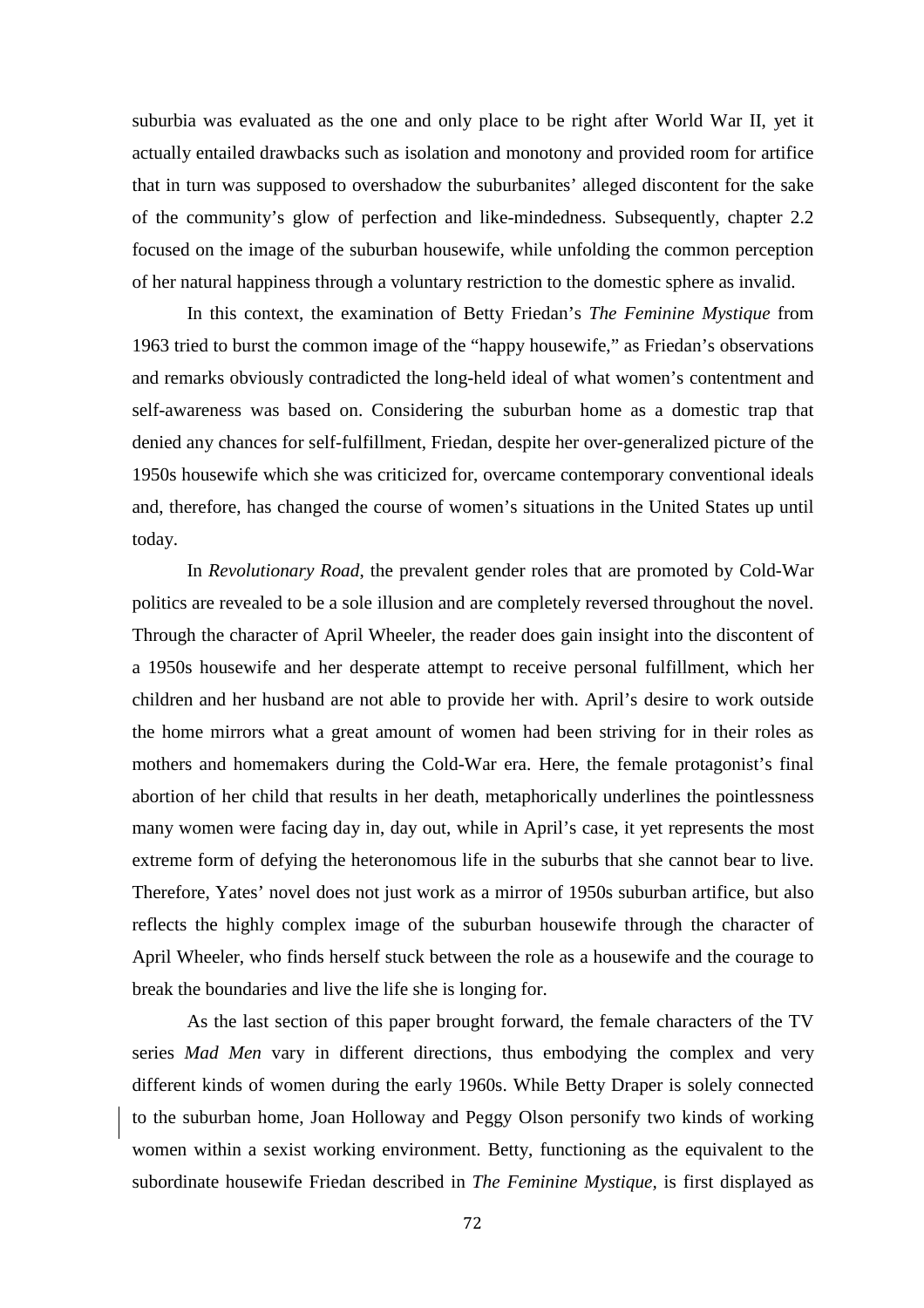content and only worries about her family's well-being, while precociously she starts to reflect her condition as a housewife, feeling lonely, bored and dissatisfied with her life, which solely depends on her husband's homecoming at night. Although she eventually rebels against her dissatisfaction, she is not able to completely emancipate from her only role as a housewife. While Joan endures the sexist treatment on behalf of the male executives and does not defy her image of a subordinate secretary, even functioning as the men's sex object, Peggy, however, is able to develop from a timid and humble secretary to a self-confident and autonomous copywriter, who does not define herself through her body but defies any kind of female stereotype. Standing up for her own rights, Peggy thus personifies the changing mood that already foreshadows the Second Wave Feminist Movement in the late 1960s.

 Taking everything into consideration, the frequently occurring image of the 1950s suburban housewife contradicted many women's realities throughout that complex and heterogeneous era. The 1950s and 1960s contained a wide range of women's lifestyles, reaching from housewife to activist, from secretary to copywriter. Despite the huge gender-specific obstacles that both housewives and workingwomen had to face, women started to reach for their professional fulfillment particularly at the dawn of the Women's Rights Movement in the 1960s. However, the work-life balance of combining profession and family successfully has remained a contested terrain up until the  $21<sup>st</sup>$  century. As for today, the situation of women has reached a new dimension as far as contradictory images are concerned. The fact that a concept like the "female quota" is even needed, does clearly unfold to what extent women are still underrepresented in today's upper professional positions, while, interestingly, the concept of "staying-home-dads" seems to gain popularity. The contradictory messages of the 1950s, urging women to stay at home while at the same time recruiting them, are still sent out today, as more and more politicians fight, on the one hand, for the importance of mother-child bonding, while, on the other hand, pressing for a necessary female quota.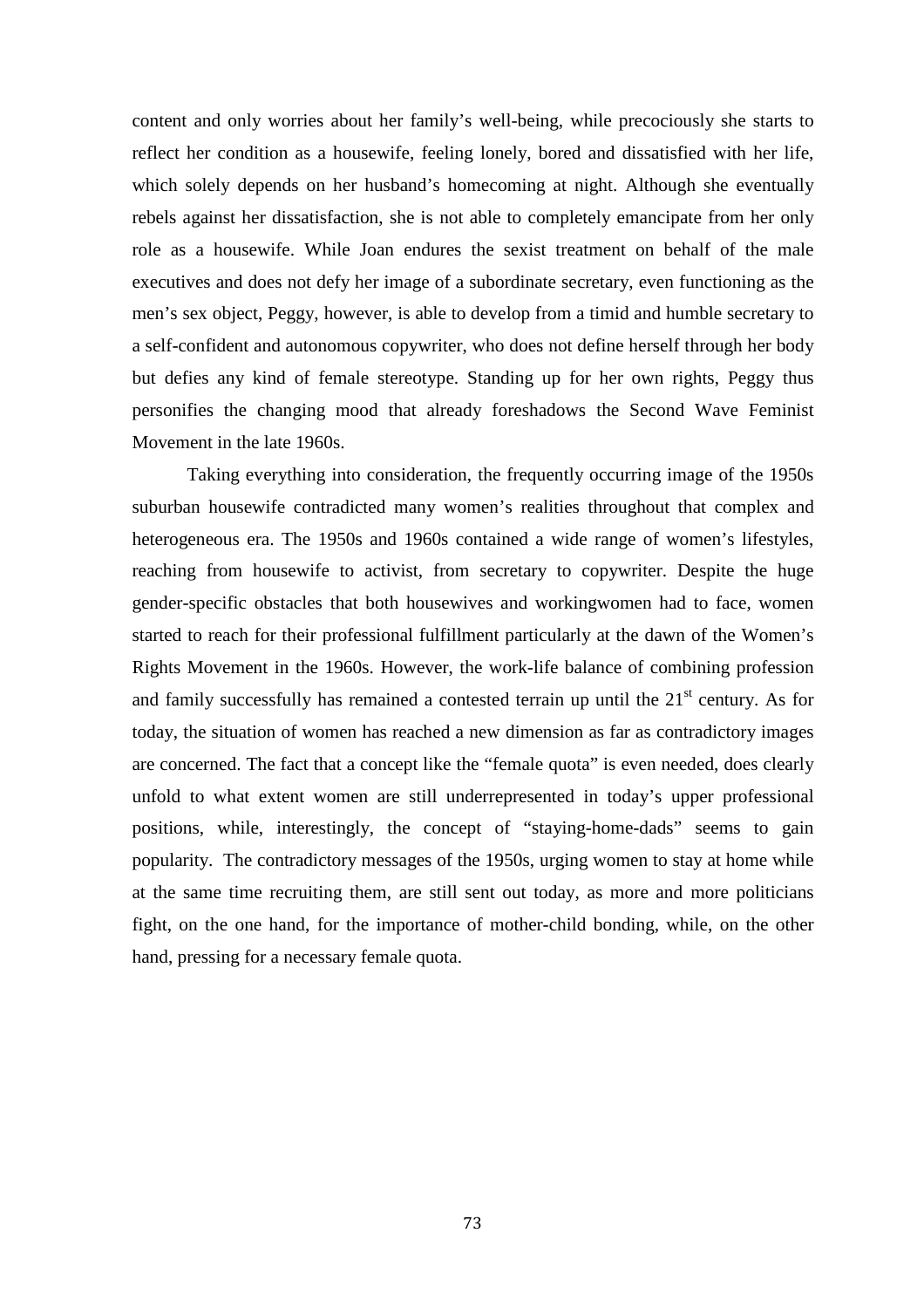## **6 Bibliography**

- a) Books, Periodicals, Electronic Sources and Sound Recordings
- Akass, Kim, Janet McCabe. "*The Best of Everything*: The Limits of Being a Working Girl in Mad Men." *Mad Men. Dream Come True TV*. Ed. Gary R. Edgerton. London: Tauris, 2011. 177-94. Print.
- Blake, Bailey. "What Richard Yates would think of Sam Mendes making 'Revolutionary Road'." *Slate*. n.p., 26 June 2007. Web. 2 June 2013.
- Charlton-Jones, Kate. "Richard Yates's Fictional Treatment of Women." *Literature Compass* 7.7 (2010): 496-507. Print.
- Coontz, Stephanie. *A Strange Stirring. The Feminine Mystique and American Women at the Dawn of the 1960s*. New York: Basic Books, 2011. Print.
- ---. "Why 'Mad Men' is TV's most feminist show." *The Washington Post*. n.p., Oct. 2011. Web. 25 March 2013.
- Davidson, Diana. "'A Mother Like You': Pregnancy, the Maternal, and Nostalgia." *Analyzing Mad Men. Critical Essays on the Television Series*. Ed. Scott F. Stoddart. Jefferson: McFarland, 2011. 136-54. Print.
- De La Torre, Miguel A. "Mad Men, Competitive Women, and Invisible Hispanics." *Journal of Feminist Studies in Religion* 28.1 (2012): 121-26. *Project MUSE*. Web. 25 May 2013.
- Dean, Will. Foreword. *The Ultimate Guide to Mad Men. The Guardian Companion to the Slickest Show on Television.* By Dean. Ed. Dean. London: Guardian Books, 2010. vii-ix. Print.
- ---. *The Ultimate Guide to Mad Men. The Guardian Companion to the Slickest Show on Television.* Ed. Will Dean. London: Guardian Books, 2010. Print.
- Diner, Hasia R., Shira M. Kohn, and Rachel Kranson. eds. *A Jewish Feminine Mystique?: Jewish Women in Postwar America*. New Brunswick, NJ: Rutgers UP, 2010. Print.
- Dister, Edith A. "Betty Friedan and the Making of The Feminine Mystique (Book Review)." *Historian* 62.4 (2000): 873. Print.
- Faithfull, Marianne. "The Ballad of Lucy Jordan." *Broken English*. Island, 1979. CD.
- Fishman, Robert. "Bourgeois Utopias. Visions of Suburbia." *Bourgeois Utopias. The Rise and Fall of Suburbia.* New York: Basic Books, 1987. 21-31. Print.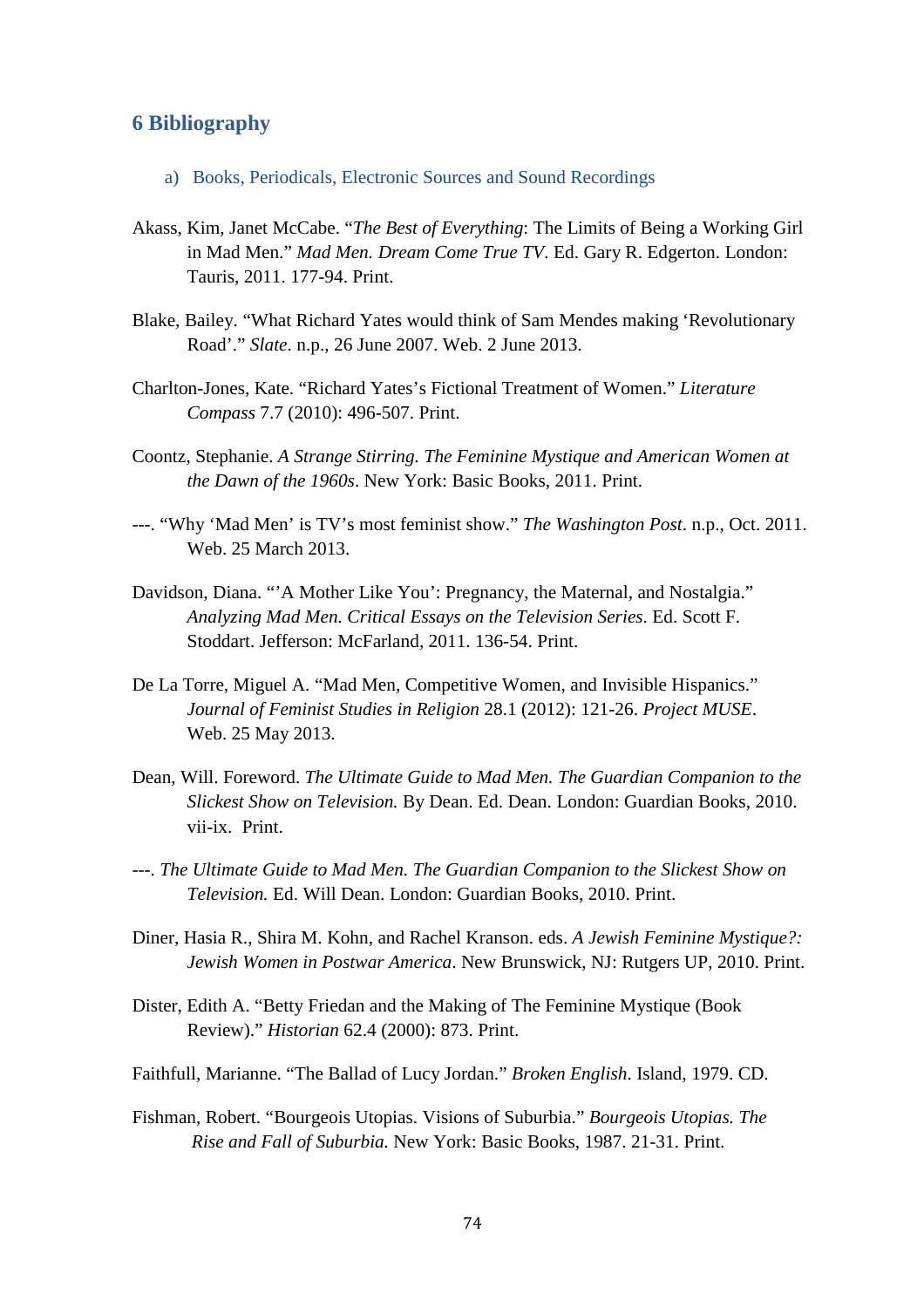- Fogelson, Robert M. *Bourgeois Nightmares. Suburbia, 1870-1930.* New Haven and London: Yale UP, 2005. Print.
- Ford, Richard. "American beauty (Circa 1955)." Rev. of *Revolutionary Road,* by Richard Yates. *New York Times Book Review* 9 April 2000: n. pag. Print.
- French, Sarah. "'You gotta let them know what kind of guy you are, then they'll know what kind of girl to be'. Gendered Identity and Fantasy in *Mad Men*." *Previously On: Interdisciplinary Studies on TV Series in the Third Golden Age of Television.* Ed. Miguel A. Perez-Gomez. Sevilla: Frame, 2011. 549- 66. Print.
- Friedan, Betty. *The Feminine Mystique*. 1963. New York: Norton, 1983. Print.
- Goodwin, Ron. "Suburbanization and the American Dream. Chocolate Cities and Vanilla Suburbs." *Suite 101.* n.p., 9 April 2009. Web. 20 April 2013.
- Haralovich, Mary Beth. "Women on the Verge of the Second Wave." *Mad Men. Dream Come True TV*. Ed. Gary R. Edgerton. London: Tauris, 2011. 159-76. Print.
- Hartman, Sarah M. "Women's Employment and the Domestic Ideal in the Early Cold War Years." *Not June Cleaver: Women and Gender in Postwar America, 1945-1960*. Ed. Joanne J. Meyerowitz. Philadelphia: Temple UP, 1994. 84-99. Print.
- Hebel, Udo J. "American Suburbia: History, Ideologies, Visual and Literary Representation." *Visual Culture in the American Studies Classroom: Proceedings of the U.S. Embassy Teacher Academy 2003*. Ed. Udo J. Hebel and Martina Kohl. Vienna: RPO, 2005. 183-216. Print.
- Horowitz, Daniel. "Rethinking Betty Friedan and The Feminine Mystique: Labor Union Radicalism and Feminism in Cold War America." *American Quarterly* 48.1 (1996): 1-42. Print.
- Jackson, Kenneth T. *Crabgrass Frontier: The Suburbanization of the United States*. Oxford: Oxford UP, 1985. Print.
- Kenney, Kim. "Suburbanization in the 1950s: Glamorizing Suburbia in Popular Culture." *Suite 101*. n.p., 18 December 2008. Web. 19 April 2013.
- Krouse, Tonya. "Every Woman Is a Jackie or a Marilyn: The Problematics of Nostalgia." *Analyzing Mad Men. Critical Essays on the Television Series*. Ed. Scott F. Stoddart. Jefferson: McFarland, 2011. 186-204. Print.
- Lacayo, Richard. "How We Picked the List." *Time Magazine*. n.p., 6 January 2010. Web. 2 June 2013.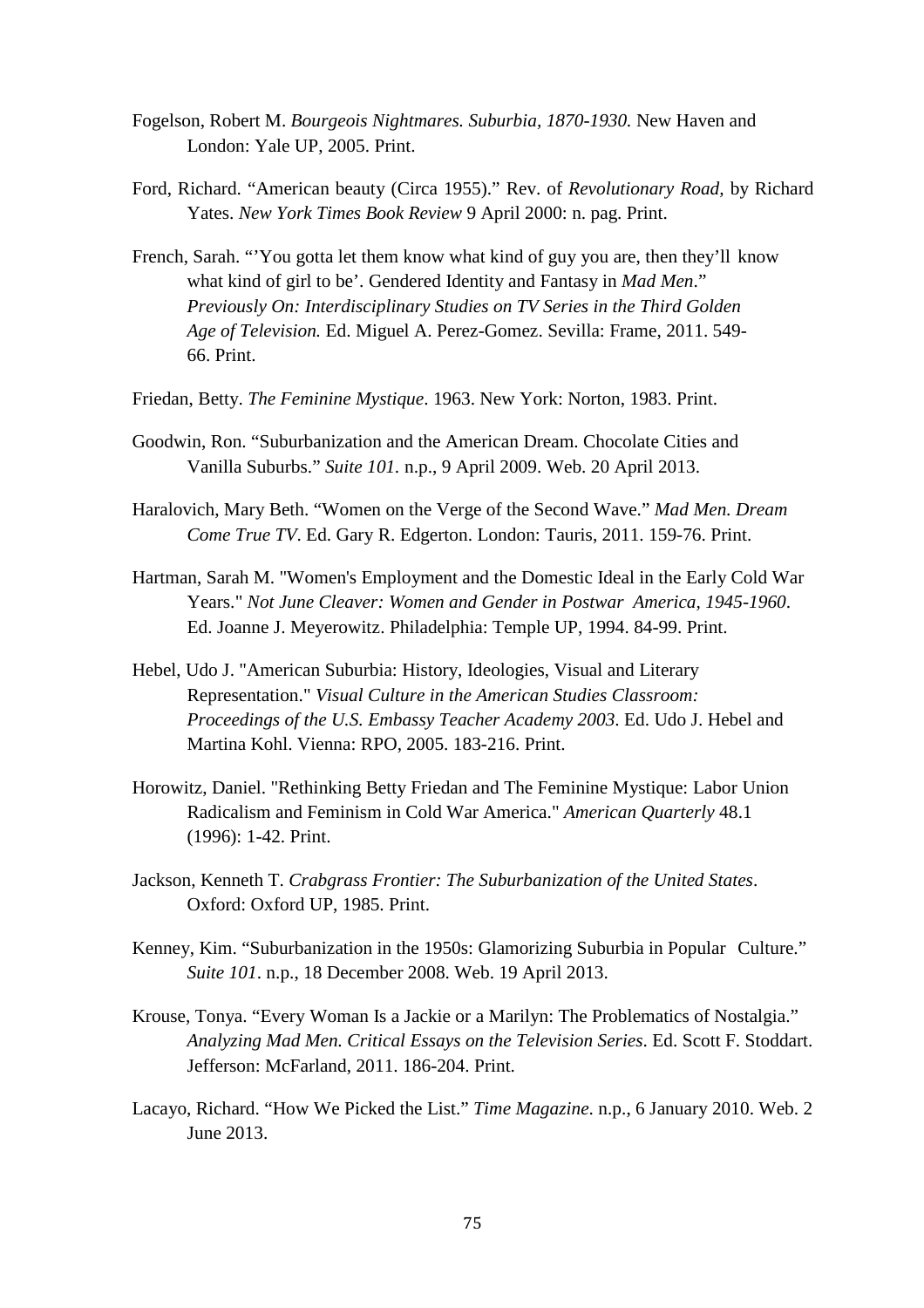- Lichtman, Sarah A. "Do-It-Yourself Security: Safety, Gender, and the Home Fallout Shelter in Cold War America." *Journal of Design History* 19.1 (2006): 39-55. Print.
- Marsh, Margaret. *Suburban Lives*. New Brunswick, NJ: Rutgers UP, 1990. Print.
- Matthews, Glenna. *'Just a Housewife'. The Rise and Fall of Domesticity in America*. Oxford: Oxford UP, 1987. Print.
- Matthews, Kristin. L. "One Nation Over Coals: Cold War Nationalism and the Barbecue." *American Studies* 50.3 (2009): 5-34. *Project MUSE*. Web. 15 May 2013.
- May, Elaine Tyler. "Ambivalent Dreams: Women and the Home after World War II." *Journal of Women's History* 13.3 (2001): 151-52. Print.
- ---. *Homeward Bound. American Families in the Cold War Era*. New York: Basic Books, 1988. Print.
- McDonald, Tamar Jeffers. "'Mad Men' and Career Women: The Best of Everything?" *Analyzing Mad Men. Critical Essays on the Television Series*. Ed. Scott F. Stoddart. Jefferson: McFarland, 2011. 117-35. Print.
- Meyerowitz, Joanne J. "Beyond the Feminine Mystique. A Reassessment of Postwar Mass Culture, 1946- 1958." Ed. Meyerowitz. *Not June Cleaver: Women and Gender in Postwar America, 1945-1960*. Philadelphia: Temple UP, 1994. 229-53. Print.
- ---. Introduction. *Not June Cleaver: Women and Gender in Postwar America, 1945- 1960*. By Meyerowitz. Ed. Meyerowitz. Philadelphia: Temple UP, 1994.1-18. Print.
- Moreno, Michael P. "Consuming the Frontier Illusion: The Construction of Suburban Masculinity in Richard Yates's Revolutionary Road." *Iowa Journal of Cultural Studies* 3 (2003): n. pag. Web. 29 March 2013.
- Mohl, Raymond A. "'Some of Us Were There before Betty' Jewish Women and Political Activism in Postwar Miami." *A Jewish Feminine Mystique?: Jewish Women in Postwar America*. Eds. Diner, Hasia R., Shira M. Kohn, and Rachel Kranson. New Brunswick, NJ: Rutgers UP, 2010. 13-30. Print.
- Mullan, John. "Great by Association." *The Guardian*. n.p., 25 Sep. 2004. Web. 25 May 2013.
- ---. "Left Unsaid." *The Guardian*. n.p., 18 Sep. 2004. Web. 25 May 2013.
- ---. "Sweet Sorrow." *The Guardian*. n.p., 9 Oct. 2004. Web. 25 May 2013.
- ---. "Seriously Funny." *The Guardian*. n.p., 2 Oct. 2004. Web. 25 May 2013.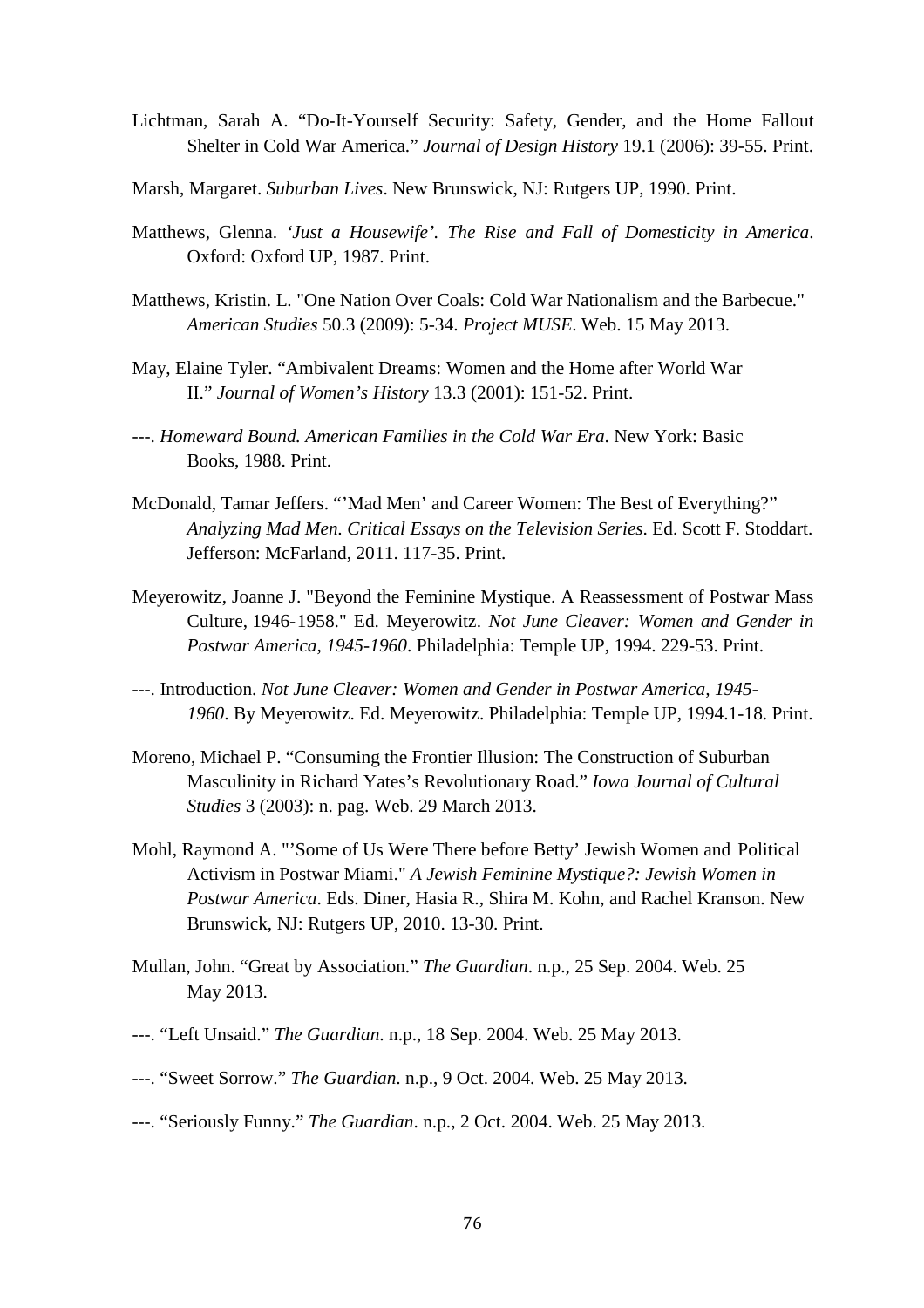- O'Barr, William M. "Mad Men: Gender, Race, Ethnicity, Sexuality, and Class." *Advertising and Society Review* 11.4 (2011): n. pag. *Project MUSE*. Web. 25 May 2013. <http:// muse.jhu.edu/>.
- Ogden, Annegret S. *The Great American Housewife. From Helpmate to Wage Earner*, *1776-1986*. Westport: Greenwood Press, 1986. Print.
- O'Nan, Stewart. "The Lost World of Richard Yates. How the great writer of the Age of Anxiety disappeared from print." *Boston Review*. n.p., 1 Oct. 1999. Web. 8 April 2013.
- Parker, Jim. "Major Tranquilizers, Major Problems." *Do It Now Foundation*. n.p., Nov.2000. Web. 20 March 2013.
- Reynolds, Malvina. "Little Boxes." *Malvina Reynolds Sings the Truth.* Columbia Records, 1967. CD.
- Rogers, Sara. "Mad Men/Mad Women: Autonomous Images of Women." *Analyzing Mad Men. Critical Essays on the Television Series*. Ed. Scott F. Stoddart. Jefferson: McFarland, 2011. 155-65. Print.
- Sexton, Anne. "Housewife." *Selected Poems of Anne Sexton.* Ed. Diane W. Middlebrook and Diana H. George. New York: Houghton Mifflin, 2000. 64. Print.
- Shaw, Tony. "The Politics of Cold War Culture." *Journal of Cold War Studies* 3.3 (2001): 59-76. *Project MUSE*. Web. 28 May 2013.
- Siegel, Robert. "An Emotional Journey Down 'Revolutionary Road'." *NPR*. n.p., 17 July 2007. Web. 19 March 2013.
- Simon and Garfunkel. "Homeward Bound." *Parsley, Sage, Rosemary and Thyme.*  Columbia Records, 1966. CD.
- Spigel, Lynn. "From Theatre to Space Ship. Metaphors of Suburban Domesticity in Postwar America." *Visions of Suburbia*. Ed. Roger Silverstone. New York: Routledge, 1997. 217-39. Print.
- Waldman, Adelle. "Blaming the 'Burbs." *The New Republic.* n.p., 22 Dec. 2008. Web. 19 March 2013.
- West, Nathanael. *The Day of the Locust.* 1939. London: Penguin Group, 2006. Print.
- White, Mimi. "Mad Women." *Mad Men. Dream Come True TV*. Ed. Gary R. Edgerton. London: Tauris, 2011. 147-58. Print.

Yates, Richard. *Revolutionary Road*. 1961. New York: Vintage Books, 2008. Print.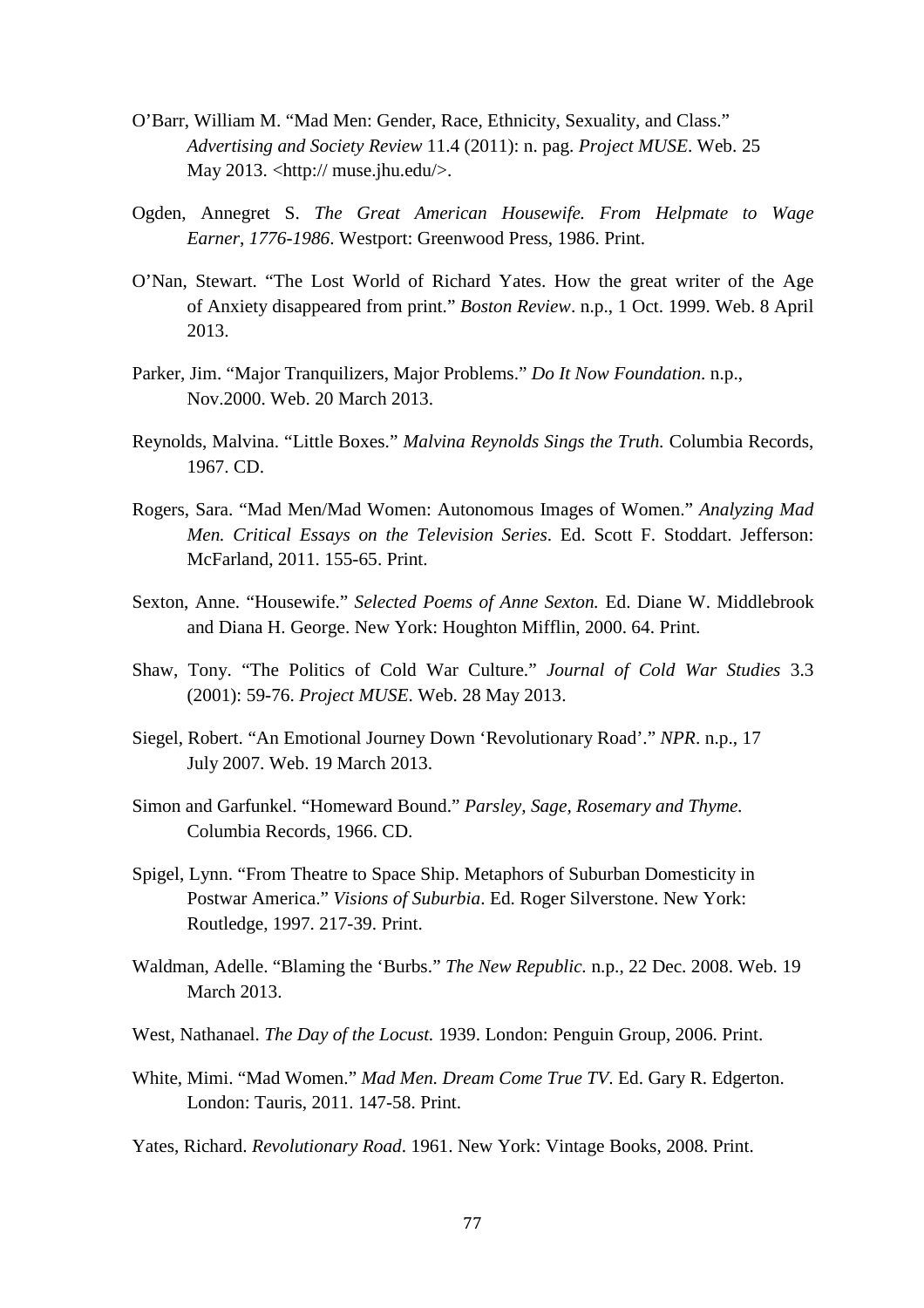- b) Recorded Films and Television Episodes
- "Babylon." *Mad Men: Season One*. Writ. Andre Jacquemetton. Dir. Andrew Bernstein. Universal Pictures, 2010. DVD.
- "For Those Who Think Young." *Mad Men: Season Two*. Writ. Matthew Weiner. Dir. Tim Hunter. Universal Pictures, 2010. DVD.
- "The Hobo Code." *Mad Men: Season One*. Writ. Chris Provenzano. Dir. Phil Abraham. Universal Pictures, 2010. DVD.
- "Indian Summer." *Mad Men: Season One*. Writ. Matthew Weiner. Dir. Tim Hunter. Universal Pictures, 2010. DVD.
- "Ladies Room." *Mad Men: Season One*. Writ. Matthew Weiner. Dir. Tim Hunter. Universal Pictures, 2010. DVD.
- "Maidenform." *Mad Men: Season Two*. Writ. Matthew Weiner. Dir. Phil Abraham. Universal Pictures, 2010. DVD.
- "Marriage of Figaro." *Mad Men: Season One*. Writ. Tom Palmer. Dir. Ed Bianchi. Universal Pictures, 2010. DVD.
- "Meditations in an Emergency." *Mad Men: Season Two*. Writ. Matthew Weiner. Dir. Matthew Weiner. Universal Pictures, 2010. DVD.
- *Mona Lisa Smile*. Dir. Mike Newell. Columbia Pictures, 2003. DVD.
- "New Amsterdam." *Mad Men: Season One*. Writ. Lisa Albert. Dir. Tim Hunter. Universal Pictures, 2010. DVD.
- "The New Girl." *Mad Men: Season Two*. Writ. Robin Veith. Dir. Jennifer Getzinger. Universal Pictures, 2010. DVD.
- "A Night to Remember." *Mad Men: Season Two*. Writ. Matthew Weiner. Dir. Lesli Glatter. Universal Pictures, 2010. DVD.
- "Red in the Face." *Mad Men: Season One*. Writ. Bridget Bedard. Dir. Tim Hunter. Universal Pictures, 2010. DVD.
- "Shoot." *Mad Men: Season One*. Writ. Matthew Weiner. Dir. Paul Feig. Universal Pictures, 2010. DVD.
- "Smoke Gets in Your Eyes." *Mad Men: Season One*. Writ. Matthew Weiner. Dir. Tim Hunter and Alan Taylor. Universal Pictures, 2010. DVD.
- "The Wheel." *Mad Men: Season One*. Writ. Matthew Weiner. Dir. Matthew Weiner. Universal Pictures, 2010. DVD.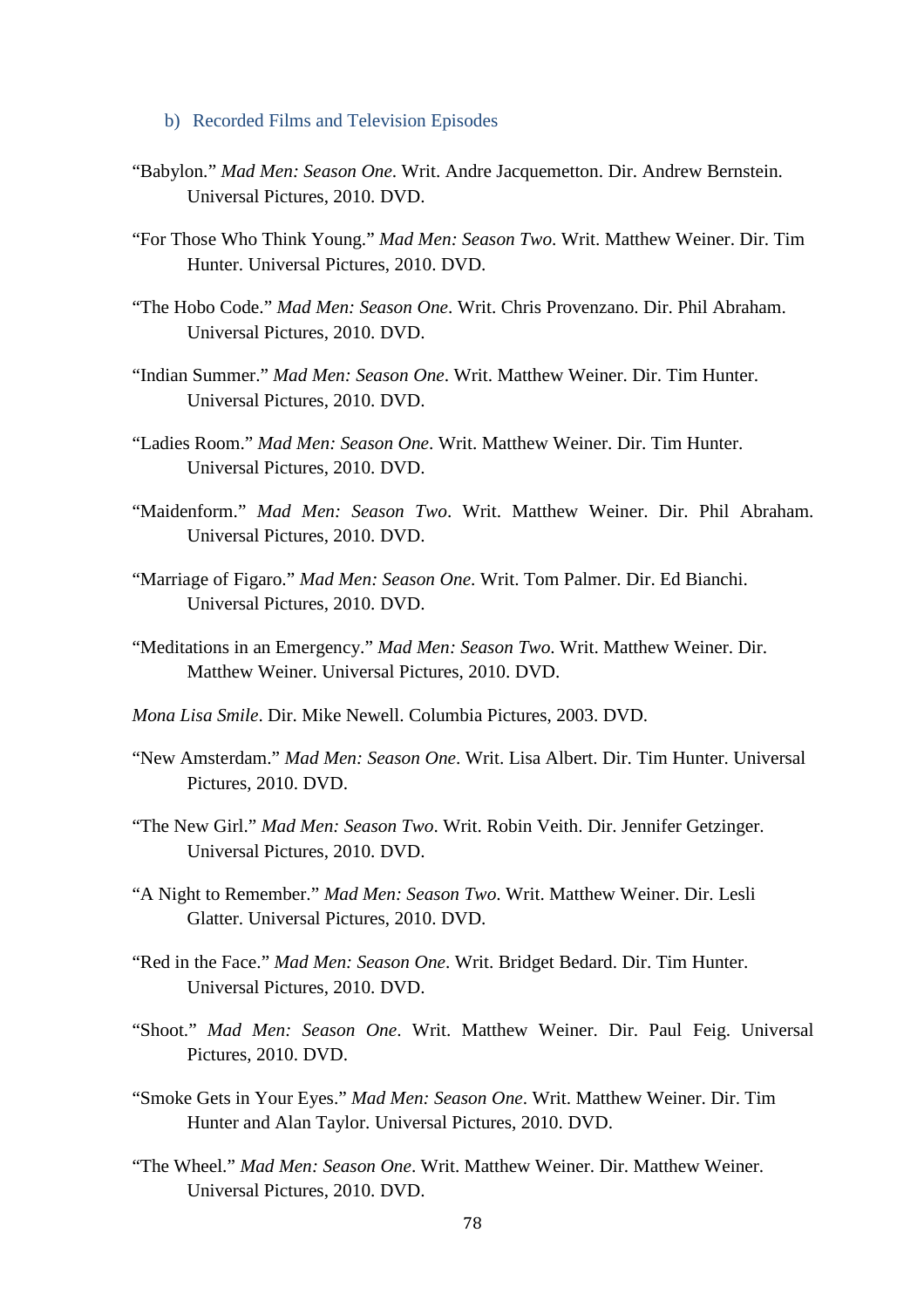"5G." *Mad Men: Season One*. Writ. Matthew Weiner. Dir. Lesli Glatter. Universal Pictures, 2010. DVD.